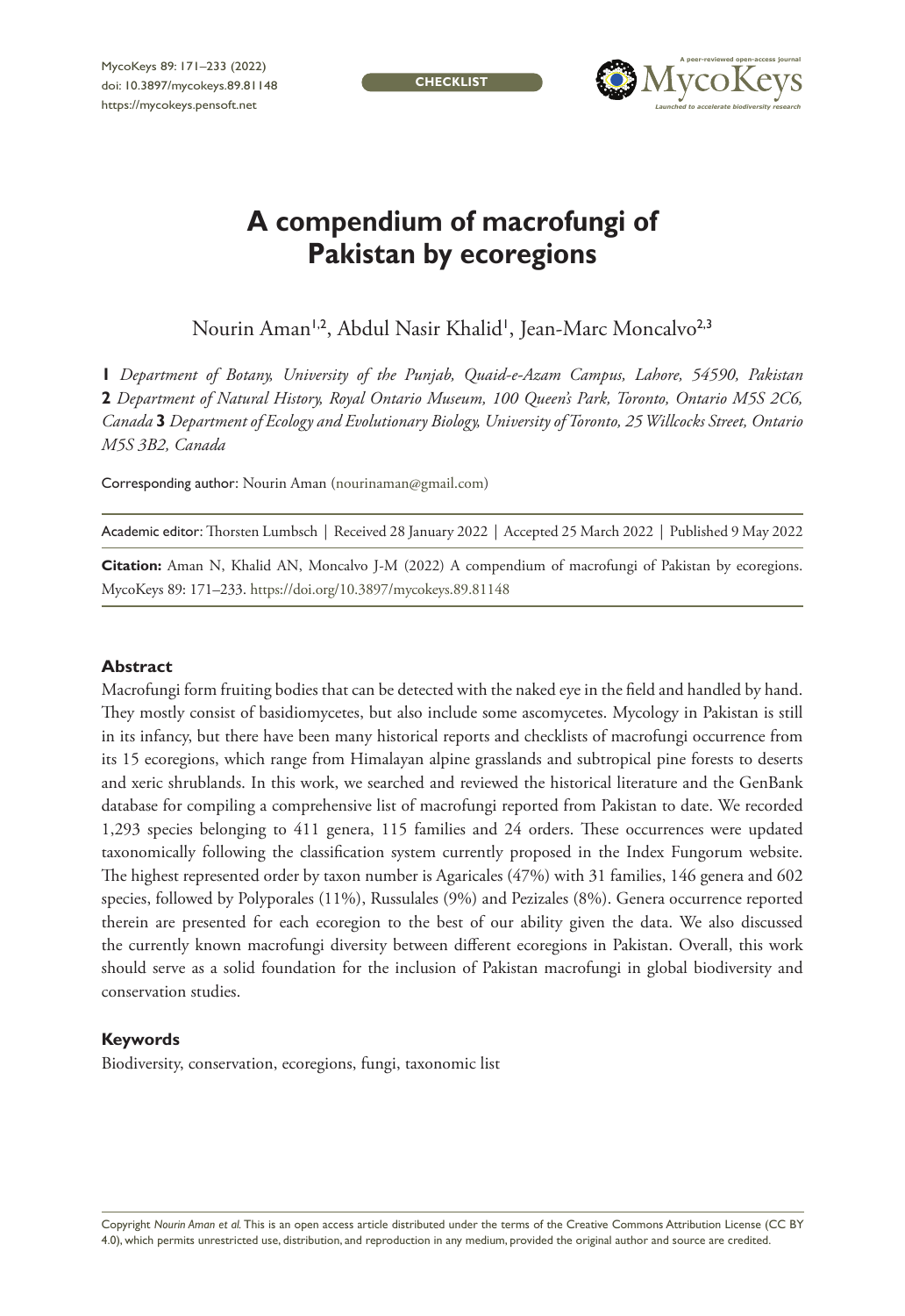### **Introduction**

Fungi are amongst the most diverse groups of organisms on earth. There have been numerous estimates regarding the total number of fungi worldwide. Bisby and Ainsworth (1943) recorded the total number to be about 100,000 and later, Hawksworth (1991) hypothesised the total number of fungal species to be 1.5 million. Later, Blackwell (2011) estimated the total number of fungi to be around 3.5 – 5.1 million. More recently, Hawksworth and Lucking (2017) predicted the total number to be in the range of 2.8 to 3.8 million. To date, 149,974 species have been recognised (Index Fungorum 2021). The current rate of fungal species discovery per year averages at 2,000 as compared to 1,000 to 2,000 a decade ago (Cheek et al. 2020).

Macrofungi form fruiting bodies that can be detected with the naked eye in the field and handled by hand. They mostly consist of basidiomycetes, but also include some ascomycetes. They play many essential roles in ecosystems as mutualists, pathogens, decomposers or saprotrophs (Volk 2013). Some are edible, medicinal or toxic to humans. About 20,000 macrofungal species have been recognised worldwide (Hawskworth 2001), but many belong to cryptic species complexes and many more await discovery, particularly from poorly explored regions of the world.

A major hindrance of traditional systematics in fungal discovery and identification is the presence of limited taxonomic features (Wu et al. 2019). The traditional identification techniques utilised morphological features, ecological characters, physiology and biochemistry of tissues (Wang et al. 2016). The boom in molecular methods in the 1980s and a remarkable paper by White et al. (1990) describing rRNA primers in fungi spurred the beginning of molecular data utilisation in fungal classification and species identification. Phylogenetic studies have shown that morphologically similar taxa might belong to different lineages (e.g. Hibbett et al. 1997; Moncalvo et al. 2002). DNA sequences can also be helpful for detecting and distinguishing amongst cryptic taxa sharing similar morphological traits (e.g. Moncalvo and Buchanan 2008; Schoch et al. 2012; Wu et al. 2019).

Before the partition of British India, mycoflora of the region (presently India and Pakistan) was listed by Butler and Bisby (1931) and Mundkur (1938). These checklists recorded only 198 species of this region expanding on 30,000 square miles (77700 km<sup>2</sup>). Later, Ahmad et al. (1997) recorded about 4,500 fungal taxa in a list that included all groups of fungi, i.e. macrofungi as well as microfungi and lichens. In the last two decades, many new records and description of new species have been added, based on morphological characters alone or in combination with molecular data (e.g. Sarwar et al. 2011; Saba et al. 2019a; Bashir et al. 2020a; Khalid in press), but none of these was comprehensively addressing macrofungal diversity in Pakistan and the ecoregions of their occurrence.

From a biodiversity conservation perspective, ecologists have been concerned about the factors that affect the delimitation of ecological units and how it affects our knowledge of ecological processes (Weins et al. 1985; Gosz 1991). Numerous efforts have been made to categorise geographical zones with analogous features. In a remarkable paper, Olson et al. (2001) defined ecoregions as broad areas of land or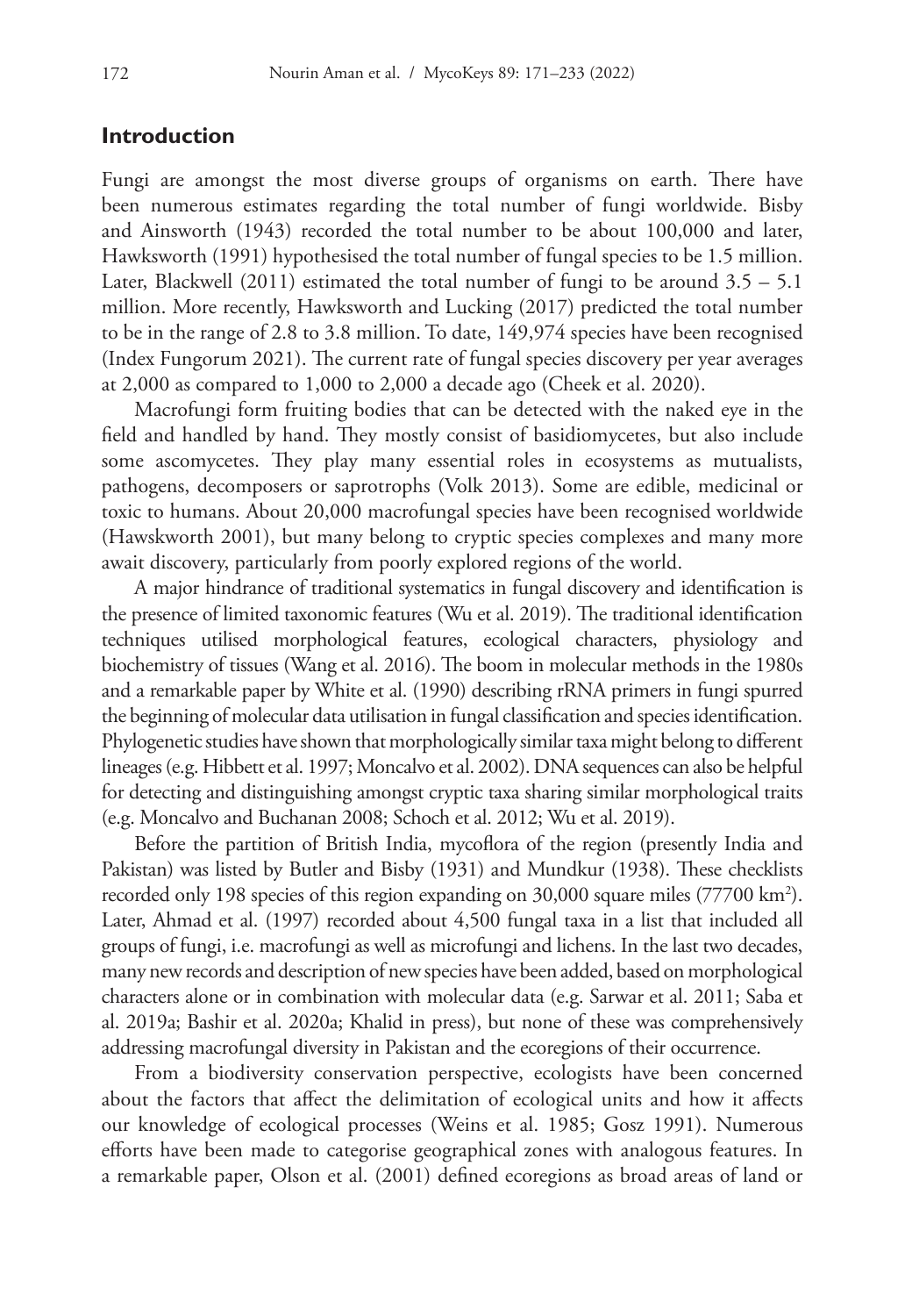water that consist of geographically distinct assemblages of taxa, natural communities and environmental conditions. They presented an ecoregion map for its utilisation at global as well as regional scales. They based their map on biogeographic information and this was built with the collaboration of more than 1,000 experts in biogeography, taxonomy, conservation biology and ecology from all over the world. Ecoregions were classified by taking into account biogeographic features like endemism, species richness and special evolutionary perspectives. The unique feature of this global biodiversity map is that it focuses on species allocation and communities more precisely than the earlier models, based on biophysical characters, for instance, rainfall and temperature (Holdridge 1967; Walter and Box 1976; Schultz 1995; Bailey 1998) or vegetation structure (UNESCO 1969; de Laubenfels 1975; Schmidthüsen 1976). In Olson et al. (2001), the terrestrial world is divided into 14 biomes, eight biogeographic realms and 867 ecoregions; out of which, nine biomes, two realms and 15 ecoregions are found in Pakistan. This country covers a wide altitudinal range from sea level (Arabian Sea) to the second highest peak of the world, K2. The variety of ecoregions from Himalayan alpine grasslands and subtropical pine forests to deserts and xeric shrublands promotes a great deal of fungal diversity that still remains largely unaccounted for.

In this study we compiled a compendium of macrofungi reported from Pakistan to date from searches in the historical literature as well as in the GenBank database. We have included fungi with prominent fruiting bodies visible to the naked eye in this taxonomic list. We have excluded taxa in Ascomycota which are immersed or half immersed structures, galls or non-prominent fruiting structures on animal dung. We also categorised the reported macromycetes into ecoregions, based on available data.

## **Materials and methods**

### Compendium of Macromycetes of Pakistan

For compiling a comprehensive compendium of macromycetes of Pakistan, data were gathered from extensive literature searches of checklists and published papers, as well as in the GenBank sequence database. Sequence data in GenBank (2020, 2021) was retrieved using a Python script written by Santiago Sanchez-Ramirez (available upon request) on 09-10-2020 for Basidiomycota and on 22-06-2021 for Ascomycota. The list was arranged following the current classification system in Index Fungorum (2021) with great care about eliminating synonymy.

#### Division of Macromycetes of Pakistan into Ecoregions

In order to attribute ecoregion occurrence of the taxa we retrieved, we used their locality-based information to consult various repositories, such as Ecoregion 2017 (Dinerstein et al. 2017), DOPA explorer (Dubois et al. 2018) and the ArcGis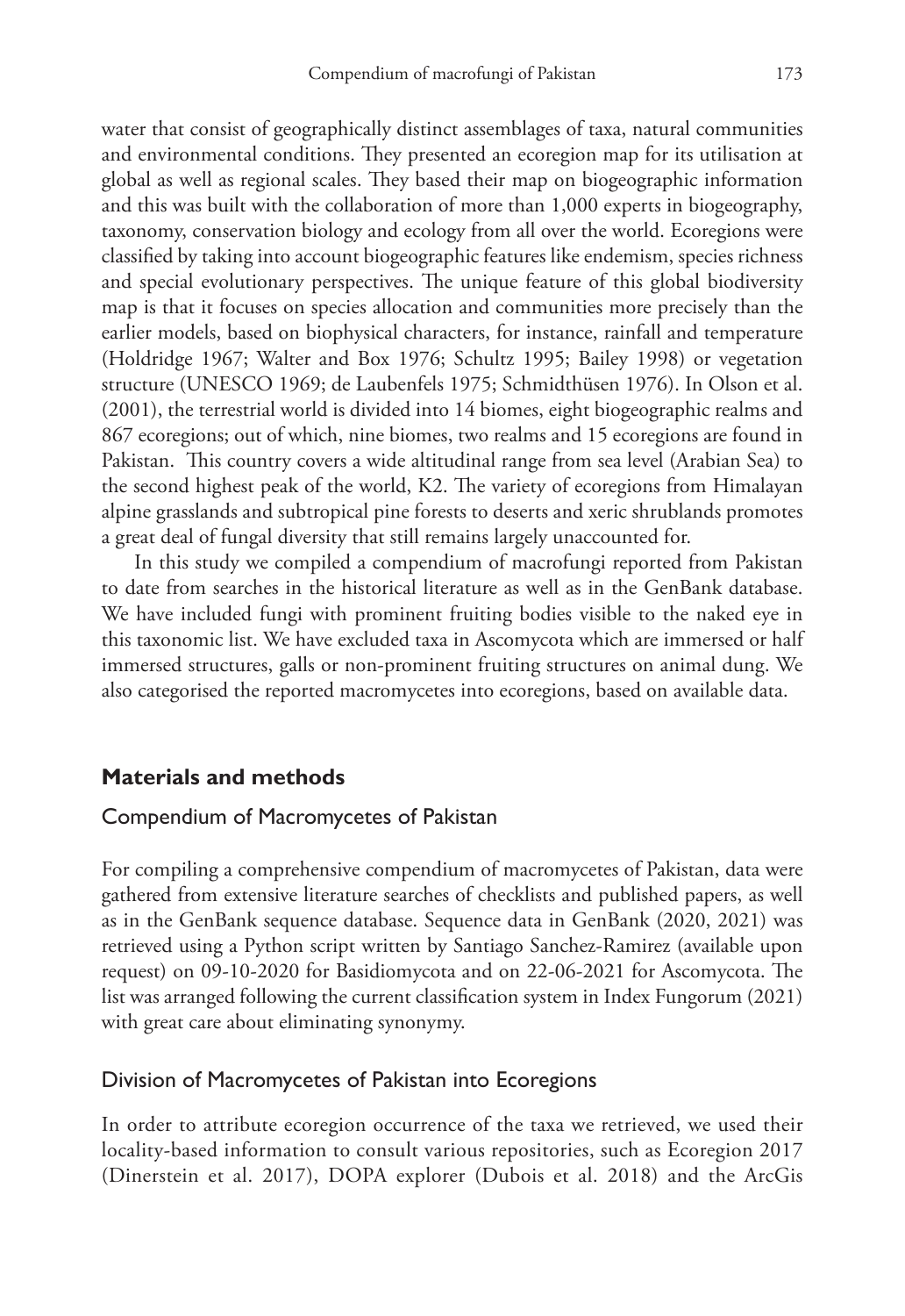search tool (2021). Ecoregion allocation of genera was graphically represented on an MS excel spreadsheet for analyses. Genera were listed in rows and ecoregions in columns. The presence or absence of a genus in an ecoregion was scored "1" or "0", respectively. The sum and percentage of each genus in each ecoregion were then calculated.

#### **Results**

Table 1 provides a comprehensive record of the macrofungal biota of Pakistan known to date, to the best of our knowledge. It lists 1,293 species belonging to 411 genera, 115 families and 24 orders. Out of which, 1,117 species, 338 genera, 83 families and 16 orders belong to Basidiomycota and 176 species, 73 genera, 32 families and eight orders are from Ascomycota. The source reference in Table 1 indicates that most entries are from the extensive checklist by Ahmad et al. (1997; 874 entries). The highest order recorded is Agaricales (27%) with 31 families, 146 genera and 602 species, followed by Polyporales (11%), Russulales (9%) and Pezizales (8%). The orders of least occurrences are Atheliales, Leotiales and Trechisporales representing one taxon in a single genus and family. The proportion of respective families, genera as well as species are shown in Fig. 1.

Table 2 indicates the ecoregions from which each genus was recorded. Fig. 2 shows that the highest macrofungal diversity is found in the western Himalayan



Figure 1. The Bar graph showing number of families, genera and species per order.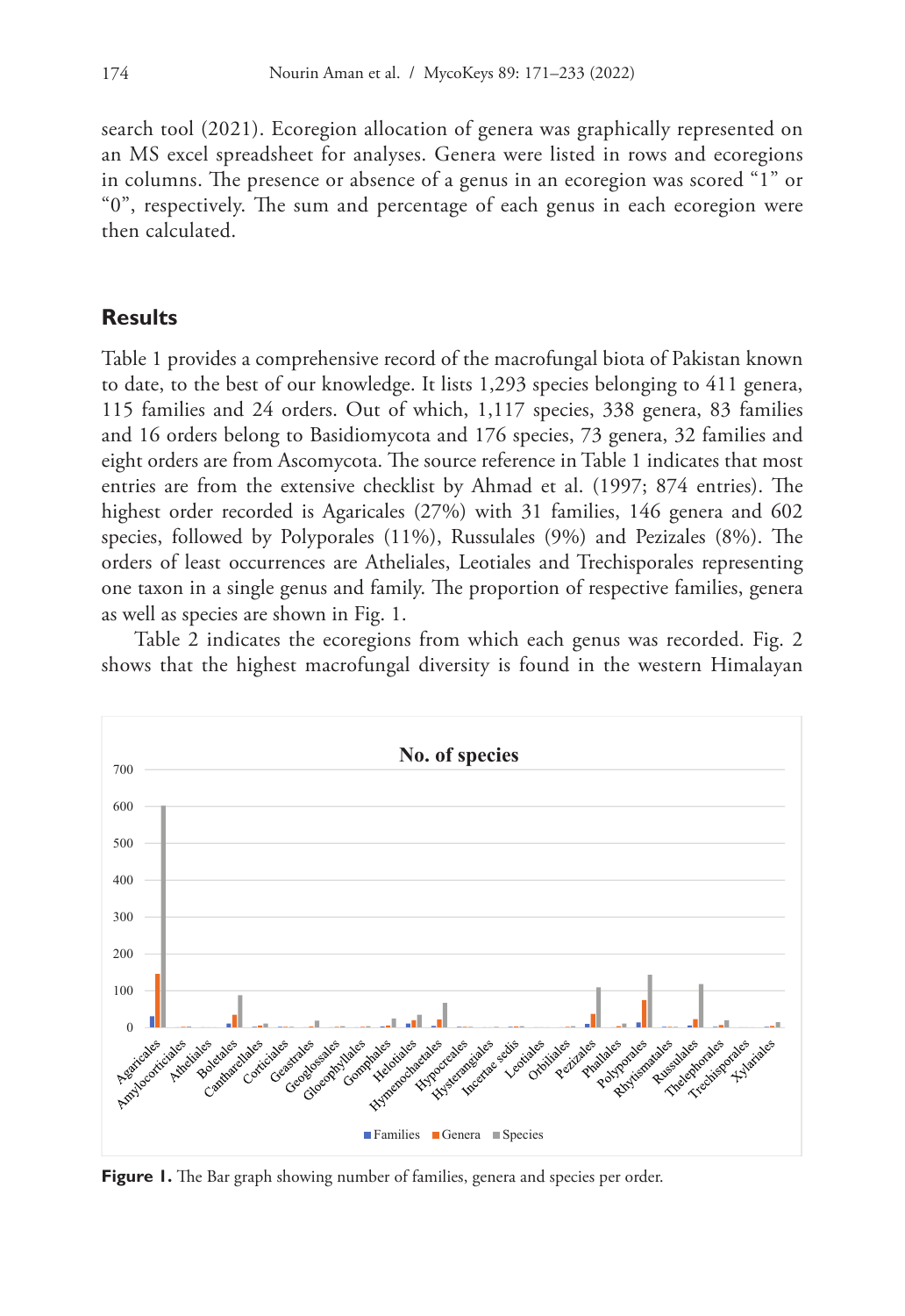broadleaf forests (36%) followed by north-western thorn scrub forests (25%). In addition, Himalayan subtropical pine forests have rich macrofungal diversity with 17% taxa representation, followed by western Himalayan subalpine conifer forests with 13% distribution. The Karakorem West Tibetan Plateau alpine steppe and Baluchistan xeric woodlands show 5% or lesser distribution. On the other hand, the Indus River Delta, Arabian Sea mangroves, Thar Desert, Sulaiman range alpine meadows, East Afghan montane conifer forests, Registan north Pakistan sandy desert, south Iran Nubo-Sindian desert and semi-desert, Rann of Kutch seasonal marsh, as well as the north-western Himalayan alpine scrub and meadows have 0–2% macromycetes record.

Biomes and macrofungi occurrence details therein are presented in the supplementary document labelled "Macrofungi\_list\_by\_biomes\_and\_ecoregions\_ of\_Pakistan, whereas supplementary table entitled "Detailed\_compendium\_of\_ macrofungi\_of\_Pakistan" contains thorough information about synonymy, locality and taxa level ecoregion allocation.



**Figure 2.** Percentage of macrofungi taxa in different ecoregions of Pakistan. Where,  $BXW =$  Baluchistan Xeric woodlands, *EAMCF* = East Afghan montane conifer forests, *IRM* = Indus River Delta Arabian Sea mangroves, *IVD* = Indus Valley Desert, *HSTPF* = Himalayan subtropical pine forests, *KWTP* = Karakorem West Tibetan Plateau alpine steppe, *NWTSF* = North-western thorn scrub forest, *NWHASM* = North-western Himalayan alpine scrub & meadows**,** *RNPSD* = Registan north Pakistan sandy desert, *ROK* = Rann of Kutch seasonal marsh, *SINSD* = South Iran Nubo-Sindian desert & semi-desert, *SRAM* = Sulaiman Range Alpine meadows, *WHBF* = Western Himalayan broadleaf forests, *WHSACF* = Western Himalayan subalpine conifer forests, **TD** = Thar Desert.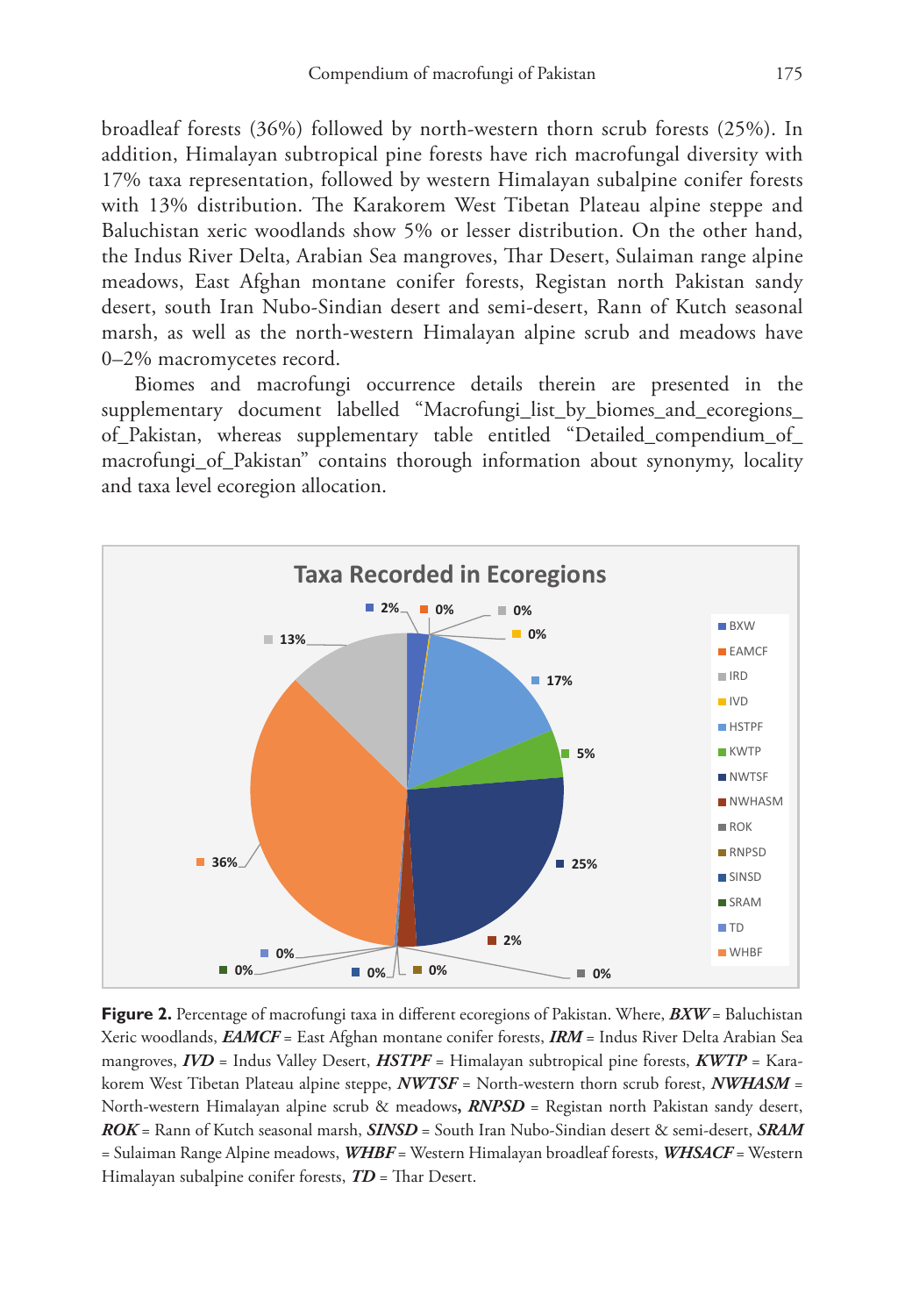| Phylum/Order   | Family      | Genus         | <b>Species</b>      | Authority                                        | Source                                                                         |
|----------------|-------------|---------------|---------------------|--------------------------------------------------|--------------------------------------------------------------------------------|
| Basidiomycota/ | Agaricaceae | Agaricus      | arvensis            | Schaeff.                                         | FOP                                                                            |
| Agaricales     |             |               | bisporiticus        | Nawaz, Callac, Thongklang<br>& Khalid            | GenBank (KJ575608);<br>Thongklang et al. (2014)                                |
|                |             |               | bisporus            | (J.E. Lange) Imbach                              | GenBank (KU170542);<br>Sultana et al. (2011)                                   |
|                |             |               | bitorquis           | (Quel.) Sacc.                                    | GenBank (KU170541);                                                            |
|                |             |               |                     |                                                  | FOP                                                                            |
|                |             |               | bolorhizus          | Berk. & Broome                                   | FOP                                                                            |
|                |             |               | callipelus          | Berk. & Broome                                   | FOP                                                                            |
|                |             |               | campestris          | L.                                               | Razaq et al. (2014)                                                            |
|                |             |               | dulcidulus          | Schulzer                                         | Razaq et al. (2014)                                                            |
|                |             |               | endoxanthus         | Berk. & Broome                                   | GenBank (MK101039);<br>FOP                                                     |
|                |             |               | glabriusculus       | S. Hussain                                       | GenBank (MK751855);<br>Hussain and Sher (2019)                                 |
|                |             |               | goossensiae         | Heinem.                                          | GenBank (KU170540)                                                             |
|                |             |               | gregariomyces       | J.L. Zhou & R.L. Zhao                            | GenBank (MK101032)                                                             |
|                |             |               | hemilasius          | Berk. & Broome                                   | FOP                                                                            |
|                |             |               | heterocystis        | Heinem. & Gooss.-Font.                           | GenBank (KU170543)                                                             |
|                |             |               | inoxydabilis        | Heinem.                                          | GenBank (KU170539)                                                             |
|                |             |               | latiumbonatus       | S. Hussain                                       | GenBank (MK751859);<br>Hussain and Sher (2019)                                 |
|                |             |               | lateriticolor       | Heinem.                                          | FOP                                                                            |
|                |             |               | latipes             | Berk.                                            | FOP                                                                            |
|                |             |               | pakistanicus        | H. Bashir, A.N. Khalid, L.A.<br>Parra & Callac   | GenBank (MG669256);<br>Bashir et al. (2018)                                    |
|                |             |               | placomyces          | Peck.                                            | FOP                                                                            |
|                |             |               | pseudopratensis     | (Bohus) Bohus                                    | GenBank (MK123324)                                                             |
|                |             |               | punjabensis         | Qasim, A. Ashraf & Khalid                        | GenBank (KT985908);<br>Chen et al. (2016)                                      |
|                |             |               | rufoalbus           | Berk.                                            | FOP                                                                            |
|                |             |               | semotus             | Fr.                                              | FOP                                                                            |
|                |             |               | sinoplacomyces      | P. Callac & R.L. Zhao                            | GenBank (KY741891)                                                             |
|                |             |               | squalidus           | Massee                                           | FOP                                                                            |
|                |             |               | sparsisquamosus     | H. Bashir, S. Hussain, A.N.<br>Khalid & H. Ahmed | GenBank (MG669253);<br>Sultana et al. (2011);<br>Bashir et al. (2018)          |
|                |             |               | sylvaticus          | Schaeff.                                         | Sultana et al. (2011)                                                          |
|                |             |               | trisulphuratus      | Berk.                                            | GenBank (KU170545);<br>FOP; Sultana et al. (2011)                              |
|                |             |               | woodrowii           | Massee                                           | FOP                                                                            |
|                |             |               | xanthodermus        | Genev.                                           | GenBank (KU170544)                                                             |
|                |             | Baeospora     | myosura             | (Fr.) Singer                                     | FOP                                                                            |
|                |             | Battarrea     | phalloides          | (Dicks.) Pers.                                   | FOP; Yousaf et al. (2013a)                                                     |
|                |             | Chamaemyces   | fracidus            | (Fr.) Donk.                                      | FOP                                                                            |
|                |             | Chlorophyllum | hortense            | (Murrill) Vellinga                               | GenBank (KM350689)                                                             |
|                |             |               | molybdites          | (G. Mey.) Massee                                 | GenBank (MN577080);                                                            |
|                |             |               |                     |                                                  | Razaq and Shahzad (2012)                                                       |
|                |             |               | palaeotropicum      | Z.W. Ge & A. Jacobs                              | GenBank (MN577079)                                                             |
|                |             | Coprinus      | rachodes<br>comatus | (Vittad.) Vellinga<br>(Muell. Ex Fr.) S.F. Gray  | FOP; Sultana et al. (2011)<br>GenBank (HE819398);<br>FOP; Razaq et al. (2014c) |
|                |             |               | hookeri             | Berk.                                            | FOP                                                                            |
|                |             |               |                     |                                                  |                                                                                |

**Table 1.** A compendium of macrofungi of Pakistan. Note:FOP refers to checklist 'Fungi of Pakistan' (Ahmad et al. 1997).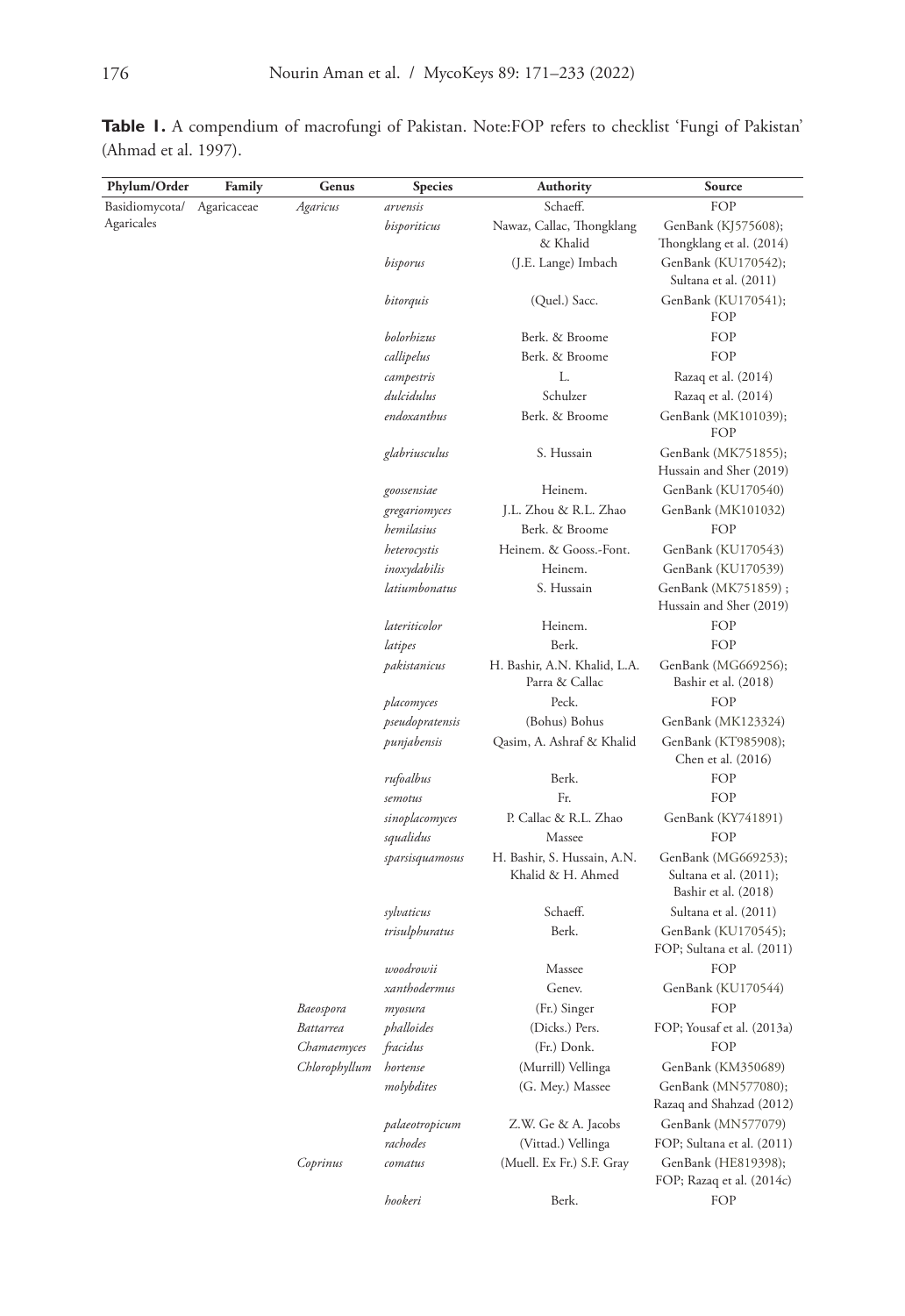| Phylum/Order | Family      | Genus         | Species          | <b>Authority</b>                                    | Source                                         |
|--------------|-------------|---------------|------------------|-----------------------------------------------------|------------------------------------------------|
| Agaricales   | Agaricaceae | Cystoderma    | amianthinum      | (Scop.) Fayod                                       | FOP                                            |
|              |             | Cystodermella | cinnabarina      | (Alb & Schwein.) Harmaja                            | Razaq et al. (2013c)                           |
|              |             |               | granulosa        | (Batsch) Harmaja                                    | FOP                                            |
|              |             | Cystolepiota  | pseudogranulosa  | (Berk. & Broome) Pegler                             | FOP                                            |
|              |             | Disciseda     | cervina          | (Berk) Hollos                                       | FOP                                            |
|              |             | Echinoderma   | asperum          | (Pers.) Bon                                         | FOP, Razaq et al. (2013a)                      |
|              |             | Hymenagaricus | alphitochrous    | (Berk. & Broome) Heinem.                            | FOP                                            |
|              |             | Lepiota       | albogranulosa    | Qasim & Khalid                                      | Qasim et al. (2015b)                           |
|              |             |               | anthomyces       | (Berk. & Broome) Sacc.                              | FOP                                            |
|              |             |               | brunneoincarnata | Chodat & C. Martín                                  | Razaq et al. (2013b)                           |
|              |             |               | ceramogenes      | (Berk. & Broome) Sacc.                              | FOP                                            |
|              |             |               | cholistanensis   | H. Bashir, Usman & Khalid                           | Bashir et al. (2020a)                          |
|              |             |               | cingulum         | Kelderman                                           | GenBank (MN240457)                             |
|              |             |               | clypeolaria      | (Bull.) P. Kumm.                                    | GenBank (KJ906506)                             |
|              |             |               | cristata         | (Bolton) P. Kumm.                                   | FOP; Razaq et al. (2013a)                      |
|              |             |               | eriphaea         | (Berk. & Br.) Sacc.                                 | FOP                                            |
|              |             |               | erythrogramma    | (Berk. & Br.) Sacc.                                 | FOP                                            |
|              |             |               | himalayensis     | Khalid & Razaq                                      | Razaq et al. (2012a)                           |
|              |             |               | ignivolvata      | Bousset & Joss. ex Joss.                            | Sultana et al. (2011)                          |
|              |             |               | lahorensis       | Qasim & Khalid                                      | GenBank (KT186609);                            |
|              |             |               |                  |                                                     | Qasim et al. (2016)                            |
|              |             |               | lepidophora      | (Berk. & Broome) Sacc.                              | FOP                                            |
|              |             |               | leprica          | (Berk. & Broome) Sacc.                              | FOP                                            |
|              |             |               | magnispora       | Murrill                                             | Sultana et al. (2011)                          |
|              |             |               | metulispora      | (Berk. & Broome) Sacc.                              | FOP                                            |
|              |             |               | micropholis      | (Berk. & Broome) Sacc.                              | FOP                                            |
|              |             |               | ochraceofulva    | P.D. Orton                                          | Sultana et al. (2011)                          |
|              |             |               | pardalota        | Sacc.                                               | FOP                                            |
|              |             |               | revelata         | (Berk. & Broome) Sacc.                              | FOP                                            |
|              |             |               | subincarnata     | J.E. Lange                                          | FOP; Razaq et al. (2013b)                      |
|              |             |               | vellingana       | Nawaz & Khalid                                      | Nawaz et al. (2013)                            |
|              |             | Leucoagaricus | asiaticus        | Qasim, Nawaz, & Khalid                              | Ge et al. (2015)                               |
|              |             |               | badhamii         | (Berk. & Broome) Singer                             | Sultana et al. (2011)                          |
|              |             |               | badius           | S. Hussain, Pfister,<br>Afshan & Khalid             | Hussain et al. (2018b)                         |
|              |             |               | brunneus         | Z. Ullah, Jabeen & Khalid                           | Ullah et al. (2019)                            |
|              |             |               | lahorensiformis  | S. Hussain, H. Ahmad,<br>Afshan & Khalid            | Hussain et al. (2018b)                         |
|              |             |               | lahorensis       | Qasim, T. Amir & Nawaz                              | Qasim et al. (2015a)                           |
|              |             |               | leucothites      | (Vittad.) Wasser                                    | FOP                                            |
|              |             |               | nivalis          | (W.F. Chiu) Z.W. Ge & Zhu<br>L. Yang                | GenBank (MK106148);<br>Jabeen et al. (2020a)   |
|              |             |               | meleagris        | (Gray) Singer                                       | FOP                                            |
|              |             |               | pabbiensis       | S. Jabeen & A.N. Khalid                             | GenBank (MG973423);<br>Usman and Khalid (2018) |
|              |             |               | pakistaniensis   | S. Jabeen & A.N. Khalid                             | GenBank (KU647726);<br>Hussain et al. (2018b)  |
|              |             |               | serenus          | (Fr.) Bon & Boiffard                                | FOP; Sultana et al. (2011)                     |
|              |             |               | sultanii         | S. Hussain,<br>H. Ahmad & Khalid                    | Hussain et al. (2018b)                         |
|              |             |               | umbonatus        | S. Hussain, H. Ahmad &<br>Afshan                    | GenBank (KU647737);<br>Hussain et al. (2018b)  |
|              |             |               | viriditinctus    | (Berk. & Broome) J.F. Liang,<br>Zhu L. Yang & J. Xu | FOP                                            |
|              |             | Leucocoprinus | birnbaumii       | (Corda.) Singer                                     | GenBank (KJ717764); FOP                        |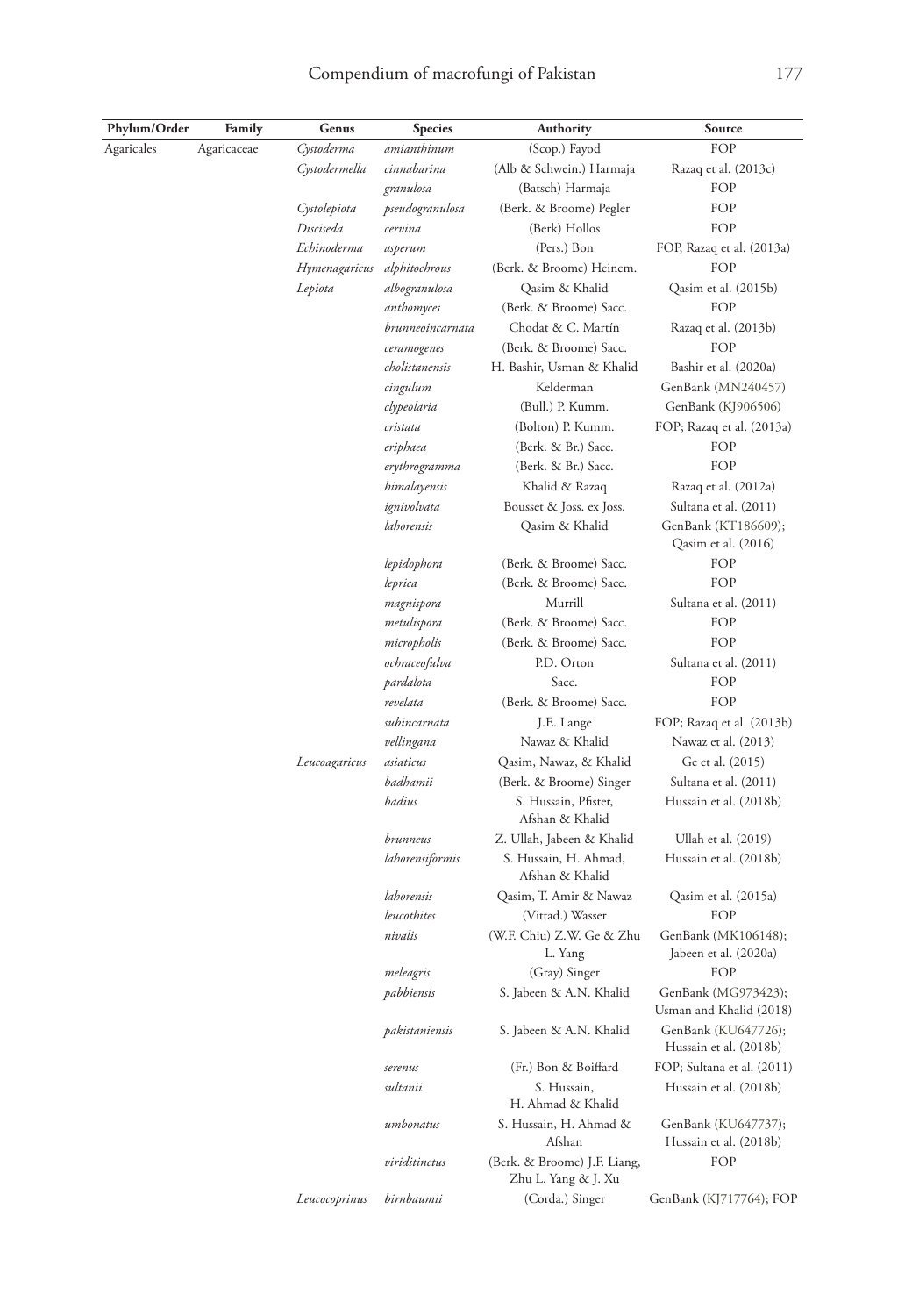| Phylum/Order | Family      | Genus          | Species        | Authority                                       | Source                                          |
|--------------|-------------|----------------|----------------|-------------------------------------------------|-------------------------------------------------|
| Agaricales   | Agaricaceae | Leucocoprinus  | cepaestipes    | (Sw. ex Fr.) Pat.                               | FOP                                             |
|              |             |                | zeylanicus     | (Berk.) Boedijn                                 | FOP                                             |
|              |             | Macrolepiota   | dolichaula     | (Berk & Broome) Pegler &                        | GenBank (KJ643334); Fiaz                        |
|              |             |                |                | R.W. Rayner                                     | et al. (2014)                                   |
|              |             |                | excoriata      | (Schaeff.) Wasser                               | GenBank (KJ643333); Fiaz                        |
|              |             |                |                |                                                 | et al. (2014)                                   |
|              |             |                | procera        | (Scop.) Singer                                  | FOP                                             |
|              |             |                | venenata       | Bon                                             | Sultana et al. (2011)                           |
|              |             | Micropsalliota | arginea        | (Berk. & Broome) Pegler<br>& R.W. Rayner        | FOP                                             |
|              |             |                | brunneosperma  | (Berk. & Broome) Höhn.                          | FOP                                             |
|              |             |                | plumaria       | (Berk. & Broome) Höhn.                          | FOP                                             |
|              |             | Montagnea      | arenaria       | (DC) Zeller                                     | FOP                                             |
|              |             | Mycenastrum    | corium         | (Guers.) Desv.                                  | FOP                                             |
|              |             | Podaxis        | pistillaris    | $(L.)$ Fr.                                      | FOP                                             |
|              |             | Phellorinia    | herculeana     | (Pers.) Kreisel                                 | Sultana et al. (2011);                          |
|              |             |                |                |                                                 | Yousaf et al. (2012b)                           |
|              |             | Schizostoma    | laceratum      | Ehrenb. ex Fr.) Lév.                            | FOP                                             |
|              |             |                | mundkuri       | (S. Ahmad) Long & Stouffer                      | FOP                                             |
|              |             | Tulostoma      | ahmadii        | H. Hussain & Khalid                             | GenBank (KP738711);                             |
|              |             |                |                |                                                 | Hussain et al. (2015b)                          |
|              |             |                | amnicola       | Long & S. Ahmad                                 | FOP                                             |
|              |             |                | australianum   | Lloyd                                           | FOP                                             |
|              |             |                | balanoides     | Long & S. Ahmad                                 | FOP                                             |
|              |             |                | brumale        | Pers.                                           | FOP                                             |
|              |             |                | cineraceum     | Long                                            | FOP                                             |
|              |             |                | crassipes      | Long & S. Ahmad                                 | FOP                                             |
|              |             |                | egranulosum    | Lloyd                                           | FOP                                             |
|              |             |                | evanescens     | Long & S. Ahmad                                 | FOP                                             |
|              |             |                | exitum         | Long & S. Ahmad                                 | FOP                                             |
|              |             |                | hygrophilum    | Long & S. Ahmad                                 | FOP                                             |
|              |             |                | inonotum       | Long & S. Ahmad                                 | FOP                                             |
|              |             |                | ladhaerens     | Lloyd                                           | FOP                                             |
|              |             |                | macalpineanum  | Lloyd                                           | FOP                                             |
|              |             |                | mussooriense   | Henn.                                           | FOP                                             |
|              |             |                | occidentale    | Lloyd                                           | FOP                                             |
|              |             |                | operculatum    | Long & S. Ahmad                                 | FOP                                             |
|              |             |                | parvissimum    | Long & S. Ahmad                                 | FOP                                             |
|              |             |                | perplexum      | Long & S. Ahmad                                 | FOP                                             |
|              |             |                | pluriosteum    | Long & S. Ahmad                                 | FOP                                             |
|              |             |                | puncticulosum  | Long & S. Ahmad                                 | FOP                                             |
|              |             |                | squamosum      | (J.F. Gmel.) Pers.                              | GenBank (KT285883);<br>Hussain et al. (2015b)   |
|              |             |                | volvulatum     | I.G. Borshch.                                   | FOP                                             |
|              |             |                | vulgare        | Long & S. Ahmad                                 | FOP                                             |
|              |             |                | xerophilum     | Long                                            | FOP                                             |
|              |             | Xanthagaricus  | flavidorufus   | (Berk. & Broome)                                | FOP                                             |
|              |             |                |                | Little Flower, Hosag. &<br>T.K. Abraham         |                                                 |
|              |             |                | pakistanicus   | S. Hussain, Afshan &<br>H. Ahmad                | GenBank (KY621555);<br>Hussain et al. (2018c)   |
|              |             |                | subaeruginosus | (Berk. & Broome)<br>S. Hussain                  | FOP; Hussain et al. (2018c)                     |
|              | Amanitaceae | Amanita        | ahmadii        | Jabeen, I. Ahmad, M. Kiran,<br>J. Khan & Khalid | GenBank (MF070490);<br>Jabeen et al. (2019)     |
|              |             |                | battarrae      | (Boud.) Bon                                     | Tulloss et al. (2001);<br>Sultana et al. (2011) |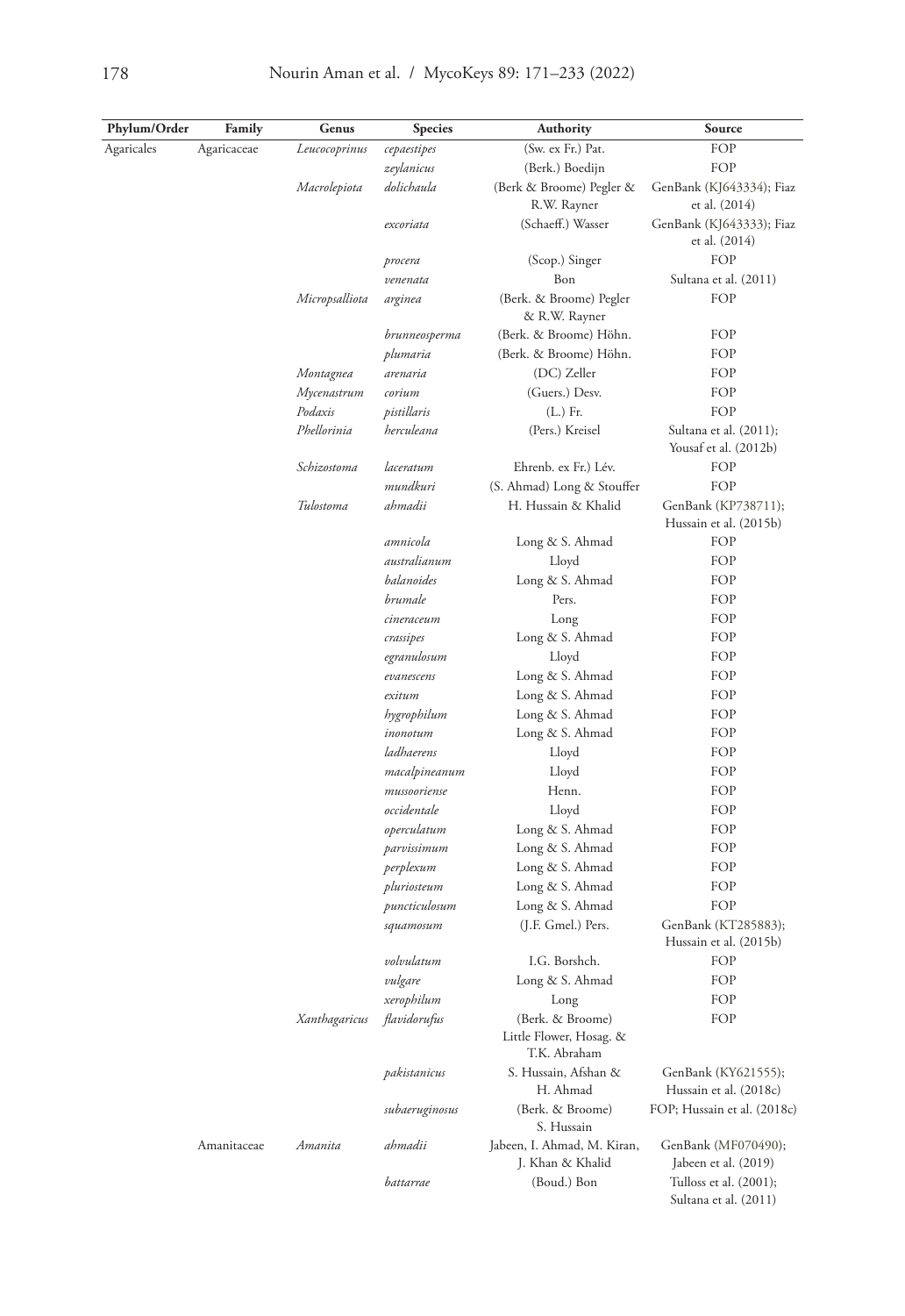| Phylum/Order | Family      | Genus                       | <b>Species</b>   | Authority                    | Source                     |
|--------------|-------------|-----------------------------|------------------|------------------------------|----------------------------|
| Agaricales   | Amanitaceae | Amanita                     | caesarea         | (Scop.) Pers.                | FOP                        |
|              |             |                             | ceciliae         | (Berk. & Broome) Bas         | FOP                        |
|              |             |                             | cinnamomescens   | Tulloss, S.H. Iqbal, A.N.    | Tulloss et al. (2005)      |
|              |             |                             |                  | Khalid & Bhandary            |                            |
|              |             |                             | cinis            | S. Ullah, A.W. Wilson,       | Ullah et al. (2019b)       |
|              |             |                             |                  | Tulloss & Khalid             |                            |
|              |             |                             | emodotrygon      | Mehmood, Tulloss, K. Das,    | Ullah et al. (2019b)       |
|              |             |                             |                  | Hosen & R.P. Bhatt           |                            |
|              |             |                             | flavipes         | S. Imai.                     | FOP; Tulloss et al. (2001) |
|              |             |                             | glarea           | Jabeen, M. Kiran &           | GenBank (KY817310);        |
|              |             |                             |                  | Sadiqullah                   | Jabeen et al. (2017c)      |
|              |             |                             | griseofusca      | J. Khan & M. Kiran           | GenBank (MH241055);        |
|              |             |                             |                  |                              | Kiran et al. (2018)        |
|              |             |                             | hemibapha        | (Berk. & Broome) Sacc.       | FOP                        |
|              |             |                             | longistriata     | S. Imai                      | FOP                        |
|              |             |                             | mansehraensis    | M. Saba, Haelew. & A.N.      | Saba et al. (2019b)        |
|              |             |                             |                  | Khalid                       |                            |
|              |             |                             | muscaria         | $(L.)$ Lam.                  | GenBank (MK719200),        |
|              |             |                             |                  |                              | FOP                        |
|              |             |                             | olivovaginata    | S. Ullah, Tulloss & Khalid   | Ullah et al. (2019a)       |
|              |             |                             | orsonii          | Ash. Kumar & T.N. Lakh.      | GenBank (KU248132);        |
|              |             |                             |                  |                              | Tulloss et al. (2001)      |
|              |             |                             | pantherina       | (DC.) Krombh                 | FOP; Sultana et al. (2011) |
|              |             |                             | pakistanica      | Tulloss, S.H. Iqbal & Khalid | GenBank (KX061523);        |
|              |             |                             |                  |                              | Tulloss et al. (2001)      |
|              |             |                             | pallidorosea     | P. Zhang & Zhu L. Yang       | GenBank (KY621476);        |
|              |             |                             |                  |                              | Kiran et al. (2017)        |
|              |             |                             | phalloides       | (Vaill. ex Fr.) Link         | FOP                        |
|              |             |                             |                  | Alb. & Schwein.              | FOP                        |
|              |             |                             | porphyria        |                              |                            |
|              |             |                             | pseudovaginata   | Hongo                        | GenBank (MT277138);        |
|              |             |                             | rubescens        | Pers.                        | Naseer and Khalid (2020a)  |
|              |             |                             |                  |                              | FOP; Niazi et al. (2009)   |
|              |             |                             | subjunquillea    | S. Imai                      | GenBank (MH998627);        |
|              |             |                             |                  |                              | Ishaq et al. (2019a)       |
|              |             |                             | vaginata         | (Bull.) Lam.                 | FOP                        |
|              |             |                             | verna            | (Bull. Ex Fr.) Roques        | FOP                        |
|              |             |                             | virosa           | Bertill.                     | FOP                        |
|              |             |                             | watlingii        | Kumar, BhattAsh. Kumar &     | FOP                        |
|              |             |                             |                  | T.N. Lakh.& Lakhanpal.       |                            |
|              |             | Saproamanita                | nana             | (Singer) Redhead, Vizzini,   | FOP                        |
|              |             |                             |                  | Drehmel & Contu              |                            |
|              |             | Limacella                   | delicata         | (Fr.) Earle ex Konrad &      | FOP                        |
|              |             |                             |                  | Maubl.                       |                            |
|              |             | Limacellopsis               | guttata          | (Pers.) Zhu L. Yang, Q. Cai  | FOP                        |
|              |             |                             |                  | & Y.Y. Cui                   |                            |
|              |             | Zhuliangomyces pakistanicus |                  | Usman & Khalid               | GenBank (MN240881);        |
|              |             |                             |                  |                              | Usman and Khalid (2020a)   |
|              |             |                             | illinitus        | (Fr.) Redhead                | FOP                        |
|              | Bolbitaceae | <b>Bolbitius</b>            | titubans         | (Bull.) Fr.                  | FOP                        |
|              |             | Conocybe                    | khasiensis       | (Berk.) Watling              | FOP                        |
|              |             |                             | macrocephala     | Kühner & Watling             | FOP                        |
|              |             |                             | mesospora        | Kühner ex Watling            | FOP                        |
|              |             |                             | pubescens        | (Gillet) Kühner              | FOP                        |
|              |             |                             | punjabensis      | A. Izhar, H. Bashir & Khalid | GenBank (MK637515);        |
|              |             |                             |                  |                              | Izhar et al. (2019)        |
|              |             |                             | rickenii         | (Jul. Schäff.) Kühner        | FOP                        |
|              |             |                             | semiglobata      | Kühner & Watling             | FOP                        |
|              |             |                             | semiglobata var. | Hauskn.                      | GenBank (MT994769)         |
|              |             |                             | campanulata      |                              |                            |
|              |             |                             | tenera           | (Schaeff.) Kühner            | FOP                        |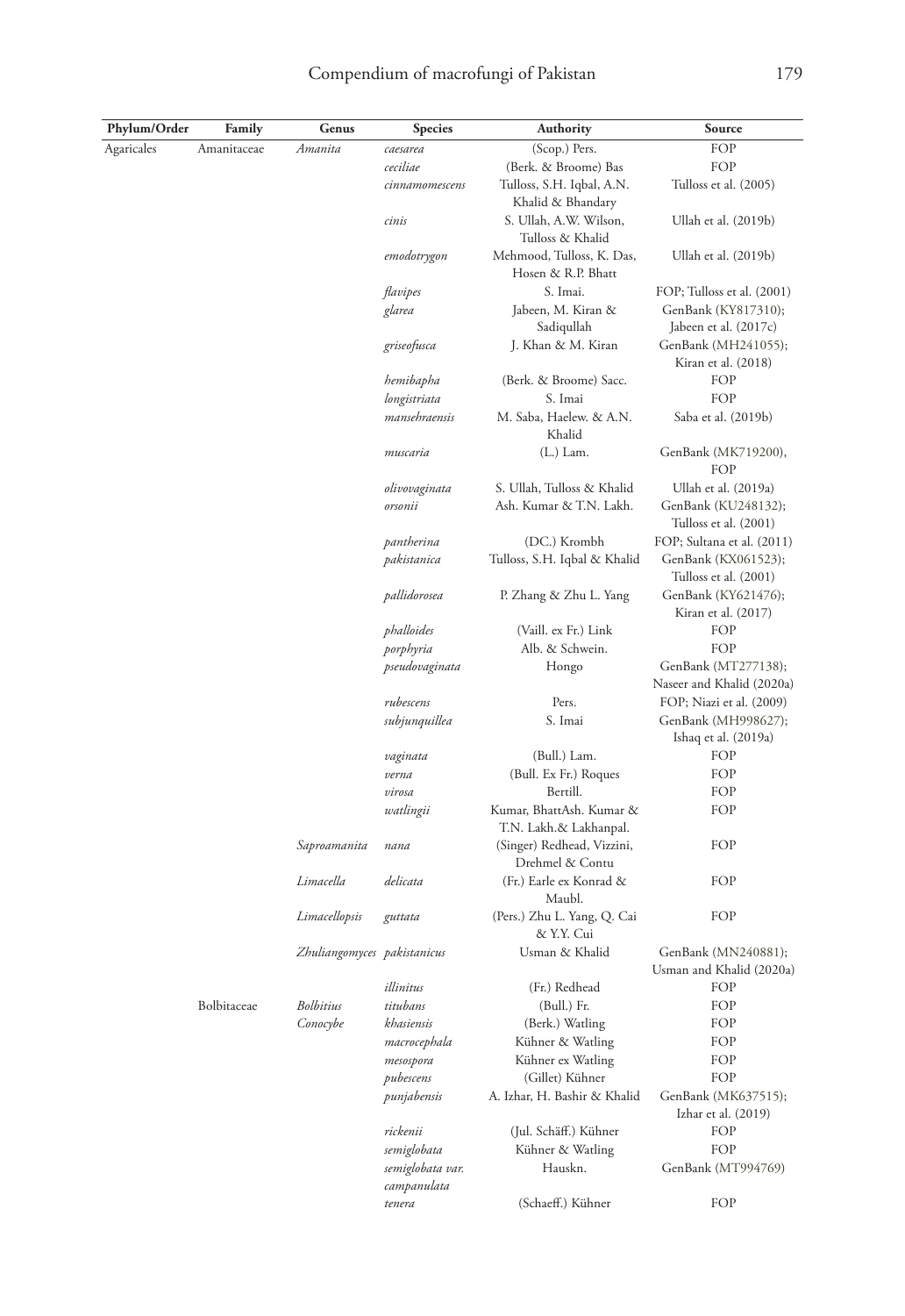| Phylum/Order | Family                             | Genus                 | <b>Species</b>        | Authority                                   | Source                                         |
|--------------|------------------------------------|-----------------------|-----------------------|---------------------------------------------|------------------------------------------------|
| Agaricales   | Bolbitaceae                        | Descolea              | flavoannulata         | (Lj.N. Vassiljeva) E. Horak                 | Niazi et al. (2007)                            |
|              |                                    |                       | quercina              | J. Khan & Naseer                            | GenBank (MF966634);                            |
|              |                                    |                       |                       |                                             | Khan et al. (2017a)                            |
|              | Callistosporiaceae Callistosporium |                       | luteo-olivaceum       | (Berk. & M.A. Curtis)                       | GenBank (KJ101607);                            |
|              |                                    |                       |                       | Singer                                      | Saba and Khalid (2014a)                        |
|              |                                    | Macrocybe             | gigantea              | (Massee) Pegler & Lodge                     | GenBank (LK932287);                            |
|              |                                    |                       |                       |                                             | Razaq et al. 2016b                             |
|              |                                    | Pseudolaccaria        | pachyphylla           | (Fr.) Vizzini & Contu                       | GenBank (KJ906503)                             |
|              | Clavariaceae                       | Clavaria              | rosea                 | Fr.                                         | FOP                                            |
|              |                                    |                       | vermicularis          | Batsch                                      | FOP                                            |
|              |                                    | Clavulinopsis         | corniculata           | (Schaeff.) Corner                           | FOP                                            |
|              | Cortinariaceae                     | Cortinarius           | acetosus              | (Velen.) Melot                              | Razaq et al. (2014)                            |
|              |                                    |                       | brunneocarpus         | Razaq & Khalid                              | GenBank (MN738695);                            |
|              |                                    |                       |                       |                                             | Song et al. (2019)                             |
|              |                                    |                       | bulliardii            | (Pers.) Fr.                                 | FOP                                            |
|              |                                    |                       | cinnamomeus           | $(L.)$ Gray                                 | FOP                                            |
|              |                                    |                       | claricolor            | $(Fr.)$ Fr.                                 | Sultana et al. (2011)                          |
|              |                                    |                       | delibutus             | Fr.                                         | Sultana et al. (2011)                          |
|              |                                    |                       | elegantissimus        | Rob. Henry                                  | Sultana et al. (2011)                          |
|              |                                    |                       | gentilis              | $(Fr.)$ Fr.                                 | Sultana et al. (2011)                          |
|              |                                    |                       | hinnuleus             | Fr.                                         | FOP                                            |
|              |                                    |                       |                       | M. Saba, S. Jabeen, Khalid                  |                                                |
|              |                                    |                       | longistipitatus       | & Dima                                      | GenBank (MF872641);<br>Saba et al. (2017)      |
|              |                                    |                       |                       | (Bull.) Fr.                                 |                                                |
|              |                                    |                       | leucopus<br>melanotus | Kalchbr.                                    | GenBank (JN133921)                             |
|              |                                    |                       |                       | Kühner                                      | Sultana et al. (2011)<br>Sultana et al. (2011) |
|              |                                    |                       | olivaceofuscus        | A. Naseer & A. N. Khalid                    |                                                |
|              |                                    |                       | pakistanicus          | Fr.                                         | Naseer et al. (2020b)                          |
|              |                                    |                       | percomis              |                                             | Sultana et al. (2011)<br>GenBank (MN864286);   |
|              |                                    |                       | pseudotorvus          | A. Naseer, J. Khan &<br>A.N. Khalid         | Naseer et al. (2020b)                          |
|              |                                    |                       |                       | (Bull.) Bidaud, Moënne-                     | FOP                                            |
|              |                                    |                       | purpureus             | Locc. & Reumaux                             |                                                |
|              |                                    |                       | rufo-olivaceus        | (Pers.) Fr.                                 | Sultana et al. (2011)                          |
|              |                                    |                       | sanguineus            | (Wulfen) Gray                               | Sultana et al. (2011)                          |
|              |                                    |                       | subturbinatus         | Rob. Henry                                  | Sultana et al. (2011)                          |
|              |                                    |                       | violaceus             | (L.) Gray                                   | Sultana et al. (2011)                          |
|              | Crepidotaceae                      | Crepidotus            | applanatus            | (Pers.) P. Kumm.                            | FOP                                            |
|              |                                    |                       | caspari               | Velen.                                      | FOP                                            |
|              |                                    |                       | epibryus              | (Fr.) Quel.                                 | FOP                                            |
|              |                                    |                       | mollis                | (Schaeff.) Staude                           | FOP                                            |
|              |                                    |                       | centunculus           |                                             |                                                |
|              |                                    | Simocybe<br>Chondros- | purpureum             | (Fr.) P. Karst.<br>(Pers.) Pouzar           | Razaq and Shahzad (2017)<br>FOP                |
|              | Cyphellaceae                       | tereum                |                       |                                             |                                                |
|              | Entolomataceae                     | Clitocella            | mundula               | (Lasch) Kluting, T.J. Baroni<br>& Bergemann | FOP                                            |
|              |                                    |                       | popinalis             | (Fr.) Kluting, T.J.<br>Baroni & Bergemann   | Sultana et al. (2011)                          |
|              |                                    | Clitopilus            | apalus                | (Berk. & Broome) Petch                      | FOP                                            |
|              |                                    |                       | hobsonii              | (Berk.) P.D. Orton                          | FOP                                            |
|              |                                    |                       | peri                  | (Berk. & Broome) Petch                      | FOP                                            |
|              |                                    |                       | pinsitus              | $(Fr.)$ Joss.                               | FOP                                            |
|              |                                    |                       | scyphoides            | (Fr.) Singer                                | Sultana et al. (2011)                          |
|              |                                    | Entoloma              | cetratum              | (Fr.) M.M. Moser                            | Sultana et al. (2011)                          |
|              |                                    |                       | gnophodes             | Berk. & Broome) E. Horak                    | FOP                                            |
|              |                                    |                       | gnaphalodes           | (Berk. & Broome) E. Horak                   | FOP                                            |
|              |                                    |                       | incanum               | (Fr.) Hesler                                | FOP                                            |
|              |                                    |                       | iodnephes             | (Berk. & Broome) Pegler                     | FOP                                            |
|              |                                    |                       | mougeotii             | (Fr.) Hesler                                | Sultana et al. (2011)                          |
|              |                                    |                       |                       |                                             |                                                |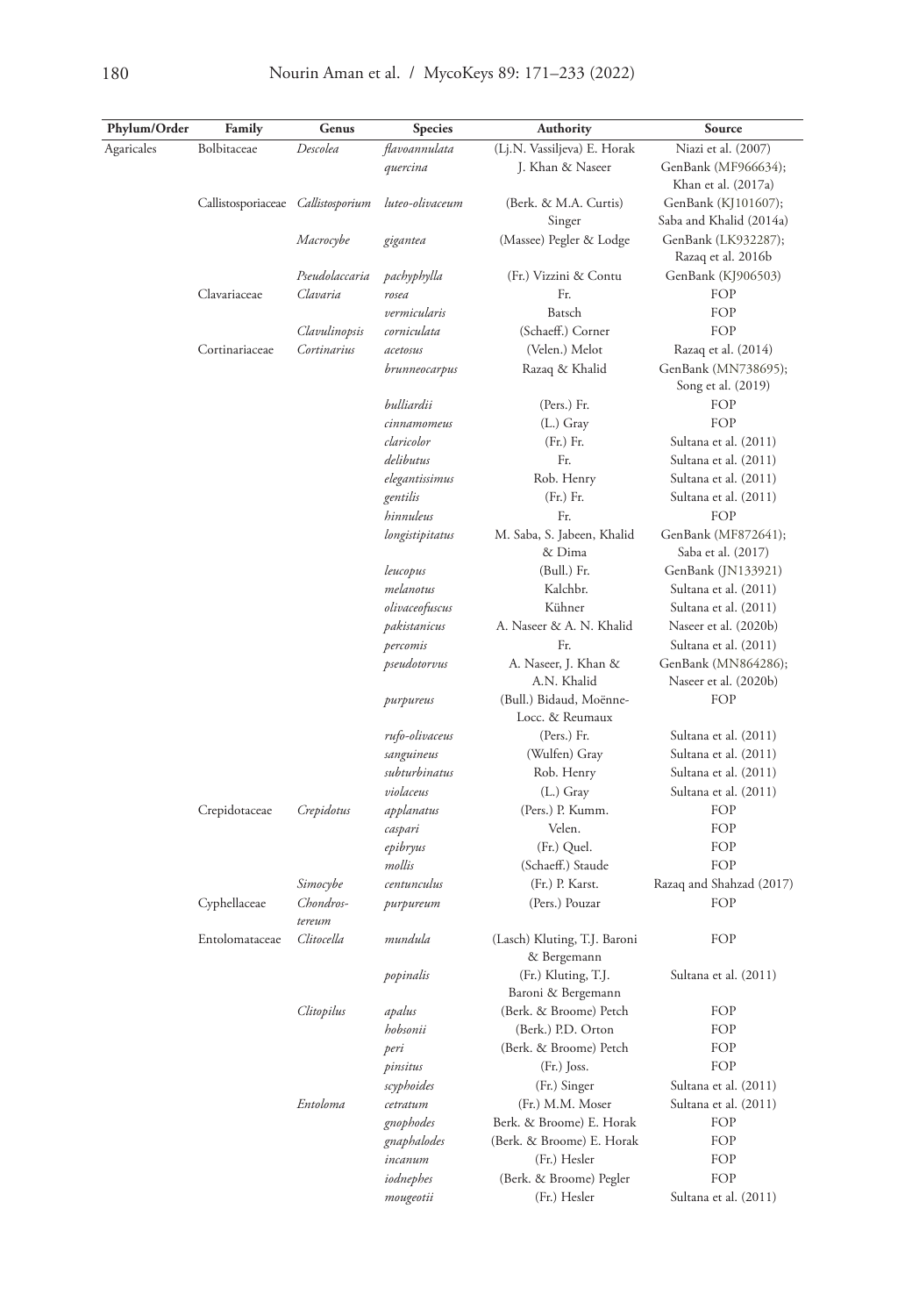| Phylum/Order | Family         | Genus       | <b>Species</b>  | Authority                             | Source                                       |
|--------------|----------------|-------------|-----------------|---------------------------------------|----------------------------------------------|
| Agaricales   | Entolomataceae | Entoloma    | papillatum      | (Bres.) Dennis                        | Sultana et al. (2011)                        |
|              |                |             | polycolor       | Blanco-Dios                           | FOP                                          |
|              |                |             | shandongense    | T. Bau & J.R. Wang                    | GenBank (MT255022);                          |
|              |                |             |                 |                                       | Haelewaters et al. (2020)                    |
|              |                | Leptonia    | gnaphodes       | (Berk. & Broome) Sacc.                | FOP                                          |
|              |                | Rhodocybe   | truncata        | (Schaeff.) Singer                     | Sultana et al. (2011)                        |
|              |                |             | subgilva        | (Berk. & Broome) Pegler               | FOP                                          |
|              | Hygrophoraceae | Arrhenia    | epichysium      | (Pers.) Redhead, Lutzoni,             | FOP                                          |
|              |                |             |                 | Moncalvo & Vilgalys                   |                                              |
|              |                | Hygrocybe   | acutoconica     | (Clem.) Singer                        | Sultana et al. (2011)                        |
|              |                |             | bresadolae      | Quel.                                 | FOP                                          |
|              |                |             | chlorophana     | (Fr.) Wunsch                          | FOP                                          |
|              |                |             | conica          | (Schaeff.) P. Kumm.                   | FOP; Sultana et al. (2011)                   |
|              |                |             | nigrescens      | (Quél.) Kühner                        | Sultana et al. (2011)                        |
|              |                |             | ovina           | (Bull.) Kühner                        | Sultana et al. (2011)                        |
|              |                |             | spadicea        | (Scop.) P. Karst. [as<br>'Hydrocybe'] | Sultana et al. (2011)                        |
|              |                | Hygrophorus | alboflavescens  | A. Naseer & A.N Khalid                | GenBank (MK066232);                          |
|              |                |             |                 |                                       | Naseer et al. (2019b)                        |
|              |                |             | agathomus       | $Fr.$ (Fr.)                           | FOP                                          |
|              |                |             | chrysodon       | (Batsch) Fr.                          | Razaq et al. (2014b)                         |
|              |                |             | marzuolus       | (Fr.) Bres.                           | Razaq and Shahzad (2005a)                    |
|              |                |             | pudorinus       | $(Fr.)$ Fr.                           | GenBank (MK066233);<br>Naseer et al. (2019b) |
|              |                |             | scabrellus      | A. Naseer & A.N Khalid                | Genbak (MK066234);<br>Naseer et al. (2019b)  |
|              | Hydnangiaceae  | Laccaria    | amethystina     | Cooke                                 | FOP                                          |
|              |                |             | bicolor         | (Maire) P.D. Orton                    | Sultana et al. (2011)                        |
|              |                |             | glioderma       | (Fr.) Maire                           | FOP                                          |
|              |                |             | laccata         | (Scop.) Cooke                         | Sultana et al. (2011)                        |
|              |                |             | ohiensis        | (Mont.) Singer                        | Sultana et al. (2011)                        |
|              |                |             | tortilis        | (Bolton) Cooke                        | Sultana et al. (2011)                        |
|              | Hymenogas-     | Galerina    | marginata       | (Batsch) Kühner                       | FOP                                          |
|              | traceae        | Gymnopilus  | aeruginosus     | (Peck.) Singer                        | FOP                                          |
|              |                |             | chrysimyces     | (Berk.) Manjula                       | FOP                                          |
|              |                |             | chrysomyces     | (Berk.) Pegler.                       | FOP                                          |
|              |                |             | chrysites       | (Berk.) Singer                        | FOP                                          |
|              |                |             | dunensis        | H. Bashir, Jabeen & Khalid            | GenBank (MK088247);                          |
|              |                |             |                 |                                       | Bashir et al. (2020b)                        |
|              |                |             | holocrocinus    | (Berk.) Singer                        | FOP                                          |
|              |                |             | hybridus        | (Gillet) Maire                        | FOP                                          |
|              |                |             | junonius        | (Fr.) P.D. Orton                      | FOP                                          |
|              |                |             | lepidotus       | Hesler                                | GenBank (MK584298);<br>Bashir et al. (2018)  |
|              |                |             | penetrans       | (Fr.) Murrill.                        | GenBank (MF136815);<br>Khan et al. (2017b)   |
|              |                |             | sapineus        | (Fr.) Murrill                         | FOP                                          |
|              |                |             | swaticus        | J. Khan, Sher & Khalid                | GenBank (MF149864);<br>Khan et al. (2017b)   |
|              |                | Hebeloma    | anthracophilum  | Maire                                 | Sultana et al. (2011)                        |
|              |                |             | atrocoerulea    | (Fr.) Singer.                         | FOP                                          |
|              |                |             | aff. Lutense    |                                       | GenBank                                      |
|              |                |             | mesophaeum      | (Pers.) Quél.                         | FOP; Razaq et al. (2017)                     |
|              |                |             | pusillum        | J.E. Lange                            | FOP                                          |
|              |                |             | sinapizans      | (Paulet) Gillet                       | Sultana et al. (2011)                        |
|              |                |             | theobrominum    | Quadr.                                | Razaq et al. (2017)                          |
|              |                | Naucoria    | bohemica        | Velen.                                | Sultana et al. (2011)                        |
|              |                |             | conicopapillata | (Henn.) Sacc. & P. Syd.               | FOP                                          |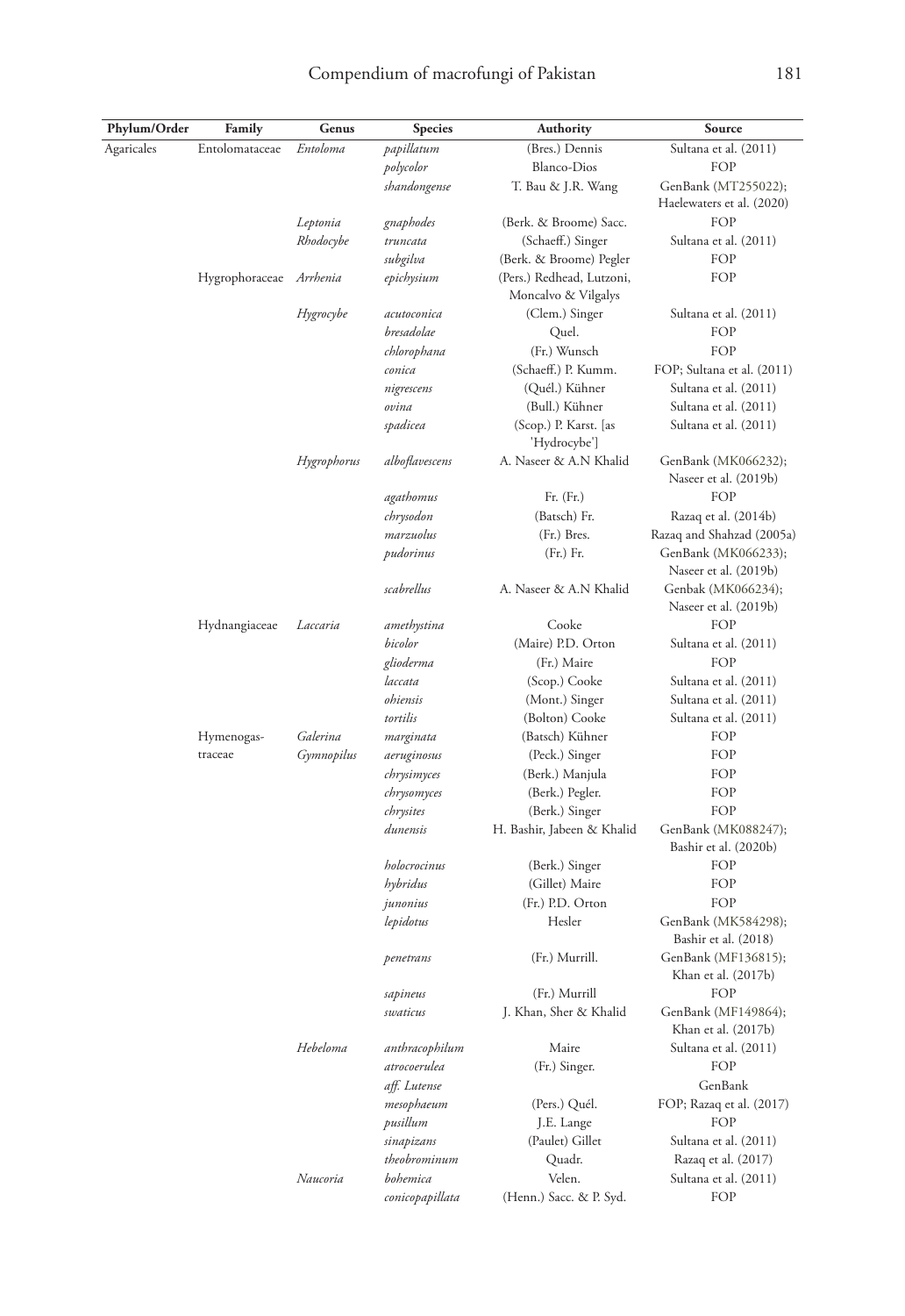| Phylum/Order | Family      | Genus         | <b>Species</b>    | <b>Authority</b>                         | Source                                                  |
|--------------|-------------|---------------|-------------------|------------------------------------------|---------------------------------------------------------|
| Agaricales   | Hymenogas-  | Naucoria      | salicis           | P.D. Orton                               | FOP                                                     |
|              | traceae     | Phaeocollybia | pakistanica       | J. Khan, Sher & Khalid                   | GenBank (KY007615);                                     |
|              |             |               |                   |                                          | Khan et al. (2016a)                                     |
|              |             | Psilocybe     | coronilla         | (Bull.) Noordel.                         | FOP                                                     |
|              |             |               | semilanceata      | (Fr.) P. Kumm.                           | Sultana et al. (2011)                                   |
|              | Inocybaceae | Inocybe       | aff. amblyspora   | Kühner                                   | GenBank (HG796912)                                      |
|              |             |               | aff. cryptocystis | D.E. Stuntz                              | GenBank (HG796963)                                      |
|              |             |               |                   | Ricken                                   |                                                         |
|              |             |               | aff. glabripes    | Bres.                                    | GenBank (HG796964)                                      |
|              |             |               | aff. hirtella     |                                          | GenBank (HG796965)                                      |
|              |             |               | aff. nitidiuscula | (Britzelm.) Lapl.                        | GenBank (HG796966)                                      |
|              |             |               | ahmadii           | Farooqi, Niazi & Khalid                  | GenBank (KX254462);<br>Farooqi et al. (2017)            |
|              |             |               | amblyospora       | Kühner                                   | GenBank (KX254462)                                      |
|              |             |               | amicta            | Kokkonen & Vauras                        | GenBank (KJ686344);                                     |
|              |             |               |                   |                                          | Saba et al. (2015)                                      |
|              |             |               | argillacea        | (Pers.) Singer                           | FOP                                                     |
|              |             |               | asterospora       | Quel.                                    | FOP; Sultana et al. (2011)                              |
|              |             |               | caroticolor       | T. Bau & Y. G. Fan                       | GenBank (MH473144);<br>Naseer et al. (2019c)            |
|              |             |               | cryptocystis      | D.E. Stuntz                              | GenBank (KF679812)                                      |
|              |             |               | dulcamara         | (Pers.) P. Kumm.                         | FOP                                                     |
|              |             |               | fibrosa           |                                          | Sultana et al. (2011)                                   |
|              |             |               |                   | (Sowerby) Gillet<br>Sacc.                | FOP                                                     |
|              |             |               | flocculosa        | Velen.                                   |                                                         |
|              |             |               | fuscidula         |                                          | Sultana et al. (2011)                                   |
|              |             |               | glabripes         | Ricken                                   | FOP; Sultana et al. (2011)                              |
|              |             |               | geophylla         | P. Kumm.                                 | FOP; Sultana et al. (2011);<br>Razaq and Shahzad (2017) |
|              |             |               | hirtella          | Bres.                                    | Sultana et al. (2011)                                   |
|              |             |               | inocybium         | NA                                       | FOP                                                     |
|              |             |               | kohistanensis     | Jabeen, I. Ahmad & Khalid                | GenBank (KP316243);<br>Jabeen et al. (2016a)            |
|              |             |               | leptocystis       | G.F. Atk                                 | GenBank (KX254461);<br>Farooqi et al. (2017)            |
|              |             |               | napipes           | J.E. Lange                               | Sultana et al. (2011); Razaq<br>and Shahzad (2017)      |
|              |             |               | nitidiuscula      | (Britzelm.) Lapl.                        | GenBank (HE862959);<br>Ilyas et al. (2013a)             |
|              |             |               | oblectabilis      | (Britz.) Sacc.                           | FOP                                                     |
|              |             |               | posterula         | (Britzelm.) Sacc.                        | FOP                                                     |
|              |             |               | praetervisa       | Quél.                                    | Sultana et al. (2011)                                   |
|              |             |               | pyriodora         | (Pers.) P. Kumm.                         | FOP                                                     |
|              |             |               | shawarensis       | A. Naseer & A.N. Khalid                  | GenBank (KY616964);                                     |
|              |             |               |                   |                                          | Naseer et al. (2017b)                                   |
|              |             |               | vaccina           | Kühner                                   | Sultana et al. (2011)                                   |
|              |             | Inosperma     | adaequatum        | (Britzelm.) Matheny &<br>Esteve-Raventos | Sultana et al. (2011)                                   |
|              |             |               | bongardii         | (Weinm.) Matheny &<br>Esteve-Rav.        | FOP                                                     |
|              |             |               | erubescens        | (A. Blytt) Matheny &<br>Esteve-Rav.      | FOP; Sultana et al. (2011)                              |
|              |             | Mallocybe     | agardhii          | (N. Lund) Matheny &<br>Esteve-Rav.       | Razaq and Shahzad (2017)                                |
|              |             |               | velutina          | Saba & Khalid                            | Saba and Khalid (2020)                                  |
|              |             | Pseudosperma  | brunneoumbo-      | Saba & Khalid                            | GenBank (MG742419);                                     |
|              |             |               | natum             |                                          | Saba et al. (2020b)                                     |
|              |             |               | flavorimosum      | Jabeen & Khalid                          | GenBank (MG495391);                                     |
|              |             |               |                   | (Razaq, Khalid & Kobayashi)              | Jabeen and Khalid (2020)                                |
|              |             |               | himalayense       | Matheny & Esteve-Rav.                    | GenBank (MH745140);<br>Liu et al. (2018)                |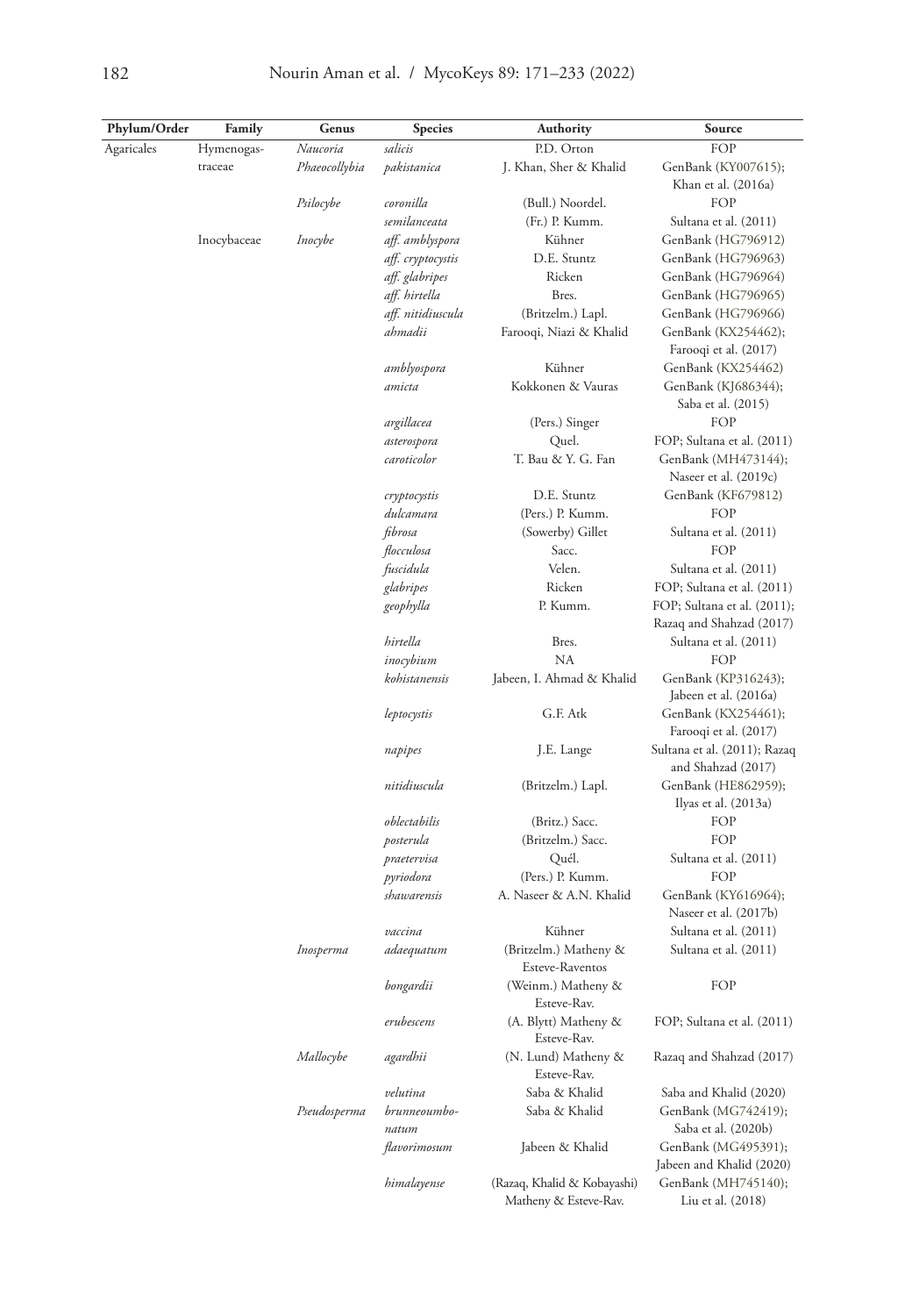| Phylum/Order | Family        | Genus        | <b>Species</b> | <b>Authority</b>                                  | Source                                          |
|--------------|---------------|--------------|----------------|---------------------------------------------------|-------------------------------------------------|
| Agaricales   | Inocybaceae   | Pseudosperma | mimicum        | (Massee) Matheny & Esteve-<br>Rav                 | GenBank (KJ546158);<br>Saba et al. (2015)       |
|              |               |              | pakistanense   | (Z. Ullah, S. Jabeen, H.                          | GenBank (MF588965);                             |
|              |               |              |                | Ahmad & A.N. Khalid)                              | FOP; Ullah et al. (2018)                        |
|              |               |              |                | Matheny & Esteve-Rav                              |                                                 |
|              |               |              | rimosum        | (Bull.) Matheny & Esteve-<br>Rav.                 | FOP; Sultana et al. (2011)                      |
|              |               |              | squamatum      | (J.E. Lange) Matheny &<br>Esteve-Rav.             | FOP                                             |
|              |               | Langermannia | wahlbergii     | (Fr.) Dring                                       | FOP                                             |
|              | Lycoperdaceae | Apioperdon   | pyriforme      | (Schaeff.) Vizzini                                | FOP                                             |
|              |               | Bovista      | bovistoides    | (Cooke & Massee) S.<br>Ahmad                      | FOP                                             |
|              |               |              | concinna       | S. Ahmad                                          | FOP                                             |
|              |               |              | himalaica      | Yousaf, Krieisel & Khalid                         | GenBank (JN411938);<br>Yousaf et al. (2012a)    |
|              |               |              | longispora     | Kreisel                                           | FOP                                             |
|              |               |              | lycoperdoides  | (Cooke) S. Ahmad                                  | FOP                                             |
|              |               |              | plumbea        | Pers.                                             | GenBank (JX183694);<br>Yousaf et al. (2014)     |
|              |               |              | polymorpha     | Kreisel                                           | FOP                                             |
|              |               |              | pusilla        | (Batsch) Pers.                                    | FOP                                             |
|              |               |              | trachyspora    | (Lloyd) Kreisel                                   | FOP                                             |
|              |               | Bovistella   | japonica       | Lloyd                                             | Yousaf et al. (2012b)                           |
|              |               | Bryoperdon   | acuminatum     | (Bosc) Vizzini                                    | FOP                                             |
|              |               | Calvatia     | ahmadii        | Khalid & S.H. Iqbal                               | Khalid and Iqbal (2004)                         |
|              |               |              | craniiformis   | (Schwein.) Fr.                                    | FOP                                             |
|              |               |              | cyathiformis   | (Bose) Morgan                                     | FOP                                             |
|              |               |              | fragilis       | (Quél.) Morgan                                    | GenBank (AJ486958)                              |
|              |               |              | lilacina       | (Mont. & Berk.) Henn.                             | Genbank (MN544913);                             |
|              |               |              |                |                                                   | Haelewaters et al. (2020)                       |
|              |               | Lycoperdon   | atropurpureum  | Vittad.                                           | FOP                                             |
|              |               |              | curtisii       | Berk.                                             | GenBank (MK414502)                              |
|              |               |              | echinella      | (Pat.) S. Ahmad                                   | FOP                                             |
|              |               |              | excipuliforme  | (Scop.) Pers.                                     | FOP; Yousaf et al. (2012b)                      |
|              |               |              | glabrescens    | Berk.                                             | FOP                                             |
|              |               |              | lahorense      | N. Yousaf & A.N. Khalid                           | GenBank (MK414506);<br>Yuan et al. (2020)       |
|              |               |              | molle          | Pers.                                             | Razaq and Shahzad (2005b)                       |
|              |               |              | perlatum       | Pers.                                             | FOP                                             |
|              |               |              | pratense       | Pers.                                             | GenBank (MK414499);<br>FOP                      |
|              |               |              | pseudocurtisii | N. Yousaf & A.N. Khalid                           | GenBank (MK414505);<br>Yuan et al. 2020         |
|              |               |              | rimulatum      | Peck                                              | FOP                                             |
|              |               |              | setiferum      | Demoulin                                          | FOP                                             |
|              |               |              | subterrania    | Ahmad                                             | FOP                                             |
|              |               |              | umbrinum       | Pers.                                             | FOP                                             |
|              | Lyophollaceae | Hypsizygus   | marmoreus      | (Peck) H.E. Bigelow                               | FOP                                             |
|              |               | Lyophyllum   | decastes       | (Fr.) Singer                                      | FOP                                             |
|              |               |              | nigrescens     | Hongo                                             | FOP                                             |
|              |               | Sagaranella  | tesquorum      | (Fr.) V. Hofst., Clémençon,<br>Moncalvo & Redhead | FOP                                             |
|              |               | Tephrocybe   | anthracophila  | (Lasch) P.D. Orton                                | FOP                                             |
|              |               |              | aff. platypus  | (Kühner) M.M. Moser                               | GenBank (KY947353)                              |
|              |               | Termitomyces | acriumbonatus  | Usman & Khalid                                    | GenBank (MT179690);<br>Usman and Khalid (2020b) |
|              |               |              | clypeatus      | R. Heim,                                          | FOP                                             |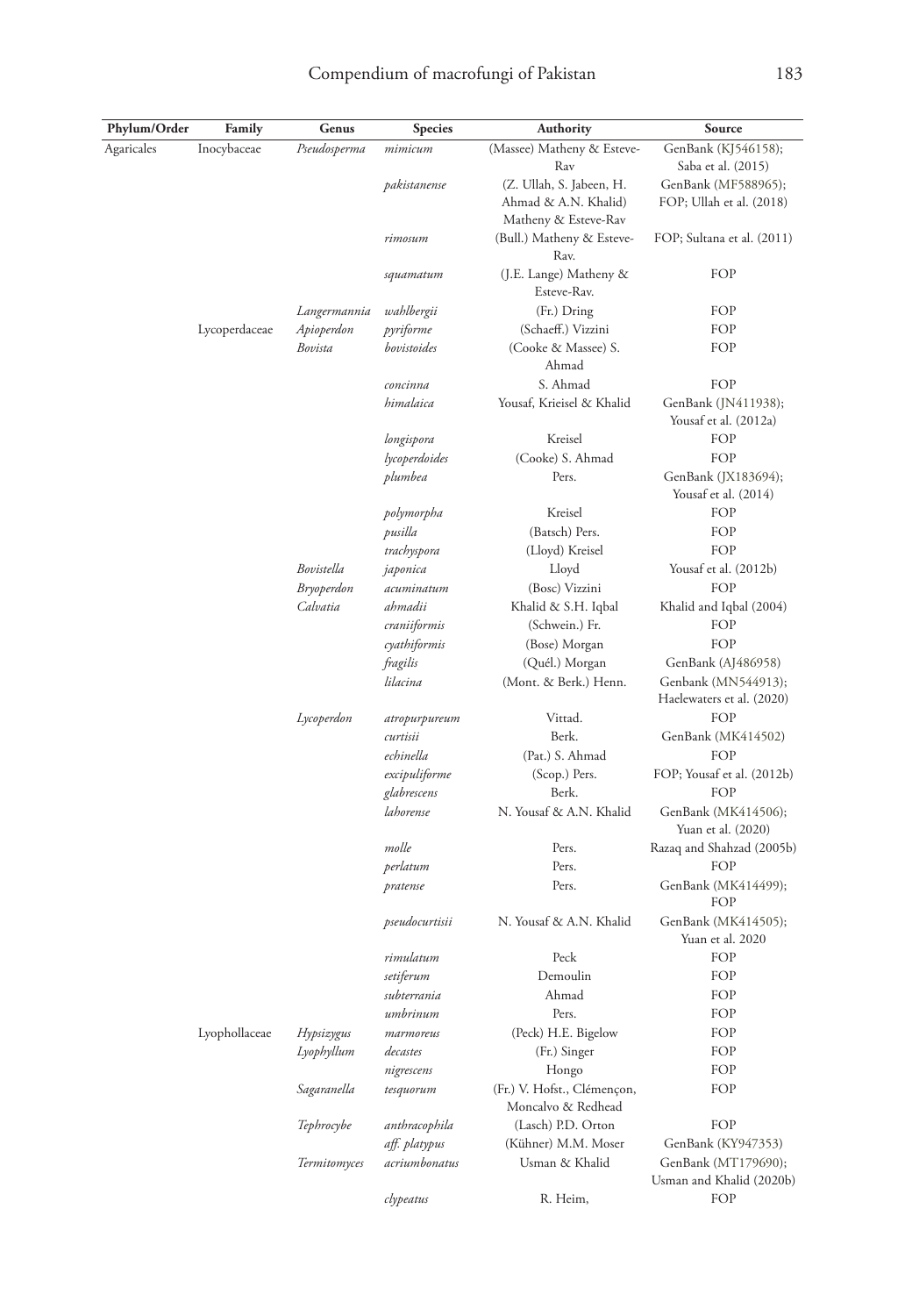| Phylum/Order | Family                          | Genus                | Species         | <b>Authority</b>                           | Source                          |
|--------------|---------------------------------|----------------------|-----------------|--------------------------------------------|---------------------------------|
| Agaricales   | Lyophollaceae                   | Termitomyces         | eurrhizus       | (Berk.) R. Heim                            | FOP                             |
|              |                                 |                      | furfuracea      | (Fr.) Gillet                               | FOP                             |
|              |                                 |                      | le-testui       | (Pat.) R. Heim                             | FOP                             |
|              |                                 |                      | microcarpus     | (Berk. & Broome) R. Heim                   | FOP; Sultana et al. (2011);     |
|              |                                 |                      |                 |                                            | Sultana et al. (2014)           |
|              |                                 |                      | rabuorii        | Otieno                                     | Sultana et al. (2011)           |
|              |                                 |                      | sheikhupurensis | Izhar, Khalid & H. Bashir                  | Izhar et al. (2020)             |
|              |                                 |                      | striatus        | (Beeli) Heim                               | FOP                             |
|              |                                 |                      | umkowaan        | (Cooke & Massee) D.A.                      | GenBank (KJ703245);             |
|              |                                 |                      |                 | Reid                                       | Hussain et al. (2015c)          |
|              | Macrocystidiaceae Macrocystidia |                      | cucumis         | (Pers.) Joss.                              | FOP                             |
|              | Marasmiaceae                    | Chaetocalathus       | niduliformis    | (Murrill) Singer                           | FOP                             |
|              |                                 | Collybiopsis         | biformis        | (Peck) R.H. Petersen                       | GenBank (MT162681)              |
|              |                                 |                      |                 | (Berk. & Broome) R.H.                      | FOP                             |
|              |                                 |                      | diminuta        | Petersen                                   |                                 |
|              |                                 |                      | peronata        | (Bolton) R.H. Petersen                     | Sultana et al. (2011)           |
|              |                                 | Crinipellis          | rubiginosa      | Pat.                                       | FOP; Sultana et al. (2011)      |
|              |                                 |                      | scabella        | (Alb. & Schwein.) Murrill                  | FOP; Sultana et al. (2011)      |
|              |                                 | Marasmius            | atrorubens      | (Berk.) Mont.                              | FOP                             |
|              |                                 |                      | corrugatiformis | Singer                                     | FOP                             |
|              |                                 |                      | ferrugineus     | Berk. & Broome                             | FOP                             |
|              |                                 |                      | graminum        | (Lib.) Berk.                               | FOP                             |
|              |                                 |                      | griseoviolaceus | Petch                                      | FOP                             |
|              |                                 |                      | haematocephalus | (Mont.) Fr.                                | FOP                             |
|              |                                 |                      | ochropus        | Singer                                     | FOP                             |
|              |                                 |                      | oreades         | (Bolton) Fr.                               | GenBank (HF546217);             |
|              |                                 |                      |                 |                                            | Razaq et al. (2013d)            |
|              |                                 |                      | palmivorus      | Sharples                                   | GenBank (MN559682)              |
|              |                                 |                      | pulcherripes    | Peck                                       | FOP                             |
|              |                                 |                      | rotula          | (Scop.) Fr.                                | FOP                             |
|              |                                 |                      | ruforotula      | Singer                                     | FOP                             |
|              |                                 |                      | tubulatus       | Petch                                      | FOP                             |
|              | Mycenaceae                      | Мусепа               | epipterygia     | (Scop.) Gray                               | FOP                             |
|              |                                 |                      | galericulata    | (Scop.) Gray                               | FOP                             |
|              |                                 |                      | haematopus      | (Pers.) P. Kumm.                           | FOP                             |
|              |                                 |                      | inclinata       | (Fr.) Quél.                                | Sultana et al. (2011)           |
|              |                                 |                      | leptocephala    | (Pers.) Gillet                             | Sultana et al. (2011)           |
|              |                                 |                      | metata          | (Fr.) P. Kumm.                             | FOP                             |
|              |                                 |                      |                 | (Pers.) P. Kumm.                           |                                 |
|              |                                 | Panellus             | pura            |                                            | FOP; Razaq et al. (2014)<br>FOP |
|              |                                 |                      | stipticus       | (Bull.) P. Karst                           | FOP                             |
|              |                                 | Xeromphalina         | tenuipes        | (Schwein.) A.H. Sm.                        |                                 |
|              | Mythicomyc-<br>etaceae          | Mythicomyces         | corneipes       | (Fr.) Redhead & A.H. Sm.                   | GenBank (KY648897)              |
|              | Niaceae                         | Merismodes           | anomala         | (Pers.) Singer                             | FOP                             |
|              | Omphalotaceae                   | Anthracophyl-<br>lum | nigritum        | (Lév.) Kalchbr.                            | FOP                             |
|              |                                 | Gymnopus             | androsaceus     | (L.) Della Magg. & Trassin.                | Sultana et al. (2011)           |
|              |                                 |                      | barbipes        | R.H. Petersen & K.W.                       | GenBank (MK450334);             |
|              |                                 |                      |                 | Hughes                                     | Saba et al. (2020a)             |
|              |                                 |                      | dryophilus      | (Bull.) Murrill                            | FOP; Sultana et al. (2011)      |
|              |                                 |                      | dysodes         | (Halling) Halling                          | GenBank (MT114698);             |
|              |                                 |                      |                 |                                            | Saba and Khalid (2020c)         |
|              |                                 |                      | erythropus      | (Pers.) Antonín, Halling &<br>Noordel.     | Sultana et al. (2011)           |
|              |                                 |                      | fusipes         | (Bull.) Gray                               | FOP; Sultana et al. (2011)      |
|              |                                 |                      | hirtellus       | (Berk. & Broome) Desjardin<br>& B.A. Perry | FOP                             |
|              |                                 |                      | ocior           | (Pers.) Antonín & Noordel.                 | GenBank (MK122769)              |
|              |                                 |                      | subnudus        | Ellis ex Peck) Halling                     | GenBank (MK307636)              |
|              |                                 |                      |                 |                                            |                                 |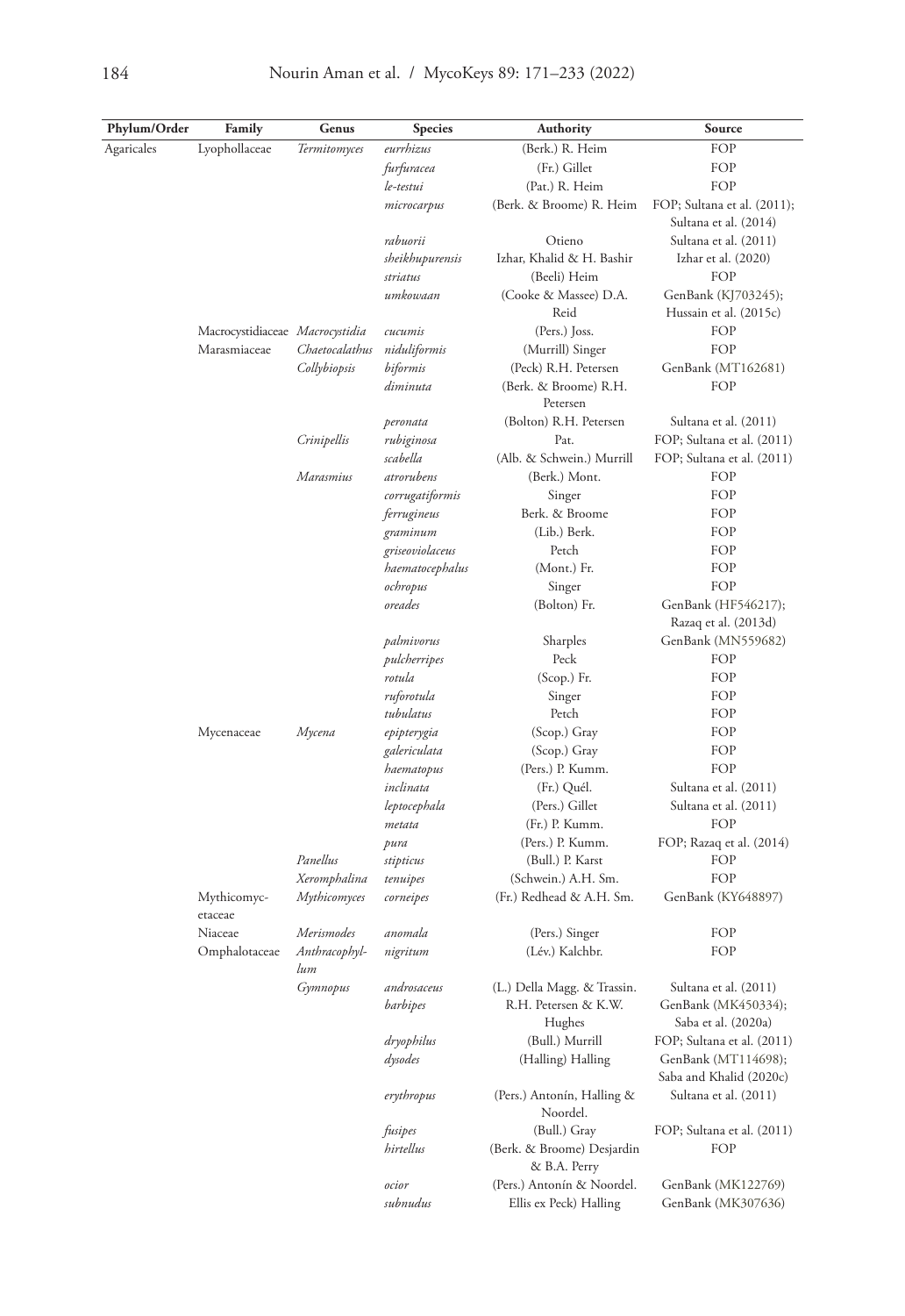| Phylum/Order | Family          | Genus         | <b>Species</b> | Authority                                       | Source                                         |
|--------------|-----------------|---------------|----------------|-------------------------------------------------|------------------------------------------------|
| Agaricales   | Omphalotaceae   | Omphalotus    | olearius       | (DC.) Singer                                    | FOP; Razaq and Shahzad<br>(2017)               |
|              |                 | Marasmiellus  | biformis       | (Peck) J.S. Oliveira                            | Oliveira et al. (2019)                         |
|              |                 |               | candidus       | (Fr.) Singer                                    | GenBank (KJ906507); FOP                        |
|              |                 |               | confluens      | (Pers.) J.S. Oliveira                           | FOP; Sultana et al. (2011)                     |
|              |                 |               | inoderma       | (Berk.) Singer ex Furneaux                      | FOP                                            |
|              |                 |               | longistipes    | Muh. Ali, Niazi & Khalid                        | Haelewaters et al. (2020)                      |
|              |                 |               | luxurians      | (Peck) J.S. Oliveira                            | GenBank (KF803761); Saba<br>and Khalid (2014c) |
|              |                 |               | menehune       | (Desjardin, Halling &<br>Hemmes) J.S. Oliveira. | GenBank (KF803762); Saba<br>and Khalid (2014c) |
|              |                 |               | ramealis       | (Bull.) Singer                                  | FOP; Sultana et al. (2011)                     |
|              |                 |               | subnudus       | (Ellis ex Peck) J.S. Oliveira.                  | Oliveira et al. (2019)                         |
|              |                 | Mycetinis     | alliaceus      | (Jacq.) Earle ex A.W. Wilson<br>& Desjardin     | Sultana et al. (2011)                          |
|              |                 |               | scorodonius    | (Fr.) A.W. Wilson &<br>Desjardin                | Sultana et al. (2011)                          |
|              |                 | Rhodocollybia | butyracea      | (Bull.) Lennox                                  | FOP                                            |
|              |                 |               | maculata       | (Alb. & Schwein.) Singer                        | FOP; Sultana et al. (2011)                     |
|              |                 |               | prolixa        | (Fr.) Antonín & Noordel                         | Sultana et al. (2011)                          |
|              |                 |               | utrorensis     | A. Sattar, M. Kiran &<br>Khalid                 | GenBank (MH220536);<br>Sattar et al. (2018)    |
|              | Physalacriaceae | Armillaria    | mellea         | (Vahl) P. Kumm                                  | Sultana and Rizwana (2007)                     |
|              |                 |               | omnituens      | (Berk.) Sacc.                                   | FOP                                            |
|              |                 | Armillariella | mellea         | (Vahl) P. Karst                                 | FOP; Sultana et al. (2011)                     |
|              |                 |               | vara           | (Berk.) Sacc.                                   | FOP                                            |
|              |                 | Desarmillaria | tabescens      | (Scop.) R.A. Koch & Aime                        | Sultana et al. (2011)                          |
|              |                 | Flammulina    | phlegmatica    | (Berk.) Sacc.                                   | FOP                                            |
|              |                 |               | velutipes      | (Curtis) Singer                                 | FOP                                            |
|              |                 |               | yunnanensis    | Z.W. Ge & Zhu L. Yang                           | GenBank (MN388767)                             |
|              |                 | Hymenopellis  | radicata       | (Relhan) R.H. Petersen                          | FOP; Sultana et al. (2011)                     |
|              |                 | Strobilurus   | esculentus     | (Wulfen) Singer                                 | Sultana et al. (2011)                          |
|              |                 |               | tenacellus     | (Pers.) Singer                                  | GenBank (KY070339)                             |
|              |                 | Xerula        | pudens         | (Pers.) Singer                                  | FOP; Sultana et al. (2011)                     |
|              |                 |               | strigosa       | Zhu L. Yang, L. Wang &<br>G.M. Muell.           | GenBank (LK932286)                             |
|              | Pluteaceae      | Pluteus       | ephebeus       | (Fr.) Gillet                                    | FOP                                            |
|              |                 |               | escharites     | (Berk. & Broome) Sacc.                          | FOP                                            |
|              |                 |               | fusconigricans | (Berk. & Broome) Sacc.                          | FOP                                            |
|              |                 |               | laeticeps      |                                                 | FOP                                            |
|              |                 |               | leoninus       | (Schaeff.) P. Kumm.                             | FOP                                            |
|              |                 |               | palumbinus     | (Berk.) Sacc.                                   | FOP                                            |
|              |                 |               | pellitus       | (Pers.) P. Kumm.                                | FOP                                            |
|              |                 |               | petasatus      | (Fr.) Gillet                                    | FOP                                            |
|              |                 |               | pulverulentus  | Murrill                                         | FOP                                            |
|              |                 |               | squamosa       | (Pers. ex Fr.) Kummer                           | FOP                                            |
|              |                 |               | variabilicolor | <b>Babos</b>                                    | GenBank                                        |
|              |                 | Volvariella   | bingensis      | (Beeli) Shaffer                                 | Sultana et al. (2014)                          |
|              |                 |               | castanea       | (Massee) G.C. Rath                              | FOP                                            |
|              |                 |               | media          | (Schumach.) Singer                              | FOP                                            |
|              |                 |               | pusilla        | (Pers.) Singer                                  | FOP                                            |
|              |                 |               | taylorii       | (Berk. & Broome) Singer                         | FOP                                            |
|              |                 |               | woodrowiana    | (Massee) Manjula                                | FOP                                            |
|              |                 | Volvopluteus  | earlei         | (Murrill) Vizzini, Contu<br>& Justo             | GenBank (MT353644)                             |
|              |                 |               | gloiocephalus  | (DC.) Vizzini, Contu &<br>Justo                 | FOP; Sultana et al. (2011)                     |
|              | Pleurotaceae    | Acanthocystis | gemmellari     | Inzenga) Konrad & Maubl                         | FOP                                            |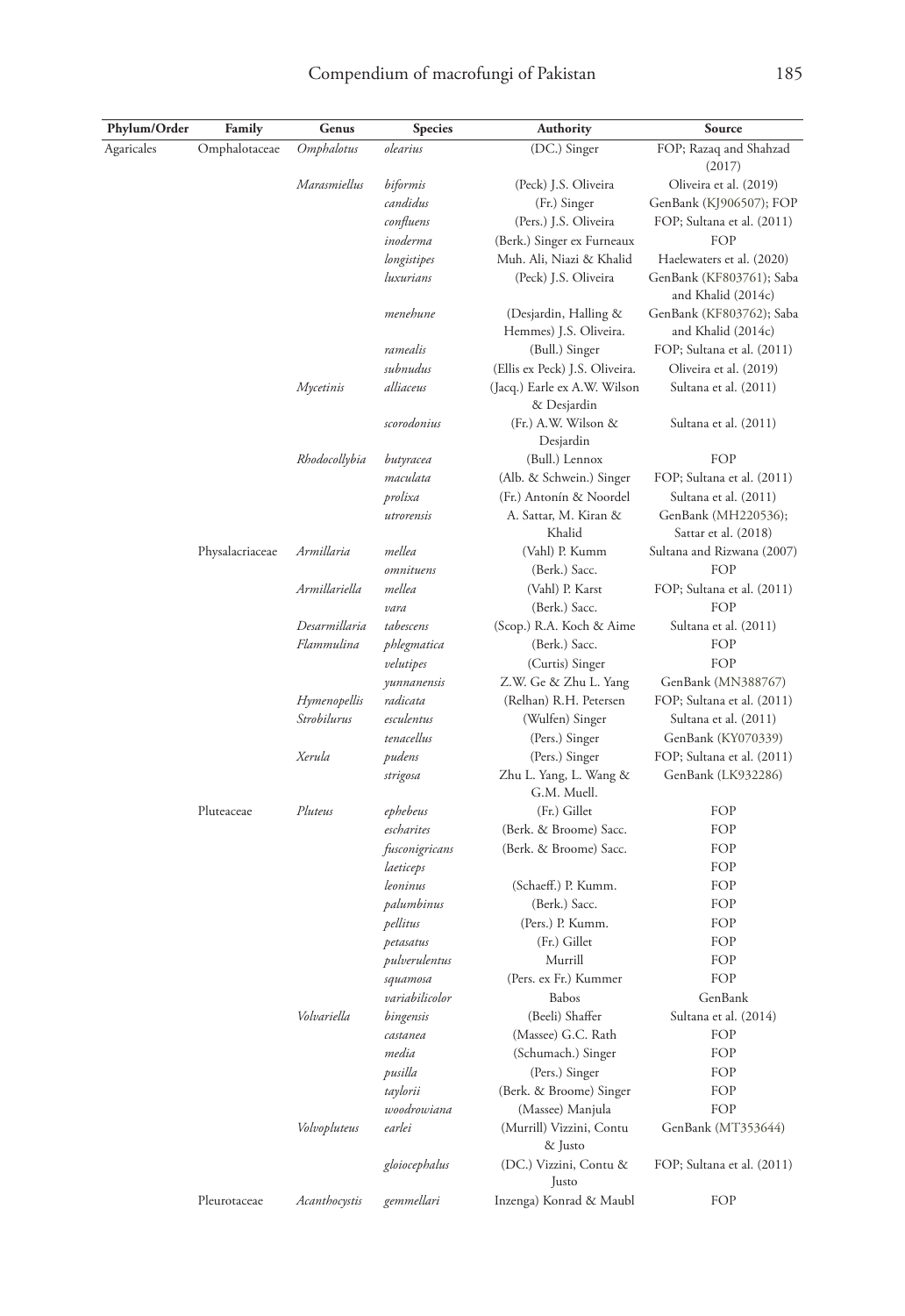| Phylum/Order | Family          | Genus         | Species            | <b>Authority</b>                                 | Source                                             |
|--------------|-----------------|---------------|--------------------|--------------------------------------------------|----------------------------------------------------|
| Agaricales   | Pleurotaceae    | Hohenbuehelia | atrocaerulea       | (Fr.) Singer                                     | FOP                                                |
|              |                 |               | petaloides         | (Bull.) Schulzer                                 | FOP                                                |
|              |                 |               | reniformis         | (G. Mey.) Singer                                 | FOP                                                |
|              |                 |               | testudo            | (Berk.) Pegler                                   | FOP                                                |
|              |                 | Nothopanus    | candidissimus      | (Sacc.) Kühner                                   | FOP                                                |
|              |                 | Pleurotus     | atricapillus       | (Batsch.) Singer                                 | FOP                                                |
|              |                 |               | cystidiosus        | O.K. Mill.                                       | GenBank (KR149589);                                |
|              |                 |               |                    |                                                  | Hussain et al. (2015a)                             |
|              |                 |               | djamor             | (Rumph. ex Fr.) Boedijn                          | GenBank (KX056435)                                 |
|              |                 |               | dryinus            | (Pers.) P. Kumm.                                 | Sultana et al. (2011)                              |
|              |                 |               | flabellatus        | Sacc.                                            | FOP                                                |
|              |                 |               | membranaceus       | Massee                                           | FOP                                                |
|              |                 |               | nebrodensis        | (Inzenga) Quél.                                  | FOP                                                |
|              |                 |               | ostreatus          | (Jacq.) P. Kumm.                                 | FOP                                                |
|              |                 | Resupinatus   | applicatus         | (Batsch) Gray                                    | FOP                                                |
|              |                 |               | poriaeformis       | (Pers.) Thorn, Moncalvo &                        | FOP                                                |
|              |                 |               |                    | Redhead                                          |                                                    |
|              | Porotheleaceae  | Phloeomana    | speirea            | (Fr.) Redhead                                    | Sultana et al. (2011)                              |
|              | Psathyrellaceae | Britzelmayria | multipedata        | (Peck) D. Wächt. & A.<br>Melzer                  | FOP                                                |
|              |                 | Coprinellus   | campanulatus       | S. Hussain & H. Ahmad                            | Hussain et al. (2018a)                             |
|              |                 |               | disseminatisimilis | S. Hussain                                       | Hussain et al. (2018a)                             |
|              |                 |               | disseminatus       | (Pers.) J.E. Lange                               | FOP; Razaq et al. (2014)                           |
|              |                 |               | marculentus        | (Britzelm.) Redhead,<br>Vilgalys & Moncalvo      | FOP                                                |
|              |                 |               | micaceus           | (Bull.) Vilgalys, Hopple &<br>Jacq. Johnson      | FOP                                                |
|              |                 |               | ovatus             | M. Kamran & S. Jabeen                            | Kamran and Jabeen (2020)                           |
|              |                 |               | radians            | (Desm.) Vilgalys, Hopple &<br>Jacq. Johnson      | FOP; Sultana et al (2014)                          |
|              |                 |               | tenuis             | S. Hussain                                       | Hussain et al. (2018a)                             |
|              |                 | Coprinopsis   | atramentaria       | (Bull.) Redhead, Vilgalys &<br>Moncalvo          | GenBank (KM977767);<br>FOP; Sultana et al. (2011)  |
|              |                 |               | cinerea            | (Schaeff.) Redhead, Vilgalys<br>& Moncalvo       | Razaq et al. (2014)                                |
|              |                 |               | lagopus            | (Fr.) Redhead, Vilgalys &<br>Moncalvo            | FOP; Sultana et al. (2011)                         |
|              |                 |               | lagopides          | (P. Karst.) Redhead, Vilgalys<br>& Moncalvo      | FOP                                                |
|              |                 |               | macropus           | (Berk. & Broome) Redhead,<br>Vilgalys & Moncalvo | FOP                                                |
|              |                 |               | patouillardii      | (Quél.) Gminder                                  | FOP; Sultana et al. (2011)                         |
|              |                 | Homophron     | spadiceum          | (P. Kumm.) Orstadius &<br>E. Larss.              | FOP                                                |
|              |                 | Parasola      | auricoma           | (Pat.) Redhead Vilgalys &<br>Hopple.             | GenBank (KY461721);<br>FOP; Hussain et al. (2018d) |
|              |                 |               | $\emph{conopilea}$ | (Fr.) A. Pearson & Dennis                        | Sultana et al. (2011)                              |
|              |                 |               | glabra             | S. Hussain, Afshan, H.                           | GenBank (KY621805);                                |
|              |                 |               |                    | Ahmad & Khalid                                   | Hussain et al. (2018d)                             |
|              |                 |               | lilatincta         | (Bender & Uljé), Redhead,<br>& Hopple            | GenBank (KP886462);<br>Hussain et al. (2016)       |
|              |                 |               | malakandensis      | S. Hussain, Afshan & H.<br>Ahmad                 | GenBank (KP738713);<br>Hussain et al. (2017)       |
|              |                 |               | plicatilis         | (Curtis) Redhead, Vilgalys<br>& Hopple           | FOP                                                |
|              |                 |               | pseudolactea       | Sadiqullah, S. Hussain &<br>Khalid               | GenBank (KY621799);<br>Hussain et al. (2018d)      |
|              |                 |               | schroeteri         | (P. Karst.) Redhead, Vilgalys<br>& Hopple        | GenBank (KY461722)                                 |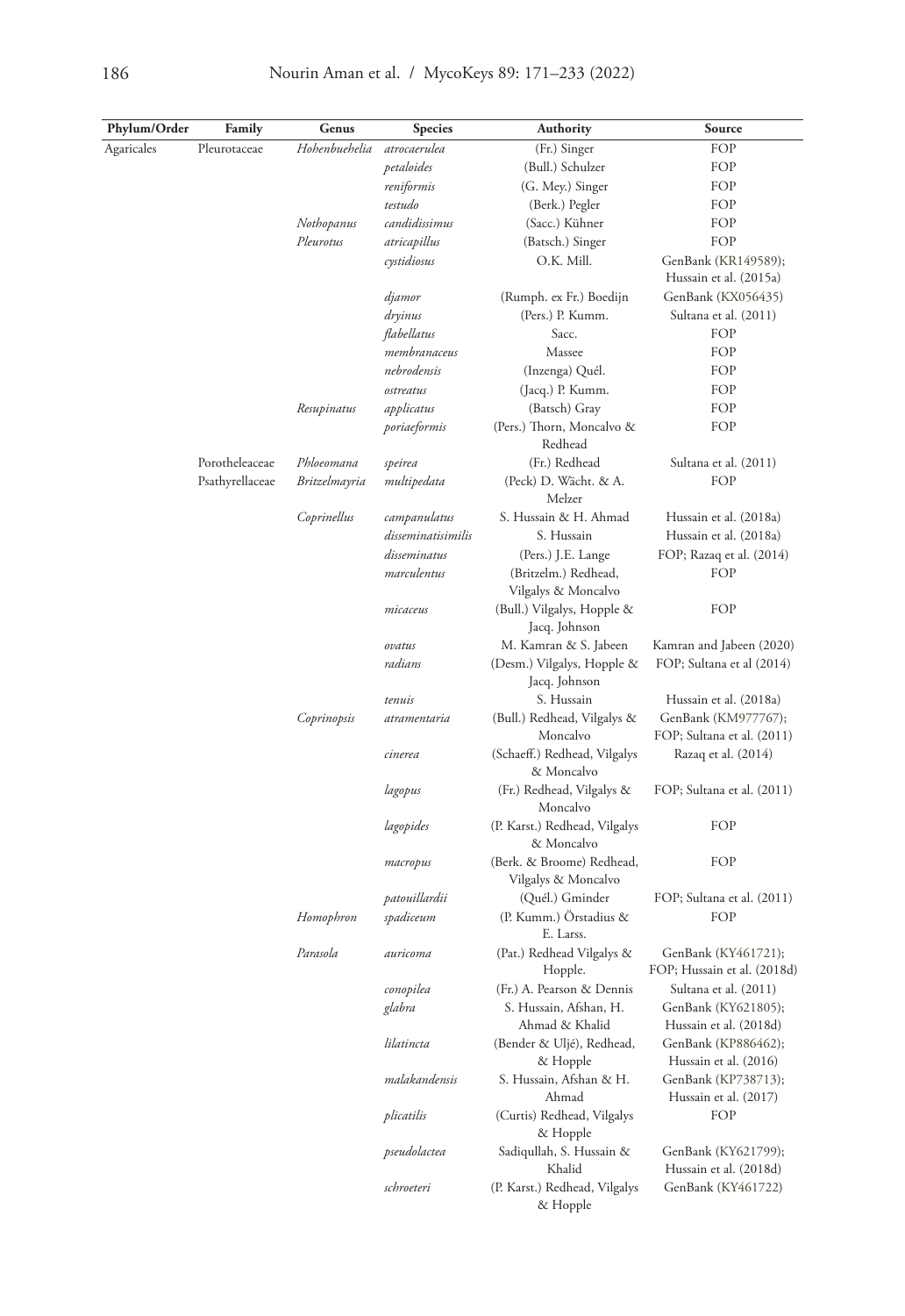| Phylum/Order | Family                         | Genus           | Species        | Authority                                           | Source                                        |
|--------------|--------------------------------|-----------------|----------------|-----------------------------------------------------|-----------------------------------------------|
| Agaricales   | Psathyrellaceae                | Parasola        | setulosa       | (Berk. & Broome) Redhead,<br>Vilgalys & Hopple      | FOP; Sultana et al. (2011)                    |
|              |                                | Psathyrella     | atomata        | (Fr.) Quél.                                         | Sultana et al. (2011)                         |
|              |                                |                 | ammophila      | (Durieu & Lév.) P.D. Orton                          | Sultana et al. (2011)                         |
|              |                                |                 | artemisiae     | (Pass.) Konrad & Maubl.                             | Sultana et al. (2011)                         |
|              |                                |                 | bipellis       | Quél.) A.H. Sm.                                     | Sultana et al. (2011)                         |
|              |                                |                 | candolleana    | (Fr.) Maire                                         | GenBank (KJ917666); FOP;                      |
|              |                                |                 |                |                                                     | Sultana et al. (2011)                         |
|              |                                |                 | corrugis       | (Pers.) Konrad & Maubl.                             | FOP; Sultana et al. (2011)                    |
|              |                                |                 | efflorescens   | (Sacc.) Pegler                                      | FOP                                           |
|              |                                |                 | flavogrisea    | (Berk.) Pegler                                      | FOP                                           |
|              |                                |                 | hirta          | Peck                                                | Sultana et al. (2011)                         |
|              |                                |                 | nana           | (Massee) Manjula                                    | FOP                                           |
|              |                                |                 | piluliformis   | (Bull.) P.D. Orton                                  | FOP                                           |
|              |                                |                 | spadiceogrisea | (Schaeff.) Maire                                    | FOP                                           |
|              |                                |                 | spintrigera    | (Fr.) Konr & Maubl.                                 | FOP                                           |
|              |                                |                 |                |                                                     |                                               |
|              |                                | Punjabia        | pakistanica    | (Usman & Khalid) D.<br>Wächt. & A. Melzer           | GenBank (MH366737);<br>Hussain et al. (2018a) |
|              | Schizophyllaceae Schizophyllum |                 | commune        | Fr.                                                 | GenBank (MN178555);                           |
|              |                                |                 |                |                                                     | FOP                                           |
|              |                                |                 | radiatum       | Fr.                                                 | FOP                                           |
|              |                                | Stramatoscypha  | fimbriata      | (Fr.) Donk.                                         | FOP                                           |
|              | Strophoriaceae                 | Agrocybe        | arvalis        | (Fr.) Singer                                        | Sultana et al. (2011)                         |
|              |                                |                 | broadwayi      | (Murrill) Dennis                                    | FOP                                           |
|              |                                |                 | manihotis      | Pegler                                              | FOP                                           |
|              |                                |                 | pediades       | (Fr.) Fayod                                         | GenBank (MK791714),                           |
|              |                                |                 |                |                                                     | FOP                                           |
|              |                                |                 | stercoraria    | Pegler                                              | FOP                                           |
|              |                                |                 | vervacti       | (Fr.) Singer                                        | Sultana et al. (2011)                         |
|              |                                | Deconica        | coprophila     | (Bull.) P. Karst.                                   | FOP                                           |
|              |                                |                 | merdaria       | (Fr.) Noordel.                                      | FOP                                           |
|              |                                |                 | montana        | (Pers.) P.D. Orton                                  | FOP                                           |
|              |                                |                 | pseudobullacea | (Petch) Ram.-Cruz &                                 | FOP                                           |
|              |                                |                 |                | Guzmán                                              |                                               |
|              |                                | Hypholoma       | elongatum      | (Pers.) Ricken                                      | Sultana et al. (2011)                         |
|              |                                |                 | fasciculare    | (Huds.) P. Kumm.                                    | FOP; Sultana et al. (2011)                    |
|              |                                |                 | marginatum     | J.Schröt.                                           | Sultana et al. (2011)                         |
|              |                                |                 | radicosum      | J.E. Lange                                          | Sultana et al. (2011)                         |
|              |                                | Kuehneromyces   | mutabilis      | (Schaeff.) Singer & A.H.<br>Sm.                     | FOP                                           |
|              |                                | Melanotus       | proteus        | (Sacc.) Singer                                      | FOP                                           |
|              |                                | Pholiota        | aurivella      | (Batsch) P. Kumm.                                   | FOP                                           |
|              |                                |                 | gummosa        | (Lasch) Singer                                      | GenBank (MT995199)                            |
|              |                                |                 | lubrica        | (Pers.) Singer                                      | FOP                                           |
|              |                                |                 | lucifera       | (Lasch.) Quel.                                      | FOP                                           |
|              |                                |                 | populnea       | (Pers.) Kuyper & Tjall.-<br>Beuk.                   | FOP                                           |
|              |                                |                 | spumosa        | (Fr.) Singer                                        | FOP                                           |
|              |                                |                 | squarrosa      | (Vahl) P. Kumm.                                     | FOP                                           |
|              |                                |                 | tuberculosa    | (Schaeff.) P. Kumm.                                 | Sultana et al. (2011)                         |
|              |                                | Protostropharia | semiglobata    | (Batsch) Redhead, Moncalvo<br>& Vilgalys            | FOP                                           |
|              |                                | Stropharia      | aeruginosa     | (Curtis) Quél.                                      | FOP                                           |
|              |                                |                 | ambigua        | (Peck) Zeller                                       | GenBank (MN957717)                            |
|              |                                |                 | atroferruginea | M.B. Khan, Fiaz & A. N.<br>Khalid                   | GenBank (MK141060);<br>Khan et al. (2019)     |
|              | Tricholomataceae Leucopaxillus |                 | paradoxus      | Costantin & L.M. Dufour<br>Boursier [as 'paradoxa'] | Sultana et al. (2011)                         |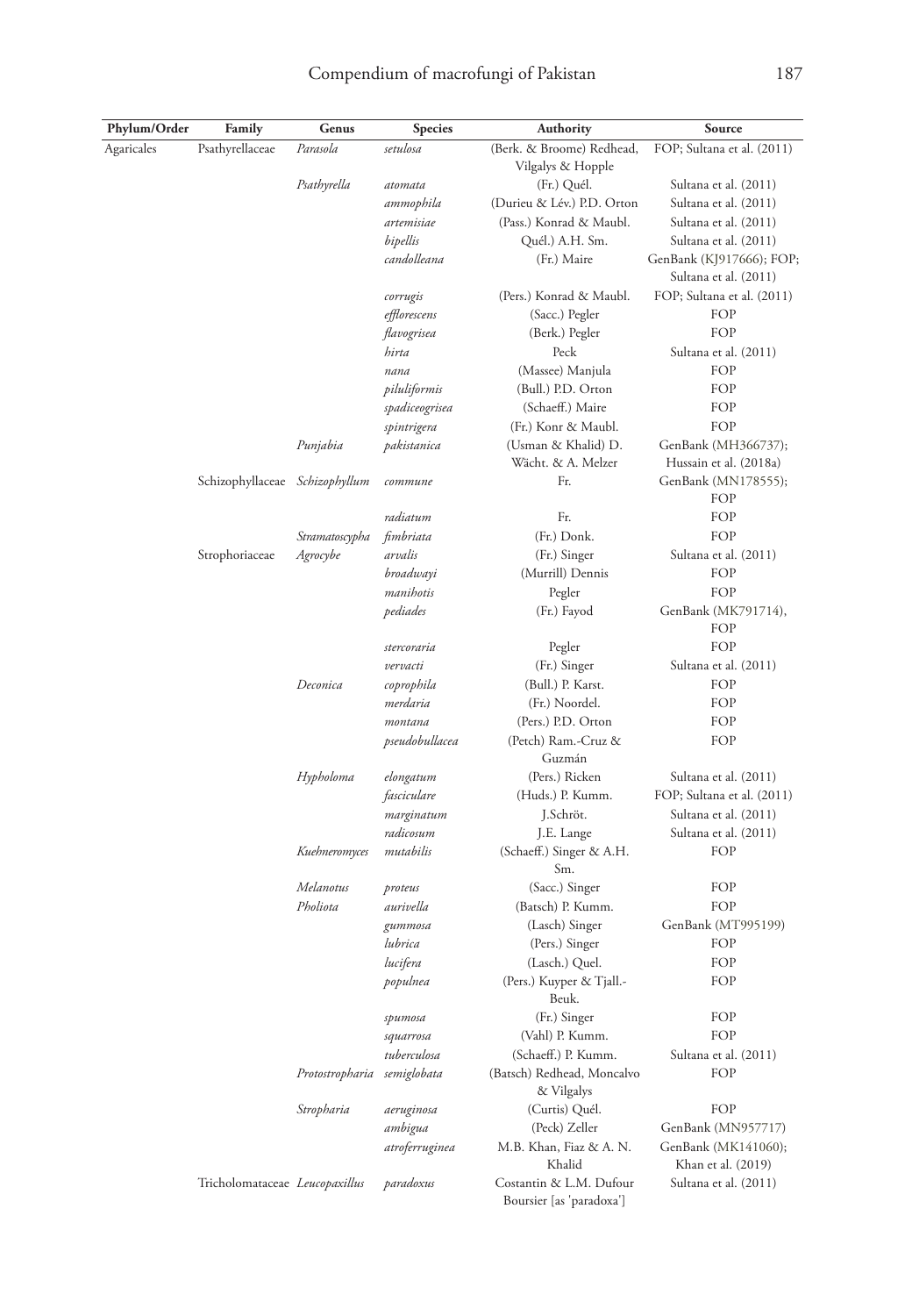| Phylum/Order | Family                         | Genus                       | <b>Species</b>              | <b>Authority</b>                      | Source                                                 |
|--------------|--------------------------------|-----------------------------|-----------------------------|---------------------------------------|--------------------------------------------------------|
| Agaricales   | Tricholomataceae Leucopaxillus |                             | gentianeus                  | (Quel.) Kotl.                         | FOP, Sultana et al. (2011)                             |
|              |                                | Tricholoma                  | aurantium                   | (Schaeff.) Ricken                     | FOP                                                    |
|              |                                |                             | elegans                     | G. Stev.                              | FOP                                                    |
|              |                                |                             | lascivum                    | (Fr.) Gillet                          | FOP                                                    |
|              |                                |                             | matsutake                   | (S. Ito & S. Imai) Singer             | GenBank (MT448907)                                     |
|              |                                |                             | myomyces                    | (Pers.) J.E. Lange                    | GenBank (HF546219)                                     |
|              |                                |                             | terreum                     | (Schaeff.) P. Kumm.                   | FOP                                                    |
|              |                                |                             | ustale                      |                                       |                                                        |
|              |                                |                             | vaccinum                    | (Fr.) P. Kumm.<br>(Schaeff.) P. Kumm. | Razaq et al. (2014)<br>FOP; Sultana et al. (2011)      |
|              |                                | Tricholomopsis              |                             |                                       |                                                        |
|              |                                |                             | decora                      | (Fr.) Singer                          | FOP                                                    |
|              |                                |                             | flammula                    | Métrod ex Holec                       | GenBank (FR822742);<br>Razaq et al. (2012c)            |
|              |                                |                             | inamoenum                   | (FR.) Gill                            | Sultana et al. (2011)                                  |
|              |                                |                             | rutilans                    | (Schaeff.) Singer                     | FOP                                                    |
|              |                                |                             | sulphurescens               | Bres.                                 | Sultana et al. (2011)                                  |
|              | Tubariaceae                    | Cyclocybe                   | erebia                      | (Fr.) Vizzini & Matheny               | GenBank (MT994783),<br>FOP                             |
|              |                                | Flammulaster                | carpophilus                 | (Fr.) Earle ex Vellinga               | FOP                                                    |
|              |                                |                             | fulvoalbus                  | (Berk. & Broome) Pegler               | FOP                                                    |
|              |                                | Tubaria                     | conspersa                   | (Pers.) Fayod                         | FOP                                                    |
|              |                                |                             | furfuracea                  | (Pers.) Gillet                        | FOP                                                    |
|              | Typhulaceae                    | Pistillaria                 | filiformis                  | Corner                                | FOP                                                    |
|              |                                | Clitocybe                   | dealbata                    | (Sowerby) P. Kumm.                    | FOP                                                    |
|              |                                |                             | fragrans                    | (With.) P. Kumm.                      | Sultana et al. (2014)                                  |
|              |                                |                             | infundibuliformis           | (Schaeff.) Quél.                      | FOP; Sultana et al. (2011)                             |
|              |                                |                             | metachroa                   | (Fr.) P. Kumm                         | Sultana et al. (2011)                                  |
|              |                                |                             | nebularis                   | (Batsch) P. Kumm.                     | Sultana et al. (2011)                                  |
|              |                                |                             | squamulosa                  | (Pers.) P. Kumm.                      | Sultana et al. (2011)                                  |
|              |                                |                             | vibecina                    | (Fr.) Quél.                           | FOP                                                    |
|              |                                | Clitocybula                 | lacerata                    |                                       | FOP                                                    |
|              |                                |                             |                             | (Scop.) Metrod                        |                                                        |
|              |                                | Crucibulum                  | laeve                       | (Huds.) Kambly                        | FOP                                                    |
|              |                                | Collybia                    | macra                       | Sacc.                                 | FOP                                                    |
|              |                                |                             | reineckeana                 | Henn.                                 | FOP                                                    |
|              |                                |                             | triplicata                  | (Berk.) Sacc.                         | FOP                                                    |
|              |                                | Cyathus                     | limbatus                    | Tul. & C. Tul.                        | FOP                                                    |
|              |                                |                             | olla                        | (Batsch) Pers.                        | GenBank (MH593250)                                     |
|              |                                |                             | stercoreus                  | (Schwein.) De Toni                    | FOP                                                    |
|              |                                | Fistulina                   | hepatica                    | (Schaeff.) With.                      | FOP                                                    |
|              |                                | Infundibulicybe             | gibba                       | (Pers.) Harmaja                       | GenBank (MT994778);<br>FOP                             |
|              |                                |                             | kotanensis                  | M Ishaq, Fiaz & A.N.<br>Khalid        | GenBank (MN017278);<br>Ishaq et al. (2019b)            |
|              |                                |                             | macrospora                  | M. Ali, J. Khan, Niazi &<br>Khalid    | GenBank (MT548910);<br>Ali et al. (2020)               |
|              |                                | Lactocollybia               | epia                        | (Berk. & Broome) Pegler               | FOP                                                    |
|              |                                |                             | variicystis                 | D.A. Reid & Eicker                    | GenBank (MN250288)                                     |
|              |                                | Lepista                     | caffrorum                   | (Kalchbr. & McOwen)<br>Singer         | FOP                                                    |
|              |                                |                             | irina                       | (Fr.) H.E. Bigelow                    | GenBank (KJ194172); FOP                                |
|              |                                |                             | nuda                        |                                       |                                                        |
|              |                                |                             | sordida                     | (Bull.) Cooke                         | Sultana et al. (2011)<br>FOP                           |
|              |                                |                             |                             | (Schumach.) Singer                    |                                                        |
|              |                                | Megacollybia<br>Melanoleuca | platyphylla<br>cinereifolia | (Pers.) Kotl. & Pouzar<br>(Bon) Bon   | FOP; Sultana et al. (2011)<br>GenBank (KJ182965); Saba |
|              |                                |                             | dirensis                    | F. Nawaz, Jabeen & Khalid             | and Khalid (2014b)<br>GenBank (KU556797);              |
|              |                                |                             | excissa                     | (Fr.) Singer                          | Nawaz et al. (2017)<br>FOP                             |
|              |                                |                             | graminicola                 | Kühner & Maire                        | Genbank (KX908113);<br>Nawaz et al. (2017)             |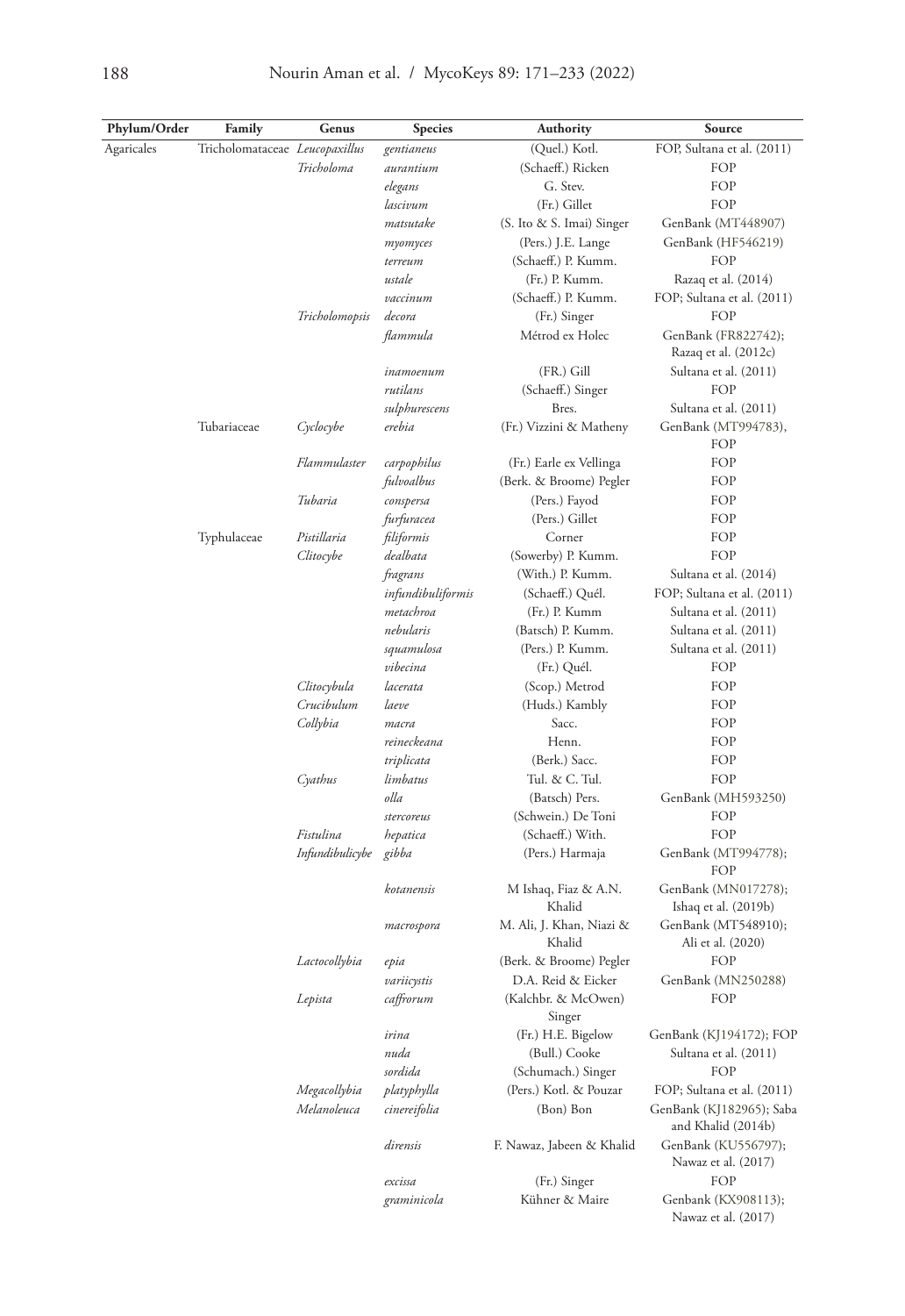| Phylum/Order     | Family                                       | Genus                   | <b>Species</b>    | <b>Authority</b>                                            | Source                                             |
|------------------|----------------------------------------------|-------------------------|-------------------|-------------------------------------------------------------|----------------------------------------------------|
| Agaricales       | Typhulaceae                                  | Melanoleuca             | kashmirensis      | R. Khurshed, Z. Ullah,<br>Jabeen, H. Ahmad & Khalid         | GenBank (MK541789);<br>Ullah et al. (2020a)        |
|                  |                                              | Paralepista             | flaccida          | (Sowerby) Vizzini                                           | FOP; Razaq et al. (2014)                           |
|                  |                                              | Secotium                | acuminatum        | Mont.                                                       | FOP                                                |
|                  |                                              | Phaeolepiota            | aurea             | (Matt.) Maire                                               | FOP; Razaq et al. (2014)                           |
|                  |                                              | Trogia                  | infundibuliformis | Berk. & Broome                                              | FOP                                                |
|                  | Incertae sedis                               | Leucocybe               | connata           | (Schumach.) Vizzini, P.                                     | GenBank (HE819396);                                |
|                  |                                              |                         |                   | Alvarado, G. Moreno &                                       | FOP; Razaq et al. (2012b)                          |
|                  |                                              |                         |                   | Consiglio                                                   |                                                    |
|                  |                                              | Henningsomyces candidus |                   | (Pers.) Kuntze                                              | FOP                                                |
|                  |                                              | Panaeolus               | acuminatus        | (P. Kumm.) Quél.                                            | Sultana et al. (2011)                              |
|                  |                                              |                         | cyanescens        | Sacc.                                                       | FOP                                                |
|                  |                                              |                         | fimicola          | (Pers.) Gillet                                              | FOP; Sultana et al. (2011)                         |
|                  |                                              |                         | papilionaceus     | (Bull.) Quél.                                               | GenBank (HE819397);<br>Razaq et al. (2012b)        |
|                  |                                              |                         | rickenii          | Hora.                                                       | FOP; Sultana et al. (2011)                         |
|                  |                                              |                         | semiovatus        | (Sowerby) S. Lundell &                                      | FOP                                                |
|                  |                                              |                         |                   | Nannf.                                                      |                                                    |
|                  | Amylocorticiales Amylocorticiaceae Anomoloma |                         | myceliosum        | (Peck) Niemelä & K.H.<br>Larss.                             | FOP                                                |
|                  |                                              | Athelia                 | rolfsii           | (Curzi) C.C. Tu & Kimbr.                                    | GenBank                                            |
|                  | Incertae sedis                               | Plicatura               | crispa            | (Pers.) D.A. Reid                                           | FOP                                                |
| Atheliales       | Atheliaceae                                  | Amphinema               | byssoides         | (Pers.) J. Erikss                                           | FOP                                                |
| <b>Boletales</b> | Boletaceae                                   | Aureoboletus            | gentilis          | (Quél.) Pouzar                                              | Razaq and Shahzad (2013)                           |
|                  |                                              | <b>Boletus</b>          | barrowsii         | Thiers & A.H. Sm.                                           | Niazi (2008)                                       |
|                  |                                              |                         | edulis            | Bull.                                                       | FOP; Razaq and Shahzad<br>(2013)                   |
|                  |                                              |                         | erythropus        | Krombh.                                                     | FOP                                                |
|                  |                                              |                         | himalayensis      | Jabeen, Sarwar & Khalid                                     | Sarwar et al. (2018a)                              |
|                  |                                              |                         | pakistanicus      | S. Sarwar & Khalid                                          | GenBank (JQ178324);<br>Sarwar and Khalid (2014)    |
|                  |                                              |                         | reticulatus       | Schaeff.                                                    | Niazi (2008); Razaq and<br>Shahzad (2013)          |
|                  |                                              |                         | reticuloceps      | (M. Zang, M.S. Yuan &<br>M.Q. Gong) Q.B. Wang &<br>Y.J. Yao | GenBank (KJ131224)                                 |
|                  |                                              |                         | subvelutipes      | Peck                                                        | FOP                                                |
|                  |                                              | Butyriboletus           | appendiculatus    | (Schaeff.) D. Arora & J.L.<br>Frank                         | FOP                                                |
|                  |                                              | Caloboletus             | calopus           | (Pers.) Vizzini                                             | FOP                                                |
|                  |                                              | Chalciporus             | piperatus         | (Bull.) Bataille                                            | Sultana et al. (2011);<br>Razaq and Shahzad (2013) |
|                  |                                              | Cyanoboletus            | pulverulentus     | (Opat.) Gelardi, Vizzini &<br>Simonini                      | FOP                                                |
|                  |                                              | Hortiboletus            | kohistanensis     | A. Naseer, S. Sarwar & A.N.<br>Khalid                       | GenBank (MK002767);<br>Naseer et al. (2019a)       |
|                  |                                              |                         | rubellus          | (Krombh.) Simonini, Vizzini<br>& Gelardi                    | GenBank (KJ802928);<br>Sarwar et al. (2016)        |
|                  |                                              | Leccinum                | aurantiacum       | (Bull.) Gray                                                | Razaq and Shahzad (2017);<br>Sultana et al. (2011) |
|                  |                                              |                         | scabrum           | (Bull.) Gray                                                | Sultana et al. (2011);<br>Razaq and Shahzad (2017) |
|                  |                                              |                         | ustale            | (Berk.) E. Horak                                            | FOP                                                |
|                  |                                              |                         | versipelle        | (Fr. & Hök) Snell                                           | Razaq and Shahzad (2017)                           |
|                  |                                              | Leccinellum             | crocipodium       | (Letell.) Della Magg. &<br>Trassin.                         | Razaq and Shahzad (2017)                           |
|                  |                                              |                         | pseudoscabrum     | (Kallenb.) Mikšík                                           | Razaq and Shahzad (2017)                           |
|                  |                                              | Neoboletus              | luridiformis      | (Rostk.) Gelardi, Simonini                                  | GenBank (KJ802930);                                |
|                  |                                              |                         |                   | & Vizzini                                                   | Sarwar et al. (2016)                               |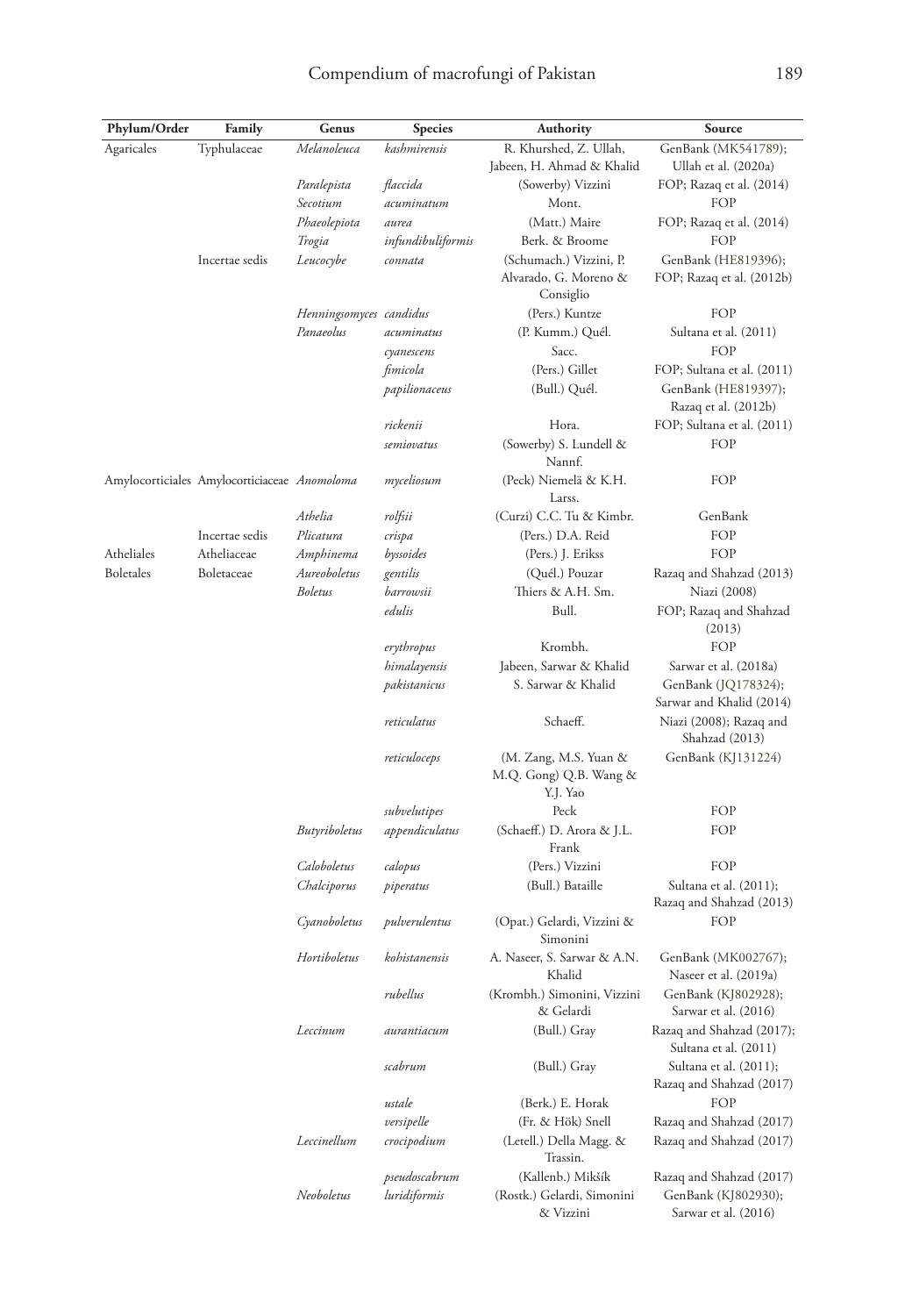| Phylum/Order     | Family                       | Genus                   | Species         | Authority                  | Source                       |
|------------------|------------------------------|-------------------------|-----------------|----------------------------|------------------------------|
| <b>Boletales</b> | Boletaceae                   | Phylloporus             | bibulosa        | (Lloyd) Ryv.               | FOP                          |
|                  |                              |                         | brunneiceps     | N.K. Zeng, Zhu L. Yang &   | GenBank (KY679591);          |
|                  |                              |                         |                 | L.P. Tang                  | Naseer et al. (2017a)        |
|                  |                              |                         | rhodoxanthus    | (Schwein.) Bres.           | Sultana et al. (2011)        |
|                  |                              | Porphyrellus            | porphyrosporus  | (Fr. & Hök) E.-J. Gilbert  | FOP; Razaq and               |
|                  |                              |                         |                 |                            | Shahzad (2017)               |
|                  |                              | Pseudoboletus           |                 | (Bull.) Sutara             | FOP                          |
|                  |                              |                         | parasiticus     |                            |                              |
|                  |                              | Rubroboletus            | lupinus         | (Fr.) Costanzo, Gelardi,   | Sultana et al. (2011)        |
|                  |                              |                         |                 | Simonini & Vizzini         |                              |
|                  |                              | Strobilomyces           | longistipitatus | D. Chakr. K. Das & S.      | GenBank (MK518064);          |
|                  |                              |                         |                 | Adhikari                   | Ullah et al. (2019a)         |
|                  |                              |                         | strobilaceus    | (Scop.) Berk.              | FOP                          |
|                  |                              | Tylopilus               | felleus         | (Bull.) P. Karst           | Razaq and Shahzad (2017)     |
|                  |                              |                         | pseudoscaber    | Secr. ex A.H. Sm. & Thiers | GenBank (KJ775785);          |
|                  |                              |                         |                 |                            | Sarwar et al. (2014a)        |
|                  |                              |                         | sultanii        | S. Sarwar, Khalid & Niazi, | GenBank (KJ775786);          |
|                  |                              |                         |                 |                            | Sarwar et al. (2014a)        |
|                  |                              | Xanthoconium            | separans        | (Peck) Halling & Both      | Gardezi (2003);              |
|                  |                              |                         |                 |                            | Razaq et al. (2014)          |
|                  |                              |                         | dryophilus      | (Thiers) N. Siegel, C.F.   | Gardezi (2003)               |
|                  |                              |                         |                 | Schwarz & J.L. Frank       |                              |
|                  |                              |                         | fulvus          | Sarwar, I. Ahmad & Khalid  | Hernández-Restrepo et al.    |
|                  |                              |                         |                 |                            | (2016)                       |
|                  |                              | Xerocomus               | ferrugineus     | (Schaeff.) Alessio         | FOP                          |
|                  |                              |                         | indicus         | Singer                     | FOP                          |
|                  |                              |                         | rubellus        | Quél.                      | Niazi (2008)                 |
|                  |                              |                         | subtomentosus   | (L.) Quél                  | Sultana et al. (2011); Razaq |
|                  |                              |                         |                 |                            | and Shahzad (2013)           |
|                  | Coniophoraceae               | Coniophora              | arida           | (Fr.) P. Karst.            | FOP                          |
|                  |                              |                         | fusispora       | (Cooke & Ellis) Cooke      | FOP                          |
|                  |                              | Gyrodontium             | sacchari        | (Spreng.) Hjortstam        | FOP                          |
|                  | Diplocystidiaceae Gomphidius |                         | glutinosus      | (Schaeff.) Fr.             | FOP                          |
|                  |                              | Gyrodon                 | lividus         | (Bull.) Sacc.              | Razaq and Shahzad (2017)     |
|                  | Gastrosporiaceae Astraeus    |                         | hygrometricus   | (Pers.) Morgan             | FOP; Yousaf et al. (2014)    |
|                  |                              | Gastrosporium           | simplex         | Mattir.                    | FOP                          |
|                  | Gomphidiaceae                | Chroogomphus            | helveticus      | (Singer) M.M. Moser        | FOP                          |
|                  |                              |                         | pakistanicus    | M. Kiran & A.N. Khalid     | GenBank (MK509771);          |
|                  |                              |                         |                 |                            | Kiran et al. (2020)          |
|                  |                              |                         | pruinosus       | M. Kiran & A.N. Khalid     | GenBank (MK509769);          |
|                  |                              |                         |                 |                            | Kiran et al. (2020)          |
|                  |                              |                         | roseolus        |                            |                              |
|                  |                              |                         |                 | Y.C. Li & Zhu L. Yang      | GenBank (LT576117);          |
|                  |                              |                         | rutilus         | (Schaeff.) O.K. Mill.      | Razaq et al. (2016a)<br>FOP  |
|                  |                              |                         |                 | (Fr.) Pouzar               |                              |
|                  | Hygrophoropsi-<br>daceae     | Leucogyrophana mollusca |                 |                            | FOP                          |
|                  |                              |                         | pinastri        | (Fr.) Ginns & Weresub      | FOP                          |
|                  |                              | Melanogaster            | durissimus      | Cooke                      | FOP                          |
|                  | Rhizopogonaceae Rhizopogon   |                         | flavus          | Petch                      | FOP                          |
|                  | Sclerodermataceae Pisolithus |                         | albus           | (Cooke & Massee) Priest    | GenBank (MN295477)           |
|                  |                              |                         | tinctorius      | (Mont.) E. Fisch.          | GenBank (KF802173);          |
|                  |                              |                         |                 |                            | Razaq and Shahzad (2004)     |
|                  |                              | Scleroderma             | aff. cepa       | Pers.                      | GenBank (HG796946)           |
|                  |                              |                         | areolatum       | Ehrenb.                    | Yousaf et al. (2012c)        |
|                  |                              |                         | aurantium       | (L.) Pers.                 | GenBank (KF802172)           |
|                  |                              |                         | bovista         | Fr.                        | GenBank (KF802171); FOP      |
|                  |                              |                         | cepa            | Pers.                      | FOP                          |
|                  |                              |                         | chevalieri      | Guzmán                     | Yousaf et al. (2012c)        |
|                  |                              |                         | dictyosporum    | Pat.                       | Yousaf et al. (2012c)        |
|                  |                              |                         | flavidum        | Ellis & Everh.             | FOP                          |
|                  |                              |                         |                 |                            |                              |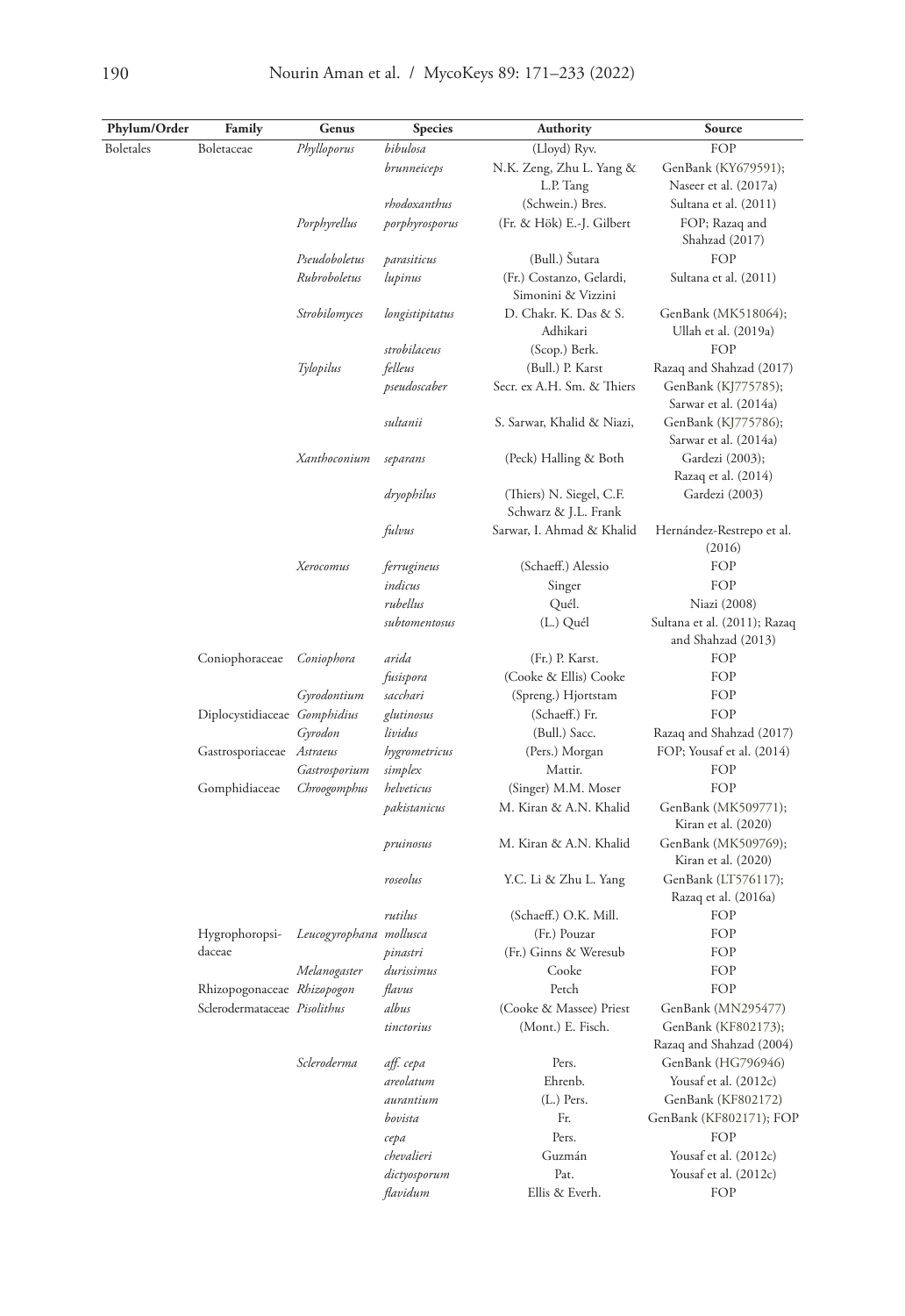| Phylum/Order     | Family                        | Genus                         | Species                     | Authority                                 | Source                                                                   |
|------------------|-------------------------------|-------------------------------|-----------------------------|-------------------------------------------|--------------------------------------------------------------------------|
| <b>Boletales</b> | Sclerodermataceae Scleroderma |                               | sinnamariense               | Mont.                                     | FOP                                                                      |
|                  |                               |                               | verrucosum                  | (Bull.) Pers.                             | FOP                                                                      |
|                  | Serpulaceae                   | Serpula                       | lacrymans                   | (Wulfen) J. Schröt.                       | GenBank (AJ557312), FOP                                                  |
|                  | Suillaceae                    | Suillus                       | americanus                  | (Peck) Snell                              | GenBank (KX213755);                                                      |
|                  |                               |                               |                             |                                           | FOP; Sarwar et al. (2011)                                                |
|                  |                               |                               | bovinus                     | (L.) Roussel                              | Sultana et al. (2011); Razaq                                             |
|                  |                               |                               | brevipes                    | (Peck) Kuntze                             | and Shahzad (2016)<br>Sarwar et al. (2011); Sarwar<br>and Khalid (2014b) |
|                  |                               |                               | collinitus                  | (Fr.) Kuntze                              | Sultana et al. (2011); Sarwar<br>and Khalid (2014b)                      |
|                  |                               |                               | flavidus                    | (Fr.) J. Presl                            | Sarwar et al. (2012); Sarwar<br>and Khalid (2014b)                       |
|                  |                               |                               | granulatus                  | (L.) Roussel                              | FOP; Sarwar et al. (2014b)                                               |
|                  |                               |                               | grevillei                   | (Klotzsch) Singer                         | FOP                                                                      |
|                  |                               |                               | himalayensis                | B. Verma & M.S. Ready                     | GenBank (KR056819);<br>Sarwar et al. (2018b)                             |
|                  |                               |                               | luteus                      | (L.) Roussel                              | Razaq and Shahzad (2016);<br>Sultana et al. (2011)                       |
|                  |                               |                               | marginielevatus             | S. Sarwar, Khalid &<br>Dentinger          | GenBank (KJ361512);<br>Sarwar et al. (2015)                              |
|                  |                               |                               | placidus                    | (Bonord.) Singer                          | FOP; Sultana et al. 2011                                                 |
|                  |                               |                               | tomentosus                  | Singer                                    | FOP; Niazi (2008); Sarwar<br>and Khalid (2014b)                          |
|                  |                               |                               | triacicularis               | B. Verma & M.S. Reddy                     | GenBank (KM677929);<br>Sarwar et al. (2015)                              |
|                  |                               |                               | viscidus                    | (L.) Roussel                              | Razaq et al. (2019)                                                      |
|                  |                               | Suillellus                    | luridus                     | (Schaeff.) Murrill                        | FOP                                                                      |
|                  |                               |                               | queletii                    | (Schulzer) Vizzini, Simonini<br>& Gelardi | FOP                                                                      |
|                  | Tapinellaceae                 | Pseudomerulius                | aureus                      | (Fr.) Jülich                              | FOP                                                                      |
|                  |                               | Tapinella                     | atrotomentosa               | (Batsch) Sutara                           | FOP                                                                      |
|                  |                               |                               | panuoides                   | (Fr.) E.-J. Gilbert                       | FOP                                                                      |
| Cantharellales   | Aphelariaceae                 | Aphelaria                     | ceracea                     | Corner                                    | FOP                                                                      |
|                  | Hydnaceae                     | Cantharellus                  | cibarius                    | Fr.                                       | FOP                                                                      |
|                  |                               | Clavulina                     | coralloides                 | (L.) J. Schröt.                           | FOP                                                                      |
|                  |                               |                               | cinerea                     | (Bull.) J. Schröt.                        | FOP                                                                      |
|                  |                               |                               | cinerea var. gracilis       | Rea, Trans                                | FOP                                                                      |
|                  |                               |                               | rugosa                      | (Bull.) J. Schröt                         | FOP                                                                      |
|                  |                               | Craterellus                   | cinereus                    | (Pers.) Pers.                             | GenBank (MF374488);<br>Naseer and Khalid (2018)                          |
|                  |                               | Hydnum                        | repandum                    | L.                                        | FOP                                                                      |
|                  |                               |                               | rufescens                   | Fr.                                       | FOP                                                                      |
|                  |                               | Multiclavula                  | mucida                      | (Pers.) R.H. Petersen                     | FOP                                                                      |
| Corticiales      | Punctulariaceae               | Dendrocorticium polygonioides |                             | (P. Karst.) Donk                          | FOP                                                                      |
|                  | Vuilleminiaceae               | Cytidia                       | salicina                    | (Fr.) Burt.                               | FOP                                                                      |
| Geastrales       | Geastraceae                   |                               | argenteum                   | Cooke                                     | FOP                                                                      |
|                  |                               |                               | clelandii                   | Lloyd                                     | FOP                                                                      |
|                  |                               |                               | corollinum                  | (Batsch) Hollós                           | FOP                                                                      |
|                  |                               |                               | coronatum                   | Schaeff. ex J. Schröt.                    | FOP                                                                      |
|                  |                               |                               | drummondii                  | Berk.                                     | FOP                                                                      |
|                  |                               |                               | fimbriatum                  | Fr.                                       | Razaq and Shahzad (2007)                                                 |
|                  |                               |                               | lageniforme                 | Vittad.                                   | FOP                                                                      |
|                  |                               |                               | lageniforme var.<br>ahmadii | Stanck.                                   | FOP                                                                      |
|                  |                               |                               | minimum                     | Schwein.                                  | FOP                                                                      |
|                  |                               |                               | nanum var. nanum            | Pers.                                     | FOP                                                                      |
|                  |                               |                               | panjabense                  | S. Ahmad                                  | FOP                                                                      |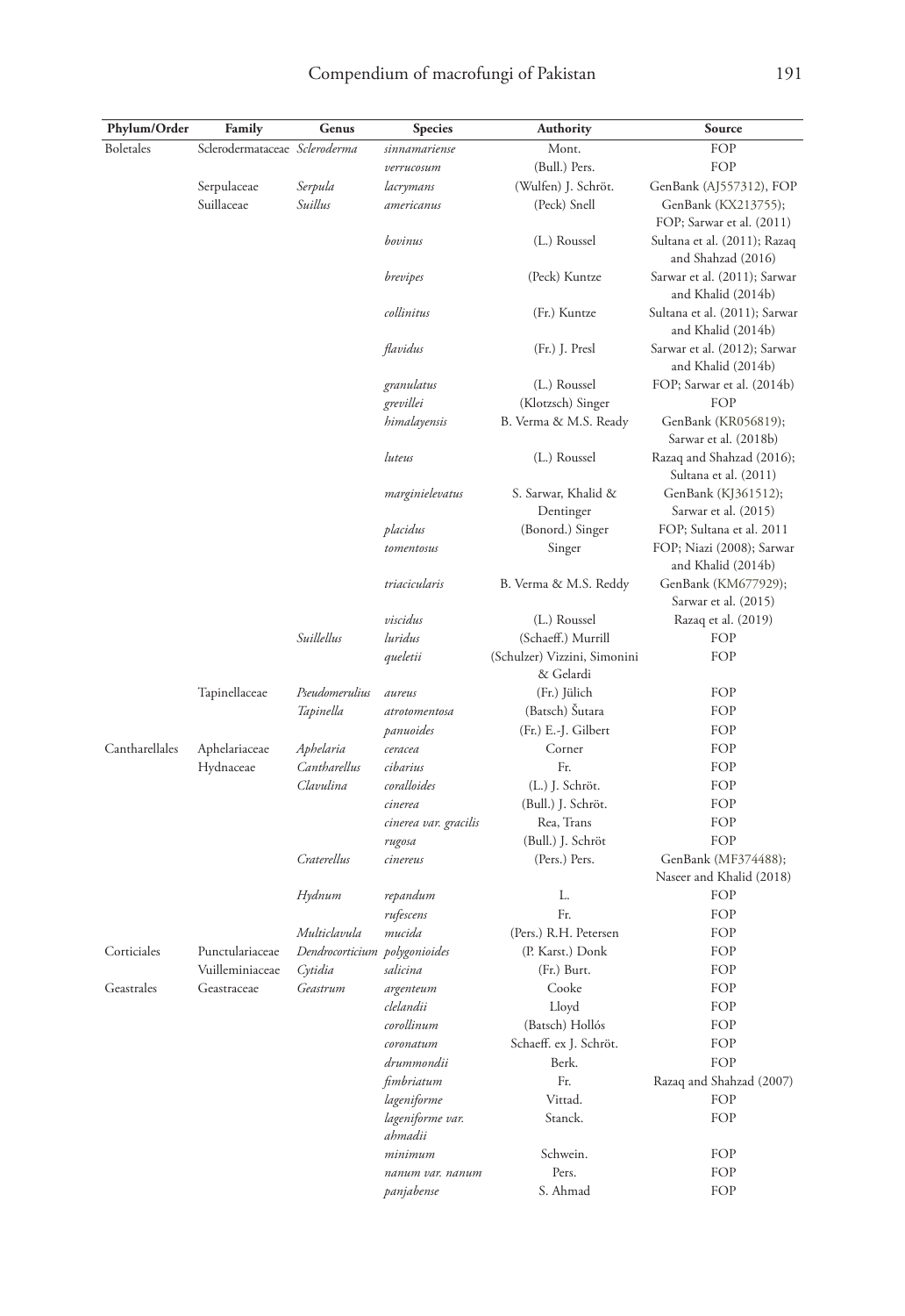| Phylum/Order   | Family                  | Genus                     | <b>Species</b>   | Authority                                    | Source                                     |
|----------------|-------------------------|---------------------------|------------------|----------------------------------------------|--------------------------------------------|
| Geastrales     | Geastraceae             | Geastrum                  | rufescens        | Pers.                                        | FOP                                        |
|                |                         |                           | saccatum         | Fr.                                          | FOP                                        |
|                |                         |                           | striatum         | DC.                                          | FOP                                        |
|                |                         |                           | velutinum        | Morgan                                       | FOP                                        |
|                |                         |                           | triplex          | Jungh.                                       | FOP                                        |
|                |                         | Myriostoma                | coliforme        | (Dicks.) Corda                               | Yousaf et al. (2013b)                      |
|                |                         | Sphaerobolus              | ingoldii         | Geml, D.D. Davis & Geiser                    | GenBank (MN957515)                         |
|                |                         |                           | stellatus        | Tode                                         | FOP                                        |
| Gloeophyllales | Gloeophyllaceae         | Gloeophyllum              | sepiarium        | (Wulfen) P. Karst.                           | FOP                                        |
|                |                         |                           | striatum         | (Fr.) Murrill                                | FOP                                        |
|                |                         |                           | subferrugineum   | (Berk.) Bondartsev & Singer                  | FOP                                        |
|                |                         | Neolentinus               | lepideus         | (Fr.) Redhead & Ginns                        | FOP; Razaq et al. (2018)                   |
| Gomphales      | Clavariadel-<br>phaceae | Clavariadelphus elongatus |                  | J. Khan, Sher & Khalid                       | GenBank (MG768846);<br>Sher et al. (2018)  |
|                |                         |                           | pakistanicus     | Hanif & Khalid                               | GenBank (HQ379937);<br>Hanif et al. (2014) |
|                |                         |                           | pistillaris      | $(L.)$ Donk                                  | FOP                                        |
|                |                         |                           | subfastigiatus   | V.L. Wells & Kempton                         | GenBank (JX275756);                        |
|                |                         |                           |                  |                                              | Hanif and Khalid (2013)                    |
|                |                         |                           | truncatus        | Donk                                         | FOP                                        |
|                | Gomphaceae              | Gomphus                   | clavatus         | (Pers.) Gray                                 | FOP                                        |
|                |                         |                           | megasporus       | Corner                                       | FOP                                        |
|                |                         | Phaeoclavulina            | abietina         | (Pers.) Giachini                             | Nasim et al. (2008)                        |
|                |                         |                           | flaccida         | (Fr.) Giachini                               | FOP                                        |
|                |                         | Ramaria                   | aurea            | (Schaeff.) Quél.                             | Razaq and Shahzad (2005c)                  |
|                |                         |                           | botrytis         | (Pers.) Bourdot                              | FOP                                        |
|                |                         |                           | flava            | (Schaeff.) Quél.                             | FOP                                        |
|                |                         |                           | flava var. flava | (Schaeff.) Quél                              | FOP                                        |
|                |                         |                           | flavescentoides  | Hanif & Khalid                               | GenBank (KC357769);                        |
|                |                         |                           |                  |                                              | Hanif et al. (2019)                        |
|                |                         |                           | formosa          | (Pers.) Quél.                                | Nasim et al. (2008)                        |
|                |                         |                           | fragillima       | (Sacc. & P. Syd.) Corner                     | FOP                                        |
|                |                         |                           | moelleriana      | (Bres. & Roum.) Corner                       | FOP                                        |
|                |                         |                           | pallida          | (Schaeff.) Ricken                            | FOP                                        |
|                |                         |                           | soluta           | (P. Karst.) Corner                           | FOP                                        |
|                |                         |                           | stricta          | (Pers.) Quél.                                | FOP                                        |
|                |                         |                           | subaurantiaca    | Corner                                       | FOP                                        |
|                |                         | Turbinellus               | floccosus        | (Schwein.) Earle ex Giachini<br>& Castellano | FOP                                        |
|                | Lentariaceae            | Lentaria                  | acuminata        | Berk.                                        | FOP                                        |
|                |                         |                           | micheneri        | (Berk. & M.A. Curtis)<br>Corner              | FOP                                        |
|                |                         |                           | surculus         | (Berk.) Corner                               | FOP                                        |
| Hymeno-        | Hymenochaeta-           | Aurificaria               | indica           | (Massee) D.A. Reid                           | FOP                                        |
| chaetales      | ceae                    | Coltricia                 | bambusicola      | (Henn.) D.A. Reid                            | FOP                                        |
|                |                         |                           | cinnamomea       | (Jacq.) Murrill                              | FOP                                        |
|                |                         |                           | perennis         | (L.) Murrill                                 | GenBank (MN892531);<br>FOP                 |
|                |                         | Fomitiporia               | punctata         | (P. Karst.) Murrill                          | FOP                                        |
|                |                         |                           | robusta          | (P. Karst.) Fiasson &<br>Niemelä             | FOP                                        |
|                |                         | Fuscoporia                | callimorpha      | (Lév.) Groposo, Log.-Leite<br>& Góes-Neto    | FOP                                        |
|                |                         |                           | ferruginosa      | (Schrad.) Murrill                            | FOP                                        |
|                |                         |                           | senex            | (Nees & Mont.) Ghob.-<br>Nejh.               | FOP                                        |
|                |                         |                           | torulosa         | (Pers.) T. Wagner & M.<br>Fisch.             | FOP                                        |
|                |                         | Hymenochaete              | cinnamomea       | (Pers.) Bres.                                | FOP                                        |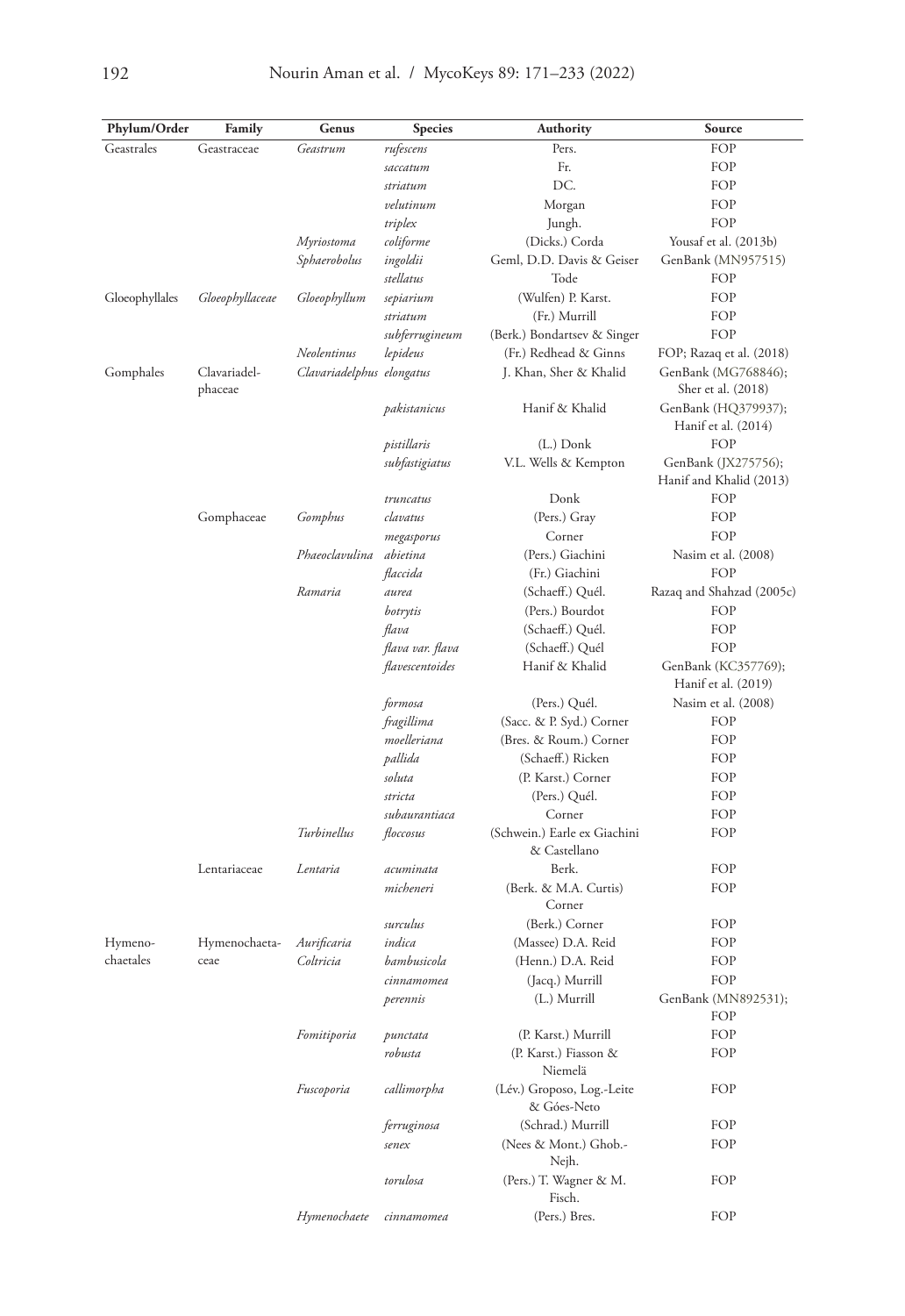| Phylum/Order | Family                      | Genus          | Species                            | <b>Authority</b>                                | Source                   |
|--------------|-----------------------------|----------------|------------------------------------|-------------------------------------------------|--------------------------|
| Hymeno-      | Hymenochaeta-               | Hymenochaete   | cruenta                            | (Pers.) Donk                                    | FOP                      |
| chaetales    | ceae                        |                | leonina                            | Berk. & M.A. Curtis                             | FOP                      |
|              |                             |                | patelliformis                      | G. Cunn.                                        | FOP                      |
|              |                             |                | rheicolor                          | (Mont.) Lév.                                    | FOP                      |
|              |                             |                | rubiginosa                         | (Dicks.) Lév.                                   | FOP                      |
|              |                             |                | semistupposa                       | Petch                                           | FOP                      |
|              |                             |                | villosa                            | (Lev) Bres.                                     | FOP                      |
|              |                             |                | xerantica                          | (Berk.) S.H. He & Y.C. Dai                      | FOP                      |
|              |                             | Hydnoporia     | tabacina                           | (Sowerby) Spirin, Miettinen                     | FOP                      |
|              |                             |                |                                    | & K.H. Larss.                                   |                          |
|              |                             | Inocutis       | dryophila                          | (Berk.) Murrill                                 | FOP                      |
|              |                             |                | tamaricis                          | (Pat.) Fiasson & Niemelä                        | FOP                      |
|              |                             | Inonotus       | cuticularis                        | (Bull.) P. Karst.                               | FOP                      |
|              |                             |                | hispidus                           | (Bull.) P. Karst.                               | FOP                      |
|              |                             |                | pachyphloeus                       | (Pat.) T. Wagner & M.<br>Fisch.                 | FOP                      |
|              |                             |                | peristrophidis                     | S. Ahmad                                        | FOP                      |
|              |                             |                | tabacinus                          | (Mont.) G. Cunn.                                | FOP                      |
|              |                             |                | tinctorius                         | (Quél.) S. Ahmad                                | FOP                      |
|              |                             |                | triqueter                          | P. Karst.                                       | FOP                      |
|              |                             | Phellinopsis   | conchata                           | (Pers.) Y.C. Dai                                | FOP                      |
|              |                             | Phellinus      | allardii                           | (Bres.) S. Ahmad                                | FOP                      |
|              |                             |                | badius                             | (Cooke) G. Cunn.                                | FOP                      |
|              |                             |                | caryophylli                        | (Racib.) G. Cunn.                               | FOP                      |
|              |                             |                | contiguus                          | (Pers. ex Fr.) Bours. & Galz.                   | FOP                      |
|              |                             |                | fastuosus                          | Lév.) S. Ahmad                                  | FOP                      |
|              |                             |                | gilvus                             | (Schwein.) Pat.                                 | FOP                      |
|              |                             |                | gilvus var.                        | (Fr.) Ahmad                                     | FOP                      |
|              |                             |                | scruposus                          |                                                 |                          |
|              |                             |                | igniarius                          | (L.) Quél.                                      | FOP                      |
|              |                             |                | laevigatus                         | (P. Karst.) Bourdot & Galzin                    | FOP                      |
|              |                             |                | nilgheriensis                      | (Mont.) G. Cunn.                                | FOP                      |
|              |                             |                | pectinatus                         | (Klotzsch) Quél.                                | FOP                      |
|              |                             |                | pini                               | (Brot.) Pilát                                   | FOP                      |
|              |                             |                | pini var. abietis f.<br>microspora | Pilat.                                          | FOP                      |
|              |                             |                | purpureagilvus                     | (Petch.) Ryvarden                               | FOP                      |
|              |                             |                | ribis                              | (Schumach.) Quél.                               | FOP                      |
|              |                             |                | ribis f. gymno-                    |                                                 | FOP                      |
|              |                             |                | sporiae                            |                                                 |                          |
|              |                             |                | ribis f. lycil                     |                                                 | FOP                      |
|              |                             |                | rimosus                            | (Berk.) Pilat.                                  | FOP                      |
|              |                             | Phylloporia    | ribis                              | (Schumach.) Ryvarden                            | FOP                      |
|              |                             |                | tiliae                             | L.W. Zhou                                       | GenBank (MN080232)       |
|              |                             |                | chrysites                          | (Berk.) Ryvarden                                | FOP                      |
|              |                             | Porodaedalea   | himalayensis                       | (Y.C. Dai) Y.C. Dai                             | GenBank (MK995632)       |
|              |                             |                | indica                             | Spirin, Y.C. Dai & Vlasák                       | GenBank (MN829552)       |
|              |                             | Pseudoinonotus | dryadeus                           | (Pers.) T. Wagner & M.<br>Fisch.                | FOP                      |
|              |                             | Onnia          | tibetica                           | Y.C. Dai & S.H. He                              | GenBank (MT050549)       |
|              |                             |                | tomentosa                          | (Fr.) P. Karst.                                 | FOP                      |
|              |                             | Tropicoporus   | linteus                            | (Berk. & M.A. Curtis) L.W.<br>Zhou & Y.C. Dai   | FOP                      |
|              |                             | Xanthoporia    | radiata                            | (Sowerby) Țura, Zmitr.,<br>Wasser, Raats & Nevo | Razaq and Shahzad (2017) |
|              | Hyphodontiaceae Hyphodontia |                | arguta                             | (Fr.) J. Erikss.                                | FOP                      |
|              |                             |                | pallidula                          | (Bres.) J. Erikss.                              | FOP                      |
|              | Oxyporaceae                 | Oxyporus       | latemarginatus                     | (Durr. & Mont.)                                 | FOP                      |
|              |                             |                | populinus                          | (Schumach.) Donk                                | FOP                      |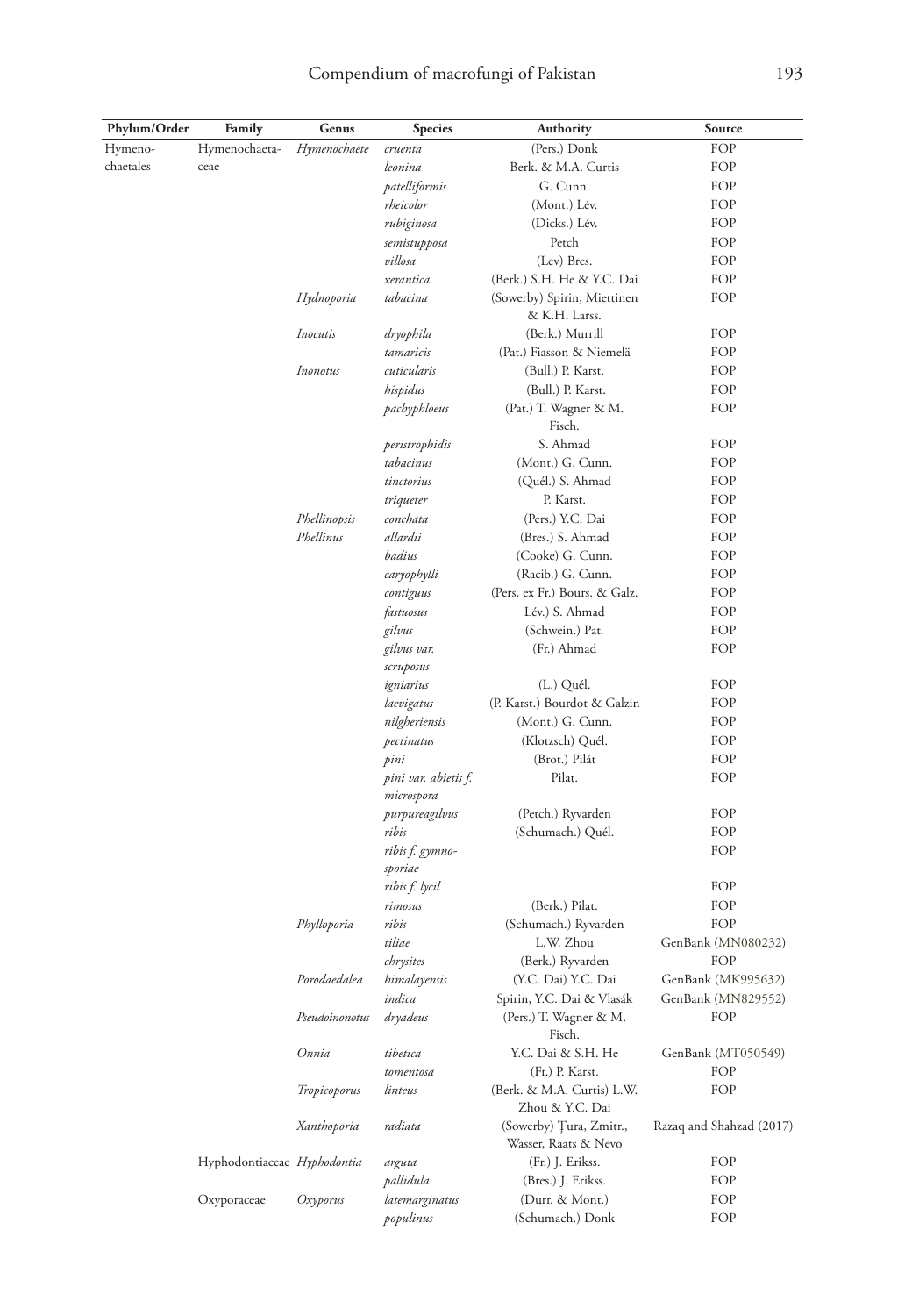| Phylum/Order   | Family                   | Genus                      | Species                     | <b>Authority</b>                                 | Source                                                  |
|----------------|--------------------------|----------------------------|-----------------------------|--------------------------------------------------|---------------------------------------------------------|
| Hymeno-        | Rickenellaceae           | Peniophorella              | pubera                      | (Fr.) P. Karst.                                  | FOP                                                     |
| chaetales      | Schizoporaceae           | Schizopora                 | paradoxa                    | (Schrad.) Donk                                   | FOP                                                     |
|                |                          | Xylodon                    | raduloides                  | Riebesehl & Langer                               | FOP                                                     |
|                | Incertae sedis           | Trichaptum                 | abietinum                   | (Pers. ex J.F. Gmel.)                            | FOP                                                     |
|                |                          |                            |                             | Ryvarden                                         |                                                         |
|                |                          |                            | biforme                     | (Fr.) Ryvarden                                   | FOP                                                     |
| Hysterangiales | Phallogastraceae         | Protubera                  | clathroidea                 | Dring                                            | FOP                                                     |
|                |                          |                            | maracuja                    | Möller                                           | FOP                                                     |
| Phallales      | Phallaceae               | Colus                      | hirudinosus                 | Cavalier & Séchier                               | FOP                                                     |
|                |                          |                            |                             | (Delile) E. Fisch.                               |                                                         |
|                |                          | Itajahya                   | rosea                       |                                                  | GenBank (KF481955);                                     |
|                |                          | Lysurus                    | borealis                    | (Burt) Henn.                                     | FOP; Moreno et al. (2013)<br>FOP                        |
|                |                          |                            | pakistanicus                |                                                  |                                                         |
|                |                          |                            |                             | S.H. Iqbal, Kasuya, Khalid<br>& Niazi            | Iqbal et al. (2006)                                     |
|                |                          |                            | periphragmoides             | (Klotzsch) Dring                                 | FOP                                                     |
|                |                          | Phallus                    | calongei                    | G. Moreno & Khalid                               | GenBank (KF481955);                                     |
|                |                          |                            |                             |                                                  | Moreno et al. (2009)                                    |
|                |                          |                            | celebicus                   | Henn.                                            | FOP                                                     |
|                |                          |                            | hadriani                    | Vent.                                            | GenBank (KF481956);                                     |
|                |                          |                            |                             |                                                  | Moreno et al. (2013)                                    |
|                |                          |                            | impudicus                   | L.                                               | FOP                                                     |
|                |                          |                            | indusiatus                  | Vent.                                            | FOP                                                     |
|                |                          |                            | rubicundus                  | (Bose.) Fr.                                      | FOP                                                     |
| Polyporales    | Fomitopsidaceae Antrodia |                            | subtrametes                 | (Pilat.)                                         | FOP                                                     |
|                |                          | Brunneoporus               | juniperinus                 | (Murrill) Zmitr.                                 | GenBank (KR610980)                                      |
|                |                          | Cellulariella              | warnieri                    | (Durieu & Mont.) Zmitr. &                        | GenBank (MT491098)                                      |
|                |                          |                            |                             | Malysheva                                        |                                                         |
|                |                          | Phaeodaedalea              | incerta                     | (Curr.) Tura, Zmitr., Wasser<br>& Spirin         | FOP                                                     |
|                |                          | Pilatoporus                | ostreiformis                | (Berk.) Zmitr.                                   | FOP                                                     |
|                |                          | Ranadivia                  | stereoides                  | (Fr.) Zmitr.                                     | FOP                                                     |
|                |                          | Resinoporia                | crassa                      | (P. Karst.) Audet                                | FOP                                                     |
|                |                          |                            | roseus                      | (Alb. & Schwein.) Kotl. &                        | FOP                                                     |
|                |                          | Rhodofomes                 |                             | Pouzar                                           |                                                         |
|                | Dacryobolaceae           | Jahnoporus                 | oreinus                     | Spirin, Vlasák & Miettinen                       | GenBank (MN178648)                                      |
|                |                          | Fomitopsis                 | annosa var indicus          | (Wakef.) S. Ahmad                                | FOP                                                     |
|                |                          |                            | pinicola                    | (Sw.) P. Karst.                                  | FOP                                                     |
|                |                          |                            | rufolaccata                 | (Bose) Dhanda                                    | FOP                                                     |
|                |                          | Postia                     | tephroleuca                 | (Fr.) Jülich                                     | FOP                                                     |
|                | Panaceae                 | Panus                      | rudis                       | Fr.                                              | FOP                                                     |
|                | Irpicaceae               | Byssomerulius              | corium                      | (Pers.) Parmasto                                 | FOP                                                     |
|                |                          | Ceriporia                  | ferrugineocincta            | (Murrill) Ryvarden                               | FOP                                                     |
|                |                          |                            | leptoderma                  | (Berk. & Broome) Ryvarden                        | FOP                                                     |
|                |                          |                            | xylostromatoides            | (Berk.) Ryvarden                                 | FOP                                                     |
|                |                          | Gloeoporus                 | thelephoroides              | (Hook.) G. Cunn.                                 | FOP                                                     |
|                |                          | Flavodon                   | flavus                      | (Klotzsch) Ryvarden                              | GenBank (MN888947)                                      |
|                |                          | Irpex                      | flavus                      | Klotzsch                                         | FOP                                                     |
|                |                          |                            | lacteus                     | (Fr.) Fr.                                        | GenBank (KM977778)                                      |
|                |                          | Leptoporus                 | mollis                      | (Pers.) Quél.                                    | FOP                                                     |
|                |                          | Trametopsis                | cervina                     | (Schwein.) Tomšovský                             | FOP                                                     |
|                | Laetiporaceae            | Laetiporus                 | sulphureus                  | (Bull.) Murrill                                  | FOP; Razaq and Shahzad                                  |
|                |                          | Phaeolus                   | schweinitzii                | $(Fr.)$ Pat.                                     | (2016)<br>GenBank (MN109971);<br>FOP; Razaq and Shahzad |
|                |                          |                            | weberiana                   | (Bres. & Henn. ex Sacc.)                         | (2016)<br>FOP                                           |
|                |                          |                            |                             | Ryv.                                             |                                                         |
|                | Meruliaceae              | Climacodon<br>Hydnophlebia | pulcherrimus<br>chrysorhiza | (Berk. & M.A. Curtis) Nikol.<br>(Eaton) Parmasto | FOP<br>FOP                                              |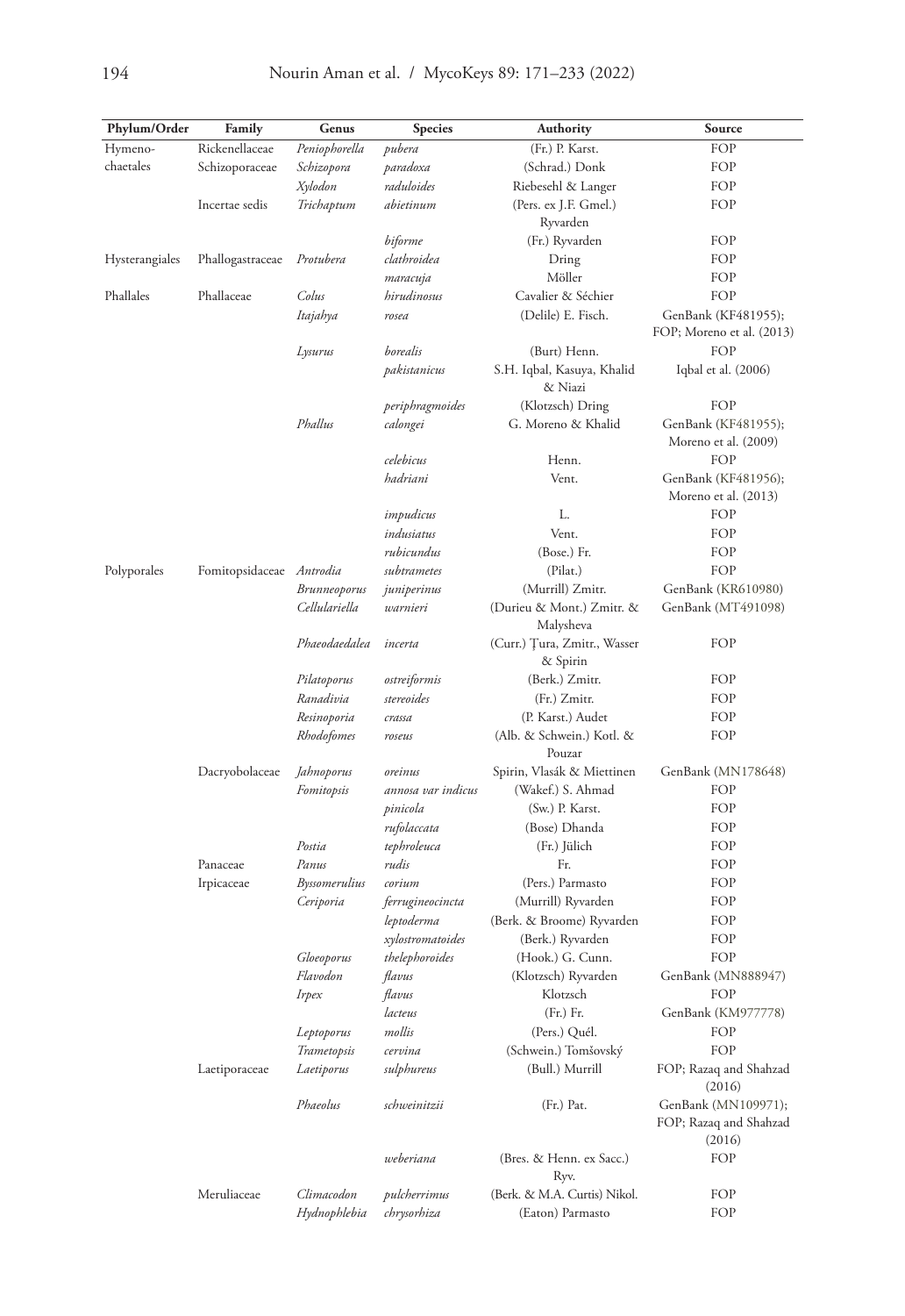| Phylum/Order | Family         | Genus            | Species        | Authority                          | Source                           |
|--------------|----------------|------------------|----------------|------------------------------------|----------------------------------|
| Polyporales  | Meruliaceae    | Irpiciporus      | pachyodon      | (Pers.) Kotl. & Pouzar             | FOP                              |
|              |                | Phlebia          | rufa           | (Pers.) M.P. Christ.               | FOP                              |
|              |                |                  | sedimenticola  | (S. Ahmad) S. Ahmad                | FOP                              |
|              |                |                  | tremellosa     | (Schrad.) Nakasone &               | FOP                              |
|              |                |                  |                | Burds.                             |                                  |
|              |                | Sarcodontia      | spumea         | (Sowerby) Spirin                   | FOP                              |
|              |                | Scopuloides      | hydnoides      | (Cooke & Massee)                   | FOP                              |
|              |                |                  |                | Hjortstam & Ryvarden               |                                  |
|              |                |                  | leprosa        | (Bourdot & Galzin) Boidin,         | FOP                              |
|              |                |                  |                | Lanq. & Gilles                     |                                  |
|              | Meripilaceae   | Rigidoporus      | lineatus       | (Pers.) Ryvarden                   | FOP                              |
|              |                |                  | microporus     | (Sw.) Overeem                      | FOP                              |
|              |                |                  | ulmarius       | (Sowerby) Imazeki                  | FOP; Razaq and Shahzad           |
|              |                |                  |                |                                    | (2016)                           |
|              |                |                  | vinctus        | (Berk.) Ryvarden                   | FOP                              |
|              |                |                  | zonalis        | (Berk.) Imazeki                    | FOP                              |
|              | Phanerochaeta- | Bjerkandera      | adusta         | (Willd.) P. Karst.                 | FOP; Razaq and Shahzad           |
|              | ceae           |                  |                |                                    | (2016)                           |
|              |                | Aporium          | carayae        | (Schw.) Teixiera and Rogers        | FOP                              |
|              |                | Hyphodermella    | corrugata      | (Fr.) J. Erikss. & Ryvarden        | FOP                              |
|              |                | Phaeophlebi-     | ravenelii      | (Cooke) Zmitr.                     | FOP                              |
|              |                | opsis            |                |                                    |                                  |
|              |                | Phlebiopsis      | gigantea       | (Fr.) Jülich                       | FOP                              |
|              |                |                  | papyrina       | (Mont.) Boid.                      | FOP                              |
|              |                | Porostereum      | spadiceum      | (Pers.) Hjortstam &                | FOP                              |
|              |                |                  |                | Ryvarden                           |                                  |
|              |                | Rhizochaete      | filamentosa    | (Berk. & M.A. Curtis) J.<br>Erikss | FOP                              |
|              | Podoscyphaceae | Abortiporus      | biennis        | (Bull.) Singer                     | Razaq and Shahzad (2016);        |
|              |                |                  |                |                                    | Khan et al. (2016b)              |
|              |                | Podoscypha       | elegans        | (G. Mey.) Pat.                     | GenBank (MH858811)               |
|              |                |                  | parvula        | (Lloyd) D.A. Reid                  | FOP                              |
|              |                |                  | petalodes      | (Berk.) Boidin                     | FOP; GenBank                     |
|              |                |                  |                |                                    | (DQ917655)                       |
|              |                |                  | pusilla        | (Berk.) Ryvarden                   | FOP                              |
|              |                |                  | warneckeana    | (Henn.) Ryvarden                   | FOP                              |
|              | Polyporaceae   | Cerioporus       | leptocephalus  | (Jacq.) Zmitr.                     | FOP                              |
|              |                |                  | squamosus      | (Huds.) Quél.                      | GenBank (MN888950);              |
|              |                |                  |                |                                    | FOP; Razaq and Shahzad<br>(2016) |
|              |                |                  | varius         | (Pers.) Zmitr. & Kovalenko         | FOP                              |
|              |                | Coriolus         | hirtellus      | (Fr.) Murrill                      | FOP                              |
|              |                | Coriolopsis      | occidentalis   | (Klotzsch) Murrill                 | FOP                              |
|              |                | Cystostiptoporus | indicus        | Dhanda & Ryvarden                  | FOP                              |
|              |                | Daedalea         | dickinsii      | Yasuda                             | GenBank (KR019739); FOP          |
|              |                |                  | pusillus       | (Lev.) Singer                      | FOP                              |
|              |                |                  | quercina       | $(L.)$ Pers.                       | FOP                              |
|              |                | Daedaleopsis     | confragosa     | (Bolton) J. Schröt.                | FOP                              |
|              |                | Earliella        | scabrosa       | (Pers.) Gilb. & Ryvarden           | GenBank (MN888942)               |
|              |                | Epithele         | typhae         | (Pers.) Pat.                       | FOP                              |
|              |                | Favolus          | grammocephalus | (Berk.) Imazeki                    | FOP                              |
|              |                |                  | tenuiculus     | P. Beauv.                          | FOP                              |
|              |                | Fomes            | ajazii         | S.M. Hussain                       | FOP                              |
|              |                |                  | borneoensis    | (Lloyd) S. Ahmad                   | FOP                              |
|              |                |                  | fomentarius    | $(L.)$ Fr.                         | FOP; Razaq and Shahzad           |
|              |                |                  |                |                                    | (2016)                           |
|              |                |                  | semitostus     | (Berk.) Cooke                      | FOP                              |
|              |                | Funalia          | floccosa       | (Jungh.) Zmitr. & Malysheva        | FOP                              |
|              |                |                  | hispida        | (Bagl.) M.M. Chen                  | FOP                              |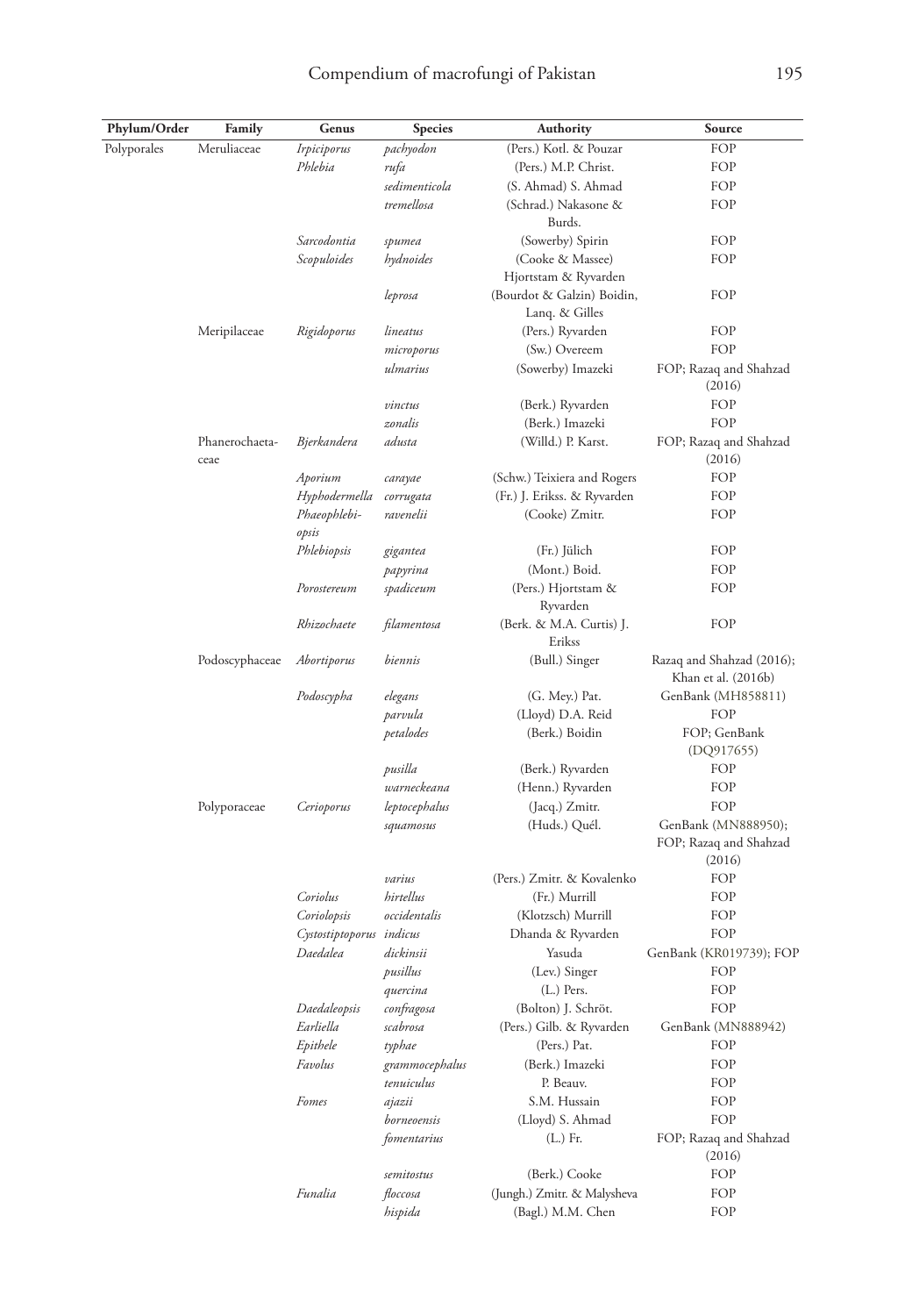| Phylum/Order | Family       | Genus        | <b>Species</b>     | <b>Authority</b>                           | Source                                    |
|--------------|--------------|--------------|--------------------|--------------------------------------------|-------------------------------------------|
| Polyporales  | Polyporaceae | Funalia      | leonina            | (Klotzsch) Pat.                            | FOP                                       |
|              |              | Ganoderma    | ahmadii            | Staeyart.                                  | FOP                                       |
|              |              |              | applanatum         | $(Fr.)$ Pat.                               | FOP; Razaq and Shahzad                    |
|              |              |              |                    |                                            | (2017)                                    |
|              |              |              | australe           | $(Fr.)$ Pat.                               | FOP                                       |
|              |              |              | flexipes           | Pat.                                       | FOP                                       |
|              |              |              | leucocontextum     | T.H. Li, W.Q. Deng, Sheng                  | GenBank (MK713839)                        |
|              |              |              |                    | H. Wu, Dong M. Wang &                      |                                           |
|              |              |              |                    | H.P. Hu                                    |                                           |
|              |              |              | lucidum            | (Curtis) P. Karst.                         | GenBank (KX610998)                        |
|              |              |              | resinaceum         | Boud.                                      | FOP                                       |
|              |              |              | tornatum           | (Pers.) Bres.                              | FOP                                       |
|              |              | Grammothele  | fuligo             | (Berk. & Broome) Ryvarden                  | FOP                                       |
|              |              | Hexagonia    | discopoda          | Pat. & Har.                                | FOP                                       |
|              |              | Lopharia     | cinerascens        | (Schwein.) G. Cunn.                        | FOP                                       |
|              |              |              | papyracea          | (Bres.) D.A. Reid                          | FOP                                       |
|              |              | Lentinus     | arcularius         | (Batsch) Zmitr.                            | FOP                                       |
|              |              |              | brumalis           | (Pers.) Zmitr.                             | FOP                                       |
|              |              |              | crinitus           | $(L.)$ Fr.                                 | FOP                                       |
|              |              |              | multicolor         | Berk.                                      | FOP                                       |
|              |              |              | prolifer           | (Pat. & Har.) D.A. Reid                    | FOP                                       |
|              |              |              |                    | Mont.                                      | FOP                                       |
|              |              |              | squarrosulus       |                                            |                                           |
|              |              | Lenzites     | tigrinus           | (Bull.) Fr.                                | GenBank (EU543989)<br>GenBank (MN888944); |
|              |              |              | betulinus          | (L.) Fr.                                   | FOP                                       |
|              |              |              |                    | Lev.                                       |                                           |
|              |              |              | platyphyllus       |                                            | FOP<br>FOP                                |
|              |              | Perenniporia | medulla-panis      | (Jacq.) Donk<br>(Pers.) Zmitr. & Kovalenko |                                           |
|              |              | Picipes      | badius             | (H.J. Xue & L.W. Zhou)                     | Razaq and Shahzad (2016)                  |
|              |              |              | submelanopus       | J.L. Zhou & B.K. Cui                       | GenBank (MN888945)                        |
|              |              | Polyporellus |                    | (Fr.) P. Karst.                            | FOP                                       |
|              |              | Polyporus    | picipes<br>biennis | (Bull.) Fr.                                | FOP                                       |
|              |              |              | calcuttensis       | Bose                                       | FOP                                       |
|              |              |              | umbellatus         | (Pers.) Fr.                                | FOP; Razaq et al. (2014)                  |
|              |              | Poria        | latemarginata      | (Durieu & Mont.) Cooke                     | FOP                                       |
|              |              |              | paradoxa           | Schard. ex Fr.                             | FOP                                       |
|              |              | Pyrofomes    | demidoffi          | (Lév.) Kotl. & Pouzar                      | FOP                                       |
|              |              |              | juniperinus        | (H. Schrenk) Vlasák &                      | FOP                                       |
|              |              |              |                    | Spirin                                     |                                           |
|              |              | Tomophagus   | colossus           | (Fr.) Murrill                              | FOP                                       |
|              |              | Trametes     | cingulata          | Berk.                                      | FOP                                       |
|              |              |              | corrugata          | (Pers.) Bres.                              | FOP                                       |
|              |              |              | elegans            | (Spreng.) Fr.                              | GenBank (MN888943);                       |
|              |              |              |                    |                                            | FOP                                       |
|              |              |              | flavida            | (Lév.) Zmitr., Wasser &                    | FOP                                       |
|              |              |              |                    | Ezhov                                      |                                           |
|              |              |              | ijubarskii         | Pilat.                                     | FOP                                       |
|              |              |              | incana             | Berk.                                      | FOP                                       |
|              |              |              | lactinea           | (Berk.) Sacc.                              | FOP                                       |
|              |              |              | ochracea           | (Pers.) Gilb. & Ryvarden                   | FOP                                       |
|              |              |              | polyzona           | (Pers.) Justo                              | FOP                                       |
|              |              |              | pubescens          | (Schumach.) Pilát                          | FOP                                       |
|              |              |              | roseola            | Pat. & Har.                                | FOP                                       |
|              |              |              | suaveolens         | (L.) Fr.                                   | FOP                                       |
|              |              |              | tephroleuca        | Berk.                                      | FOP                                       |
|              |              |              | trogii             | Berk.                                      | FOP                                       |
|              |              |              | versicolor         | (L.) Lloyd                                 | GenBank (KU697312);                       |
|              |              |              |                    |                                            | Razaq et al. (2014)                       |
|              |              |              |                    |                                            |                                           |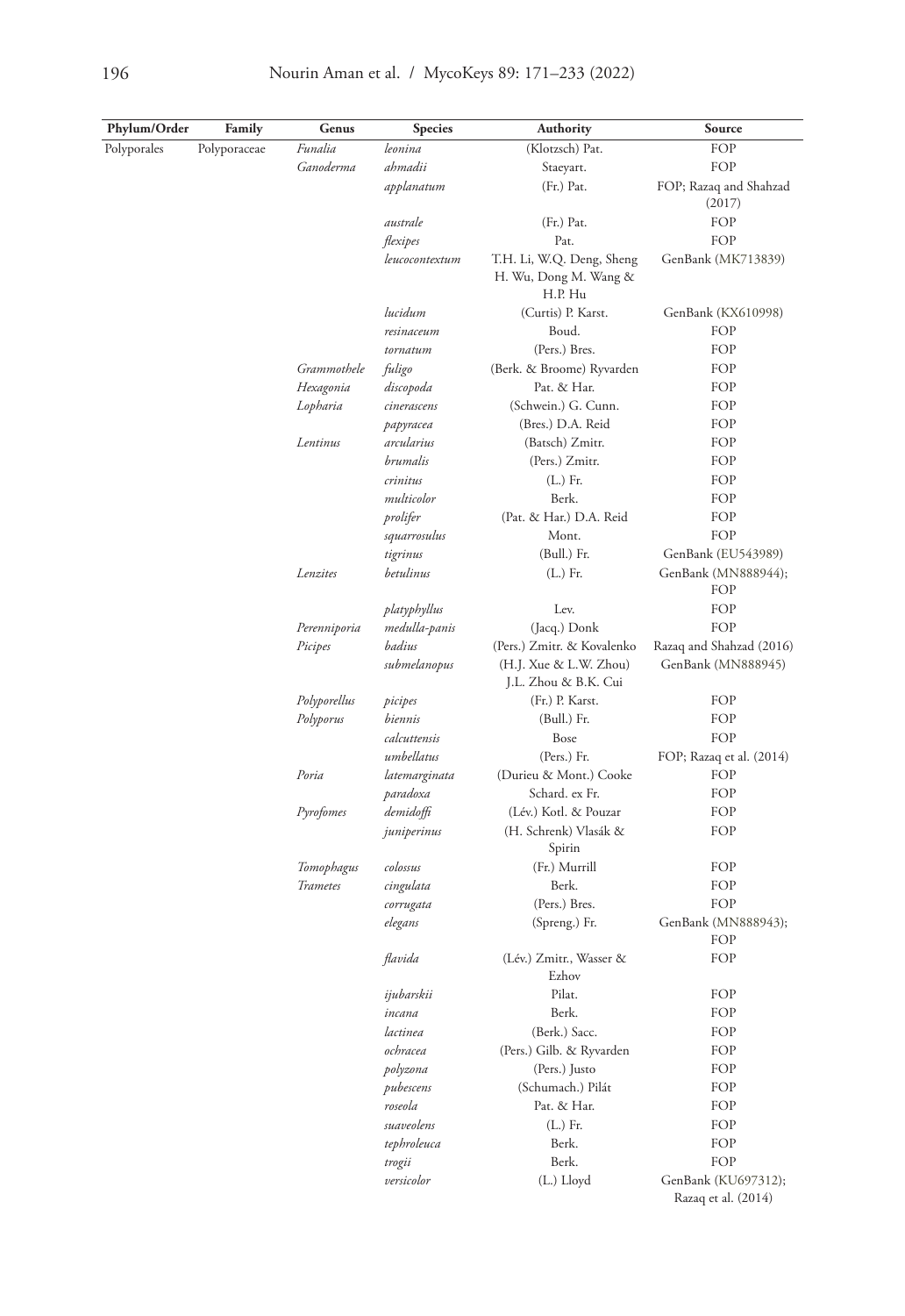| Phylum/Order | Family                         | Genus                    | <b>Species</b>  | <b>Authority</b>                            | Source                                       |
|--------------|--------------------------------|--------------------------|-----------------|---------------------------------------------|----------------------------------------------|
| Polyporales  | Polyporaceae                   | Truncospora              | livida          | (Kalchbr. ex Cooke) Zmitr.                  | FOP                                          |
|              |                                |                          | tephropora      | (Mont.) Zmitr.                              | FOP                                          |
|              | Incrustoporiaceae Tyromyces    |                          | chioneus        | (Fr.) P. Karst.                             | FOP                                          |
|              |                                |                          | gollanii        | (Massee) S. Ahmad                           | FOP                                          |
|              | Pycnoporellaceae Pycnoporellus |                          | fulgens         | (Fr.) Donk.                                 | FOP                                          |
|              |                                | Pycnoporus               | cinnabarinus    | (Jacq.) P. Karst.                           | FOP                                          |
|              |                                | Pycnoporus               | sanguineus      | (L.) Murrill                                | FOP                                          |
|              | Sparassidaceae                 | Sparassis                | crispa          | Wulf. ex Fr.                                | FOP                                          |
|              |                                |                          | laminosa        | Fr.                                         | FOP                                          |
|              |                                |                          | latifolia       | Y.C. Dai & Zheng Wang                       | GenBank (KF866226)                           |
|              | Steccherinaceae                | Cabalodontia             | queletii        | (Bourdot & Galzin) Piątek                   | FOP                                          |
|              |                                | Odontia                  | bicolor         | (Alb. & Schwein. ex Fr.)                    | FOP                                          |
|              |                                |                          |                 | Quel.                                       |                                              |
|              |                                |                          | calcicola       | (Bourdot & Galzin) Kõljalg                  | FOP                                          |
|              |                                | Antrodiella              | oleaginea       | Overh. ex Ryvarden                          | FOP                                          |
|              |                                | Mycorrhaphium stereoides |                 | (Cooke) Maas Geest.                         | FOP                                          |
|              |                                | Steccherinum             | ochraceum       | (Pers. ex J.F. Gmel.) Gray                  | FOP                                          |
|              | Incertae sedis                 | Amaropostia              | stiptica        | (Pers.) B.K. Cui, L.L. Shen<br>& Y.C. Dai   | FOP                                          |
|              |                                | Hypochnicium             | punctulatum     | (Cooke) J. Erikss.                          | FOP                                          |
|              |                                | Phanerodontia            | chrysosporium   | (Burds.) Hjortstam &                        | GenBank (EU543990)                           |
|              |                                |                          |                 | Ryvarden                                    |                                              |
| Russulales   | Auriscalpiaceae                | Auriscalpium             | vulgare         | Gray                                        | FOP                                          |
|              |                                | Lentinellus              | micheneri       | (Berk. & M.A. Curtis) Pegler                | FOP                                          |
|              |                                |                          | ursinus         | (Fr.) Kuhner                                | FOP                                          |
|              | Bondarzewiaceae Albatrellus    |                          | roseus          | J. Khan, Sher & Khalid                      | GenBank (MF110285);<br>Khan et al. (2018)    |
|              |                                | Amylosporus              | campbellii      | (Berk.) Ryvarden                            | FOP                                          |
|              |                                |                          | succulentus     | Jia J. Chen & L.L. Shen                     | GenBank (MK929297)                           |
|              |                                | Bondarzewia              | dickinsii       | (Berk.) Jia J. Chen, B.K. Cui<br>& Y.C. Dai | FOP                                          |
|              |                                | Heterobasidion           | amyloideopsis   | Saba, C.L. Zhao, Khalid &<br>Pfister        | Genbank (KT598384);<br>Zhao et al. (2017)    |
|              |                                |                          | insulare        | (Murrill) Ryvarden                          | FOP                                          |
|              |                                |                          | linzhiense      | Y.C. Dai & Korhonen                         |                                              |
|              |                                |                          |                 |                                             | GenBank (MH233930);<br>Saba et al. (2018)    |
|              |                                |                          | orientale       | Tokuda, T. Hatt. & Y.C.<br>Dai.             | GenBank (MH233931);<br>Saba et al. (2018)    |
|              | Hericiaceae                    | Hericium                 | cirrhatum       | (Pers.) Nikol.                              | GenBank (MN513042);                          |
|              |                                |                          |                 |                                             | Khan et al. (2020)                           |
|              |                                |                          | clathroides     | (Pall.) Pers.                               | FOP                                          |
|              |                                |                          | coralloides     | (Scop.) Pers.                               | FOP                                          |
|              |                                |                          | erinaceus       |                                             | FOP                                          |
|              |                                |                          | bicolor         | (Bull.) Pers.                               |                                              |
|              |                                | Laxitextum               |                 | (Pers.) Lentz<br>Bres.                      | FOP                                          |
|              | Peniophoraceae                 | Asterostroma             | laxum           |                                             | FOP                                          |
|              |                                | Dichostereum             | pallescens      | (Schwein.) Boidin & Lanq.                   | FOP                                          |
|              |                                |                          | rhodosporum     | (Wakef.) Boidin & Lanq.                     | FOP                                          |
|              |                                | Duportella               | velutina        | Pat.                                        | FOP                                          |
|              |                                |                          | tristicula      | (Berk. & Broome) Reinking                   | GenBank (MH858266)                           |
|              |                                | Lachnocladium            | fulvum          | Corner                                      | FOP                                          |
|              |                                | Peniophora               | cinerea         | (Pers.) Cooke                               | FOP                                          |
|              |                                |                          | versiformis     | (Berk. & M.A. Curtis)<br>Bourdot & Galzin   | FOP                                          |
|              |                                | Scytinostroma            | cystidiatum     | Boidin                                      | FOP                                          |
|              |                                |                          | portentosum     | (Berk.& Curt.) Donk                         | FOP                                          |
|              | Russulaceae                    | Russula                  | abbottabadensis | Saba & Adamčík                              | GenBank (MZ364137);<br>Adamčík et al. (2019) |
|              |                                |                          | adusta          | (Pers.) Fr.                                 | Sultana et al. (2011)                        |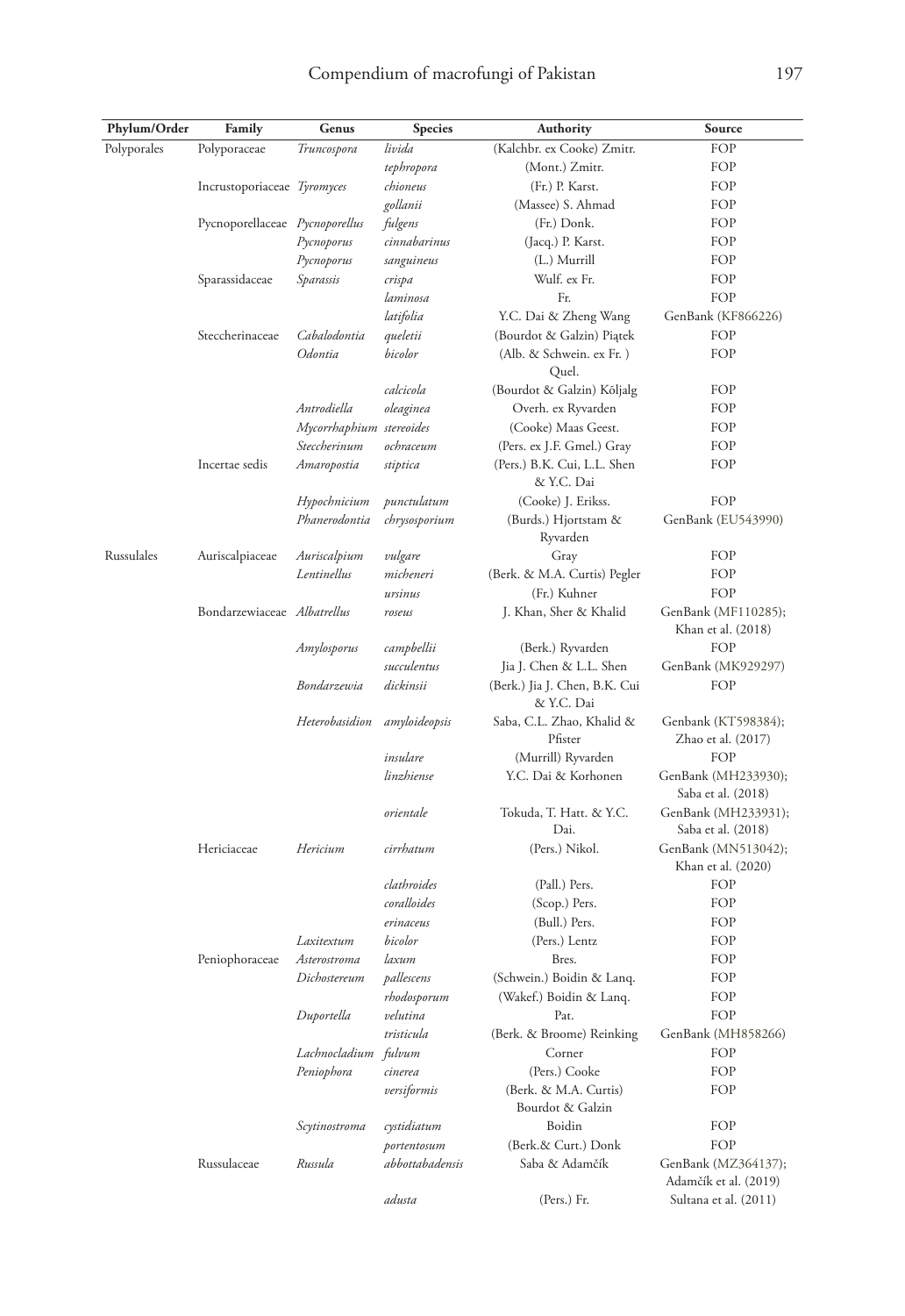| Russulales<br>Russulaceae<br>Genbank (KU535608);<br>Russula<br>ahmadii<br>Jabeen, Razaq, Niazi, I.<br>Ahmad & Khalid<br>Jabeen et al. (2017b)<br>amethystina<br>Quél.<br>GenBank (KT953612)<br>amoenicolor<br>Sultana et al. (2011)<br>Romagn.<br>anthracina<br>GenBank (KR011879),<br>Romagn.<br>Jabeen et al. (2016b)<br>Pers.<br>FOP<br>aurea<br>aurantioflava<br>Kiran & Khalid<br>GenBank (MN130074);<br>Adamčík et al. (2019)<br>FOP<br>Bres.<br>azurea<br>badia<br>FOP<br>Quel.<br>Peck<br>brevipes<br>Niazi et al. (2006)<br>brunneopurpurea<br>Jabeen & Khalid<br>GenBank (KT953613);<br>Jabeen et al. (2017a);<br>Ahmad et al. (2019)<br>Fr.<br>caerulea<br>Sultana et al. (2011)<br>A. Pearson<br>GenBank (KF679816)<br>cessans<br>chloroides<br>(Krombh.) Bres.<br>FOP<br>cinnabarina<br>Berk.<br>FOP<br>consobrina<br>(Fr.) Fr.<br>Sultana et al. (2011)<br>cyanoxantha<br>(Schaeff.) Fr.<br>FOP; Razaq et al. (2019)<br>decipiens<br>Sultana et al. (2011)<br>(Singer) Bon<br>delica<br>Fr.<br>FOP<br>Secr. ex Gillet<br>densifolia<br>FOP<br>(Schaeff.) Pers.<br>emetica<br>FOP<br>FOP<br>fellea<br>$(Fr.)$ Fr.<br>foetentoides<br>Razaq, Khalid & Niazi<br>GenBank (HE647707);<br>Razaq et al. (2014a)<br>C. Martin<br>foetida<br>FOP<br>Britzelm.<br>FOP; Razaq et al. (2019)<br>grata<br>integra<br>$(L.)$ Fr.<br>FOP<br>livescens<br>(Batsch). Bataille<br>GenBank (KM596858);<br>Jabeen et al. (2015b)<br>maculata<br>Quél.<br>Sultana et al. (2011)<br>mansehraensis<br>Saba, Caboň & Adamčík<br>GenBank (KU886598)<br>nitida<br>(Pers.) Fr.<br>Razaq et al. (2019)<br>(Schaeff.) Fr.<br>olivacea<br>Razaq et al. (2019)<br>paludosa<br>Britzelm.<br>Razaq et al. (2019);<br>Sultana et al. (2011)<br>pelargonia<br>Niolle<br>Razaq et al. (2019);<br>Sultana et al. (2011)<br>pectinatoides<br>Peck<br>FOP<br>Fr.<br>FOP<br>queletii<br>M. Kiran & Adamčík<br>quercus-flori-<br>GenBank (MN053391);<br>bundae<br>Crous et al. (2019)<br>Pers.<br>FOP; Sultana et al. (2011);<br>rosea |  |
|-------------------------------------------------------------------------------------------------------------------------------------------------------------------------------------------------------------------------------------------------------------------------------------------------------------------------------------------------------------------------------------------------------------------------------------------------------------------------------------------------------------------------------------------------------------------------------------------------------------------------------------------------------------------------------------------------------------------------------------------------------------------------------------------------------------------------------------------------------------------------------------------------------------------------------------------------------------------------------------------------------------------------------------------------------------------------------------------------------------------------------------------------------------------------------------------------------------------------------------------------------------------------------------------------------------------------------------------------------------------------------------------------------------------------------------------------------------------------------------------------------------------------------------------------------------------------------------------------------------------------------------------------------------------------------------------------------------------------------------------------------------------------------------------------------------------------------------------------------------------------------------------------------------------------------------------------------------------------------------------------------------|--|
|                                                                                                                                                                                                                                                                                                                                                                                                                                                                                                                                                                                                                                                                                                                                                                                                                                                                                                                                                                                                                                                                                                                                                                                                                                                                                                                                                                                                                                                                                                                                                                                                                                                                                                                                                                                                                                                                                                                                                                                                             |  |
|                                                                                                                                                                                                                                                                                                                                                                                                                                                                                                                                                                                                                                                                                                                                                                                                                                                                                                                                                                                                                                                                                                                                                                                                                                                                                                                                                                                                                                                                                                                                                                                                                                                                                                                                                                                                                                                                                                                                                                                                             |  |
|                                                                                                                                                                                                                                                                                                                                                                                                                                                                                                                                                                                                                                                                                                                                                                                                                                                                                                                                                                                                                                                                                                                                                                                                                                                                                                                                                                                                                                                                                                                                                                                                                                                                                                                                                                                                                                                                                                                                                                                                             |  |
|                                                                                                                                                                                                                                                                                                                                                                                                                                                                                                                                                                                                                                                                                                                                                                                                                                                                                                                                                                                                                                                                                                                                                                                                                                                                                                                                                                                                                                                                                                                                                                                                                                                                                                                                                                                                                                                                                                                                                                                                             |  |
|                                                                                                                                                                                                                                                                                                                                                                                                                                                                                                                                                                                                                                                                                                                                                                                                                                                                                                                                                                                                                                                                                                                                                                                                                                                                                                                                                                                                                                                                                                                                                                                                                                                                                                                                                                                                                                                                                                                                                                                                             |  |
|                                                                                                                                                                                                                                                                                                                                                                                                                                                                                                                                                                                                                                                                                                                                                                                                                                                                                                                                                                                                                                                                                                                                                                                                                                                                                                                                                                                                                                                                                                                                                                                                                                                                                                                                                                                                                                                                                                                                                                                                             |  |
|                                                                                                                                                                                                                                                                                                                                                                                                                                                                                                                                                                                                                                                                                                                                                                                                                                                                                                                                                                                                                                                                                                                                                                                                                                                                                                                                                                                                                                                                                                                                                                                                                                                                                                                                                                                                                                                                                                                                                                                                             |  |
|                                                                                                                                                                                                                                                                                                                                                                                                                                                                                                                                                                                                                                                                                                                                                                                                                                                                                                                                                                                                                                                                                                                                                                                                                                                                                                                                                                                                                                                                                                                                                                                                                                                                                                                                                                                                                                                                                                                                                                                                             |  |
|                                                                                                                                                                                                                                                                                                                                                                                                                                                                                                                                                                                                                                                                                                                                                                                                                                                                                                                                                                                                                                                                                                                                                                                                                                                                                                                                                                                                                                                                                                                                                                                                                                                                                                                                                                                                                                                                                                                                                                                                             |  |
|                                                                                                                                                                                                                                                                                                                                                                                                                                                                                                                                                                                                                                                                                                                                                                                                                                                                                                                                                                                                                                                                                                                                                                                                                                                                                                                                                                                                                                                                                                                                                                                                                                                                                                                                                                                                                                                                                                                                                                                                             |  |
|                                                                                                                                                                                                                                                                                                                                                                                                                                                                                                                                                                                                                                                                                                                                                                                                                                                                                                                                                                                                                                                                                                                                                                                                                                                                                                                                                                                                                                                                                                                                                                                                                                                                                                                                                                                                                                                                                                                                                                                                             |  |
|                                                                                                                                                                                                                                                                                                                                                                                                                                                                                                                                                                                                                                                                                                                                                                                                                                                                                                                                                                                                                                                                                                                                                                                                                                                                                                                                                                                                                                                                                                                                                                                                                                                                                                                                                                                                                                                                                                                                                                                                             |  |
|                                                                                                                                                                                                                                                                                                                                                                                                                                                                                                                                                                                                                                                                                                                                                                                                                                                                                                                                                                                                                                                                                                                                                                                                                                                                                                                                                                                                                                                                                                                                                                                                                                                                                                                                                                                                                                                                                                                                                                                                             |  |
|                                                                                                                                                                                                                                                                                                                                                                                                                                                                                                                                                                                                                                                                                                                                                                                                                                                                                                                                                                                                                                                                                                                                                                                                                                                                                                                                                                                                                                                                                                                                                                                                                                                                                                                                                                                                                                                                                                                                                                                                             |  |
|                                                                                                                                                                                                                                                                                                                                                                                                                                                                                                                                                                                                                                                                                                                                                                                                                                                                                                                                                                                                                                                                                                                                                                                                                                                                                                                                                                                                                                                                                                                                                                                                                                                                                                                                                                                                                                                                                                                                                                                                             |  |
|                                                                                                                                                                                                                                                                                                                                                                                                                                                                                                                                                                                                                                                                                                                                                                                                                                                                                                                                                                                                                                                                                                                                                                                                                                                                                                                                                                                                                                                                                                                                                                                                                                                                                                                                                                                                                                                                                                                                                                                                             |  |
|                                                                                                                                                                                                                                                                                                                                                                                                                                                                                                                                                                                                                                                                                                                                                                                                                                                                                                                                                                                                                                                                                                                                                                                                                                                                                                                                                                                                                                                                                                                                                                                                                                                                                                                                                                                                                                                                                                                                                                                                             |  |
|                                                                                                                                                                                                                                                                                                                                                                                                                                                                                                                                                                                                                                                                                                                                                                                                                                                                                                                                                                                                                                                                                                                                                                                                                                                                                                                                                                                                                                                                                                                                                                                                                                                                                                                                                                                                                                                                                                                                                                                                             |  |
|                                                                                                                                                                                                                                                                                                                                                                                                                                                                                                                                                                                                                                                                                                                                                                                                                                                                                                                                                                                                                                                                                                                                                                                                                                                                                                                                                                                                                                                                                                                                                                                                                                                                                                                                                                                                                                                                                                                                                                                                             |  |
|                                                                                                                                                                                                                                                                                                                                                                                                                                                                                                                                                                                                                                                                                                                                                                                                                                                                                                                                                                                                                                                                                                                                                                                                                                                                                                                                                                                                                                                                                                                                                                                                                                                                                                                                                                                                                                                                                                                                                                                                             |  |
|                                                                                                                                                                                                                                                                                                                                                                                                                                                                                                                                                                                                                                                                                                                                                                                                                                                                                                                                                                                                                                                                                                                                                                                                                                                                                                                                                                                                                                                                                                                                                                                                                                                                                                                                                                                                                                                                                                                                                                                                             |  |
|                                                                                                                                                                                                                                                                                                                                                                                                                                                                                                                                                                                                                                                                                                                                                                                                                                                                                                                                                                                                                                                                                                                                                                                                                                                                                                                                                                                                                                                                                                                                                                                                                                                                                                                                                                                                                                                                                                                                                                                                             |  |
|                                                                                                                                                                                                                                                                                                                                                                                                                                                                                                                                                                                                                                                                                                                                                                                                                                                                                                                                                                                                                                                                                                                                                                                                                                                                                                                                                                                                                                                                                                                                                                                                                                                                                                                                                                                                                                                                                                                                                                                                             |  |
|                                                                                                                                                                                                                                                                                                                                                                                                                                                                                                                                                                                                                                                                                                                                                                                                                                                                                                                                                                                                                                                                                                                                                                                                                                                                                                                                                                                                                                                                                                                                                                                                                                                                                                                                                                                                                                                                                                                                                                                                             |  |
|                                                                                                                                                                                                                                                                                                                                                                                                                                                                                                                                                                                                                                                                                                                                                                                                                                                                                                                                                                                                                                                                                                                                                                                                                                                                                                                                                                                                                                                                                                                                                                                                                                                                                                                                                                                                                                                                                                                                                                                                             |  |
|                                                                                                                                                                                                                                                                                                                                                                                                                                                                                                                                                                                                                                                                                                                                                                                                                                                                                                                                                                                                                                                                                                                                                                                                                                                                                                                                                                                                                                                                                                                                                                                                                                                                                                                                                                                                                                                                                                                                                                                                             |  |
|                                                                                                                                                                                                                                                                                                                                                                                                                                                                                                                                                                                                                                                                                                                                                                                                                                                                                                                                                                                                                                                                                                                                                                                                                                                                                                                                                                                                                                                                                                                                                                                                                                                                                                                                                                                                                                                                                                                                                                                                             |  |
|                                                                                                                                                                                                                                                                                                                                                                                                                                                                                                                                                                                                                                                                                                                                                                                                                                                                                                                                                                                                                                                                                                                                                                                                                                                                                                                                                                                                                                                                                                                                                                                                                                                                                                                                                                                                                                                                                                                                                                                                             |  |
|                                                                                                                                                                                                                                                                                                                                                                                                                                                                                                                                                                                                                                                                                                                                                                                                                                                                                                                                                                                                                                                                                                                                                                                                                                                                                                                                                                                                                                                                                                                                                                                                                                                                                                                                                                                                                                                                                                                                                                                                             |  |
|                                                                                                                                                                                                                                                                                                                                                                                                                                                                                                                                                                                                                                                                                                                                                                                                                                                                                                                                                                                                                                                                                                                                                                                                                                                                                                                                                                                                                                                                                                                                                                                                                                                                                                                                                                                                                                                                                                                                                                                                             |  |
|                                                                                                                                                                                                                                                                                                                                                                                                                                                                                                                                                                                                                                                                                                                                                                                                                                                                                                                                                                                                                                                                                                                                                                                                                                                                                                                                                                                                                                                                                                                                                                                                                                                                                                                                                                                                                                                                                                                                                                                                             |  |
|                                                                                                                                                                                                                                                                                                                                                                                                                                                                                                                                                                                                                                                                                                                                                                                                                                                                                                                                                                                                                                                                                                                                                                                                                                                                                                                                                                                                                                                                                                                                                                                                                                                                                                                                                                                                                                                                                                                                                                                                             |  |
|                                                                                                                                                                                                                                                                                                                                                                                                                                                                                                                                                                                                                                                                                                                                                                                                                                                                                                                                                                                                                                                                                                                                                                                                                                                                                                                                                                                                                                                                                                                                                                                                                                                                                                                                                                                                                                                                                                                                                                                                             |  |
|                                                                                                                                                                                                                                                                                                                                                                                                                                                                                                                                                                                                                                                                                                                                                                                                                                                                                                                                                                                                                                                                                                                                                                                                                                                                                                                                                                                                                                                                                                                                                                                                                                                                                                                                                                                                                                                                                                                                                                                                             |  |
|                                                                                                                                                                                                                                                                                                                                                                                                                                                                                                                                                                                                                                                                                                                                                                                                                                                                                                                                                                                                                                                                                                                                                                                                                                                                                                                                                                                                                                                                                                                                                                                                                                                                                                                                                                                                                                                                                                                                                                                                             |  |
|                                                                                                                                                                                                                                                                                                                                                                                                                                                                                                                                                                                                                                                                                                                                                                                                                                                                                                                                                                                                                                                                                                                                                                                                                                                                                                                                                                                                                                                                                                                                                                                                                                                                                                                                                                                                                                                                                                                                                                                                             |  |
|                                                                                                                                                                                                                                                                                                                                                                                                                                                                                                                                                                                                                                                                                                                                                                                                                                                                                                                                                                                                                                                                                                                                                                                                                                                                                                                                                                                                                                                                                                                                                                                                                                                                                                                                                                                                                                                                                                                                                                                                             |  |
|                                                                                                                                                                                                                                                                                                                                                                                                                                                                                                                                                                                                                                                                                                                                                                                                                                                                                                                                                                                                                                                                                                                                                                                                                                                                                                                                                                                                                                                                                                                                                                                                                                                                                                                                                                                                                                                                                                                                                                                                             |  |
|                                                                                                                                                                                                                                                                                                                                                                                                                                                                                                                                                                                                                                                                                                                                                                                                                                                                                                                                                                                                                                                                                                                                                                                                                                                                                                                                                                                                                                                                                                                                                                                                                                                                                                                                                                                                                                                                                                                                                                                                             |  |
|                                                                                                                                                                                                                                                                                                                                                                                                                                                                                                                                                                                                                                                                                                                                                                                                                                                                                                                                                                                                                                                                                                                                                                                                                                                                                                                                                                                                                                                                                                                                                                                                                                                                                                                                                                                                                                                                                                                                                                                                             |  |
|                                                                                                                                                                                                                                                                                                                                                                                                                                                                                                                                                                                                                                                                                                                                                                                                                                                                                                                                                                                                                                                                                                                                                                                                                                                                                                                                                                                                                                                                                                                                                                                                                                                                                                                                                                                                                                                                                                                                                                                                             |  |
|                                                                                                                                                                                                                                                                                                                                                                                                                                                                                                                                                                                                                                                                                                                                                                                                                                                                                                                                                                                                                                                                                                                                                                                                                                                                                                                                                                                                                                                                                                                                                                                                                                                                                                                                                                                                                                                                                                                                                                                                             |  |
|                                                                                                                                                                                                                                                                                                                                                                                                                                                                                                                                                                                                                                                                                                                                                                                                                                                                                                                                                                                                                                                                                                                                                                                                                                                                                                                                                                                                                                                                                                                                                                                                                                                                                                                                                                                                                                                                                                                                                                                                             |  |
| Razaq et al. (2019)                                                                                                                                                                                                                                                                                                                                                                                                                                                                                                                                                                                                                                                                                                                                                                                                                                                                                                                                                                                                                                                                                                                                                                                                                                                                                                                                                                                                                                                                                                                                                                                                                                                                                                                                                                                                                                                                                                                                                                                         |  |
| rhodopodus<br>Zvára<br>FOP                                                                                                                                                                                                                                                                                                                                                                                                                                                                                                                                                                                                                                                                                                                                                                                                                                                                                                                                                                                                                                                                                                                                                                                                                                                                                                                                                                                                                                                                                                                                                                                                                                                                                                                                                                                                                                                                                                                                                                                  |  |
| risigallina<br>(Batsch) Sacc.<br>GenBank (KF679818)                                                                                                                                                                                                                                                                                                                                                                                                                                                                                                                                                                                                                                                                                                                                                                                                                                                                                                                                                                                                                                                                                                                                                                                                                                                                                                                                                                                                                                                                                                                                                                                                                                                                                                                                                                                                                                                                                                                                                         |  |
| romellii<br>Maire<br>Razaq et al. (2019);                                                                                                                                                                                                                                                                                                                                                                                                                                                                                                                                                                                                                                                                                                                                                                                                                                                                                                                                                                                                                                                                                                                                                                                                                                                                                                                                                                                                                                                                                                                                                                                                                                                                                                                                                                                                                                                                                                                                                                   |  |
| Sultana et al. (2011)                                                                                                                                                                                                                                                                                                                                                                                                                                                                                                                                                                                                                                                                                                                                                                                                                                                                                                                                                                                                                                                                                                                                                                                                                                                                                                                                                                                                                                                                                                                                                                                                                                                                                                                                                                                                                                                                                                                                                                                       |  |
| rubricolor<br>Jabeen, Naseer & Khalid<br>Jabeen et al. (2020b)                                                                                                                                                                                                                                                                                                                                                                                                                                                                                                                                                                                                                                                                                                                                                                                                                                                                                                                                                                                                                                                                                                                                                                                                                                                                                                                                                                                                                                                                                                                                                                                                                                                                                                                                                                                                                                                                                                                                              |  |
| sanguinea<br>Fr.<br>FOP                                                                                                                                                                                                                                                                                                                                                                                                                                                                                                                                                                                                                                                                                                                                                                                                                                                                                                                                                                                                                                                                                                                                                                                                                                                                                                                                                                                                                                                                                                                                                                                                                                                                                                                                                                                                                                                                                                                                                                                     |  |
| shanglaensis<br>S. Ullah, Khalid & Fiaz<br>GenBank (MK579183);<br>Ullah et al. (2020b)                                                                                                                                                                                                                                                                                                                                                                                                                                                                                                                                                                                                                                                                                                                                                                                                                                                                                                                                                                                                                                                                                                                                                                                                                                                                                                                                                                                                                                                                                                                                                                                                                                                                                                                                                                                                                                                                                                                      |  |
| sichuanensis<br>G.J. Li & H.A. Wen<br>GenBank (KM596859);<br>Saba and Khalid (2015)                                                                                                                                                                                                                                                                                                                                                                                                                                                                                                                                                                                                                                                                                                                                                                                                                                                                                                                                                                                                                                                                                                                                                                                                                                                                                                                                                                                                                                                                                                                                                                                                                                                                                                                                                                                                                                                                                                                         |  |
| Sarwar and Hanif<br>Genbank (MK389374);<br>swatica<br>Sarwar et al. (2019)                                                                                                                                                                                                                                                                                                                                                                                                                                                                                                                                                                                                                                                                                                                                                                                                                                                                                                                                                                                                                                                                                                                                                                                                                                                                                                                                                                                                                                                                                                                                                                                                                                                                                                                                                                                                                                                                                                                                  |  |
| torulosa<br>Sultana et al. (2011)<br>Bres.                                                                                                                                                                                                                                                                                                                                                                                                                                                                                                                                                                                                                                                                                                                                                                                                                                                                                                                                                                                                                                                                                                                                                                                                                                                                                                                                                                                                                                                                                                                                                                                                                                                                                                                                                                                                                                                                                                                                                                  |  |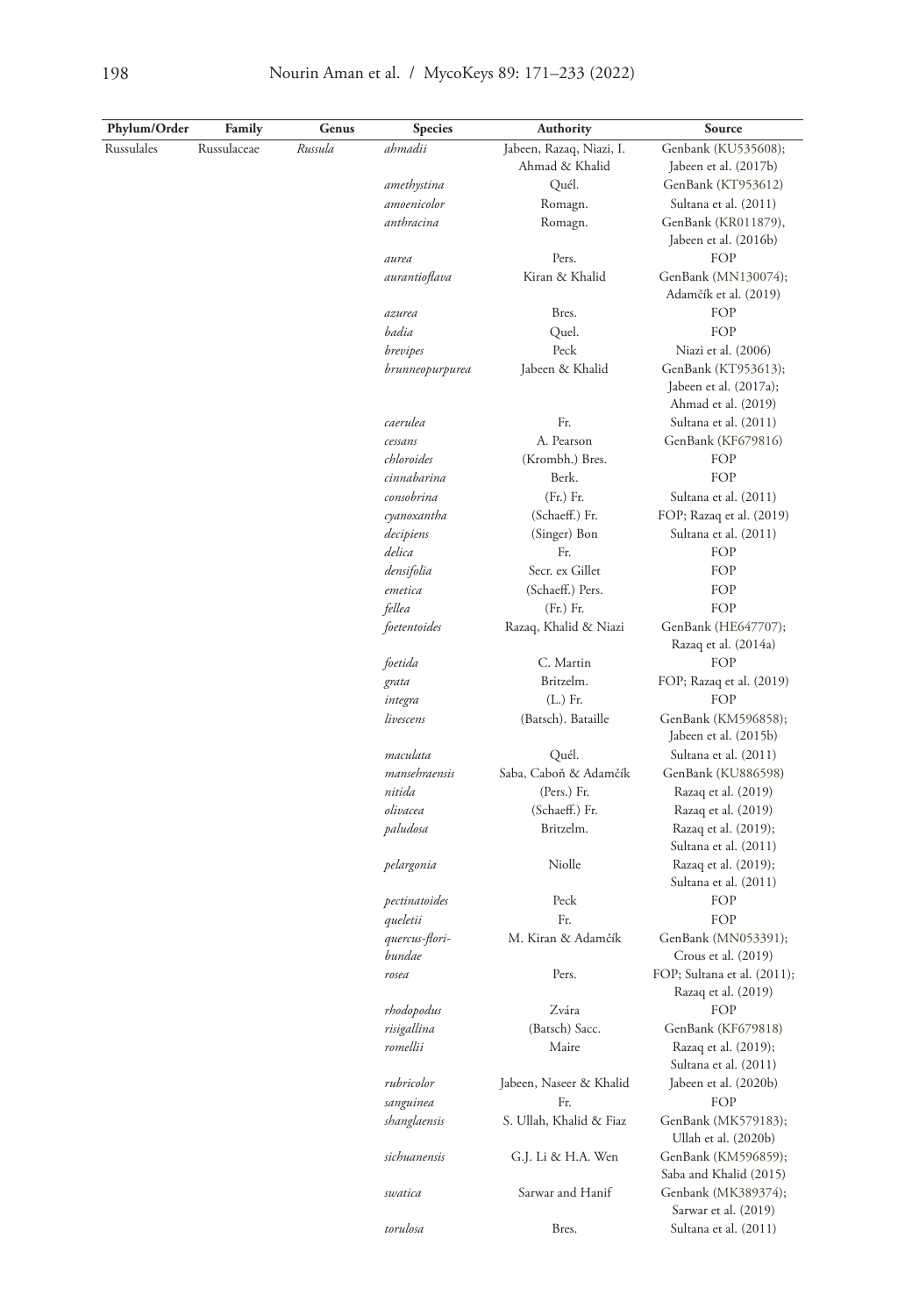| Phylum/Order   | Family                        | Genus                  | Species           | <b>Authority</b>                             | Source                                                                   |
|----------------|-------------------------------|------------------------|-------------------|----------------------------------------------|--------------------------------------------------------------------------|
| Russulales     | Russulaceae                   | Russula                | tuberculosa       | R. Heim                                      | FOP                                                                      |
|                |                               |                        | velenovskyi       | Melzer & Zvára                               | FOP                                                                      |
|                |                               |                        | vinosa            | Lindblad                                     | Sultana et al. (2011)                                                    |
|                |                               |                        | violacea          | Quél.                                        | Sultana et al. (2011)                                                    |
|                |                               |                        | xerampelina       | (Schaeff.) Fr.                               | FOP                                                                      |
|                |                               | Thelephora             | atlanticus        | Bon.                                         | Sultana et al. (2011)                                                    |
|                |                               |                        | badiosanguineus   | Kühner & Romagn.                             | FOP                                                                      |
|                |                               |                        | controversus      | Pers.                                        | Sultana et al. (2011)                                                    |
|                |                               |                        | deliciosus        | (L.) Gray                                    | FOP; Sultana et al. 2011                                                 |
|                |                               |                        | deterrimus        | Gröger                                       | Sultana et al. (2011)                                                    |
|                |                               |                        | hatsudake         |                                              | FOP                                                                      |
|                |                               |                        |                   | Nobuj. Tanaka                                |                                                                          |
|                |                               |                        | helvus            | $(Fr.)$ Fr.                                  | Razaq and Shahzad (2012)                                                 |
|                |                               |                        | lacunarum         | Romagn. ex Hora                              | Sultana et al. (2011)                                                    |
|                |                               |                        | mediterraneensis  | Llistos. & Bellù                             | GenBank (MK607609)                                                       |
|                |                               |                        | obscuratus        | (Lasch) Fr.                                  | Sultana et al. (2011); Razaq<br>and Shahzad (2012)                       |
|                |                               |                        | pubescens         | Fr.                                          | Razaq and Shahzad (2012)                                                 |
|                |                               |                        | quietus           | $(Fr.)$ Fr.                                  | Sultana et al. (2011)                                                    |
|                |                               |                        | romagnesii        | Bon                                          | Sultana et al. (2011)                                                    |
|                |                               |                        | sanguifluus       | (Paulet) Fr.                                 | GenBank (HE615155);<br>FOP; Sultana et al. 2011;<br>Ilyas et al. (2013b) |
|                |                               |                        | scrobiculatus     | (Scop.) Fr.                                  | FOP; Sultana et al. (2011)                                               |
|                |                               |                        | semisanguifluus   | R. Heim & Leclair                            | GenBank (HF559377);                                                      |
|                |                               |                        |                   |                                              | Sultana et al. (2011)                                                    |
|                |                               |                        | torminosus        | (Schaeff.) Pers.                             | FOP; Sultana et al. (2011)                                               |
|                |                               |                        | vietus            | $(Fr.)$ Fr.                                  | Sultana et al. (2011)                                                    |
|                |                               |                        | violascens        | (J. Otto) Fr.                                | Sultana et al. (2011)                                                    |
|                |                               |                        | scrobiculatus     |                                              | FOP                                                                      |
|                |                               |                        |                   | (Scop.) Fr.                                  |                                                                          |
|                |                               | Lactifluus             | brunneoviolascens | (Bon) Verbeken                               | Sultana et al. (2011)                                                    |
|                |                               |                        | glaucescens       | (Crossl.) Verbeken                           | Razaq et al. (2014)                                                      |
|                |                               |                        | pergamenus        | (Sw.) Kuntze                                 | Sultana et al. (2011)                                                    |
|                |                               |                        | piperatus         | (L.) Roussel                                 | FOP; Sultana et al. (2011);<br>Razaq and Shahzad (2012)                  |
|                |                               |                        | rugatus           | (Kühner & Romagn.)<br>Verbeken               | Sultana et al. (2011)                                                    |
|                |                               |                        | vellereus         | (Fr.) Kuntze                                 | Sultana et al. (2011)                                                    |
|                |                               |                        | volemus           | (Fr.) Kuntze                                 | Khan and Sher (2016c)                                                    |
|                | Stereaceae                    | Acanthofungus          | ahmadii           | (Boidin) Sheng H. Wu,<br>Boidin & C.Y. Chien | FOP                                                                      |
|                |                               | Aleurodiscus           | jacksonii         | S. Ahmad                                     | FOP                                                                      |
|                |                               | Amylostereum           | chailletii        | (Pers.) Boidin                               | FOP                                                                      |
|                |                               | Gloeocystidiel-<br>lum | porosum           | (Berk. & M.A. Curtis) Donk                   | FOP                                                                      |
|                |                               | Stereum                | elegans           | (G. Mey.) Fr.                                | FOP                                                                      |
|                |                               |                        | frustulosum       | (Pers.) Fr.                                  | FOP                                                                      |
|                |                               |                        | gausapatum        | $(Fr.)$ Fr.                                  | FOP                                                                      |
|                |                               |                        | hirsutum          | (Willd.) Pers.                               | FOP                                                                      |
|                |                               |                        | ostrea            | (Blume & T. Nees) Fr.                        | FOP                                                                      |
|                |                               |                        | princeps          | (Jungh.) Lév.                                | FOP                                                                      |
|                |                               |                        | rugosum           | Pers.                                        | FOP                                                                      |
|                |                               |                        | sanguinolentum    | (Alb. & Schwein.) Fr.                        | FOP                                                                      |
|                |                               | Xylobolus              | subpileatus       | (Berk. & M.A. Curtis)<br>Boidin              | FOP                                                                      |
| Incertae sedis | Incertae sedis                | Neoalbatrellus         |                   | (Peck) Audet                                 |                                                                          |
|                | Hydnodontaceae Brevicellicium |                        | caeruleoporus     |                                              | Sultana et al. (2011)<br>FOP                                             |
| Trechisporales |                               |                        | olivascens        | (Bres.) K.H. Larss. &<br>Hjortstam           |                                                                          |
|                | Bankeraceae                   | Boletopsis             | leucomelaena      | (Pers.) Fayod                                | FOP                                                                      |
|                |                               | Hydnellum              | caeruleum         | (Hornem.) P. Karst.                          | FOP                                                                      |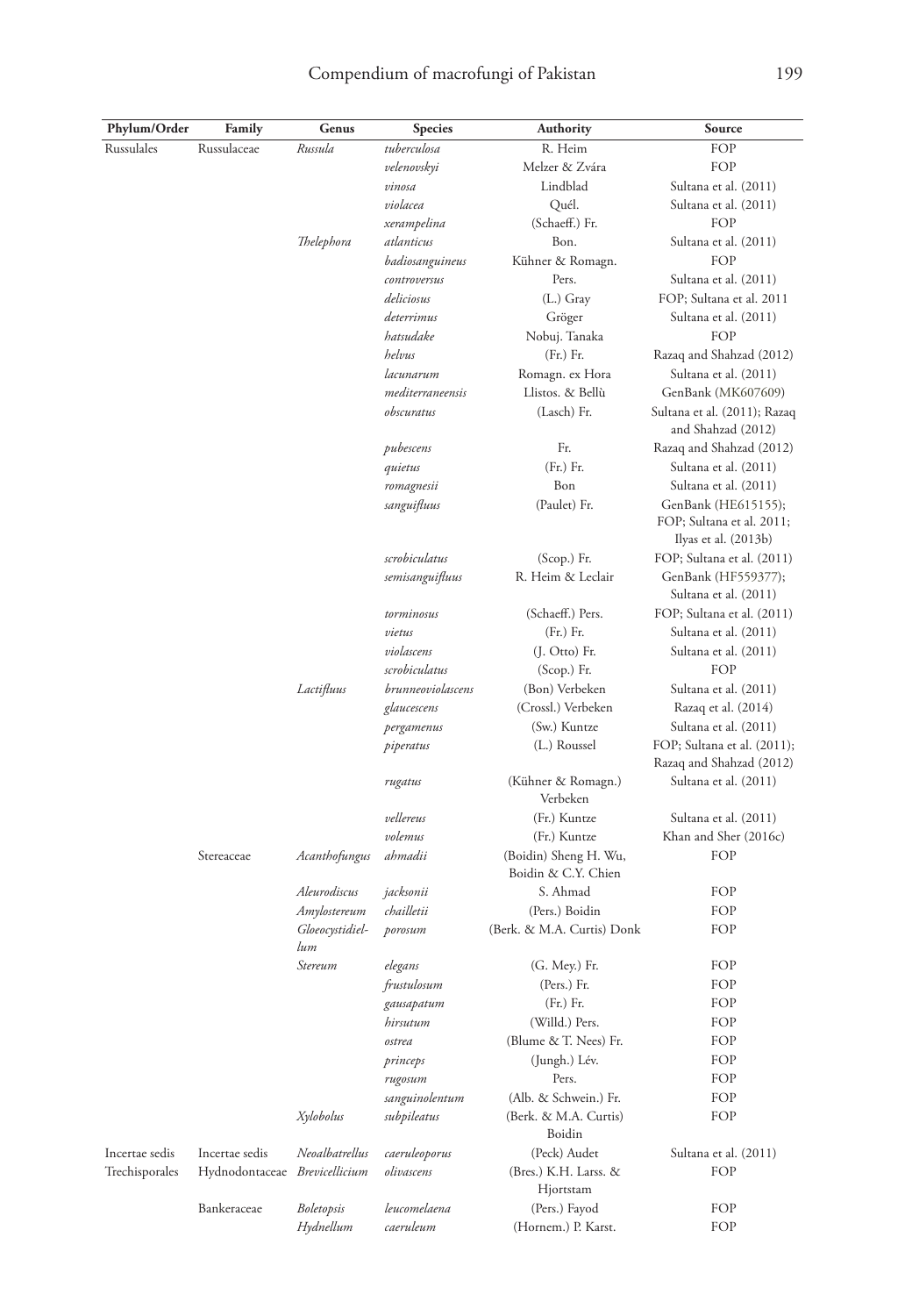| Phylum/Order  | Family           | Genus                   | Species              | <b>Authority</b>             | Source                         |
|---------------|------------------|-------------------------|----------------------|------------------------------|--------------------------------|
| Thelephorales | Bankeraceae      | Hydnellum               | concrescens          | (Pers.) Banker               | FOP                            |
|               |                  |                         | earlianum            | Banker                       | FOP                            |
|               |                  | Sarcodon                | imbricatus           | (L.) P. Karst.               | FOP                            |
|               | Thelephoraceae   | Phellodon               | niger                | (Fr.) P. Karst.              | FOP                            |
|               |                  | Thelephora              | anthocephala         | (Bull.) Fr.                  | FOP                            |
|               |                  |                         | arbuscula            | Corner                       | FOP                            |
|               |                  |                         | atra                 | Weinm.                       | FOP                            |
|               |                  |                         | caryophyllea         | (Schaeff.) Pers.             | FOP                            |
|               |                  |                         |                      | Corner                       | FOP                            |
|               |                  |                         | fucoides             | Nasir & Hanif                |                                |
|               |                  |                         | iqbalii              |                              | GenBank (JX241471);            |
|               |                  |                         | palmata              | (Scop.) Fr.                  | Khalid and Hanif (2017)<br>FOP |
|               |                  |                         |                      |                              |                                |
|               |                  |                         | penicillata          | (Pers.) Fr.                  | FOP                            |
|               |                  |                         | terrestris           | Ehrh. ex Fr.                 | FOP                            |
|               |                  | Tomentella              | bryophila            | (Pers.) M.J. Larsen          | FOP                            |
|               |                  |                         | coriaria             | (Peck) Bourdot & Galzin      | FOP                            |
|               |                  |                         | griseo-cinnamomea    | Wakef.                       | FOP                            |
|               |                  |                         | punicea              | (Alb. & Schwein.) J. Schröt. | FOP                            |
|               | Incertae sedis   | Dendrothele             | acerina              | (Pers.) P.A. Lemke           | FOP                            |
| Ascomycota/   | Geoglossaceae    | Geoglossum              | umbratile            | Sacc.                        | FOP                            |
| Geoglossales  |                  | Trichoglossum           | hirsutum             | (Pers.) Boud.                | FOP                            |
|               |                  |                         | octopartitum         | Mains                        | FOP                            |
|               |                  |                         | velutipes            | (Peck) E.J. Durand           | FOP                            |
| Helotiales    | Calloriaceae     | Calloria                | urticae              | (Pers.) J. Schröt. ex Rehm   | GenBank (MN957392)             |
|               |                  | Diplonaevia             | mollisioides         | (Sacc. & Briard) B. Hein     | FOP                            |
|               | Cenangiaceae     | Chlorencoelia           | torta                | (Schwein.) J.R. Dixon        | GenBank (MN957580)             |
|               |                  | Velutarina              | rufo-olivacea        | (Alb. & Schwein.) Korf       | FOP                            |
|               | Helotiaceae      | Cyathicula              | coronata             | (Bull.) Rehm                 | FOP                            |
|               |                  |                         | cyathoidea           | (Bull.) Thüm.                | FOP                            |
|               |                  |                         | dolosella            | (P. Karst.) Dennis           | FOP                            |
|               |                  |                         | egenula              | (Rehm) E. Müll.              | FOP                            |
|               |                  | Hymenoscyphus calyculus |                      | (Fr.) W. Phillips            | FOP                            |
|               |                  |                         | scutula              | (Pers.) W. Phillips          | FOP                            |
|               |                  |                         | scutula var. scutula | (Pers.) W. Phillips          | FOP                            |
|               |                  |                         | subferrugineus       | (Nyl.) Dennis                | FOP                            |
|               |                  |                         | vitigenus            | (De Not.) Dennis             | FOP                            |
|               |                  | Tatraea                 | macrospora           | (Peck) Baral                 | FOP                            |
|               | Lachnaceae       | Incrucipulum            | ciliare              | (Schrad.) Baral              | FOP                            |
|               |                  | Lachnellula             | arida                | (W. Phillips) Dennis         | FOP                            |
|               |                  |                         | calyciformis         | (Batsch) Dharne              | FOP                            |
|               |                  | Lachnum                 | bicolor              | (Bull.) P. Karst             | FOP                            |
|               |                  |                         | corticale            | (Pers.) Nannf.               | FOP                            |
|               |                  |                         | indicus              | (E.K. Cash) J.H. Haines &    | FOP                            |
|               |                  |                         |                      | Dumont                       |                                |
|               |                  |                         | mollissiumum         | (Fuckel) P. Karst.           | FOP                            |
|               |                  |                         | pudibundum           | (Quél.) J. Schröt.           | FOP                            |
|               |                  | Perrotia                | himalayensis         | E. Müll. & Dennis            | FOP                            |
|               | Mollisiaceae     | Tapesia                 | fusca                | (Pers.) Fuckel               | FOP                            |
|               |                  |                         | rosae                | (Pers.) Fuckel               | FOP                            |
|               | Pezizellaceae    |                         |                      |                              |                                |
|               |                  | Allophylaria            | subhyalina           | (Rehm) Baral                 | FOP                            |
|               |                  | Calycina                | citrina              | (Hedw.) Gray                 | FOP                            |
|               |                  |                         | chionea              | (Fr.) Kuntze                 | FOP                            |
|               | Ploettnerulaceae | Pyrenopeziza            | lavaterae            | E. Müll. & S. Ahmad          | FOP                            |
|               | Rutstroemiaceae  | Rutrstroemia            | bolaris              | (Batsch) Rehm                | FOP                            |
|               |                  |                         | firma                | (Pers.) P. Karst.            | FOP                            |
|               | Sclerotiniaceae  | Moellerodiscus          | berberidis           | Dumont                       | FOP                            |
|               |                  | Lasiobelonium           | fuscum               | (E. Müll. & Dennis) Raitv.   | FOP                            |
|               | Thelebolaceae    | <b>Thelebolus</b>       | crustaceus           | (Fuckel) Kimbr.              | FOP                            |
|               | Incertae sedis   | Cistella                | geelmuydenii         | Nannf.                       | FOP                            |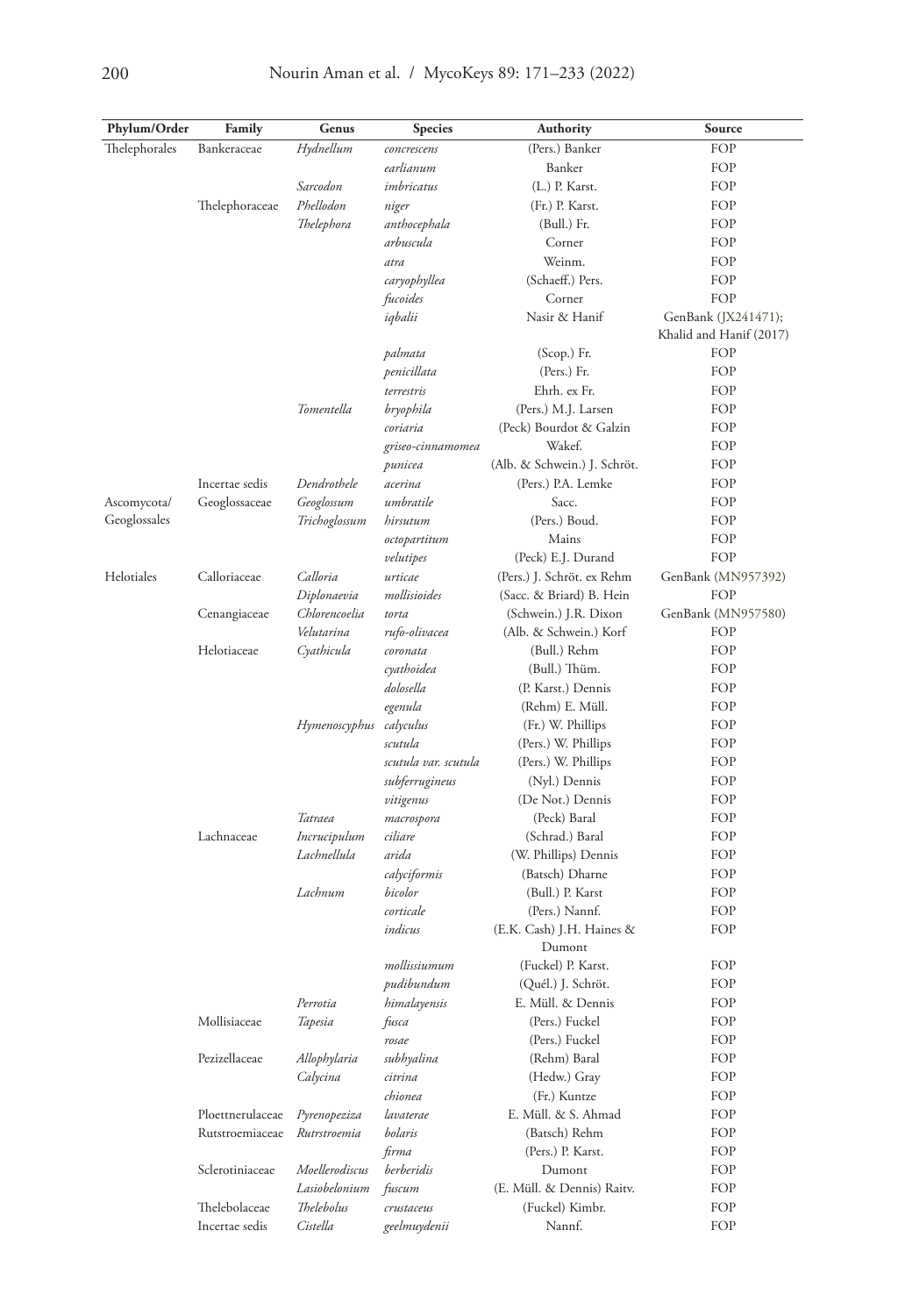| Phylum/Order  | Family                      | Genus          | <b>Species</b> | Authority                               | Source                                      |
|---------------|-----------------------------|----------------|----------------|-----------------------------------------|---------------------------------------------|
| Rhytismatales | Cudoniaceae                 | Cudonia        | circinans      | (Pers.) Fr.                             | FOP                                         |
|               | Hyaloscyphaceae Hyaloscypha |                | luteola        | S. Ahmad                                | FOP                                         |
| Leotiales     | Leotiaceae                  | Leotia         | lubrica        | (Scop.) Pers.                           | FOP                                         |
| Orbiliales    | Orbiliaceae                 | Hyalorbilia    | erythrostigma  | (W. Phillips) Baral & G.<br>Marson      | GenBank (MN957494)                          |
|               |                             | Orbilia        | auricolor      | (A. Bloxam) Sacc.                       | FOP                                         |
|               |                             |                | curvatispora   | Boud.                                   | FOP                                         |
|               |                             |                |                | (Fr.) Fr                                | FOP                                         |
|               |                             |                | leucostigma    |                                         |                                             |
| Hypocreales   | Bionectriaceae              | Hydropisphaera | erubescens     | (Roberge ex Desm.)<br>Rossman & Samuels | GenBank (MN957491)                          |
|               | Hypocreaceae                | Trichoderma    | alutaceum      | Jaklitsch                               | FOP                                         |
| Xylariales    | Hypoxylaceae                | Daldinia       | bakeri         | Lloyd                                   | FOP                                         |
|               |                             |                | concentrica    | (Bolton) Ces. & De Not.                 | FOP                                         |
|               |                             |                | vernicosa      | Ces. & De Not.                          | FOP                                         |
|               | Xylariaceae                 | Podosordaria   | kurziana       | (Curr.) P.M.D. Martin                   | FOP                                         |
|               |                             |                | leporina       | (Ellis & Everh.) Dennis                 | FOP                                         |
|               |                             |                | nigripes       | (Klotzsch) P.M.D. Martin                | FOP                                         |
|               |                             |                | pyramidata     | (Berk. & Broome) P.M.D.                 | FOP                                         |
|               |                             |                |                | Martin                                  |                                             |
|               |                             | Poronia        | indica         | S. Ahmad                                | FOP                                         |
|               |                             |                | polyporoides   | Henn.                                   | FOP                                         |
|               |                             | Xylosphaera    | ehrenbergii    | (Henn.) Dennis                          | FOP                                         |
|               |                             | Xylaria        | hirtella       | Wakef.                                  | FOP                                         |
|               |                             |                | hypoxylon      | $(L.)$ Grev.                            | FOP                                         |
|               |                             |                | mali           | Fromme                                  | FOP                                         |
|               |                             |                | mellissii      |                                         |                                             |
|               |                             |                |                | (Berk.) Cooke                           | FOP                                         |
|               |                             |                | polymorpha     | (Pers.) Grev.                           | FOP                                         |
| Pezizales     | Ascobolaceae                | Ascobolus      | americanus     | (Cooke & Ellis) Seaver                  | FOP                                         |
|               |                             |                | denudatus      | Fr.                                     | FOP                                         |
|               |                             |                | elegans        | J. Klein                                | FOP                                         |
|               |                             |                | furfuraceus    | Pers.                                   | FOP                                         |
|               |                             |                | immersus       | Pers.                                   | FOP                                         |
|               |                             |                | leveillei      | Boud.                                   | FOP                                         |
|               |                             |                | michaudii      | Boud.                                   | FOP                                         |
|               |                             |                | minutus        | Boud.                                   | FOP                                         |
|               |                             |                | perplexans     | Massee & E.S. Salmon                    | FOP                                         |
|               |                             |                | quezelii       | Faurel & Schotter                       | FOP                                         |
|               |                             |                | scatigenus     | (Berk. & M.A. Curtis)                   | FOP                                         |
|               |                             |                |                | Brumm.                                  |                                             |
|               |                             |                | subglobosus    | Seaver                                  | FOP                                         |
|               |                             | Saccobolus     | citrinus       | Boud. & Torrend                         | FOP                                         |
|               |                             |                | depauperatus   | (Berk. & Broome) E.C.<br>Hansen         | FOP                                         |
|               |                             |                | glaber         | (Pers.) Lambotte                        | FOP                                         |
|               |                             |                | succineus      | Brumm.                                  | FOP                                         |
|               |                             |                | truncatus      | Velen.                                  | FOP                                         |
|               |                             |                | versicolor     | (P. Karst.) P. Karst.                   | FOP                                         |
|               | Ascodesmidaceae Ascodesmis  |                | macrospora     | W. Obrist                               | FOP                                         |
|               |                             |                |                | (P. Crouan & H. Crouan)                 | FOP                                         |
|               |                             |                | microscopica   | Le Gal                                  |                                             |
|               |                             |                | sphaerospora   | W. Obrist                               | FOP                                         |
|               |                             |                | nigricans      | Tiegh.                                  | FOP                                         |
|               |                             | Lasiobolus     | papillatus     | (Pers.) Sacc.                           | FOP                                         |
|               |                             |                | trichoboloides | S.R. Khan & J.L. Bezerra                | FOP                                         |
|               | Discinaceae                 | Gyromitra      | esculenta      | Pers. ex Fr.                            | FOP                                         |
|               |                             |                | infula         | (Schaeff.) Quél.                        | FOP                                         |
|               |                             |                | khanspurensis  | Jabeen & Khalid                         | GenBank (MF116159);<br>Krisai-Greilhuber et |
|               |                             |                |                |                                         | al. (2017)                                  |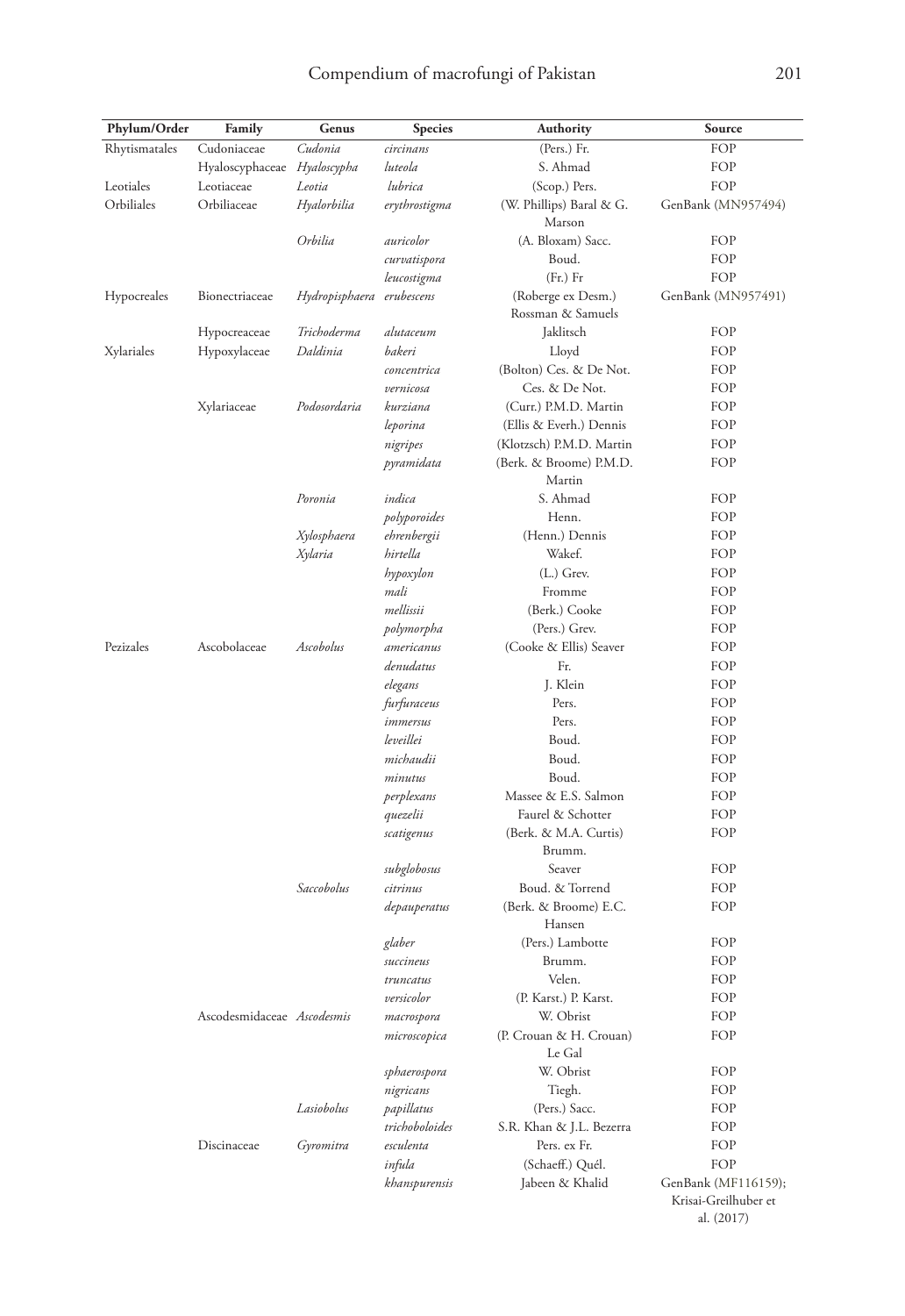| Phylum/Order | Family         | Genus          | <b>Species</b> | Authority                             | Source                                                      |
|--------------|----------------|----------------|----------------|---------------------------------------|-------------------------------------------------------------|
| Pezizales    | Discinaceae    | Discina        | ancilis        | (Pers.) Sacc.                         | FOP                                                         |
|              | Helvellaceae   | Helvella       | acetabulum     | (L.) Quél.                            | FOP                                                         |
|              |                |                | albella        | Quél.                                 | GenBank (MN814023)                                          |
|              |                |                | atra           | J. König                              | GenBank (KF679807); FOP                                     |
|              |                |                | bachu          | Q. Zhao, Zhu L. Yang &<br>K.D. Hyde   | GenBank (MN959917)                                          |
|              |                |                | crispa         | (Scop.) Fr.                           | FOP                                                         |
|              |                |                | cupiliformis   | Razaq et al., (2014)                  | Sultana et al. (2011)                                       |
|              |                |                | elastica       | Bull.                                 | FOP                                                         |
|              |                |                | involuta       | Q. Zhao, Zhu L. Yang &<br>K.D. Hyde   | GenBank (MW447509)                                          |
|              |                |                | lacunosa       | Afzel.                                | FOP                                                         |
|              |                |                | leucopus       | Pers.                                 | Razaq et al. (2014)                                         |
|              |                |                | monachella     | (Scop.) Fr.                           | Razaq et al. (2014)                                         |
|              |                |                | pezizoides     | Afzel.                                | FOP                                                         |
|              |                |                | villosa        | Schaeff.                              | FOP                                                         |
|              |                | Paxina         | queletii       | (Bres.) Stangl                        | FOP                                                         |
|              | Morchellaceae  | Morchella      | crassipes      | (Vent.) Pers.                         | GenBank (KP670934)                                          |
|              |                |                | deliciosa      | Fr.                                   | GenBank (MW558089)                                          |
|              |                |                | esculenta      | $(L.)$ Pers.                          | FOP; GenBank<br>(MT957957)                                  |
|              |                |                | elata          | Fr.                                   | GenBank (MT977069)                                          |
|              |                |                | pakistanica    | Jabeen & Khalid                       | GenBank (KX306760);<br>Hernández-<br>Restrepo et al. (2016) |
|              |                |                | pulchella      | Clowez & Franç. Petit                 | GenBank (MF400857);<br>Badshah et al. (2018)                |
|              |                |                | tridentina     | Bres.                                 | GenBank (MT584841)                                          |
|              |                | Verpa          | bohemica       | (Krombh.) J. Schröt.                  | FOP                                                         |
|              | Pezizaceae     | Ahmadea        | dalanensis     | Aman & Khalid                         | GenBank (MT645090);<br>Aman et al. (2020)                   |
|              |                | Iodophanus     | carneus        | (Pers.) Korf                          | FOP                                                         |
|              |                | Ionopezia      | gerardii       | (Cooke) Van Vooren                    | FOP                                                         |
|              |                | Mattirolomyces | spinosus       | (Harkn.) Kovács, Trappe &<br>Alsheikh | GenBank (MT649183);<br>FOP; Aman et al. (2020)              |
|              |                | Pachyphlodes   | conglomerata   | (Berk. & Broome) Doweld               | GenBank (HG797006)                                          |
|              |                | Paragalactinia | michelii       | (Boud.) Dennis                        | GenBank (JN836749);<br>Ashraf et al. (2012)                 |
|              |                |                | succosa        | (Berk.) Van Vooren                    | GenBank (JN588568);<br>Ashraf and Khalid (2012)             |
|              |                |                | succosella     | (Le Gal & Romagn.) Van<br>Vooren      | GenBank (KM199729);<br>Jabeen et al. (2015a)                |
|              |                | Plicaria       | trachycarpa    | (Curr.) Boud.                         | FOP                                                         |
|              |                | Peziza         | badiofusca     | (Boud.) Dennis                        | FOP                                                         |
|              |                |                | cerea          | Bull.                                 | FOP                                                         |
|              |                |                | micropus       | Pers.                                 | FOP                                                         |
|              |                |                | pakistanica    | (S. Ahmad) S. Ahmad                   | FOP                                                         |
|              |                |                | repanda        | Pers.                                 | FOP                                                         |
|              |                |                | vesiculosa     | Pers.                                 | FOP                                                         |
|              |                |                | violacea       | Pers.                                 | FOP                                                         |
|              | Pyronemataceae | Terfezia       | arenaria       | (Moris) Trappe                        | FOP                                                         |
|              |                | Aleuria        | aurantia       | (Pers.) Fuckel                        | FOP                                                         |
|              |                |                | boudieri       | (Höhn.) J. Moravec                    | FOP                                                         |
|              |                | Aleuria        | murreana       | S. Ahmad                              | FOP                                                         |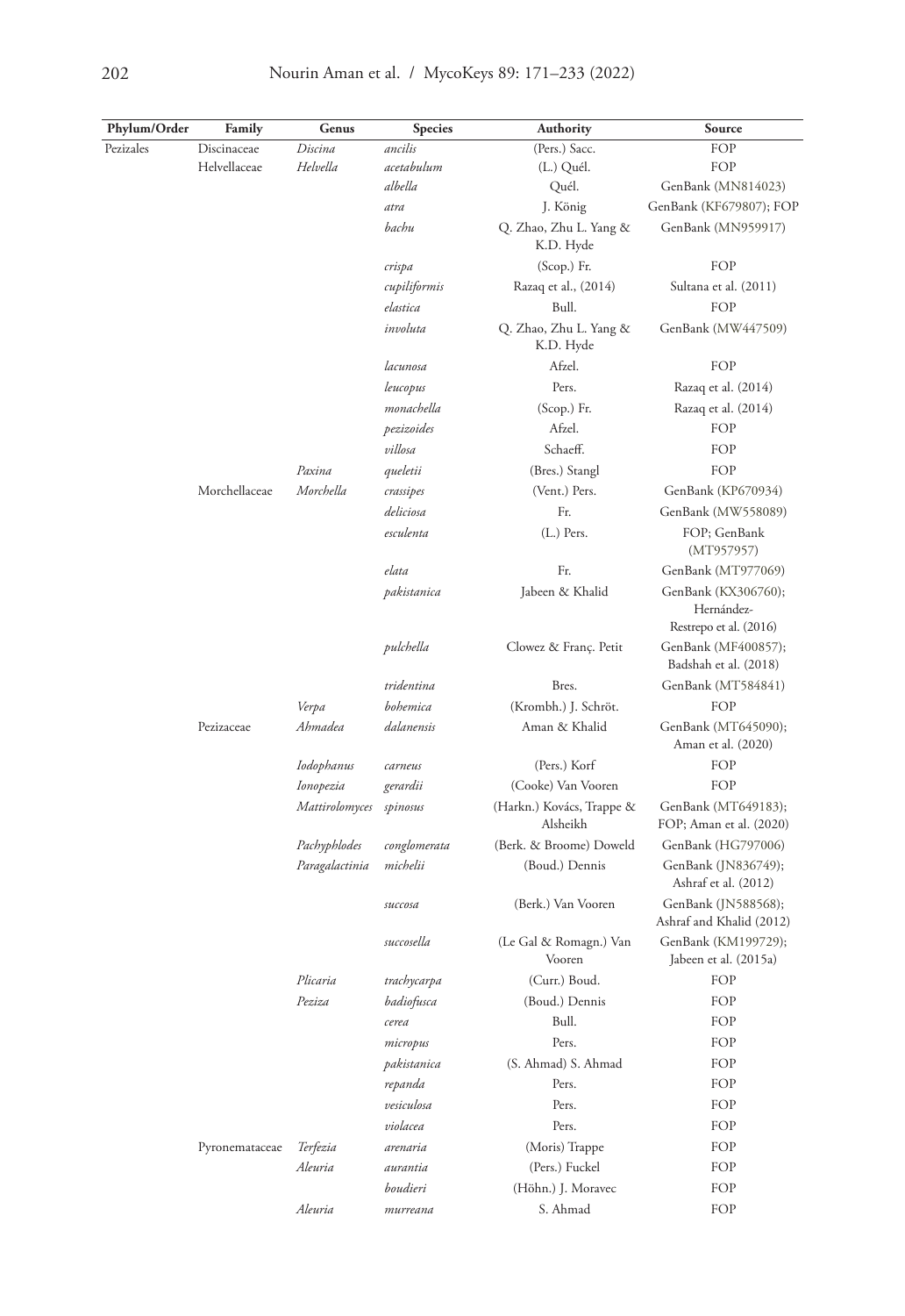| Phylum/Order   | Family          | Genus         | <b>Species</b>     | Authority                                     | Source                                     |
|----------------|-----------------|---------------|--------------------|-----------------------------------------------|--------------------------------------------|
| Pezizales      | Pyronemataceae  | Byssonectria  | fusispora          | (Berk.) Rogerson & Korf                       | FOP                                        |
|                |                 | Cheilymenia   | granulata          | (Bull.) J. Moravec                            | FOP                                        |
|                |                 |               | pulcherrima        | (P. Crouan & H.<br>Crouan) Boud.              | FOP                                        |
|                |                 |               | theleboloides      | (Alb. & Schwein.) Boud.                       | FOP                                        |
|                |                 | Geopora       | ahmadii            | Saba, T. Ashraf, Khalid &<br>Pfister          | GenBank (KY805996); Saba<br>et al. (2019a) |
|                |                 |               | arenicola          | (Lév.) Kers                                   | FOP                                        |
|                |                 |               | arenosa            | (Fuckel) S. Ahmad                             | FOP                                        |
|                |                 |               | cooperi            | Harkn.                                        | Ashraf and Khalid (2012)                   |
|                |                 |               | cooperi f. cooperi |                                               | GenBank (JN558642)                         |
|                |                 |               | foliacea           | (Schaeff.) S. Ahmad                           | FOP                                        |
|                |                 |               | pinyonensis        | Flores-Rent. & Gehring                        | GenBank (MK583663)                         |
|                |                 |               | sumneriana         | (Cooke ex W. Phillips) M.<br>Torre,           | GenBank (MN860070)                         |
|                |                 | Geopyxis      | alpina             | Höhn.                                         | Khalid et al. (2000)                       |
|                |                 |               | majalis            | (Fr.) Sacc.                                   | FOP                                        |
|                |                 | Humaria       | hemisphaerica      | (F.H. Wigg.) Fuckel                           | FOP                                        |
|                |                 | Neottiella    | hetieri            | Boud.                                         | FOP                                        |
|                |                 | Octospora     | humosa             | (Fr.) Dennis                                  | FOP                                        |
|                |                 |               | plumbeoatra        | (E.K. Cash) D.C. Pant &<br>V.P. Tewari        | FOP                                        |
|                |                 |               | umbrina            | (E.K. Cash) S. Ahmad                          | FOP                                        |
|                |                 | Otidea        | alutacea           | (Pers.) Massee                                | GenBank (MN495937)                         |
|                |                 |               | leporina           | (Batsch) Fuckel                               | FOP                                        |
|                |                 | Pyronema      | omphalodes         | (Bull.) Fuckel                                | FOP                                        |
|                |                 |               | domesticum         | (Sowerby) Sacc.                               | GenBank (MN957610)                         |
|                |                 | Sepultariella | semiimmersa        | (P. Karst.) Van Vooren, U.<br>Lindem. & Healy | FOP                                        |
|                |                 | Scutellinia   | scutellata         | (L.) Lambotte                                 | FOP                                        |
|                |                 | Trichophaea   | gregaria           | (Rehm) Boud.                                  | FOP                                        |
|                |                 |               | woolhopeia         | (Cooke & W. Phillips)<br>Boud.                | FOP                                        |
|                | Sarcoscyphacea  | Kompsoscypha  | waterstonii        | (Seaver) Pfister                              | FOP                                        |
|                | Sarcosomataceae | Plectania     | melastoma          | (Sowerby) Fuckel                              | FOP                                        |
|                |                 | Sarcoscypha   | coccinea           | (Gray) Boud.                                  | FOP                                        |
|                |                 |               | occidentalis       | (Schwein.) Sacc.                              | FOP                                        |
|                | Tuberaceae      | Tuber         | puberulum          | Berk. & Broome                                | FOP                                        |
|                | Incertae sedis  | Coprotus      | albidus            | (Boud.) Kimbr.                                | FOP                                        |
|                |                 |               | dextrinoideus      | Kimbr., Luck-Allen & Cain                     | FOP                                        |
|                |                 |               | granuliformis      | (P. Crouan & H. Crouan)<br>Kimbr.             | FOP                                        |
|                |                 |               | leucopocillum      | Kimbr., Luck-Allen & Cain                     | FOP                                        |
|                |                 |               | ochraceus          | (P. Crouan & H. Crouan) J.<br>Moravec         | FOP                                        |
|                |                 |               | niveus             | (Fuckel) Kimbr., Luck-Allen<br>& Cain         | FOP                                        |
|                |                 |               | sexdecimsporus     | (P. Crouan & H. Crouan)<br>Kimbr. & Korf      | FOP                                        |
| Incertae sedis | Pulvinulaceae   | Pulvinula     | orichalcea         | (Cooke) Rifai                                 | FOP                                        |
|                | Tarzettaceae    | Tarzetta      | bronca             | (Peck) Korf & J.K. Rogers                     | FOP                                        |
|                |                 |               | catinus            | (Holmsk.) Korf &<br>J.K. Rogers               | FOP                                        |
|                |                 |               | cupularis          | (L.) Lambotte                                 | FOP                                        |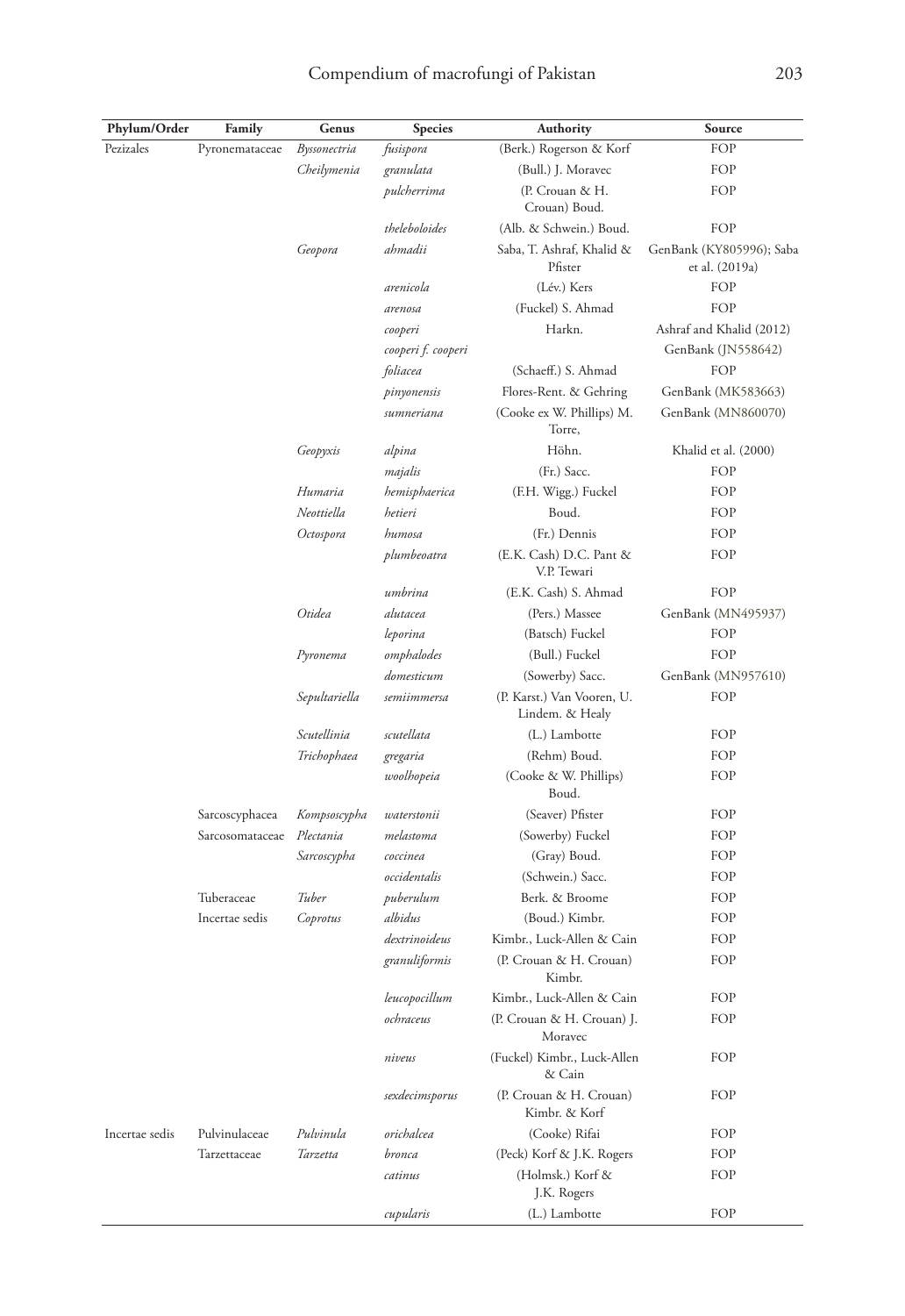| Genus           | Total species   | $\triangleright$<br>BX | <b>EAMCF</b> | IRM     | $\mathbb{R}$ | <b>HSTPF</b> | <b>KWTP</b> | <b>NWTSF</b> | <b>NWHASM</b> | <b>ROK</b> | <b>RNPSD</b> | SINSD   | <b>SRAM</b> | E        | WHBF    | WHSACF  |
|-----------------|-----------------|------------------------|--------------|---------|--------------|--------------|-------------|--------------|---------------|------------|--------------|---------|-------------|----------|---------|---------|
| Abortiporus     |                 |                        | $\circ$      | O       | O            | O            |             |              | $\circ$       | O          | $\circ$      | $\circ$ | O           | Ó        | $\circ$ |         |
| Acanthocystis   |                 |                        | $\circ$      | $\circ$ | $\circ$      | $\circ$      | $\circ$     |              | $\circ$       | $\circ$    | $\circ$      | $\circ$ | $\circ$     | $\circ$  | $\circ$ | $\circ$ |
| Acanthofungus   |                 |                        | $\circ$      | О       | $\circ$      |              | $\circ$     | O            | $\circ$       | $\circ$    | O            | $\circ$ | $\circ$     | O        | $\circ$ | O       |
| Agaricus        | $\overline{31}$ |                        |              | C       |              |              |             |              | $\circ$       | C          |              | $\circ$ | C           |          |         |         |
| Agrocybe        | $\circ$         |                        |              | O       |              | C            | C           |              | Ċ             | $\circ$    |              | $\circ$ | О           |          |         |         |
| Ahmadea         |                 |                        |              | O       |              | C            | C           |              | C             | $\circ$    |              | $\circ$ | O           | Ċ        | C       |         |
| Albatrellus     |                 |                        |              | $\circ$ |              |              |             |              | C             | $\circ$    |              | Ċ       | O           | C        | O       |         |
| Aleuria         |                 |                        |              | Ö       |              |              |             |              | O             | O          |              | O       |             |          | О       |         |
| Aleurodiscus    |                 |                        |              | C       |              | C            | C           |              | C             | $\circ$    |              | Ó       |             |          |         |         |
| Allophylaria    |                 |                        |              | O       |              |              |             |              |               | $\circ$    |              | O       |             | C        |         |         |
| Amanita         | $^{28}$         |                        |              | C       |              |              |             |              |               | C          |              | C       | C           | Ċ        |         |         |
| Amaropostia     |                 |                        |              | C       |              |              | C           |              | C             | $\circ$    |              | O       | Ċ           | Ċ        | O       |         |
| Amphinema       |                 | $\circ$                |              | C       | C            |              | Ω           |              | C             | O          |              | O       | Ó           | C        | O       |         |
| Amylosporus     |                 | $\circ$                |              | Ċ       | С            | C            | Ω           |              | C             | O          |              | O       | Ó           | Ċ        | Ω       |         |
| Amylostereum    |                 | $\circ$                | C            | Ċ       | C            |              | $\circ$     |              | О             | $\circ$    |              | О       | $\circ$     | $\circ$  | $\circ$ |         |
| Anomoloma       |                 | C                      | C            | C       | C            |              | C           |              | C             | C          |              | C       | $\circ$     | C        | C       | C       |
| Anthracophyllum |                 | C                      | C            | C       | C            |              | Ċ           |              | C             | $\circ$    |              | Ċ       | Ċ           | Ċ        | $\circ$ | C       |
| Antrodia        |                 | Ο                      | O            | O       | O            | Ċ            | Ċ           |              | O             | O          |              | Ċ       | Ö           | C        | Ω       | Ω       |
| Antrodiella     |                 | $\circ$                | O            | $\circ$ | С            | C            | Ċ           |              | O             | O          |              | Ċ       | O           | C        |         | C       |
| Aphelaria       |                 | $\circ$                | O            | Ó       | Ο            |              | Ċ           |              | Ó             | O          | ◠            | Ó       | Ó           | Ó        | O       | O       |
| Apioperdon      |                 | $\circ$                | O            | Ö       | O            |              | Ċ           |              | Ö             | O          |              | Ċ       | O           | Ö        | O       | O       |
| Aporium         |                 | $\circ$                | $\circ$      | $\circ$ | $\circ$      | Ω            | Ó           |              | $\circ$       | $\circ$    | ◠            | Ó       | $\circ$     | $\Omega$ | Ω       | ∩       |
| Armillaria      | $\mathbf{\sim}$ | $\circ$                |              | $\circ$ | Ω            | Ω            | Ò           |              | О             | O          | n            | O       | $\circ$     | Ó        |         | о       |
| Armillariella   | $\sim$          | $\circ$                | С            | C       |              | C            | C           | O            | C             | C          | C            | O       | $\circ$     | Ċ        |         | C       |
| Arrhenia        |                 | $\circ$                | C            | C       |              | C            | C           | C            | O             | O          | C            | O       | О           | Ċ        |         |         |
| Ascobolus       | $\overline{c}$  | О                      | C            | C       | C            | C            |             |              | C             | C          | C            | C       | O           | Ċ        |         |         |
| Ascodesmis      |                 |                        | O            | O       |              | O            | C           |              | $\circ$       | $\circ$    | C            | O       | O           | Ċ        | C       |         |
| Asterostroma    |                 |                        | O            | Ö       |              | n            | C           |              | Ó             | $\circ$    | Ω            | O       | Ö           | Ó        |         |         |
| Astraeus        |                 |                        |              | C       |              |              | C           |              | Ċ             | $\circ$    | C            | Ċ       | C           |          |         |         |
| Athelia         |                 |                        |              | O       |              | O            |             | C            | Ó             | O          |              | Ó       | C           |          | О       |         |
| Aureoboletus    |                 | $\circ$                | C            | O       |              | C            |             |              | Ó             | $\circ$    | C            | O       |             |          |         | C       |
| Aurificaria     |                 | $\circ$                |              |         |              |              |             |              | Ó             | O          | C            | О       |             |          |         |         |
| Auriscalpium    |                 |                        | $\circ$      |         |              |              |             |              | $\circ$       | $\circ$    | $\bigcap$    | $\circ$ |             |          |         | $\circ$ |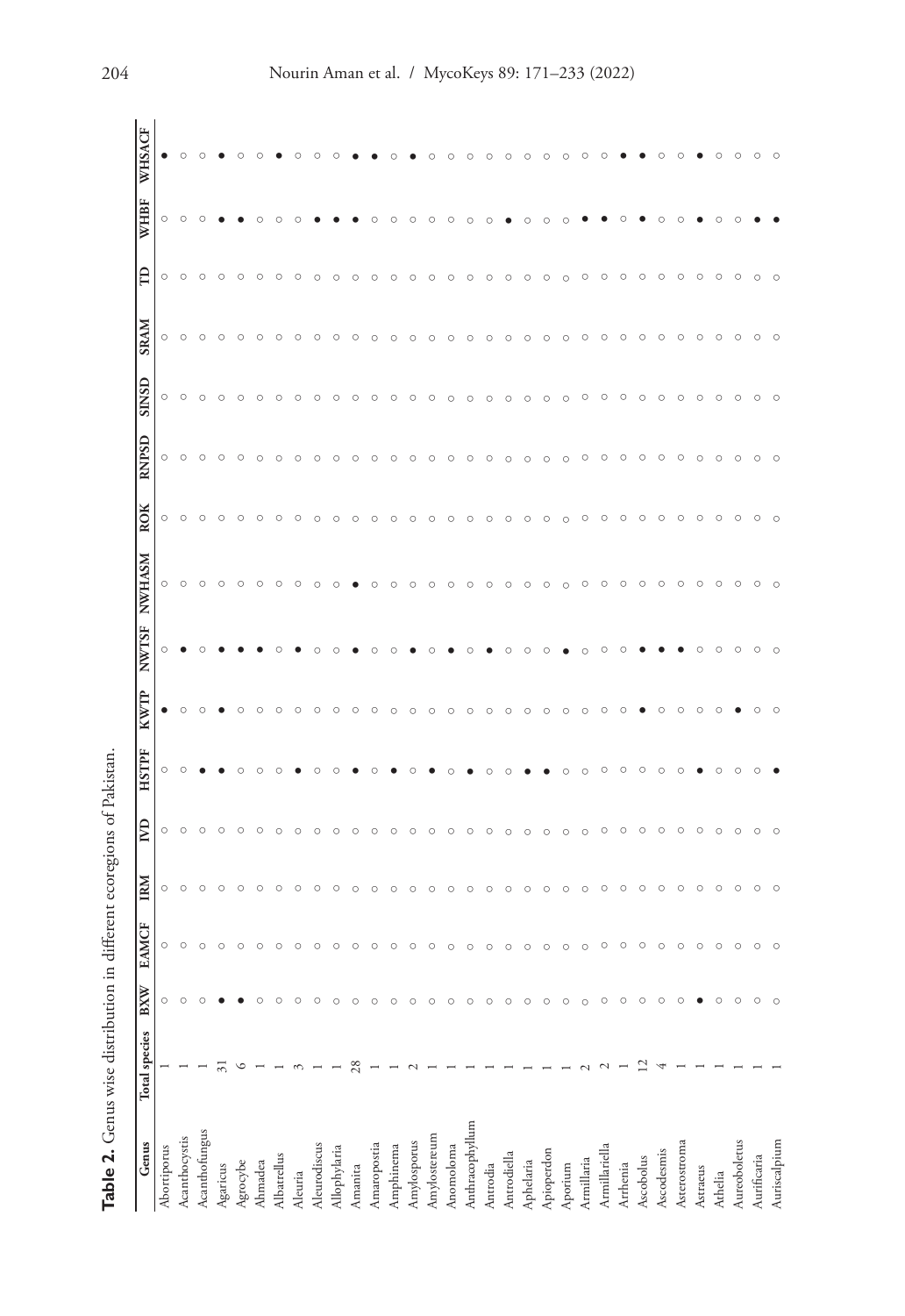| Genus            | <b>Total</b> species | BXW     | <b>EAMCF</b> | IRM     | $\mathbb{R}^n$ | <b>HSTPF</b> | <b>KWTP</b> | <b>NWTSF</b> | <b>NWHASM</b> | <b>ROK</b> | <b>RNPSD</b> | SINSD   | <b>SRAM</b> | Ê | WHBF | WHSACF  |
|------------------|----------------------|---------|--------------|---------|----------------|--------------|-------------|--------------|---------------|------------|--------------|---------|-------------|---|------|---------|
| Baeospora        |                      | $\circ$ | $\circ$      | $\circ$ | $\circ$        | $\circ$      | $\circ$     |              |               | $\circ$    | $\circ$      | $\circ$ | $\circ$     |   |      | $\circ$ |
| Battarrea        |                      |         | $\circ$      | $\circ$ | $\circ$        | $\circ$      | $\circ$     |              | C             | $\circ$    | $\circ$      | $\circ$ | $\circ$     |   |      | Ο       |
| Bjerkandera      |                      | $\circ$ |              | C       |                |              |             |              |               | Ó          |              | C       | $\circ$     |   |      |         |
| <b>Bolbitius</b> |                      | $\circ$ |              |         |                |              |             |              |               | C          |              |         | C           |   |      |         |
| Boletopsis       |                      | $\circ$ |              |         |                |              |             |              |               | $\circ$    |              |         | $\circ$     |   |      |         |
| Boletus          |                      | O       |              |         |                |              |             |              |               | $\circ$    |              |         |             |   |      |         |
| Bondarzewia      |                      | $\circ$ |              |         |                |              |             |              |               | O          |              |         |             |   |      |         |
| Bovista          |                      |         |              |         |                |              |             |              |               | O          |              |         | O           |   |      |         |
| Bovistella       |                      |         |              | C       |                |              |             |              |               | C          |              |         | C           |   |      |         |
| Brevicellicium   |                      |         |              |         |                |              |             |              |               | C          |              |         | C           |   |      |         |
| Britzelmayria    |                      | $\circ$ |              |         |                |              |             |              |               | C          |              |         | C           |   |      |         |
| Brunneoporus     |                      | $\circ$ |              |         |                |              |             |              |               | С          |              |         | C           |   |      |         |
| Bryoperdon       |                      | О       |              |         |                |              |             |              |               |            |              |         | C           |   |      |         |
| Butyriboletus    |                      | Ċ       |              |         |                |              |             |              |               | C          |              |         | C           |   |      |         |
| Byssomerulius    |                      | O       |              |         |                |              | C           |              |               | Ω          |              |         | O           |   |      |         |
| Byssonectria     |                      | O       |              | C       |                |              | C           |              |               | C          |              |         | C           |   |      |         |
| Cabalodontia     |                      | О       |              | Ċ       |                |              |             |              |               | Ċ          |              |         | $\circ$     |   |      |         |
| Callistosporium  |                      | О       |              | O       |                |              |             |              | C             | O          |              |         | О           |   |      |         |
| Calloria         |                      | $\circ$ |              | C       |                |              |             |              | C             | C          |              |         | $\circ$     |   |      |         |
| Caloboletus      |                      | $\circ$ |              | C       |                |              |             |              |               | C          |              |         | $\circ$     |   |      |         |
| Calvatia         |                      | $\circ$ |              | O       |                |              |             |              |               | Ω          |              |         | $\circ$     |   |      |         |
| Calycina         |                      | $\circ$ |              | C       |                |              |             |              |               | Ω          |              |         | $\circ$     |   |      |         |
| Cantharellus     |                      | Ö       |              | C       |                |              |             |              |               | О          |              |         | О           |   |      |         |
| Cellulariella    |                      | $\circ$ |              |         |                |              |             |              |               | С          |              |         |             |   |      |         |
| Cerioporus       |                      | $\circ$ |              |         |                |              |             |              |               |            |              |         |             |   |      |         |
| Ceriporia        |                      | $\circ$ |              |         |                |              |             |              |               | C          |              |         |             |   |      |         |
| Chaetocalathus   |                      | $\circ$ |              |         |                |              |             |              |               | С          |              |         |             |   |      |         |
| Chalciporus      |                      | $\circ$ |              |         |                |              |             |              |               | C          |              |         |             |   |      |         |
| Chamaemyces      |                      | $\circ$ |              |         |                |              |             |              |               | C          |              |         |             |   |      |         |
| Cheilymenia      |                      | $\circ$ |              |         |                |              |             |              |               | C          |              |         |             |   |      |         |
| Chlorencoelia    |                      | $\circ$ |              |         |                |              |             |              |               | С          |              |         |             |   |      |         |
| Chlorophyllum    |                      | $\circ$ |              |         |                |              |             |              |               | Ċ          |              |         |             |   |      |         |
| Chondrostereum   |                      | $\circ$ |              |         |                |              |             |              |               | C          |              |         |             |   |      |         |
| Chroogomphus     |                      | $\circ$ |              |         |                |              |             |              |               |            |              |         |             |   |      |         |
| Cistella         |                      | $\circ$ |              |         |                |              |             |              |               |            |              |         |             |   |      |         |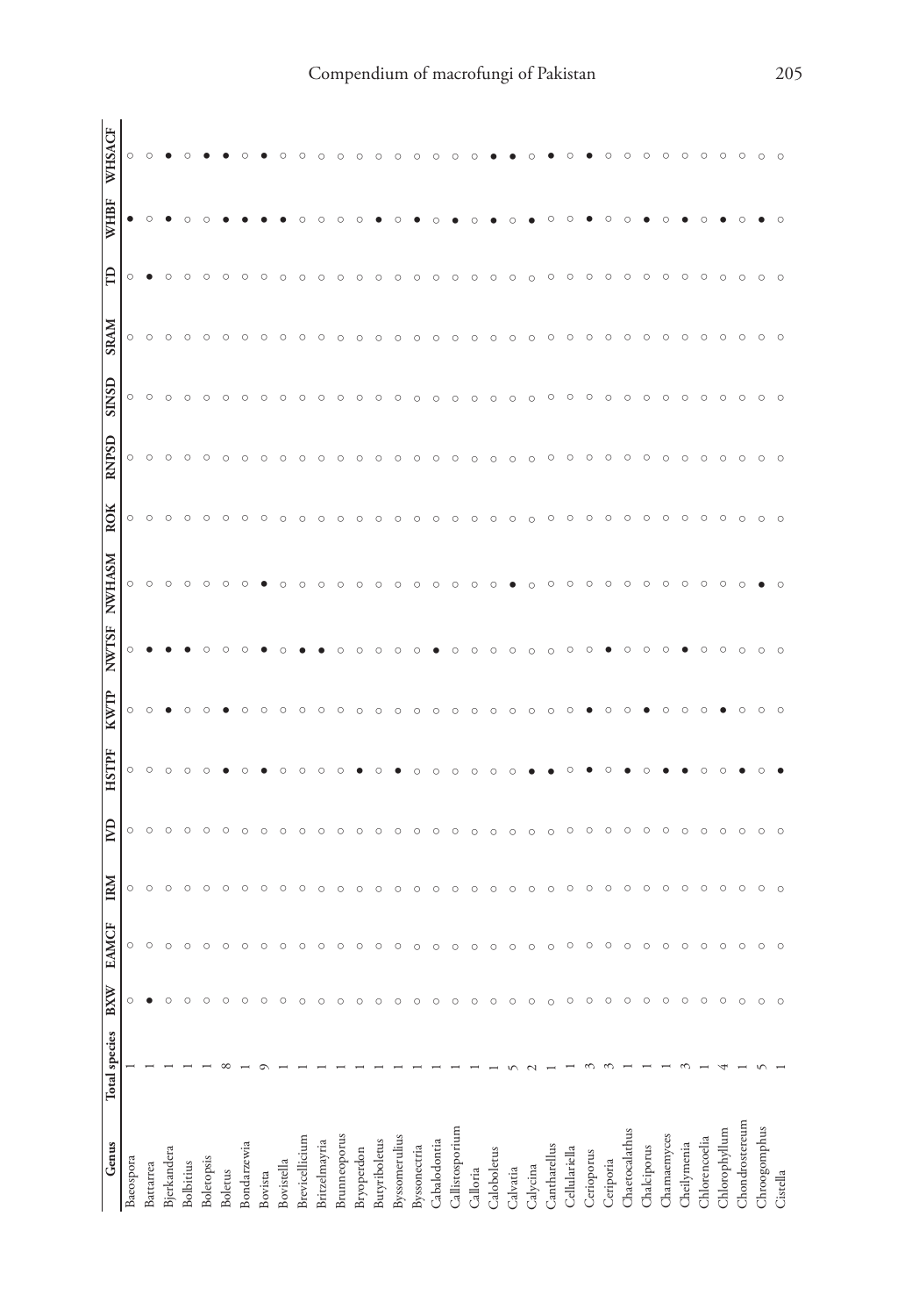| Genus            | <b>Total</b> species | BXW     | <b>EAMCF</b> | <b>IRM</b> | $\mathbb{R}$ | <b>HSTPF</b> | <b>KWTP</b> | <b>NWTSF</b> | <b>NWHASM</b> | <b>ROK</b> | <b>RNPSD</b> | SINSD   | <b>SRAM</b> | Ê       | WHBF | WHSACF |
|------------------|----------------------|---------|--------------|------------|--------------|--------------|-------------|--------------|---------------|------------|--------------|---------|-------------|---------|------|--------|
| Clavaria         | 2                    | $\circ$ |              | O          | $\circ$      |              | $\circ$     |              | $\circ$       | $\circ$    | $\circ$      | O       | $\circ$     | $\circ$ |      |        |
|                  |                      |         |              |            |              |              |             |              |               |            |              |         |             |         |      |        |
| Clavariadelphus  | $\sqrt{ }$           | $\circ$ |              | $\circ$    | $\circ$      |              | $\circ$     |              | $\circ$       | $\circ$    | $\circ$      | $\circ$ | $\circ$     |         |      |        |
| Clavulina        |                      | $\circ$ |              | C          |              |              | $\circ$     |              |               | $\circ$    |              |         | $\circ$     |         |      |        |
| Clavulinopsis    |                      | $\circ$ |              | С          |              |              | C           |              |               | C          |              |         | $\circ$     |         |      |        |
| Climacodon       |                      | $\circ$ |              | О          |              |              |             |              |               |            |              |         | O           |         |      |        |
| Clitocella       |                      | $\circ$ |              | C          |              |              |             |              |               |            |              |         | C           |         |      |        |
| Clitocybe        |                      | $\circ$ |              | С          |              |              |             |              |               |            |              |         | $\circ$     |         |      |        |
| Clitocybula      |                      | О       |              |            |              |              |             |              |               |            |              |         | C           |         |      |        |
| Clitopilus       |                      | $\circ$ |              |            |              |              |             |              |               |            |              |         | C           |         |      |        |
| Collybia         |                      | Ö       |              |            |              |              |             |              |               |            |              |         |             |         |      |        |
| Collybiopsis     |                      | $\circ$ |              |            |              |              |             |              |               |            |              |         |             |         |      |        |
| Coltricia        |                      | $\circ$ |              |            |              |              |             |              |               |            |              |         |             |         |      |        |
| Colus            |                      | $\circ$ |              |            |              |              |             |              |               |            |              |         |             |         |      |        |
| Coniophora       |                      | $\circ$ |              |            |              |              |             |              |               |            |              |         |             |         |      |        |
| Conocybe         | $\circ$              | О       |              |            |              |              |             |              |               |            |              |         | C           |         |      |        |
| Coprinellus      |                      |         |              |            |              |              |             |              |               |            |              | C       | C           |         |      |        |
| Coprinopsis      |                      | $\circ$ |              |            |              |              |             |              |               |            |              | C       | C           |         |      |        |
| Coprinus         |                      | $\circ$ |              |            |              |              |             |              |               |            |              |         |             |         |      |        |
| Coprotus         |                      |         |              |            |              |              |             |              |               |            |              | C       |             |         |      |        |
| Coriolopsis      |                      | $\circ$ |              |            |              |              |             |              |               |            |              | C       |             |         |      |        |
| Coriolus         |                      | О       |              |            |              |              |             |              |               |            |              |         |             |         |      |        |
| Cortinarius      |                      | О       |              | Ċ          |              |              |             |              | C             |            |              | C       |             |         |      |        |
| Craterellus      |                      | O       |              | C          |              |              |             |              | О             | C          |              |         | О           |         |      |        |
| Crepidotus       |                      | $\circ$ |              | С          |              |              |             |              | С             | C          |              |         | С           |         |      |        |
| Crinipellis      |                      | $\circ$ |              | C          |              |              |             |              | C             |            |              |         | C           |         |      |        |
| Crucibulum       |                      | $\circ$ |              |            |              |              |             |              | С             |            |              |         | C           |         |      |        |
| Cudonia          |                      | $\circ$ |              |            |              |              |             |              | С             |            |              |         | C           |         |      |        |
| Cyanoboletus     |                      | $\circ$ |              |            |              |              |             |              |               |            |              |         | O           |         |      |        |
| Cyathicula       |                      | $\circ$ |              | C          |              |              |             |              |               |            |              |         | C           |         |      |        |
| Cyathus          |                      | $\circ$ |              | C          |              |              |             |              |               |            |              |         | O           |         |      |        |
| Cyclocybe        |                      | $\circ$ |              |            |              |              |             |              |               |            |              |         |             |         |      |        |
| Cystoderma       |                      | $\circ$ |              |            |              |              |             |              |               |            |              |         |             |         |      |        |
| Cystodermella    |                      | $\circ$ |              |            |              |              |             |              |               |            |              |         |             |         |      |        |
| Cystolepiota     |                      | $\circ$ |              |            |              |              |             |              |               |            |              |         |             |         |      |        |
| Cystostiptoporus |                      | $\circ$ |              |            |              |              |             |              |               |            |              |         |             |         |      |        |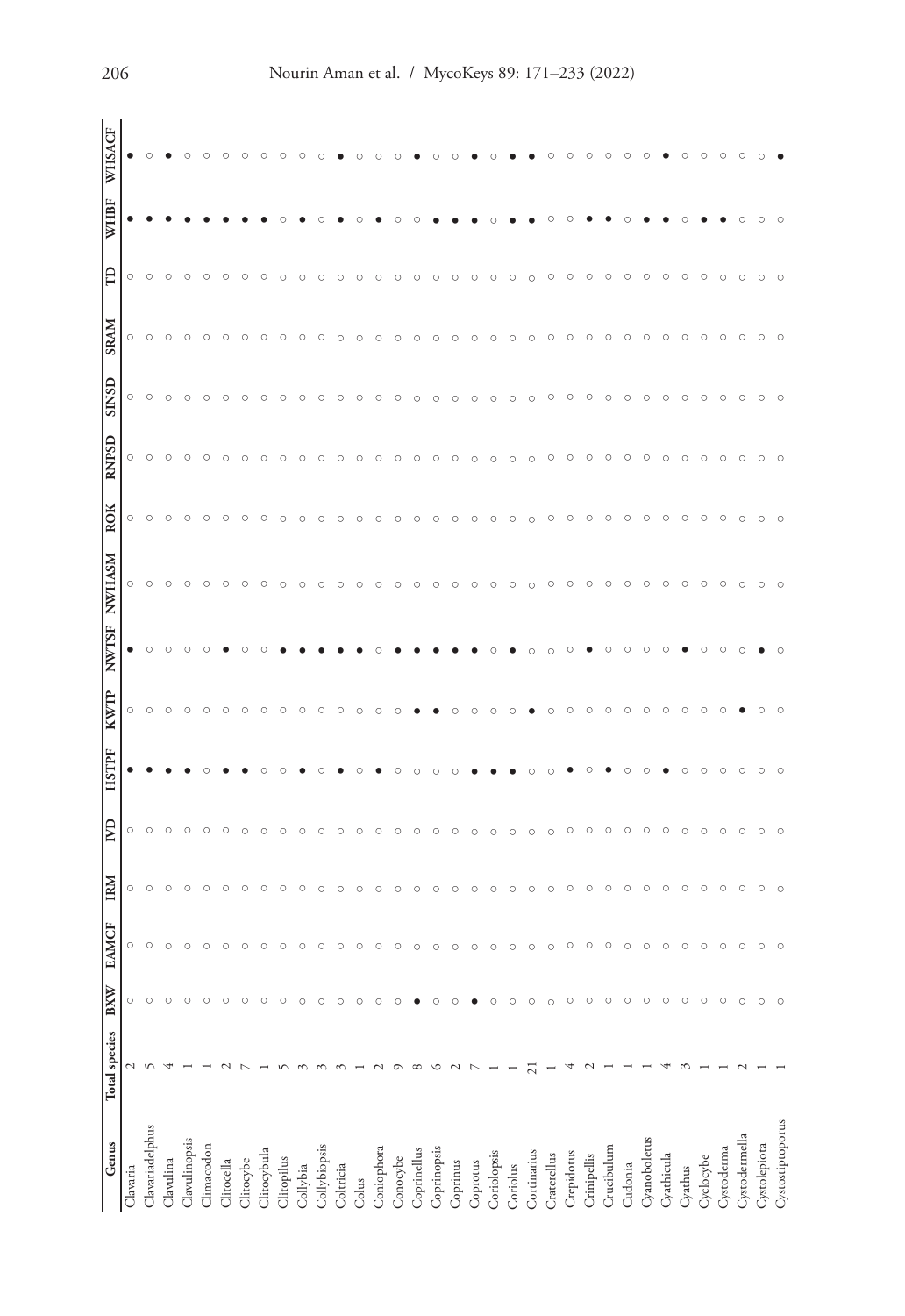|                 |                      |            |              |         | $\mathbb{R}$ | <b>HSTPF</b> |             | <b>NWTSF</b> |               |            |         |         |             | $\mathbf{r}$ |         |         |
|-----------------|----------------------|------------|--------------|---------|--------------|--------------|-------------|--------------|---------------|------------|---------|---------|-------------|--------------|---------|---------|
| Genus           | <b>Total</b> species | <b>BXW</b> | <b>EAMCF</b> | IRM     |              |              | <b>KWTP</b> |              | <b>NWHASM</b> | <b>ROK</b> | RNPSD   | SINSD   | <b>SRAM</b> |              | WHBF    | WHSACF  |
| Cytidia         |                      | $\circ$    |              | $\circ$ | $\circ$      |              | $\circ$     | $\circ$      |               | $\circ$    | $\circ$ | $\circ$ | $\circ$     | Ċ            |         | $\circ$ |
| Daedalea        | $\sim$               | $\circ$    | $\circ$      | $\circ$ | $\circ$      |              | $\circ$     |              | $\circ$       | $\circ$    | $\circ$ | $\circ$ | $\circ$     |              | $\circ$ | $\circ$ |
| Daedaleopsis    |                      | $\circ$    |              | О       |              |              | $\circ$     |              |               | $\circ$    | C       | O       | О           |              |         | O       |
| Daldinia        |                      | $\circ$    |              | $\circ$ |              |              | $\circ$     |              |               | $\circ$    |         |         | $\circ$     |              |         |         |
| Deconica        |                      | $\circ$    |              |         |              |              | O           |              |               | Ö          |         |         | О           |              |         |         |
| Dendrocorticium |                      | $\circ$    |              |         |              |              | C           |              |               | $\circ$    |         |         | $\circ$     |              |         |         |
| Dendrothele     |                      | $\circ$    |              |         |              |              |             |              |               | $\circ$    |         |         | $\circ$     |              |         |         |
| Desarmillaria   |                      | $\circ$    |              |         |              |              |             |              |               | C          |         |         | Ċ           |              |         |         |
| Descolea        |                      | $\circ$    |              |         |              |              |             |              |               | C          |         |         | Ċ           |              |         |         |
| Dichostereum    |                      | $\circ$    |              |         |              |              |             |              |               | C          |         |         | O           |              |         |         |
| Diplonaevia     |                      | $\circ$    |              |         |              |              |             |              |               | C          |         |         | C           |              |         |         |
| Discina         |                      | $\circ$    |              |         |              |              |             |              |               | С          |         |         | O           |              |         |         |
| Disciseda       |                      | $\circ$    |              |         |              |              |             |              |               | Ω          |         |         | O           |              |         |         |
| Duportella      |                      | $\circ$    |              |         |              |              |             |              |               | $\bigcirc$ |         |         | $\circ$     |              |         |         |
| Earliella       |                      | $\circ$    |              | Ċ       |              |              | C           |              |               | Ó          |         |         | О           |              |         |         |
| Echinoderma     |                      | $\circ$    |              | Ċ       |              | C            | C           |              | C             | Ċ          |         |         | O           |              |         |         |
| Entoloma        |                      | $\circ$    |              | Ó       |              |              |             |              | C             | Ó          |         |         | $\circ$     |              |         |         |
| Epithele        |                      | $\circ$    |              | O       |              |              |             |              |               | $\circ$    |         |         | $\circ$     |              |         |         |
| ${\tt Favolus}$ |                      | $\circ$    |              | C       |              |              |             |              |               | C          |         |         | $\circ$     |              |         |         |
| Fistulina       |                      | $\circ$    |              | C       |              |              |             |              | C             | C          |         |         | Ó           |              |         |         |
| Flammulaster    |                      | $\circ$    |              | O       |              |              |             |              | C             | O          |         |         | $\circ$     |              |         |         |
| Flammulina      |                      | $\circ$    |              | C       |              |              |             |              |               | $\subset$  |         |         | $\circ$     |              |         |         |
| Flavodon        |                      | $\circ$    |              | C       |              |              |             |              |               | C          |         |         | C           |              |         |         |
| Fomes           |                      | $\circ$    |              |         |              |              |             |              |               | C          |         |         | C           |              |         |         |
| Fomitiporia     |                      | $\circ$    |              |         |              |              |             |              |               |            |         |         |             |              |         |         |
| Fomitopsis      |                      | $\circ$    |              |         |              |              |             |              |               | C          |         |         |             |              |         |         |
| Funalia         |                      | $\circ$    |              |         |              |              |             |              |               | O          |         |         |             |              |         |         |
| Fuscoporia      | 4                    | $\circ$    |              |         |              |              |             |              |               | O          |         |         | O           |              |         |         |
| Galerina        |                      | $\circ$    |              |         |              |              |             |              |               | C          |         |         | Ċ           |              |         |         |
| Ganoderma       | $\infty$             | $\circ$    |              |         |              |              |             |              |               | C          |         |         |             |              |         |         |
| Gastrosporium   |                      | $\circ$    |              |         |              |              |             |              |               | C          |         |         | C           |              |         |         |
| Geastrum        | $\geq$               | $\circ$    |              |         |              |              |             |              |               | C          |         |         |             |              |         |         |
| Geoglossum      |                      | $\circ$    |              |         |              |              |             |              |               | О          |         |         |             |              |         |         |
| Geopora         | $\infty$             | $\circ$    |              |         |              |              |             |              |               |            |         |         |             |              |         |         |
| Geopyxis        |                      | $\circ$    |              | $\circ$ |              |              |             |              |               | $\circ$    |         |         |             |              |         |         |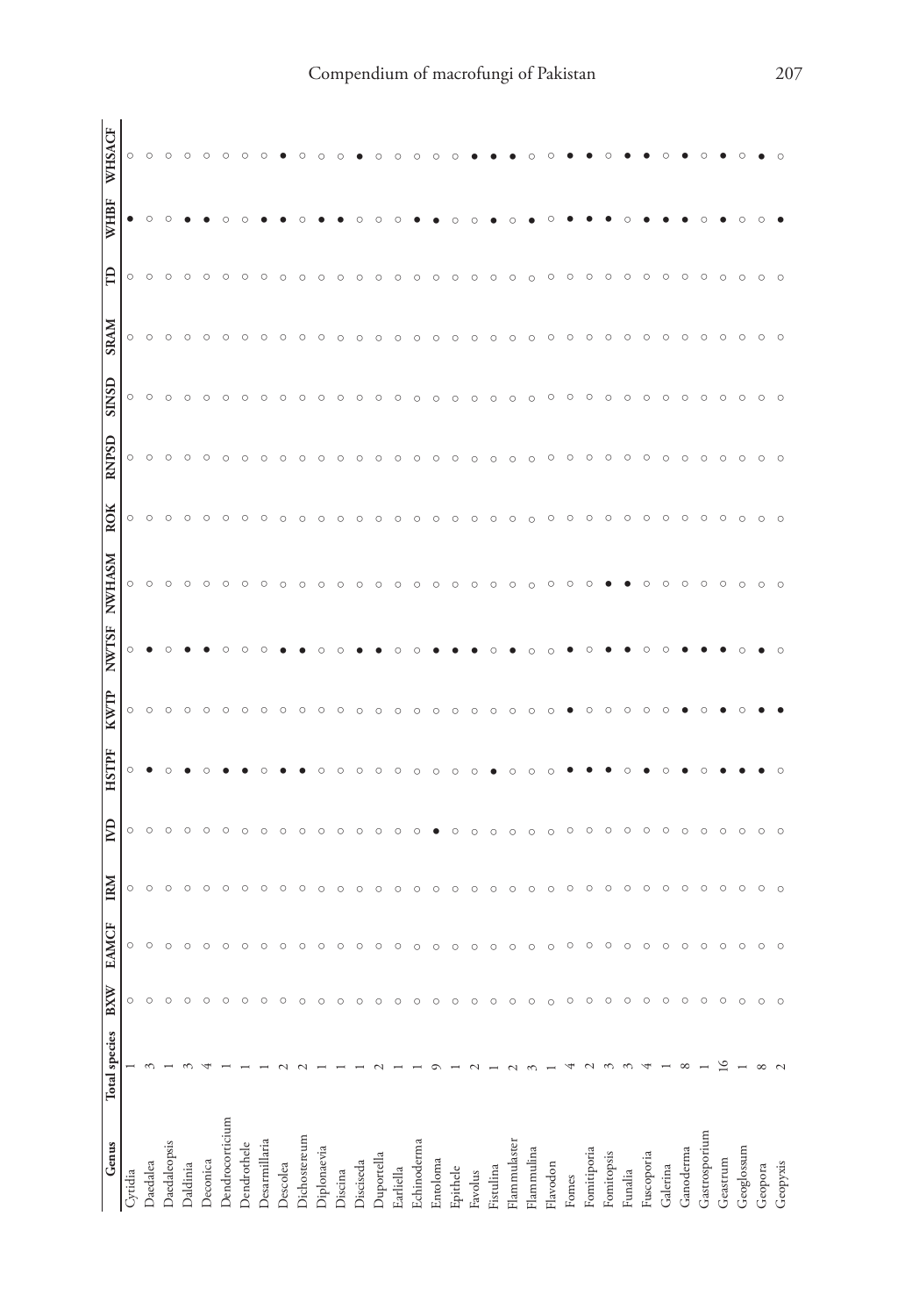| Genus             | <b>Total</b> species | BXW     | <b>EAMCF</b> | IRM | <b>S</b>  | <b>HSTPF</b> | <b>KWTP</b> | <b>NWTSF</b> | <b>NWHASM</b> | <b>ROK</b> | <b>RNPSD</b> | SINSD   | <b>SRAM</b> | Ê       | WHBF | WHSACF |
|-------------------|----------------------|---------|--------------|-----|-----------|--------------|-------------|--------------|---------------|------------|--------------|---------|-------------|---------|------|--------|
| Gloeocystidiellum |                      | $\circ$ | $\circ$      | O   | $\circ$   |              |             | $\circ$      | O             | $\circ$    | $\circ$      | $\circ$ | $\circ$     | O       | Ċ    |        |
| Glocophyllum      |                      | $\circ$ | $\circ$      | О   | $\circ$   |              |             | $\circ$      | $\circ$       | $\circ$    | $\circ$      | $\circ$ | $\circ$     | $\circ$ |      |        |
| Gloeoporus        |                      | $\circ$ | O            |     | $\circ$   |              |             | О            |               |            | $\circ$      | $\circ$ | O           | $\circ$ |      |        |
| Gomphidius        |                      | $\circ$ | O            |     | $\circ$   |              |             |              |               |            | $\circ$      | $\circ$ | C           | Ο       |      |        |
| Gomphus           |                      | $\circ$ | C            |     | O         |              |             |              |               |            | C            | O       |             | C       |      |        |
| Grammothele       |                      | $\circ$ | С            |     | C         |              |             |              |               |            |              | Ċ       |             | C       |      |        |
| Gymnopilus        |                      |         |              |     | O         |              |             |              |               |            |              |         |             |         |      |        |
| Gymnopus          |                      |         |              |     | C         |              |             |              |               |            |              |         |             | C       |      |        |
| Gyrodon           |                      |         |              |     | C         |              |             |              |               |            |              |         |             | C       |      |        |
| Gyrodontium       |                      |         |              |     | O         |              |             |              |               |            |              |         |             |         |      |        |
| Gyromitra         |                      |         |              |     | С         |              |             |              |               |            |              |         |             |         |      |        |
| Hebeloma          |                      | О       |              |     | O         |              |             |              |               |            |              |         | С           | C       |      |        |
| Helvella          | S                    | $\circ$ |              |     | Ω         |              |             |              |               |            |              |         | O           |         |      |        |
| Henningsomyces    |                      | $\circ$ |              |     | C         |              |             |              |               |            |              |         | C           |         |      |        |
| Hericium          |                      | $\circ$ |              |     | C         |              |             |              |               |            | Ċ            |         | Ċ           |         |      |        |
| Heterobasidion    |                      | $\circ$ |              |     | C         |              |             |              |               |            |              |         | C           |         |      |        |
| Hexagonia         |                      | $\circ$ |              |     | C         |              |             |              |               |            | C            | C       | С           | Ċ       |      |        |
| Hohenbuehelia     |                      |         |              |     | C         |              |             |              |               |            |              | O       | C           |         |      |        |
| Homophron         |                      |         |              |     | C         |              |             | C            |               |            |              | C       |             |         |      |        |
| Hortiboletus      |                      | $\circ$ |              |     |           |              |             |              |               |            |              | C       | C           |         |      |        |
| Humaria           |                      | $\circ$ |              |     | Ω         |              |             |              |               |            |              | Ω       | Ω           |         |      |        |
| Hyalorbilia       |                      | О       |              |     | Ω         |              |             |              |               |            |              | C       | C           |         |      |        |
| Hyaloscypha       |                      | $\circ$ |              |     | $\bigcap$ |              |             |              |               |            | O            | О       | O           | О       |      |        |
| Hydnellum         |                      | $\circ$ |              |     | $\circ$   |              | $\circ$     |              |               |            | O            | O       | $\circ$     | С       |      |        |
| Hydnophlebia      |                      | $\circ$ |              |     | O         |              | O           |              |               |            | O            | O       | C           | О       |      |        |
| Hydnoporia        |                      | $\circ$ |              |     | $\circ$   |              | C           |              |               |            | C            | C       | C           | C       |      |        |
| Hydnum            |                      | $\circ$ |              |     | O         |              | $\circ$     |              |               |            | O            |         |             | Ο       |      |        |
| Hydropisphaera    |                      | $\circ$ |              |     | O         |              | O           |              |               |            | Ó            |         |             | О       |      |        |
| Hygrocybe         |                      | $\circ$ |              |     | Ċ         |              |             |              |               |            | C            |         |             | С       |      |        |
| Hygrophorus       |                      | $\circ$ |              |     | $\circ$   |              |             |              |               |            | O            |         |             | O       |      |        |
| Hymenagaricus     |                      | $\circ$ |              |     | $\circ$   |              |             |              |               |            | C            |         |             | C       |      |        |
| Hymenochaete      |                      | $\circ$ |              |     | O         |              |             |              |               |            | C            |         |             | С       |      |        |
| Hymenopellis      |                      | $\circ$ |              |     | O         |              |             |              |               |            |              |         |             |         |      |        |
| Hymenoscyphus     |                      | $\circ$ |              |     | $\circ$   |              |             |              |               |            | C            |         |             | C       |      |        |
| Hyphodermella     |                      | $\circ$ | $\circ$      |     | $\circ$   |              |             |              |               |            | $\circ$      |         |             | $\circ$ |      |        |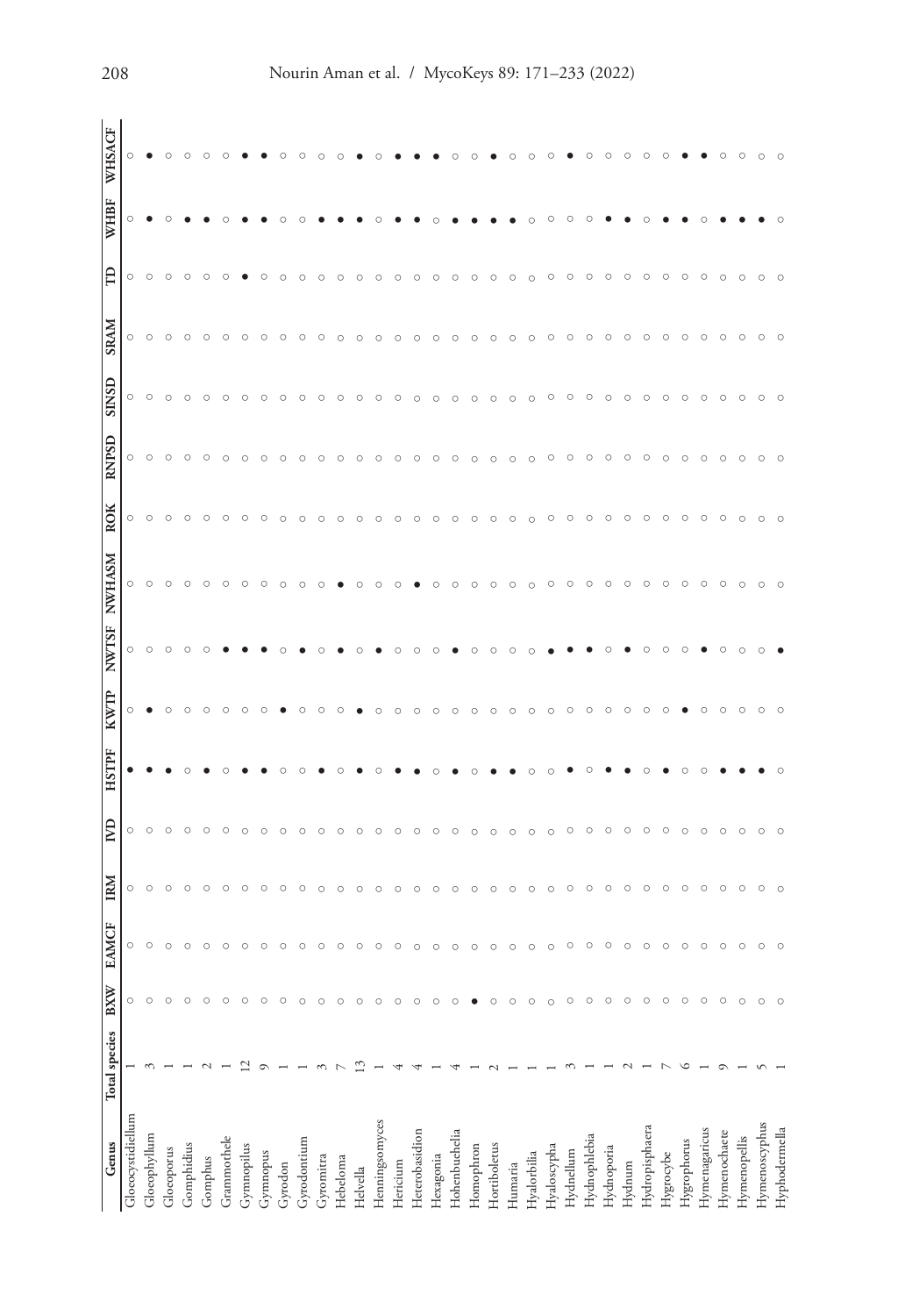| Genus             | Total species            | <b>BXW</b> | <b>EAMCF</b> | <b>IRM</b> | $\mathbb{R}$ | <b>HSTPF</b> | <b>KWTP</b> | <b>NWTSF</b> | <b>NWHASM</b> | <b>ROK</b> | <b>RNPSD</b> | SINSD   | <b>SRAM</b> | Ê | WHBF | WHSACF |
|-------------------|--------------------------|------------|--------------|------------|--------------|--------------|-------------|--------------|---------------|------------|--------------|---------|-------------|---|------|--------|
| Hyphodontia       | 2                        | $\circ$    |              | $\circ$    | $\circ$      |              | $\circ$     | $\circ$      | $\circ$       | $\circ$    | $\circ$      | $\circ$ | $\circ$     | Ċ |      |        |
| Hypholoma         |                          | $\circ$    |              | $\circ$    | $\circ$      |              | $\circ$     |              | $\circ$       | $\circ$    | $\circ$      | $\circ$ | $\circ$     |   |      |        |
| Hypochnicium      |                          | $\circ$    |              | C          |              |              | О           |              |               | O          |              |         | O           |   |      |        |
| Hypsizygus        |                          | $\circ$    |              | С          |              |              | C           |              |               | C          |              |         | C           |   |      |        |
| Incrucipulum      |                          | $\circ$    |              | C          |              |              |             |              |               | C          |              |         | $\circ$     |   |      |        |
| Infundibulicybe   |                          | $\circ$    |              | С          |              |              |             |              |               |            |              |         | $\circ$     |   |      |        |
| Inocutis          | $\overline{\mathcal{C}}$ |            |              | С          |              |              |             |              |               |            |              |         | $\circ$     |   |      |        |
| Inocybe           | $\delta$                 | O          |              |            |              |              |             |              |               |            |              |         | Ω           |   |      |        |
| Inonotus          |                          |            |              |            |              |              |             |              |               |            |              |         | C           |   |      |        |
| $In a general \\$ |                          | O          |              |            |              |              |             |              |               |            |              |         | C           |   |      |        |
| Iodophanus        |                          | $\circ$    |              |            |              |              |             |              |               |            |              | C       | C           |   |      |        |
| Ionopezia         |                          | $\circ$    |              |            |              |              |             |              |               |            |              | С       | C           |   |      |        |
| Irpex             | $\mathbf{\sim}$          | $\circ$    |              |            |              |              |             |              |               |            |              |         | C           |   |      |        |
| Irpiciporus       |                          | $\circ$    |              | C          |              |              |             |              |               |            |              |         | C           |   |      |        |
| Itajahya          |                          | $\circ$    |              | Ω          |              |              |             |              |               |            |              |         | Ω           |   |      |        |
| Jahnoporus        |                          | $\circ$    |              | C          |              |              |             |              |               | C          |              |         | C           |   |      |        |
| Kompsoscypha      |                          | $\circ$    |              | C          |              |              | C           |              |               | C          |              | C       | O           |   |      |        |
| Kuehneromyces     |                          | $\circ$    |              |            |              |              | C           |              |               | C          |              |         | O           |   |      |        |
| Laccaria          | ╰                        | $\circ$    |              |            |              |              |             |              |               |            |              |         | C           |   |      |        |
| Lachnellula       |                          | $\circ$    |              |            |              |              |             |              |               |            |              |         | Ċ           |   |      |        |
| Lachnocladium     |                          | $\circ$    |              |            |              |              |             |              |               |            |              |         | O           |   |      |        |
| Lachnum           |                          | $\circ$    |              |            |              |              |             |              |               |            |              |         | Ċ           |   |      |        |
| Lactarius         | $\Omega$                 | $\circ$    |              |            |              |              |             |              |               |            |              |         | C           |   |      |        |
| Lactifluus        |                          | $\circ$    |              | C          |              |              |             |              | C             |            |              |         | C           |   |      |        |
| Lactocollybia     |                          | $\circ$    |              |            |              |              |             |              |               |            |              |         | C           |   |      |        |
| Laetiporus        |                          | $\circ$    |              |            |              |              |             |              |               |            |              |         | C           |   |      |        |
| Langermannia      |                          | $\circ$    |              | C          |              |              |             |              |               |            |              |         | С           |   |      |        |
| Lasiobelonium     |                          | $\circ$    |              | C          |              |              |             |              |               |            |              |         | О           |   |      |        |
| Lasiobolus        |                          | $\circ$    |              |            |              |              |             |              |               |            |              |         | C           |   |      |        |
| Laxitextum        |                          | $\circ$    |              |            |              |              |             |              |               |            |              |         | C           |   |      |        |
| Leccinellum       |                          | $\circ$    |              |            |              |              |             |              |               |            |              |         |             |   |      |        |
| Leccinum          |                          | $\circ$    |              |            |              |              |             |              |               |            |              |         |             |   |      |        |
| Lentaria          |                          | $\circ$    |              |            |              |              |             |              |               |            |              |         |             |   |      |        |
| Lentinellus       |                          | $\circ$    |              |            |              |              |             |              |               |            |              |         |             |   |      |        |
| Lentinus          |                          | $\circ$    |              |            |              |              |             |              |               |            |              |         |             |   |      |        |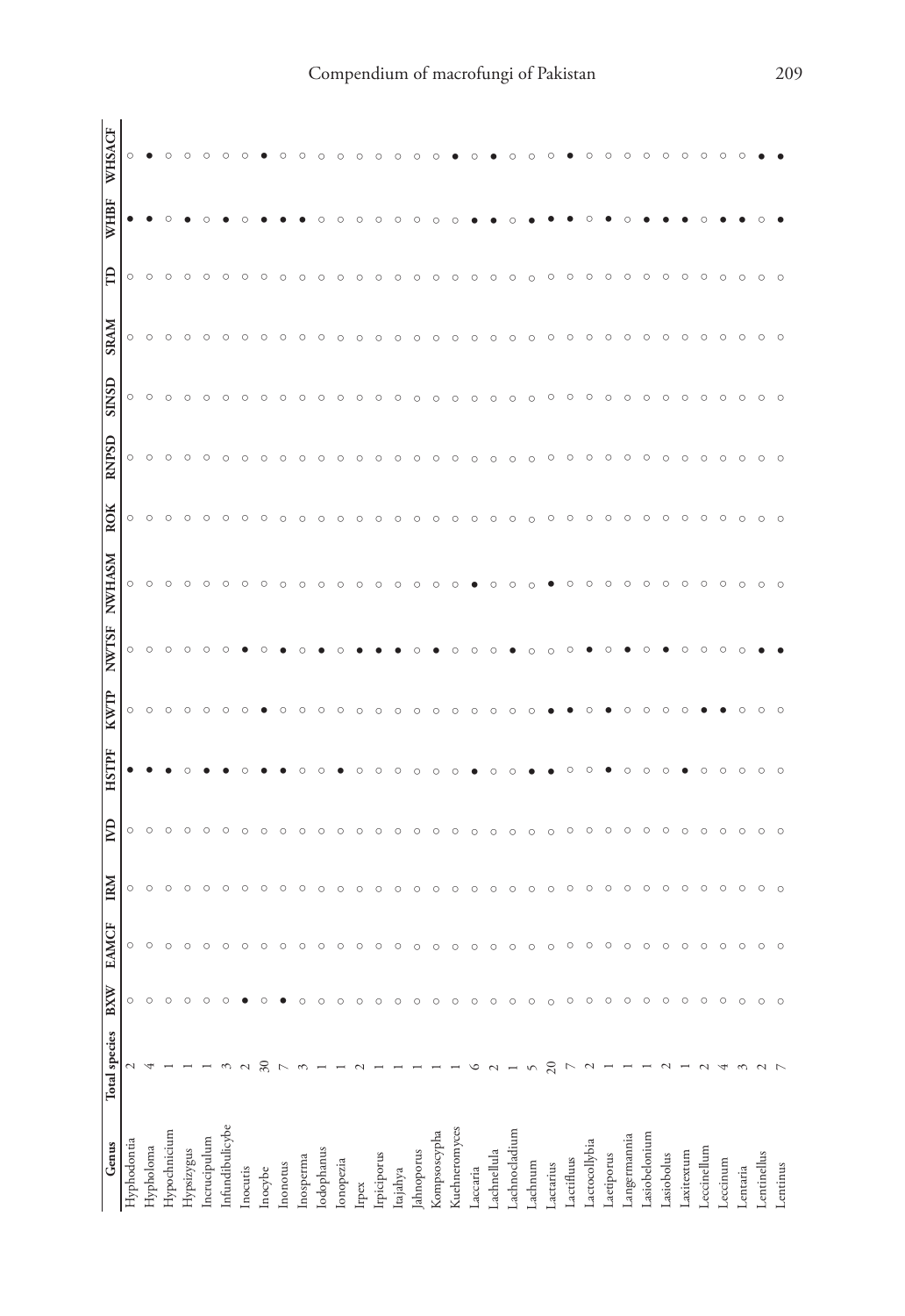| Genus                | Total species | BXW     | <b>EAMCF</b> | IRM     | $\mathbb{R}$ | <b>HSTPF</b> | <b>KWTP</b> |         | NWTSF NWHASM | <b>ROK</b> | RNPSD   | SINSD   | <b>SRAM</b> | Ê       | WHBF | WHSACF  |
|----------------------|---------------|---------|--------------|---------|--------------|--------------|-------------|---------|--------------|------------|---------|---------|-------------|---------|------|---------|
| Lenzites             | 2             | $\circ$ | $\circ$      | $\circ$ | $\circ$      |              | $\circ$     |         | $\circ$      | $\circ$    | $\circ$ | $\circ$ | $\circ$     | $\circ$ |      | $\circ$ |
| Leotia               |               | $\circ$ | $\circ$      | $\circ$ | $\circ$      |              | $\circ$     | $\circ$ | $\circ$      | $\circ$    | $\circ$ | $\circ$ | $\circ$     | О       |      | $\circ$ |
| Lepiota              |               | $\circ$ | O            |         | О            |              | О           |         |              |            | О       | O       | O           |         |      |         |
| Lepista              |               | $\circ$ | C            |         | $\circ$      |              | С           |         |              |            | $\circ$ |         | C           |         |      |         |
| Leptonia             |               | $\circ$ | O            |         | O            |              |             |         |              |            | $\circ$ |         | O           |         |      |         |
| Leptoporus           |               | $\circ$ | C            |         | C            |              |             |         |              |            | C       |         |             |         |      |         |
| cucoagaricus         | r             | $\circ$ |              |         | C            |              |             |         |              |            | $\circ$ |         |             |         |      |         |
| <b>Leucocoprinus</b> |               | Ö       |              |         | O            |              |             |         |              |            | O       |         |             |         |      |         |
| Leucocybe            |               | C       |              |         |              |              |             |         |              |            | C       |         |             |         |      |         |
| Leucogyrophana       |               | O       |              |         |              |              | C           |         |              |            | O       |         |             |         |      |         |
| <i>cucopaxillus</i>  |               | $\circ$ |              |         |              |              |             |         |              |            | C       |         |             | C       |      |         |
| Limacella            |               | $\circ$ |              |         |              |              | С           |         |              |            | C       |         |             | Ċ       |      |         |
| imacellopsis         |               | $\circ$ |              |         |              |              |             |         |              |            | C       |         |             | C       |      |         |
| Lopharia             |               | $\circ$ |              |         |              |              |             |         |              |            | C       |         |             | C       |      |         |
| Lycoperdon           | 4             | Ċ       |              |         |              |              |             |         |              |            | C       |         |             | C       |      |         |
| Lyophyllum           |               |         |              |         |              |              |             |         |              |            | C       |         |             |         |      |         |
| Lysurus              |               |         |              |         |              |              |             |         |              |            | C       |         |             |         |      |         |
| Macrocybe            |               | О       |              |         |              |              |             |         |              |            | O       |         |             | O       |      |         |
| Macrocystidia        |               | O       |              |         |              |              |             |         |              |            | C       |         |             | C       |      |         |
| Macrolepiota         |               | O       |              |         |              |              |             |         |              |            | O       |         |             | O       |      |         |
| Mallocybe            |               | $\circ$ |              |         |              |              |             |         |              |            | O       |         |             | O       |      |         |
| Marasmiellus         |               | O       |              |         | O            |              | C           |         |              |            | Ó       |         |             | Ċ       |      |         |
| Marasmius            | Ŝ             | О       |              |         | Ċ            |              |             |         |              |            | O       | C       | C           |         |      |         |
| Mattirolomyces       |               | $\circ$ |              |         | $\circ$      |              |             |         |              |            | C       | C       |             |         |      |         |
| Megacollybia         |               | О       |              |         | O            |              |             |         |              |            | C       | C       |             |         |      |         |
| Melanogaster         |               | $\circ$ |              |         |              |              |             |         |              |            | C       | C       |             |         |      |         |
| Melanoleuca          |               | $\circ$ |              |         |              |              |             |         |              |            | C       | C       |             |         |      |         |
| Melanotus            |               | $\circ$ |              |         | O            |              |             |         |              |            | O       | C       |             |         |      |         |
| Merismodes           |               | $\circ$ |              |         | C            |              |             |         |              |            | C       |         |             |         |      |         |
| Micropsalliota       |               | $\circ$ |              |         |              |              |             |         |              |            | C       |         |             |         |      |         |
| Moellerodiscus       |               | $\circ$ |              |         |              |              |             |         |              |            | C       |         |             |         |      |         |
| Montagnea            |               |         |              |         |              |              |             |         |              |            | С       |         |             |         |      |         |
| Morchella            |               | $\circ$ |              |         |              |              |             |         |              |            | C       |         |             |         |      |         |
| Multiclavula         |               | $\circ$ |              |         |              |              |             |         |              |            | С       |         |             |         |      |         |
| Mycena               |               | $\circ$ |              |         |              |              |             |         |              |            | О       |         |             | О       |      |         |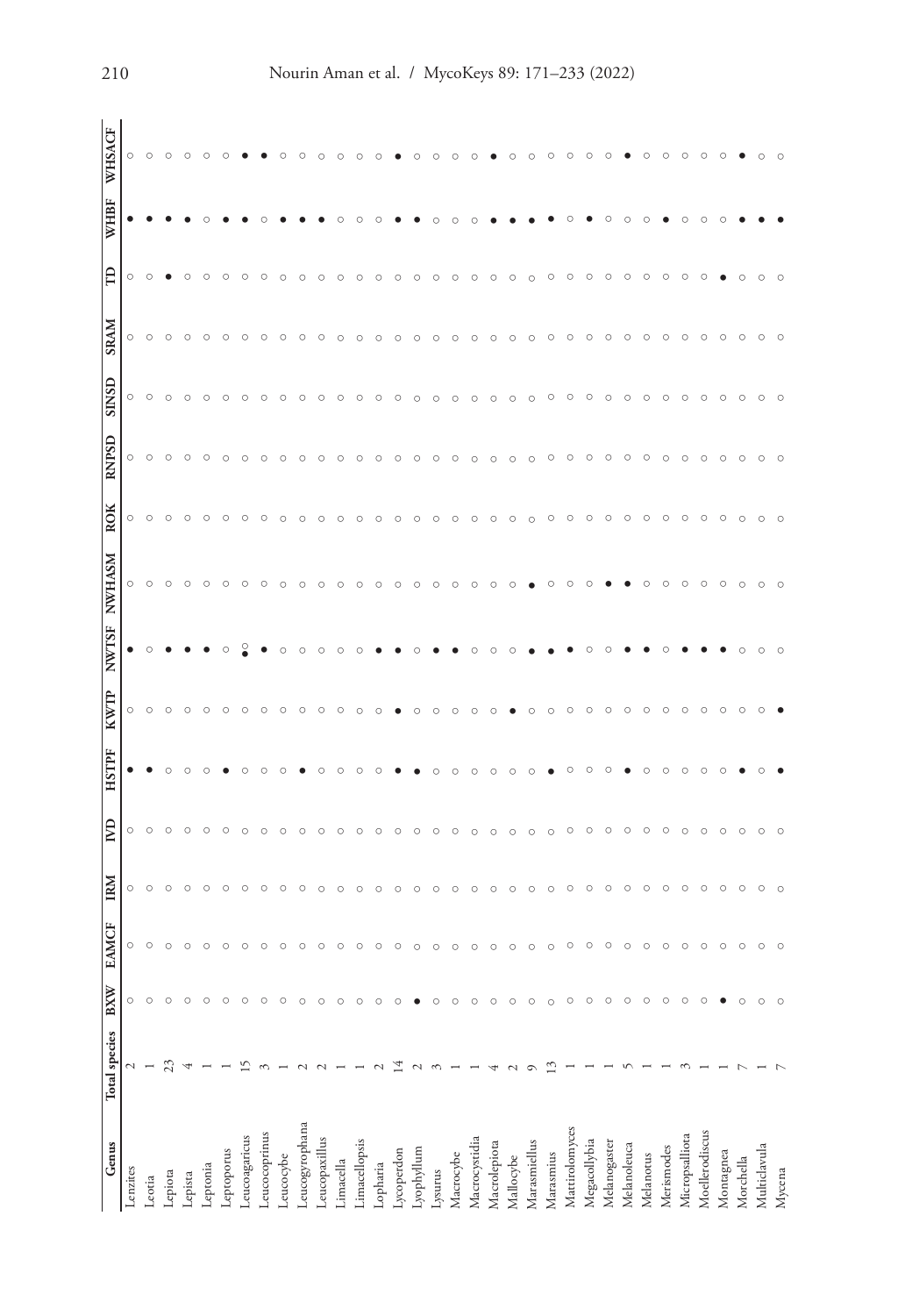| Genus          | Total species | <b>BXW</b> | <b>EAMCF</b> | IRM     | $\mathbb{R}$ | <b>HSTPF</b> | <b>KWTP</b> | <b>NWTSF</b> | <b>NWHASM</b> | ROK      | RNPSD   | SINSD   | <b>SRAM</b> | Ê | WHBF | WHSACF  |
|----------------|---------------|------------|--------------|---------|--------------|--------------|-------------|--------------|---------------|----------|---------|---------|-------------|---|------|---------|
| Mycenastrum    |               |            |              | $\circ$ | $\circ$      |              | $\circ$     |              |               | $\circ$  | $\circ$ | $\circ$ | $\circ$     | Ċ |      | $\circ$ |
| Mycetinis      |               | $\circ$    | $\circ$      | $\circ$ | $\circ$      | $\circ$      | $\circ$     |              | $\circ$       | $\circ$  | $\circ$ | $\circ$ | $\circ$     |   |      | $\circ$ |
| Mycorrhaphium  |               | $\circ$    |              | О       |              |              | $\circ$     |              |               | $\circ$  | C       | O       | $\circ$     |   |      |         |
| Myriostoma     |               | $\circ$    |              | C       |              | C            | $\circ$     |              |               | $\circ$  |         |         | $\circ$     |   |      |         |
| Mythicomyces   |               | $\circ$    |              |         |              |              | $\circ$     |              |               | $\circ$  |         |         | О           |   |      |         |
| Naucoria       |               | $\circ$    |              |         |              |              | $\bigcirc$  |              |               | $\circ$  |         |         | $\circ$     |   |      |         |
| Neoalbatrellus |               | $\circ$    |              |         |              |              | C           |              |               | Ó        |         |         | О           |   |      |         |
| Neoboletus     |               | $\circ$    |              |         |              |              |             |              |               | Ö        |         |         | Ó           |   |      |         |
| Neolentinus    |               | $\circ$    |              |         |              |              |             |              |               | C        |         |         | Ċ           |   |      |         |
| Neottiella     |               | О          |              |         |              |              |             |              |               | C        |         |         | C           |   |      |         |
| Nothopanus     |               | C          |              |         |              |              |             |              |               | С        |         |         | C           |   |      |         |
| Octospora      |               | $\circ$    |              |         |              |              |             |              |               | Ο        |         |         | O           |   |      |         |
| Odontia        |               | $\circ$    |              |         |              |              |             |              |               | Ω        |         |         | O           |   |      |         |
| Omphalotus     |               | O          |              |         |              |              |             |              |               | C        |         |         | C           |   |      |         |
| Onnia          |               | О          |              | O       |              |              | O           |              |               | O        |         |         | О           |   |      |         |
| Orbilia        |               | $\circ$    |              | C       |              |              | C           |              |               | Ċ        |         |         | $\circ$     |   |      |         |
| Otidea         |               | О          |              | C       |              |              |             |              | С             | Ó        |         |         | О           |   |      |         |
| Oxyporus       |               | О          |              | O       |              |              |             |              |               | Ö        |         |         | О           |   |      |         |
| Pachyphlodes   |               | $\circ$    |              | C       |              |              |             |              |               | $\circ$  |         |         | $\circ$     |   |      |         |
| Panaeolus      |               | $\circ$    |              | C       |              |              |             |              |               | O        |         |         | Ó           |   |      |         |
| Panellus       |               | О          |              | C       |              |              |             |              | C             | O        |         |         | Ö           |   |      |         |
| Panus          |               | $\circ$    |              | O       |              |              |             |              | С             | $\Omega$ |         |         | $\circ$     |   |      |         |
| Paragalactinia |               | О          |              | C       |              |              |             |              |               | C        |         |         | C           |   |      |         |
| Paralepista    |               | $\circ$    |              |         |              |              |             |              |               | C        |         |         | C           |   |      |         |
| Parasola       |               |            |              |         |              |              | C           |              |               |          |         |         |             |   |      |         |
| Paxina         |               | $\circ$    |              |         |              |              |             |              |               | C        |         |         |             |   |      |         |
| Peniophora     |               | $\circ$    |              |         |              |              |             |              |               | С        |         |         |             |   |      |         |
| Peniophorella  |               | $\circ$    |              |         |              |              |             |              |               | О        |         |         |             |   |      |         |
| Perenniporia   |               | $\circ$    |              |         |              |              |             |              |               | С        |         |         |             |   |      |         |
| Perrotia       |               | $\circ$    |              |         |              |              |             |              |               | O        |         |         |             |   |      |         |
| Peziza         |               | $\circ$    |              |         |              |              |             |              |               | C        |         |         |             |   |      |         |
| Phaeoclavulina |               | $\circ$    |              |         |              |              |             |              |               | O        |         |         | C           |   |      |         |
| Phaeocollybia  |               | О          |              |         |              |              |             |              |               | O        |         |         |             |   |      |         |
| Phaeodaedalea  |               | $\circ$    |              |         |              |              |             |              |               |          |         |         |             |   |      |         |
| Phaeolepiota   |               | $\circ$    |              | $\circ$ |              |              |             |              |               | $\circ$  |         |         |             |   |      |         |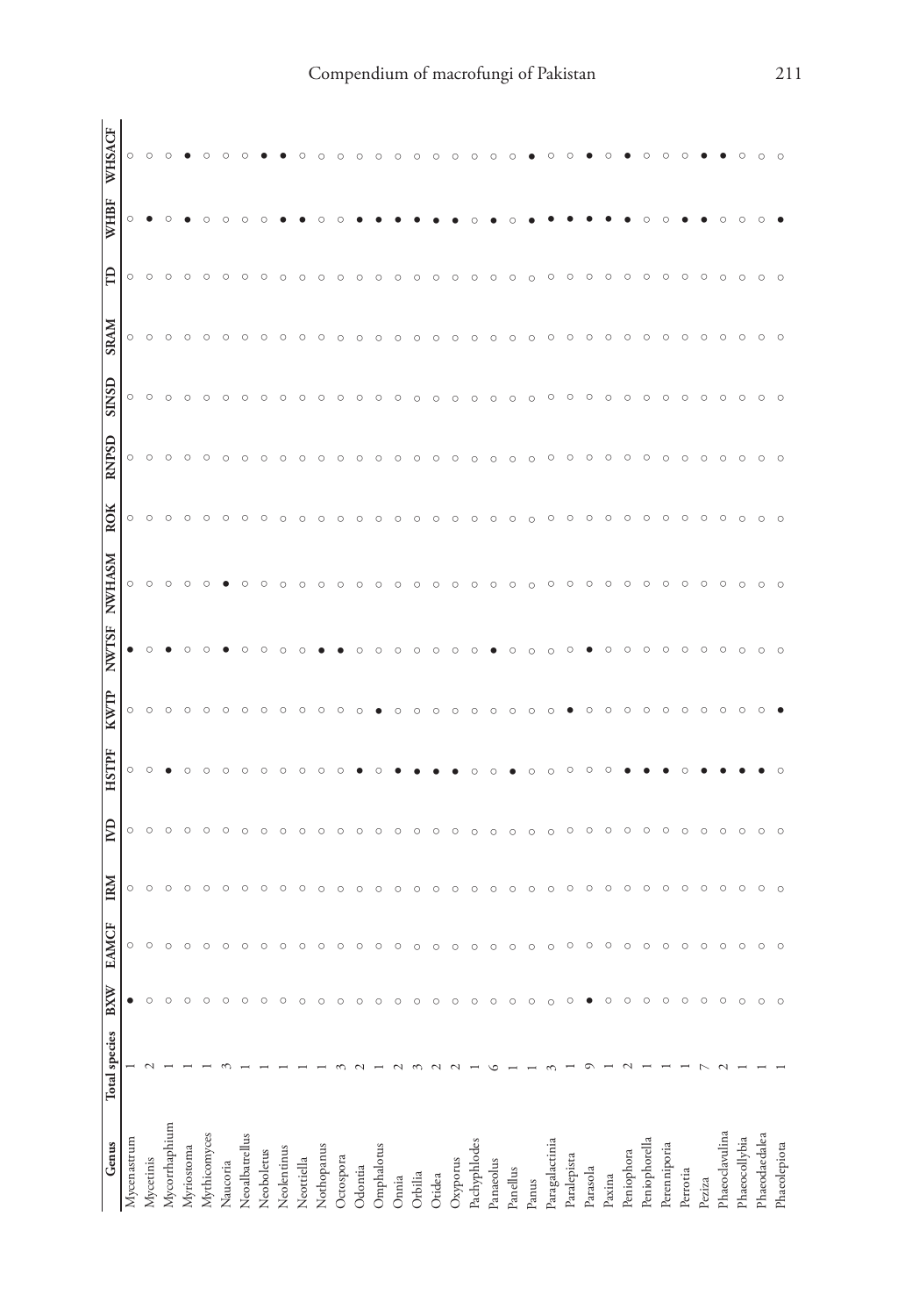| Genus            | Total species | <b>BXW</b> | <b>EAMCF</b> | IRM     | $\mathbb{R}$ | <b>HSTPF</b> | <b>KWTP</b> | <b>NWTSF</b> | <b>NWHASM</b> | <b>ROK</b> | RNPSD   | SINSD   | <b>SRAM</b> | Ê       | WHBF | WHSACF |
|------------------|---------------|------------|--------------|---------|--------------|--------------|-------------|--------------|---------------|------------|---------|---------|-------------|---------|------|--------|
| Phaeolus         | N             | $\circ$    | $\circ$      | $\circ$ | $\circ$      |              |             | $\circ$      | $\circ$       | $\circ$    | $\circ$ | $\circ$ | $\circ$     | $\circ$ |      |        |
| Phaeophlebiopsis |               | $\circ$    | $\circ$      | $\circ$ | $\circ$      |              | $\circ$     | $\circ$      | $\circ$       | $\circ$    | $\circ$ | $\circ$ | $\circ$     | $\circ$ |      |        |
| Phallus          |               | $\circ$    |              |         | O            |              |             |              |               |            | $\circ$ |         | O           | $\circ$ |      |        |
| Phanerodontia    |               | $\circ$    |              |         | $\circ$      |              |             |              |               |            | $\circ$ |         | С           | $\circ$ |      |        |
| Phellinopsis     |               | O          |              |         | O            |              |             |              |               |            | О       |         | О           | $\circ$ |      |        |
| Phellinus        | $^{\circ}$    |            |              |         | C            |              |             |              |               |            | $\circ$ |         |             | $\circ$ |      |        |
| Phellodon        |               |            |              |         | O            |              |             |              |               |            | О       |         |             | $\circ$ |      |        |
| Phellorinia      |               |            |              |         | O            |              |             |              |               |            | O       |         |             | O       |      |        |
| Phlebia          |               |            |              |         | C            |              |             |              |               |            | Ċ       |         |             | C       |      |        |
| Phlebiopsis      |               | O          |              |         | C            |              |             |              |               |            | O       |         | C           | Ω       |      |        |
| Phloeomana       |               | C          |              |         | C            |              |             |              |               |            | C       |         |             | C       |      |        |
| Pholiota         |               | О          |              |         |              |              |             |              |               |            | С       |         | С           | C       |      |        |
| Phylloporia      |               | О          |              |         |              |              |             |              |               |            |         |         |             | C       |      |        |
| Phylloporus      |               | $\circ$    |              |         |              |              |             |              |               |            |         |         | C           | C       |      |        |
| Picipes          |               | C          |              |         |              |              |             |              |               |            |         |         | C           | O       |      |        |
| Pilatoporus      |               |            |              |         |              |              |             |              |               |            |         |         | С           | C       |      |        |
| Pisolithus       |               | С          |              |         |              |              |             |              |               |            |         |         | С           | O       |      |        |
| Pistillaria      |               | О          |              |         | Ω            |              |             |              |               |            |         |         | О           | O       |      |        |
| Plectania        |               | C          |              |         | C            |              |             |              |               |            | C       |         | C           | O       |      |        |
| Pleurotus        |               |            |              |         | Ω            |              | O           |              |               |            | O       |         | Ω           | O       |      |        |
| Plicaria         |               | Ö          |              |         | C            |              | C           |              |               |            | Ö       |         | Ω           | Ö       |      |        |
| Plicatura        |               | $\circ$    |              |         | Ċ            |              | Ċ           |              |               |            | Ċ       |         | O           | Ó       |      |        |
| Pluteus          |               | $\circ$    |              |         |              |              | Ċ           |              |               |            | O       |         | C           | $\circ$ |      |        |
| Podaxis          |               | $\circ$    |              |         |              |              | C           |              |               |            | $\circ$ |         |             | $\circ$ |      |        |
| Podoscypha       |               | $\circ$    |              |         | C            |              | C           |              |               |            | O       |         |             | O       |      |        |
| Podosordaria     |               | $\circ$    |              |         | С            |              |             |              |               |            | O       |         |             | O       |      |        |
| Polyporellus     |               | $\circ$    |              |         | C            |              |             |              |               |            | O       |         |             | O       |      |        |
| Polyporus        |               | $\circ$    |              |         | O            |              |             |              |               |            | O       |         |             | O       |      |        |
| Poria            |               | $\circ$    |              |         | C            |              |             |              |               |            | C       |         |             | C       |      |        |
| Porodaedalea     |               | $\circ$    |              |         | O            |              |             |              |               |            |         |         |             | O       |      |        |
| Poronia          |               | $\circ$    |              |         | C            |              |             |              |               |            |         |         |             | C       |      |        |
| Porostereum      |               | $\circ$    |              |         | С            |              |             |              |               |            |         |         |             | $\circ$ |      |        |
| Porphyrellus     |               | $\circ$    |              |         | C            |              |             |              |               |            |         |         |             | Ω       |      |        |
| Postia           |               | $\circ$    |              |         | C            |              |             |              |               |            |         |         |             | C       |      |        |
| Protostropharia  |               | $\circ$    |              |         | C            |              |             |              |               |            |         |         |             | $\circ$ |      |        |
|                  |               |            |              |         |              |              |             |              |               |            |         |         |             |         |      |        |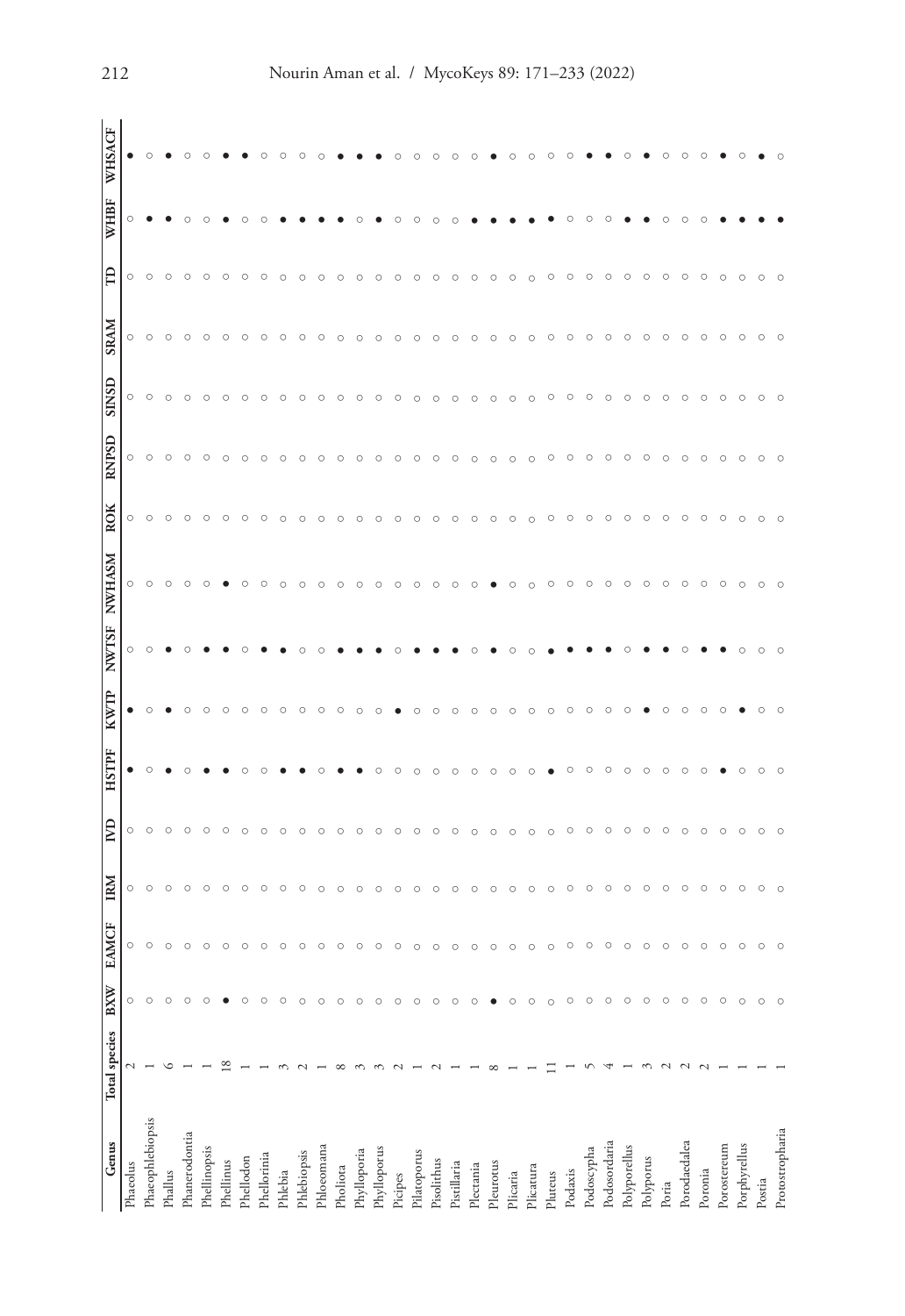| Genus          | Total species | <b>BXW</b> | <b>EAMCF</b> | IRM     | <b>S</b> | <b>HSTPF</b> | <b>KWTP</b> | <b>NWTSF</b> | <b>NWHASM</b> | <b>ROK</b> | <b>RNPSD</b> | SINSD   | <b>SRAM</b> | Ê       | WHBF | WHSACF |
|----------------|---------------|------------|--------------|---------|----------|--------------|-------------|--------------|---------------|------------|--------------|---------|-------------|---------|------|--------|
| Protubera      | 2             | $\circ$    | $\circ$      | O       | $\circ$  | $\circ$      | $\circ$     |              |               | $\circ$    | $\circ$      | $\circ$ | $\circ$     | $\circ$ | C    |        |
| Psathyrella    | $\tilde{1}$   | $\circ$    | $\circ$      | $\circ$ | $\circ$  | $\circ$      | $\circ$     |              | $\circ$       | $\circ$    | $\circ$      | $\circ$ | $\circ$     | $\circ$ |      |        |
| Pseudoboletus  |               | $\circ$    |              |         | $\circ$  |              | O           |              |               |            | O            | О       | О           | O       |      |        |
| Pseudoinonotus |               | $\circ$    | C            |         | $\circ$  |              | C           |              |               |            | $\circ$      |         | C           | C       |      |        |
| Pseudolaccaria |               | $\circ$    | O            |         | $\circ$  |              | O           |              |               |            | O            |         |             | $\circ$ |      |        |
| Pseudomerulius |               | $\circ$    |              |         | $\circ$  |              |             |              |               |            | C            |         |             | C       |      |        |
| Pseudosperma   |               | $\circ$    |              |         | Ó        |              |             |              |               |            | C            |         |             | O       |      |        |
| Psilocybe      |               | О          |              |         | Ö        |              |             |              |               |            | О            |         |             | O       |      |        |
| Pulvinula      |               | $\circ$    |              |         | C        |              |             |              |               |            | C            |         |             | C       |      |        |
| Punjabia       |               | О          |              |         | C        |              |             |              |               |            |              |         |             | C       |      |        |
| Pycnoporellus  |               | $\circ$    |              |         | C        |              |             |              |               |            |              |         | C           | C       |      |        |
| Pycnoporus     |               | $\circ$    |              |         | C        |              |             |              |               |            |              |         | С           | C       |      |        |
| Pyrenopeziza   |               |            |              |         | Ω        |              |             |              |               |            |              |         |             |         |      |        |
| Pyrofomes      |               |            |              |         | $\circ$  |              |             |              |               |            |              |         |             | C       |      |        |
| Pyronema       |               | $\circ$    | С            |         | O        |              |             |              |               |            |              |         |             | С       |      |        |
| Ramaria        |               | C          |              |         | C        |              |             |              |               |            | Ċ            |         |             | С       |      |        |
| Ranadivia      |               | $\circ$    | C            |         | Ó        |              |             |              |               |            | Ċ            |         |             | C       |      |        |
| Resinoporia    |               | C          | C            |         | O        |              |             |              |               |            | C            | C       |             | O       |      |        |
| Resupinatus    |               | C          |              |         | C        |              |             |              |               |            | C            | C       |             | C       |      |        |
| Rhizochaete    |               | $\circ$    |              |         | $\circ$  |              |             |              |               |            | C            | C       |             | O       |      |        |
| Rhizopogon     |               | Ö          |              |         | O        |              |             |              |               |            | C            | C       |             |         |      |        |
| Rhodocollybia  |               | О          | C            |         | O        |              |             |              |               |            | C            | C       |             | C       |      |        |
| Rhodocybe      |               | О          |              |         | Ċ        |              |             |              |               |            | C            |         |             | C       |      |        |
| Rhodofomes     |               | $\circ$    |              |         | C        |              |             |              |               |            | C            |         |             | С       |      |        |
| Rigidoporus    |               | $\circ$    |              |         | C        |              |             |              |               |            |              |         |             | C       |      |        |
| Rubroboletus   |               | $\circ$    |              |         | C        |              |             |              |               |            |              |         |             |         |      |        |
| Russula        | 52            | $\circ$    |              |         | C        |              |             |              |               |            |              |         |             | С       |      |        |
| Rutrstroemia   |               | $\circ$    |              |         | О        |              |             |              |               |            |              |         |             | О       |      |        |
| Saccobolus     |               | $\circ$    |              |         | C        |              |             |              |               |            |              |         |             | C       |      |        |
| Sagaranella    |               | $\circ$    |              |         | O        |              |             |              |               |            |              |         |             | О       |      |        |
| Saproamanita   |               | $\circ$    |              |         | C        |              |             |              |               |            |              |         |             | С       |      |        |
| Sarcodon       |               | $\circ$    |              |         | O        |              |             |              |               |            |              |         |             | С       |      |        |
| Sarcodontia    |               | $\circ$    |              |         | O        |              |             |              |               |            |              |         |             |         |      |        |
| Sarcoscypha    |               | $\circ$    |              |         |          |              |             |              |               |            |              |         |             |         |      |        |
| Schizophyllum  |               | $\circ$    |              |         | $\circ$  |              |             |              |               |            |              |         |             |         |      |        |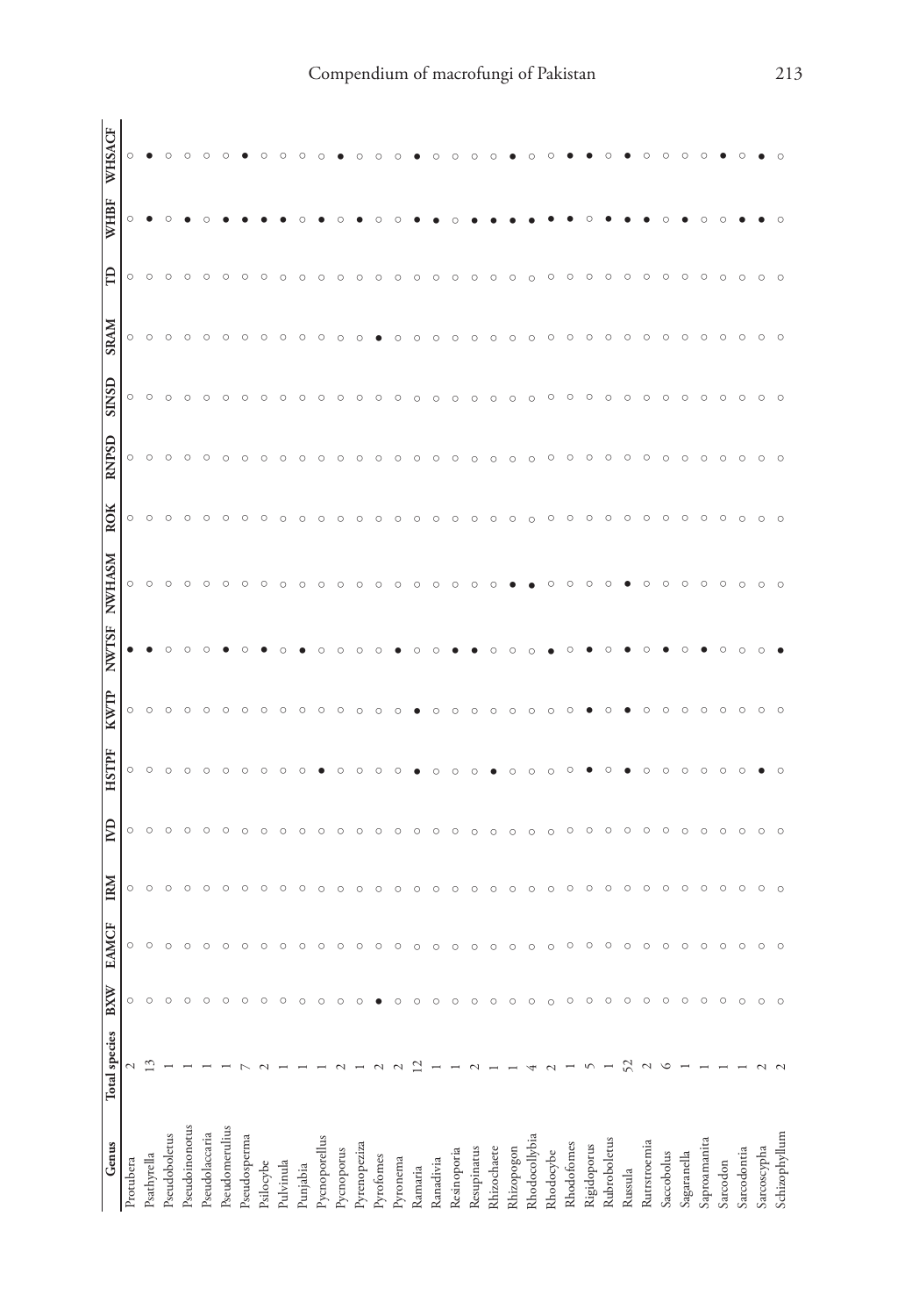| Genus                   | Total species | <b>BXW</b> | <b>EAMCF</b> | IRM     | $\mathbb{R}$ | <b>HSTPF</b> | <b>KWTP</b> | NWTSF NWHASM | <b>ROK</b> | RNPSD   | SINSD   | <b>SRAM</b> | $\mathbf{r}$ | WHBF | WHSACF  |
|-------------------------|---------------|------------|--------------|---------|--------------|--------------|-------------|--------------|------------|---------|---------|-------------|--------------|------|---------|
| Schizopora              |               | $\circ$    | $\circ$      | $\circ$ | $\circ$      | $\circ$      | $\circ$     | $\circ$      | $\circ$    | $\circ$ | $\circ$ | $\circ$     | O            |      | $\circ$ |
| Schizostoma             |               | $\circ$    | $\circ$      | С       | $\circ$      |              | $\circ$     |              | $\circ$    | $\circ$ | $\circ$ | $\circ$     | $\circ$      |      |         |
| Scleroderma             | $\circ$       | $\circ$    |              |         | О            |              | О           |              |            | $\circ$ | C       | O           |              |      |         |
| Scopuloides             |               | $\circ$    |              |         | C            |              | C           |              |            | C       |         | C           |              |      |         |
| Scutellinia             |               | О          |              |         | О            |              | О           |              |            | O       |         | O           |              |      |         |
| Scytinostroma           |               | $\circ$    |              |         | $\circ$      |              | C           |              |            | C       |         |             |              |      |         |
| Secotium                |               | $\circ$    |              |         |              |              | С           |              |            | C       |         |             |              |      |         |
| Sepultariella           |               | О          |              |         |              |              |             |              |            | C       |         |             |              |      |         |
| Serpula                 |               | C          |              |         |              |              | C           |              |            | C       |         |             |              |      |         |
| Simocybe                |               | O          |              |         |              |              |             |              |            | O       |         |             |              |      |         |
| Sparassis               |               | Ċ          |              |         |              |              | C           |              |            | С       |         |             |              |      |         |
| Sphaerobolus            |               | О          |              |         | С            |              | С           |              |            | O       |         |             |              |      |         |
| Steccherinum            |               | О          |              |         | Ó            |              | о           |              |            | O       |         |             |              |      |         |
| Stereum                 | $\infty$      | $\circ$    |              |         | Ċ            |              | С           |              |            | C       |         |             |              |      |         |
| Stramatoscypha          |               | $\circ$    |              |         | О            |              | O           |              | С          | O       |         |             |              |      |         |
| Strobilomyces           |               | $\circ$    |              |         | C            |              | $\circ$     |              | С          | C       |         |             |              |      |         |
| Strobilurus             |               | O          |              |         | C            |              | C           |              |            | C       |         |             |              |      |         |
| Stropharia              |               | O          |              |         | C            |              | C           |              | C          | C       |         |             |              |      |         |
| Suillellus              |               | Ċ          |              |         |              |              |             |              | C          | C       |         |             |              |      |         |
| Suillus                 | 4             | О          |              |         |              |              |             |              | С          | C       |         |             |              |      |         |
| Tapesia                 |               | O          |              |         | C            |              | C           |              | C          | O       |         |             |              |      |         |
| Tapinella               |               | O          |              |         | C            |              |             |              |            | Ω       |         |             |              |      |         |
| Tarzetta                |               | O          |              |         | C            |              |             |              |            |         |         |             |              |      |         |
| $\operatorname{Tart}$ a |               | С          |              |         | C            |              | С           |              |            |         |         |             |              |      |         |
| Tephrocybe              |               | O          |              |         | O            |              | О           |              |            |         |         |             |              |      |         |
| Terfezia                |               | С          |              |         | C            |              |             |              |            |         |         |             |              |      |         |
| Termitomyces            | $\supseteq$   |            |              |         | Ċ            |              |             |              |            | Ċ       |         | С           |              |      |         |
| Thelebolus              |               | C          |              |         |              |              |             |              |            | C       |         |             |              |      |         |
| Thelephora              |               | C          |              |         |              |              | С           |              |            | C       |         |             |              |      |         |
| Tomentella              |               | O          |              |         |              |              | C           |              |            | C       |         |             |              |      |         |
| Tomophagus              |               |            |              |         |              |              |             |              |            |         |         |             |              |      |         |
| $\rm Transers$          | Ľ             |            |              |         |              |              |             |              |            |         |         |             |              |      |         |
| Trametopsis             |               |            |              |         |              |              |             |              |            |         |         |             |              |      |         |
| Trichaptum              |               |            |              |         |              |              |             |              |            |         |         |             |              |      |         |
| Trichoderma             |               |            |              |         |              |              | C           |              |            | C       |         |             |              |      |         |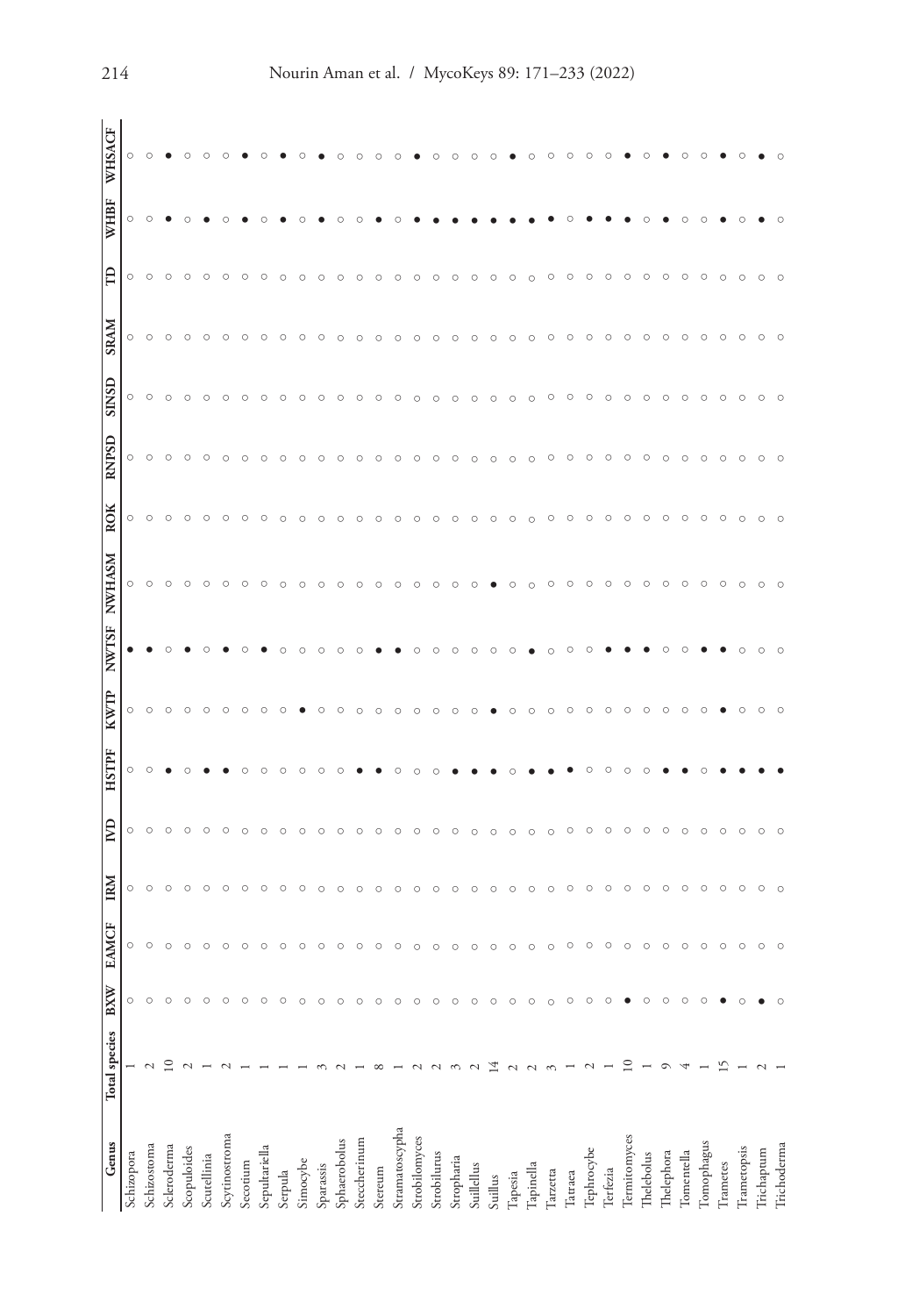| Genus               | <b>Total</b> species | <b>BXW</b> | <b>EAMCF</b> | IRM     | <b>S</b> | <b>HSTPF</b> | <b>KWTP</b> | <b>NWTSF</b> | <b>NWHASM</b> | <b>ROK</b> | <b>RNPSD</b> | SINSD   | <b>SRAM</b> | Ê              | WHBF | WHSACF  |
|---------------------|----------------------|------------|--------------|---------|----------|--------------|-------------|--------------|---------------|------------|--------------|---------|-------------|----------------|------|---------|
| Trichoglossum       | 3                    | $\circ$    | $\circ$      | $\circ$ | $\circ$  |              |             |              | $\circ$       | $\circ$    | $\circ$      | $\circ$ | $\circ$     | $\circ$        |      | $\circ$ |
| Tricholoma          | $\infty$             | $\circ$    | C            |         | Ó        |              |             |              |               |            | Ó            | C       |             | $\circ$        |      | Ó       |
| Tricholomopsis      |                      | $\circ$    |              |         |          |              |             |              |               |            | O            |         |             | O              |      |         |
| Trichophaea         |                      | $\circ$    |              |         |          |              |             |              |               |            | $\circ$      |         |             |                |      |         |
| Trogia              |                      | О          |              |         | O        |              |             |              |               |            | $\circ$      |         |             | O              |      |         |
| Tropicoporus        |                      |            |              |         |          |              |             |              |               |            | $\circ$      |         |             |                |      |         |
| Truncospora         |                      | O          |              |         | Ó        |              |             |              |               |            | Ó            |         |             | $\circ$        |      |         |
| Tubaria             |                      |            |              |         | C        |              |             |              |               |            | C            |         |             | C              |      |         |
| Tuber               |                      |            |              |         | C        |              |             |              |               |            | C            |         |             | C              |      |         |
| Tulostoma           |                      |            |              |         | O        |              |             |              |               |            | O            |         |             | O              |      |         |
| Turbinellus         |                      |            |              |         | O        |              |             |              |               |            | O            |         |             | O              |      |         |
| $\mbox{Ty}$ lopilus |                      |            |              |         | C        |              |             |              |               |            | C            |         |             | O              |      |         |
| Tyromyces           |                      |            |              |         | O        |              |             |              |               |            | O            |         |             | O              |      |         |
| Velutarina          |                      |            |              |         | $\circ$  |              |             |              |               |            | $\circ$      |         |             | $\circ$        |      |         |
| Verpa               |                      |            |              |         | $\circ$  |              |             |              |               |            | О            |         |             | $\circ$        |      |         |
| Volvariella         |                      |            |              |         | $\circ$  |              |             |              |               |            | $\circ$      |         |             | $\circ$        |      |         |
| Volvopluteus        |                      |            |              |         | $\circ$  |              |             |              |               |            | Ċ            |         |             | C              |      |         |
| Xanthagaricus       |                      |            |              |         | O        |              |             |              |               |            | $\circ$      |         |             | O              |      |         |
| Xanthoconium        |                      |            |              |         | $\circ$  |              |             |              |               |            | $\circ$      |         |             | C              |      |         |
| Xanthoporia         |                      |            |              | С       | O        |              |             |              |               |            | Ó            |         | С           | O              |      |         |
| Xerocomus           |                      |            |              |         | O        |              |             |              |               |            | Ö            |         |             | $\bigcap$      |      |         |
| Xeromphalina        |                      |            |              |         | O        |              |             |              |               |            | Ó            |         |             | $\Omega$       |      |         |
| Xerula              |                      |            |              |         | C        |              |             |              |               |            | O            |         |             | О              |      |         |
| Xylaria             |                      | C          |              |         |          |              |             |              |               |            | C            |         |             | C              |      |         |
| Xylobolus           |                      | О          |              |         |          |              |             |              |               |            | O            |         |             |                |      |         |
| Xylodon             |                      | $\circ$    | C            |         |          |              | C           |              |               |            | Ċ            |         |             | C              |      |         |
| Xylosphaera         |                      | О          |              |         |          |              | C           |              |               |            | Ċ            |         |             | C              |      | С       |
| Zhuliangomyces      | $\mathbf{\sim}$      | $\circ$    | $\circ$      | $\circ$ | $\circ$  | $\circ$      | $\circ$     |              | О             | O          | $\circ$      | О       | $\circ$     | $\circ$        |      | $\circ$ |
| WIL DWW D.L.L.      | $\frac{1}{2}$        |            | 1.741        | p       |          |              | Ě           |              |               |            |              |         |             | <b>LTCTTDE</b> |      |         |

Where, **BXW** = Baluchistan xeric woodlands, **EAMCF** = East Afghan montane conifer forests, IRM = Indus River Delta Arabian sea mangroves, IVD = Indus valley desert, HSTPF = Himalayan subtropical<br>pine forests, **KWTP** = Kara Where, BXW = Baluchistan xeric woodlands, EAMCF = East Afghan montane conifer forests, IRM = Indus River Delta Arabian sea mangroves, IVD = Indus valley desert, HSTPF = Himalayan subtropical pine forests, **KWTP** = Karakorem west Tibetan plateau alpine steppe, **NWTSF** = North-western thorn scrub forest, **NWHASM** = North-western Himalayan alpine scrub & meadows, **RNPSD** = Registan north Pakistan sandy desert, **ROK** = Rann of Kutch seasonal marsh, **SINSD** = South Iran Nubo-Sindian desert & semi-desert, **SRAM** = Sulaiman range Alpine meadows, **WHBF** = Western Himalayan broadleaf forests, **WHSACF** = Western Himalayan subalpine conifer forests, **TD** = Thar Desert.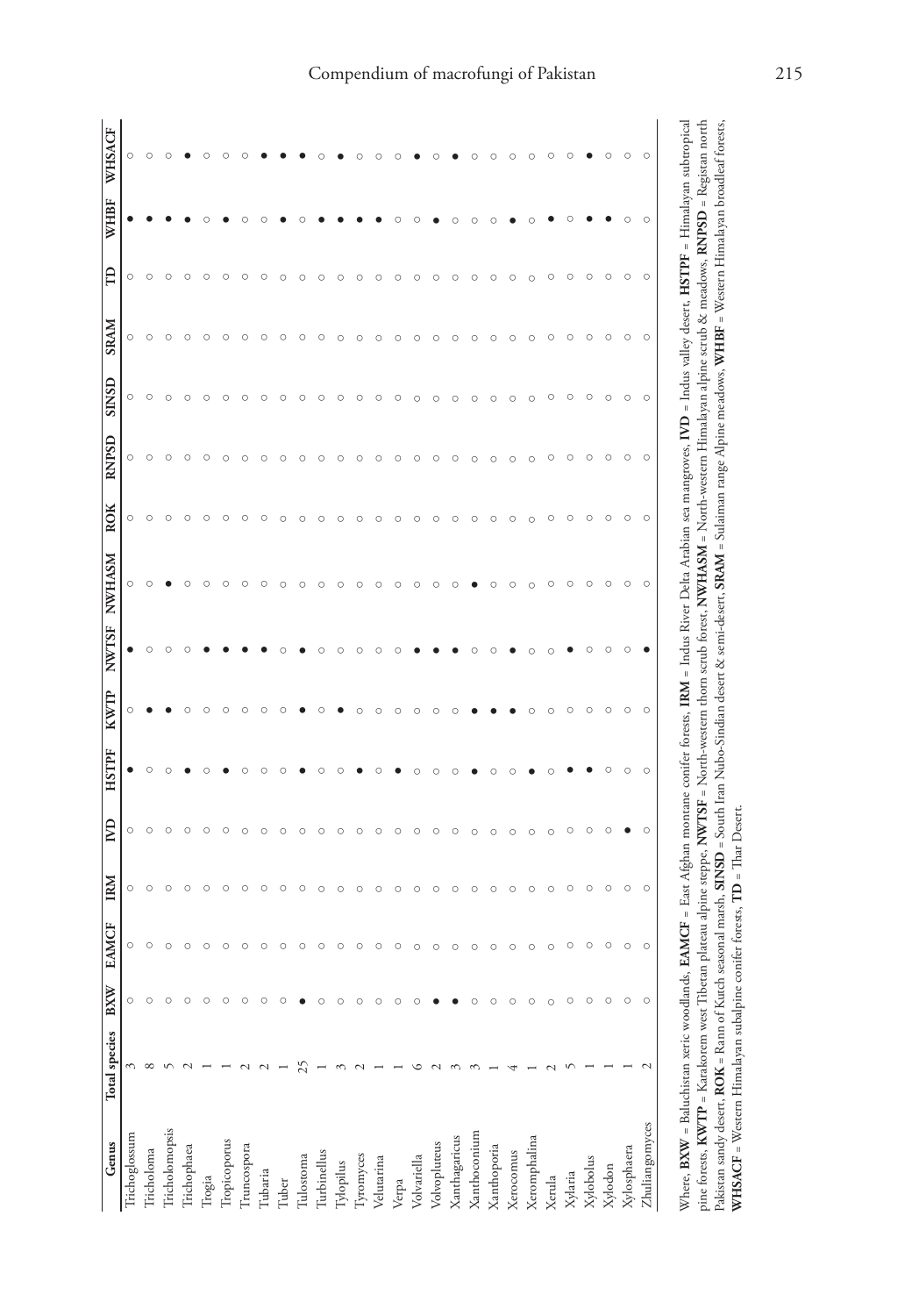## **Discussion**

The compendium presented in Table 1 gives an overview of the macrofungal diversity of Pakistan known to date. It largely reposes on the checklist by Ahmad et al. (1997; 866 entries) published over two decades ago and its recent update (Khalid, *in press*), as well as taxa recently described with the use of molecular data, for example, *Russula foetenoides* (Razaq et al. 2014), *Leucoagaricus lahorensis* (Qasim et al. 2015a), *Tulsotoma ahmadii* (Hussain et al. 2015b), *Phaeocollybia pakistanica* (Khan et al. 2016a), *Descolea quercina* (Khan et al. 2017a), *Amanita griseofusca* (Kiran et al. 2018), *Leucoagaricus brunneus* (Ullah et al. 2019), *Ahmadea dalanensis* (Aman et al. 2020) etc. Numerous edible mushrooms naturally occur in Pakistan including *Agaricus bisporus*, *Boletus edulis*, *Termitomyces umkowaan*, *Macrocybe gigantea*, *Morchella esculenta* (morels), *Ahmadea dalanensis* (truffles), *Pleurotus cystidiosus*, *Marasmius oreades*, *Phellorinia herculeana*, *Cantharellus cinereus* (chanterelle), *Coprinus comatus* and more. Siddiqui et al. (2020) worked on the cultivation potential of two wild indigenous species of *Agaricus*, i.e. *A. bisporus* and *A. subrufescens* and obtained promising results for spawn production locally. In the future, more edible mushrooms can be worked on for their possible cultivation and commercialisation prospects.

We recorded 1,293 species belonging to 411 genera, 115 families and 24 orders. For comparison, Vaco-Palacios and Franco-Molano (2013) listed 1,239 macrofungal species from Colombia. Flores et al. (2012) reported 315 taxa, 163 genera and 20 orders from Guatemala. Kinge et al. (2020) recently presented an elaborate checklist of macrofungi in South Africa listing 1,008 species, 251 genera and 72 families. For comparison with a well-studied area, 3,173 species have been reported from Quebec (mycoquébec.org). Approximately 20,000 species of macrofungi are known worldwide (Hawksworth 2001). Unsurprisingly, since Agaricales is the largest order of macrofungi (Money 2016), it is by far the most commonly represented order with 47% species in the present taxonomic list followed by Polyporales (11%), Russulales (9%) and Pezizales (8%).

The highest number of taxa was recorded in the western Himalayan broadleaf forests ecoregion, which belongs to the temperate broadleaf and mixed forest biome and has been reported to be the richest in central China and eastern North America (Zhao et al. 1990; Martin et al. 1993). The second highest diversity was found in the north-western thorn scrub forests, which are categorised under deserts and xeric shrublands. This thorn scrub is considered as a degraded form of tropical dry forests (e.g. Champion and Seth 1968; Puri et al. 1989). This ecoregion includes semi-arid to arid climatic zones and a mean annual rainfall of less than 750 mm and a temperature range of 45 degrees or more in summers to temperatures dropping below freezing point in winters. Furthermore, ecoregions in tropical and subtropical coniferous forests and temperate coniferous forest biomes also show good macrofungal taxa representation. The ecoregion of western Himalayan subalpine conifer forests plays an important ecological role to vanguard the alpine meadows to the north. For instance, many Himalayan birds and mammals migrate seasonally between the steep mountain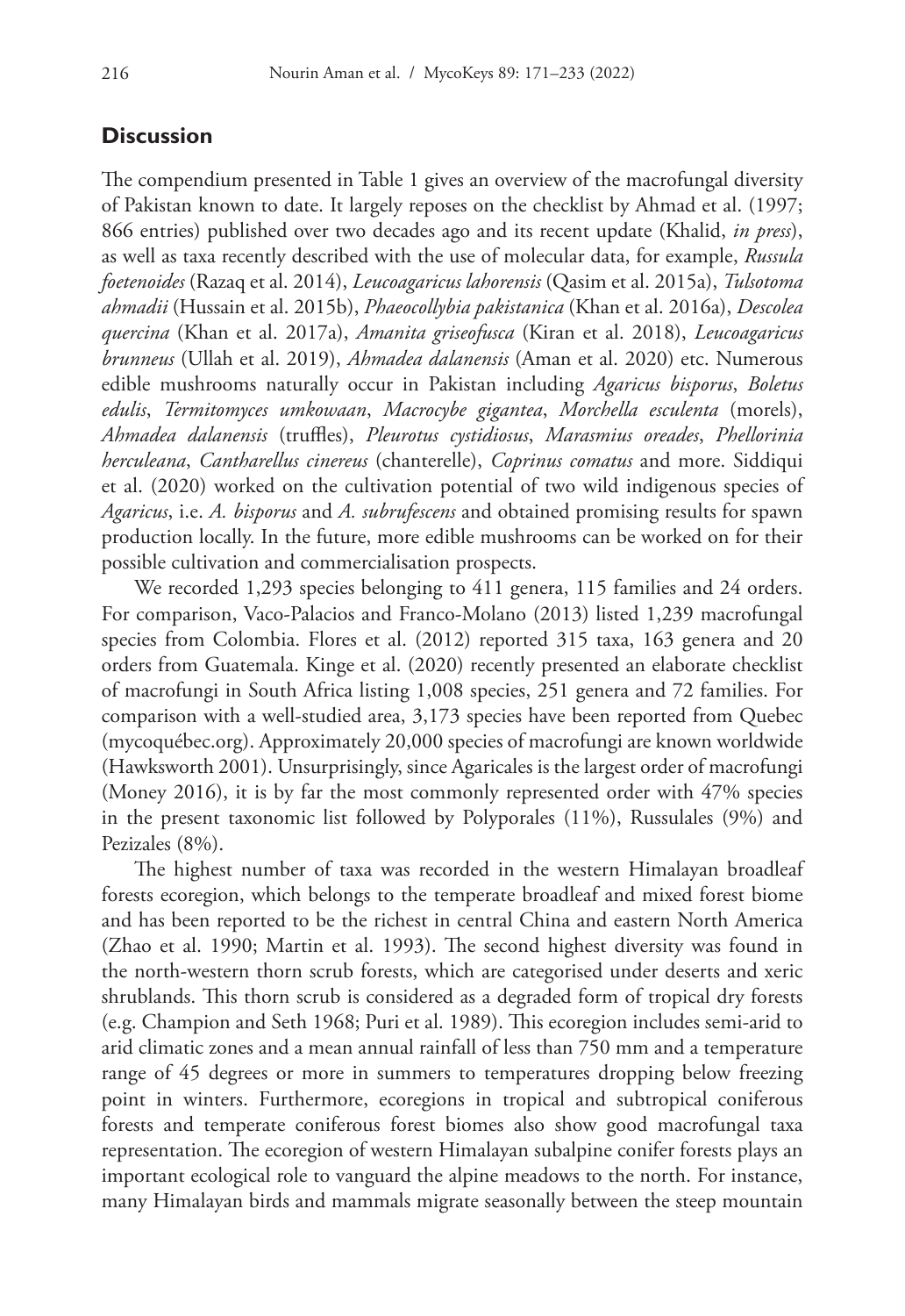slopes, relying on adjacent habitats when the original ones are disturbed. Likewise, large-scale collection of morel mushrooms (*Morchella spp.*) from this ecoregion by local people for export overlaps with the breeding season of many pheasants and some mammals. Therefore, maintaining the biodiversity composition and ecological processes within this geologically young, highest mountain range on Earth requires particular conservation policies for this unique ecoregion (Wikramanayake et al. 2002). Finally, the ecoregions of flooded grasslands and savannahs, mangroves and montane grasslands and shrublands have either less than five percent or no representation. So, clearly there are missing data due to very limited exploration in several regions.

Although the data presented here will be useful to taxonomists, ecologists and conservation biologists, conclusive trends cannot be drawn as there are gaps in data due to extensive sampling in a few ecoregions, whereas other areas have been either neglected or unexplored. Therefore, the unexplored ecoregions of Pakistan need to be sampled extensively to give a full picture of the fungal diversity and endemism therein. Many countries and regions around the world have identified and listed endemic species, including the United States (Stein 2002), Russia (Griffin 1999), the Tuscan Region in Italy (Foggi et al. 2014) and New Caledonia (Wulff et al. 2013). The International Union for Conservation of Nature (IUCN) recently published a report on endemic threatened species on the Red List for each country (IUCN 2019). Redhead (1997) listed rare macrofungi of British Columbia, Canada, for each ecoregion. More recently, Enns et al. (2020) generated a list of endemic species, including a few fungal species as well, highlighting the status of target species for conservation.

In conclusion, this study provides a comprehensive list of macrofungi recorded in Pakistan as of the year 2020 and their known distribution by ecoregions. The otherwise scattered data have now been arranged and are available to be utilised by mycologists and other scientists as well as by amateur citizens. Most importantly, it can serve as a baseline information for further conservation studies and policy-making. Furthermore, these data also highlight the need for more sampling from less sampled areas like Sindh and Baluchistan Provinces. Our next step is to develop an online portal for fungi of Pakistan, where revisions of the current compendium can be done and new reports can be continuously added.

#### **References**

- Adamčík S, Looney B, Caboň M, Jančovičová S, Adamčíková K, Avis PG, Barajas M, Bhatt RP, Corrales A, Das K, Hampe F, Ghosh A, Gates G, Kälviäinen V, Khalid AN, Kiran M, De Lange R, Lee H, Lim YW, Kong A, Manz C, Ovrebo C, Saba M, Taipale T, Verbeken A, Wisitrassameewong K, Buyck B (2019) The quest for a globally comprehensible *Russula* language. Fungal Diversity 99(1): 369–449.<https://doi.org/10.1007/s13225-019-00437-2>
- Ahmad I, Khurshid R, Ziaullah, Bibi A, Azhar N, Islam M, Ashraf S, Hussain S, Faiz AH, Khalid AN, Manshad K (2019) First report of *Russula brunneopurpurea* from State of Azad Jammu and Kashmir, Pakistan using internal transcribed spacer technique. Sylwan 163(9): 113–133.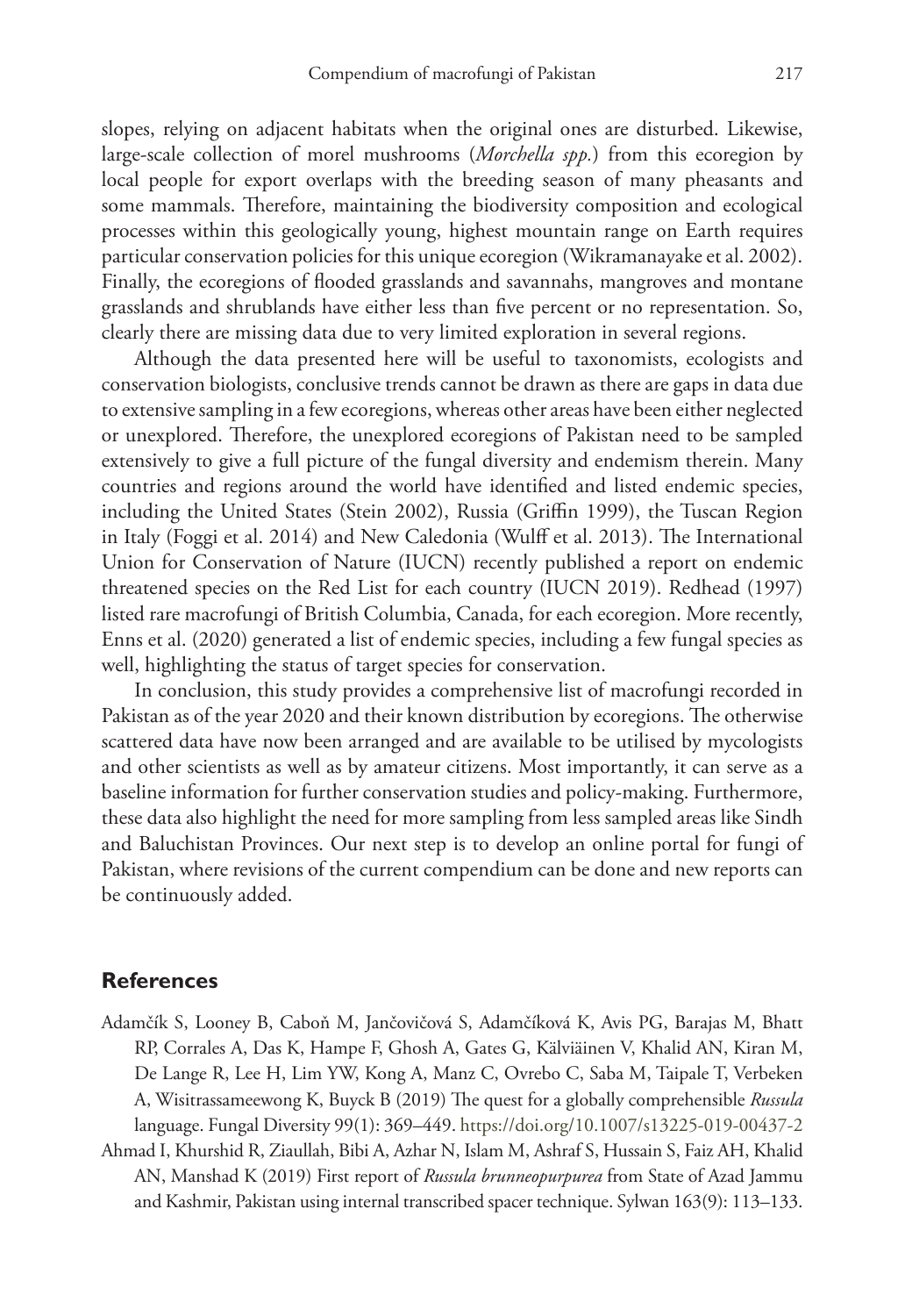- Ahmad S, Iqbal S, Khalid AN (1997) Fungi of Pakistan. Sultan Ahmad Mycological Society of Pakistan. Lahore, 248 pp.
- Ali M, Khan J, Bashir H, Naizi AR, Sher H, Khalid AN (2020) *Infundibulicybe macrospora* sp. nov., a new and noteworthy species from Himalayan moist temperate forests of Pakistan. Phytotaxa 452(4): 268–277. <https://doi.org/10.11646/phytotaxa.452.4.2>
- Aman N, Khalid AN, Moncalvo JM (2020) *Ahmadea dalanensis* gen. and sp. nov., an edible truffle from Pakistan. Studies in Fungi 5(1): 452–461. <https://doi.org/10.5943/sif/5/1/26>
- ArcGis (2021) WWF Terrestrial Ecoregions Of The World (Biomes). [https://www.arcgis.com/](https://www.arcgis.com/apps/View/index.html?appid=d60ec415febb4874ac5e0960a6a2e448) [apps/View/index.html?appid=d60ec415febb4874ac5e0960a6a2e448](https://www.arcgis.com/apps/View/index.html?appid=d60ec415febb4874ac5e0960a6a2e448)
- Ashraf T, Khalid AN (2012) New records of Pezizales from Pakistan. Mycotaxon 119(1): 301–306. <https://doi.org/10.5248/119.301>
- Ashraf T, Hanif M, Khalid AN (2012) *Peziza michelii* and its ectomycorrhizae with *Alnus nitida* (Betulaceae) from Pakistan. Mycotaxon 120(1): 181–188.<https://doi.org/10.5248/120.181>
- Badshah H, Ali B, Shah SA, Alam MM, Aly HI, Mumtaz AS (2018) First record of *Morchella pulchella* from Pakistan. Mycotaxon 133(1): 201–207. <https://doi.org/10.5248/133.201>
- Bailey RG (1998) Ecoregions: The Ecosystem Geography of Oceans and Continents. New York: Springer-Verlag, 180 pp.
- Bashir H, Hussain S, Khalid AN, Niazi AR, Parra LA, Callac P (2018) First report of *Agaricus* sect. *Brunneopicti* from Pakistan with descriptions of two new species. Phytotaxa 357(3): 167–178.<https://doi.org/10.11646/phytotaxa.357.3.1>
- Bashir H, Usman M, Khalid AN (2020a) *Lepiota cholistanensis* a new species of *Lepiota* (Agaricaceae: Basidiomycota) from Cholistan desert, Pakistan. Phytotaxa 455(4): e273. <https://doi.org/10.11646/phytotaxa.455.4.4>
- Bashir H, Jabeen S, Bashir H, Khalid AN (2020b) *Gymnopilus dunensis*, a new species from Punjab Province, Pakistan. Phytotaxa 428(1): 051–059.<https://doi.org/10.11646/phytotaxa.428.1.5>
- Bisby GR, Ainsworth GC (1943) The numbers of fungi. Transactions of the British Mycological Society 26(1–2): 16–19. [https://doi.org/10.1016/S0007-1536\(43\)80005-X](https://doi.org/10.1016/S0007-1536(43)80005-X)
- Blackwell M (2011) The Fungi: 1, 2, 3 . . . 5.1 million species? American Journal of Botany 98(3): 426–438. <https://doi.org/10.3732/ajb.1000298>
- Butler EJ, Bisby GR (1931) The fungi of India. Imperial Council of Agriculture Research. Indian Science Monograph 18: e237.
- Champion HG, Seth SK (1968) A revised forest types of India. Manager of Publications, Government of India, Delhi.
- Cheek M, Lughadha EN, Kirk P, Lindon H, Carretero J, Looney B, Douglas B, Haelewaters D, Gaya E, Llewellyn T, Ainsworth AM, Gafforov Y, Hyde K, Crous P, Hughes B, Walker BE, Forzza RC, Wong KM, Nishkanen T (2020) New scientific discoveries: Plants and fungi. Plants People Planet. 2(5): 371–388. <https://doi.org/10.1002/ppp3.10148>
- Chen J, Parra LA, Kesel AD, Khalid AN, Qasim T, Ashraf A, Bahkal AH, Hyde KD, Zhao R, Callac P (2016) Inter- and intra-specific diversity in *Agaricus endoxanthu*s and allied species reveals a new taxon, *A. punjabensis.* Phytotaxa 252(1): 1–16. [https://doi.org/10.11646/](https://doi.org/10.11646/phytotaxa.252.1.1) [phytotaxa.252.1.1](https://doi.org/10.11646/phytotaxa.252.1.1)
- Crous PW, Wingfield MJ, Lombard L, Roets F, Swart WJ, Alvarado P, Carnegie AJ, Moreno G, Luangsa-ard J, Thangavel R, Alexandrova AV, Baseia IG, Bellanger JM, Bessette AE, Bessette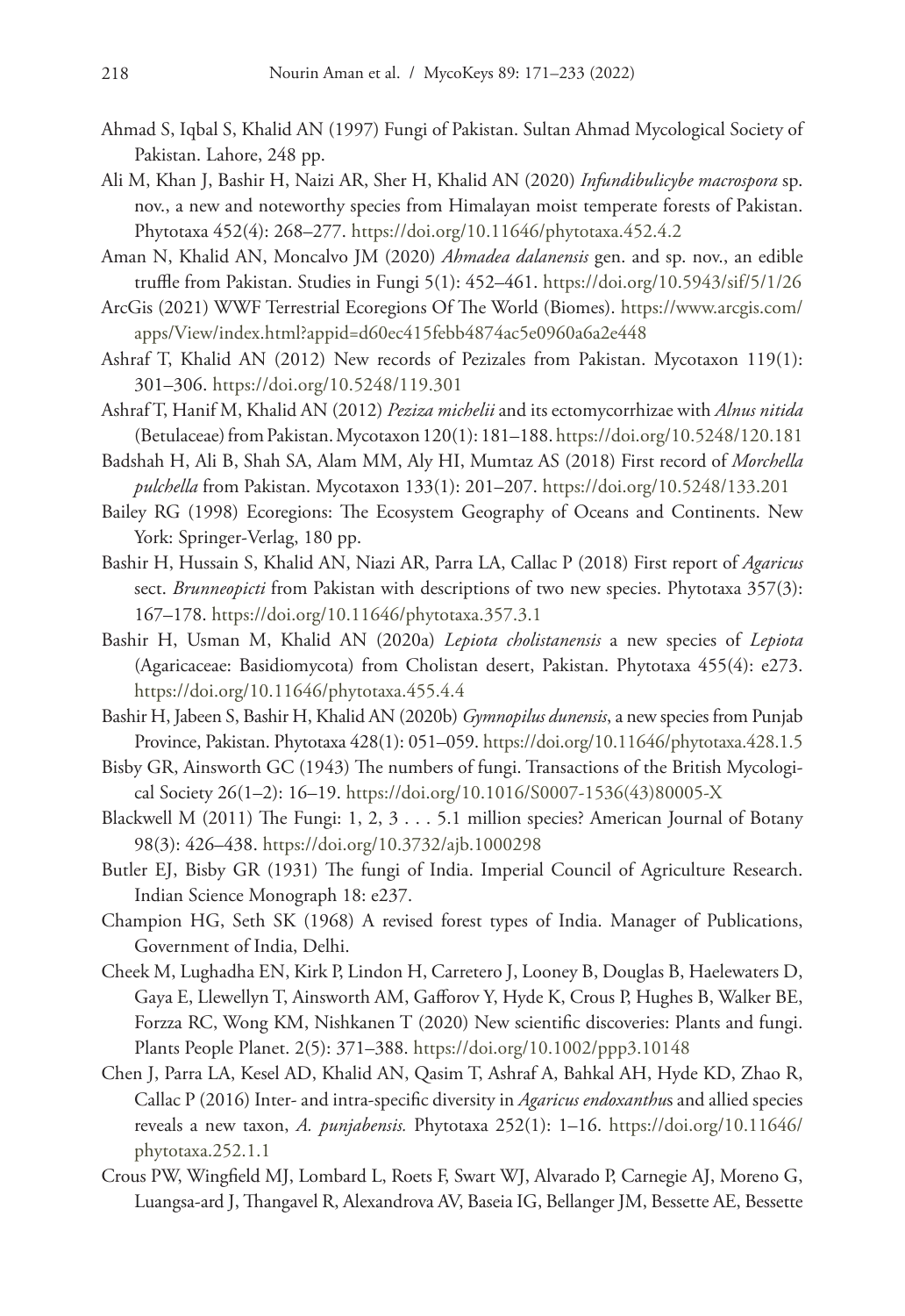AR, Peña-Lastra SDL, Garcia D, Gene J, Pham THG, Heykoop M, Malysheva E, Malysheva V, Martin MP, Morozova OV, Noisripoom, Overton BE, Rea AE, Sewall BJ, Smith ME, Smyth CW, Tasanathai K, Visagie CM, Adamčík S, Alves A, Andrade JP, Aninat MJ, Araújo RVB, Bordallo JJ, Boufleur T, Baroncelli R, Barreto RW, Bolin J, Cabero J, Cabon M, Cafà G, Caffot MLH, Cai L, Carlavilla JR, Chávez R, de Castro RRL, Delgat L, Ferreira BW, Figueiredo CN, Liu F, Fournier J, Galli-Terasawa LV, Gil-Durán C, Glienke C, Gonçalves MFM, Gryta H, Guarro J, Himaman W, Hywel-Jones N, Iturrieta-González I, Ivanushkina NE, Jargeat P, Khalid AN, Khan J, Kiran M, Kiss L, Kochkina GA, Kolařík M, Kubátová A, Lodge DJ, Loizides M, Luque D, Manjón JL, Marbach PAS, Massola Jr NS, Mata M, Miller AN, Mongkolsamrit S, Moreau PA, Morte A, Mujic A, Navarro-Ródenas A, Németh MZ, Nóbrega TF, Nováková A, Olariaga I, Rodríguez A, Requejo O, Rodrigues ACM, Rong IH, Roux J, Seifert KA, Švec K, Tanchaud P, Tanney JB, Terasawa F, Thanakitpipattana D, Torres-Garcia D, Vaca I, Vaghefi N, van Iperen AL, Vasilenko OV, Verbeken A, Yilmaz N, Zamora JC, Zapata M, Jurjević Ž, Groenewald JZ (2019) Fungal Planet description sheets: 951–1041 Persoonia 43: 223–425. <https://doi.org/10.3767/persoonia.2019.43.06>

- de Laubenfels DJ (1975) Mapping the World's Vegetation: Regionalization of Formations and Flora. Syracuse University Press, Syracuse (NY).
- Dinerstein E, Olson D, Joshi A, Vynne C, Burgess ND, Wikramanayake E, Hahn N, Palminteri S, Hedao P, Noss R, Hansen M, Locke H, Ellis EC, Jones B, Barber CV, Hayes R, Kormos C, Martin V, Crist E, Sechrest W, Price L, Baillie JEM, Weeden D, Suckling K, Davis C, Sizer N, Moore R, Thau D, Birch T, Potapov P, Turubanova S, Tyukavina A, de Souza N, Pintea L, Brito JC, Llewellyn OA, Miller AG, Patzelt A, Ghazanfar SA, Timberlake J, Klöser H, Shennan-Farpón Y, Kindt R, Lillesø JB, van Breugel P, Graudal L, Voge M, Al-Shammari KF, Saleem M (2017) An ecoregion-based approach to protecting half the terrestrial realm. Bioscience 67(6): 534–545. <https://doi.org/10.1093/biosci/bix014>
- Dubois G, Bastin L, Battistella L, Bertzky B, Conti M, Delli G, Graziano M, Mandrici A, Martínez-López J, Saura S (2018) DOPA Explorer 2.0: A web-based tool assessing all large protected areas in support to conservation policies. 5<sup>th</sup> European Congress of Conservation Biology.<https://doi.org/10.17011/conference/eccb2018/108141>
- Enns A, Kraus D, Hebb A (2020) Ours to save: the distribution, status and conservation needs of Canada's endemic species. NatureServe Canada and Nature Conservancy of Canada.
- Farooqi A, Aqdas F, Niazi AR, Jabeen S, Khalid AN (2017) *Inocybe ahmadii* sp. nov. and a new record of *I. leptocystis* from Pakistan. Mycotaxon 132(2): 257–269. [https://doi.](https://doi.org/10.5248/132.257) [org/10.5248/132.257](https://doi.org/10.5248/132.257)
- Fiaz M, Jabeen S, Imran A, Ahmad H, Khalid AN (2014) Extension of *Macrolepiota* distribution to the montane temperate forests of Pakistan. Mycotaxon 129(1): 197–208. [https://doi.](https://doi.org/10.5248/129.197) [org/10.5248/129.197](https://doi.org/10.5248/129.197)
- Flores AR, Comandini O, Rinaldi AC (2012) A preliminary checklist of macrofungi of Guatemala, with notes on edibility and traditional knowledge. Mycosphere. Journal of Fungal Biology 3(1): 1–21. <https://doi.org/10.5943/mycosphere/3/1/1>
- Foggi B, Viciani D, Baldini RM, Carta A, Guidi T (2014) Conservation assessment of the endemic plants of the Tuscan Archipelago, Italy. Oryx 49 (1): 118–126. [https://doi.](https://doi.org/10.1017/S0030605313000288) [org/10.1017/S0030605313000288](https://doi.org/10.1017/S0030605313000288)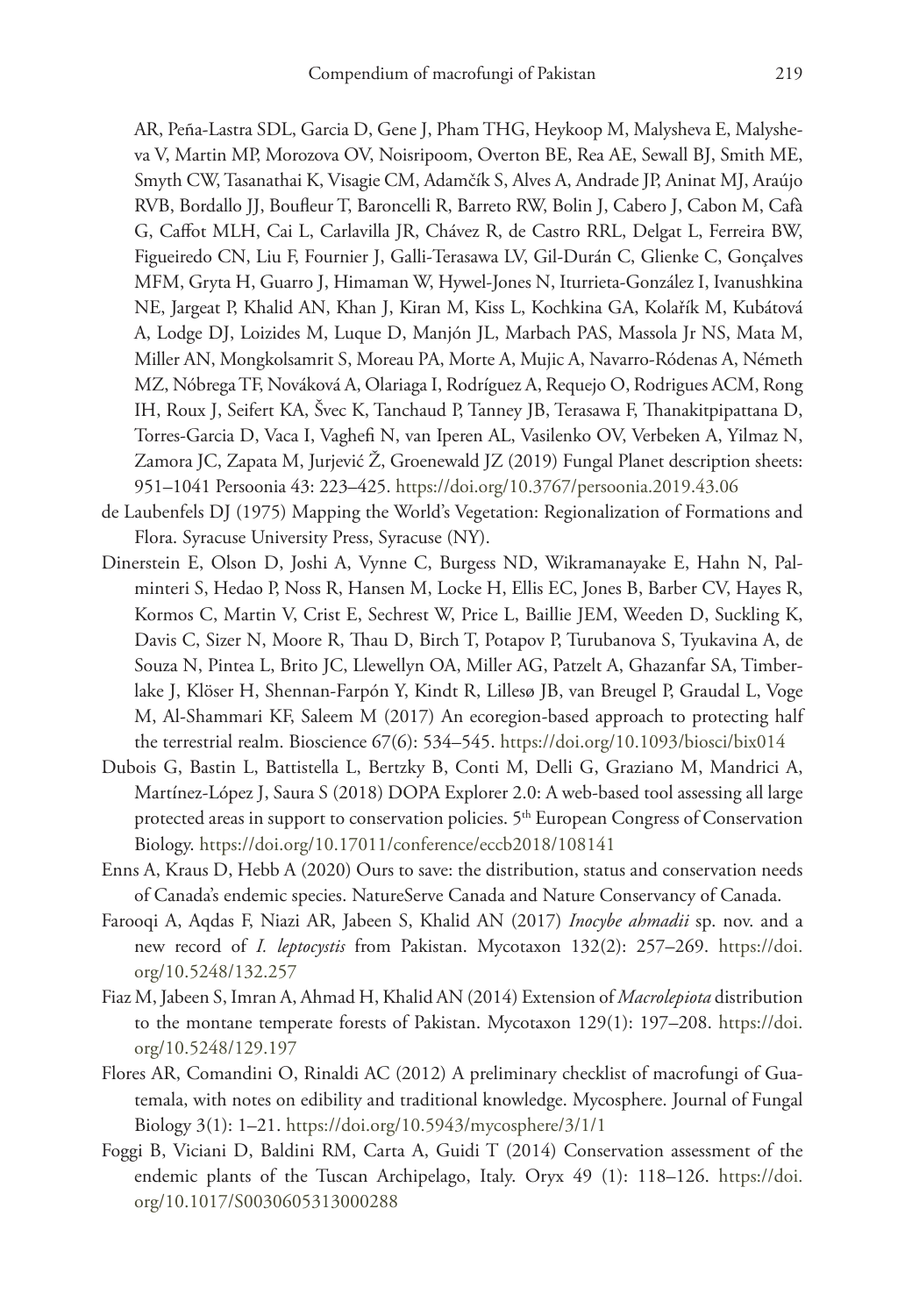- Gardezi SRA (2003) Mushrooms of Kashmir VIII. Sarhad Journal of Agriculture 19(2): 245–255. <https://doi.org/10.3923/ajps.2003.804.810>
- Ge ZW, Qasim T, Yang ZL, Nawaz R, Khalid AN, Vellinga EC (2015) Four new species in *Leucoagaricus* (Agaricaceae, Basidiomycetes) from Asia. Mycologia 107(5): 1033–1044. <https://doi.org/10.3852/14-351>
- GenBank (2020, 2021) GenBank Overview. www.ncbi.nlm.nih.gov/Genbank
- Gosz JR (1991) Fundamental ecological characteristics of landscape boundaries. In: Holland MM, Risser PG, Naiman RJ (Eds) Ecotones. Chapman and Hall, New York, 8–30. [https://doi.org/10.1007/978-1-4615-9686-8\\_2](https://doi.org/10.1007/978-1-4615-9686-8_2)
- Griffin PC (1999) Endangered species diversity 'hot spots' in Russia and centers of endemism. Biodiversity and Conservation 8(8): 497–511.<https://doi.org/10.1023/A:1008837023242>
- Haelewaters D, Dima B, Abbas II, Abdel-Hafiz, Mohamed A, Abdel-Wahab, Saamr RAE, Acar I, Aguirre-Acosta E, Aime C, Aldemir S, Ali M, Ayala-Vásquez O, Bakhit MS, Bashir H, Battistin E, Bendiksen E, Castro-Rivera R, Çolak OF, Kesel AD, de la Fuente JI, Dizkırıcı A, Hussain S, Jansen GM, Kaygusuz O, Khalid AN, Khan J, Kiyashko AA, Larsson E, Martínez-González CR, Morozova OV, Niazi AR, Noordeloos ME, Pham THG, Popov ES, Psurtseva NV, Afshan NS, Christe P, Fiaz M, Glaizot O, Liu J, Majeed J, Markotter W, Nagy A, Nawaz H, Papp V, Péter A, Pfliegler WP, Qasim T, Riaz M, Sándor AD, Szentiványi T, Voglmayr H, Yousaf N, Krisai-Greilhuber I (2020) Fungal Systematics and Evolution: FUSE 6. Sydowia 72: 171–296.
- Hanif M, Khalid AN (2013) Intraspecific rDNA-ITS polymorphism within *Clavariadelphus subfastigiatus* (basidiomycota: Gomphoid-phalloid clade) from Pakistan. International Journal of Agriculture and Biology 15: 465–471.
- Hanif M, Khalid AN, Exeter RL (2014) *Clavariadelphus pakistanicus* sp. nov., a new club fungus (Basidiomycota: Gomphales) from Himalayan moist temperate forests of Pakistan. Canadian Journal of Botany 92(7): 471–476. <https://doi.org/10.1139/cjb-2013-0073>
- Hanif M, Khalid AN, Exeter RL (2019) *Ramaria flavescentoides* sp. nov. with clamped basidia from Pakistan. Mycotaxon 134(2): 399–406.<https://doi.org/10.5248/134.399>
- Hawksworth D (1991) The fungal dimension of biodiversity: Magnitude, significance, and conservation. Mycological Research 95(6): 641–655. [https://doi.org/10.1016/S0953-](https://doi.org/10.1016/S0953-7562(09)80810-1) [7562\(09\)80810-1](https://doi.org/10.1016/S0953-7562(09)80810-1)
- Hawksworth DL (2001) Mushrooms: The extent of the unexplored potential. International Journal of Medicinal Mushrooms 3(4): 333–337. <https://doi.org/10.1615/IntJMedMushr.v3.i4.50>
- Hawksworth DL, Lucking R (2017) Fungal diversity revisited: 2.2 to 3.8 million species. Microbiology Spectrum 5(4): 1–14. <https://doi.org/10.1128/microbiolspec.FUNK-0052-2016>
- Hernández-Restrepo M, Schumacher RK, Wingfield MJ, Ahmad I, Cai L, Duong TA, Edwards J, Gené J, Groenewald JZ, Jabeen S, Khalid AN, Lombard L, Madrid H, Marin-Felix Y, Marincowitz S, Miller AN, Rajeshkumar KC, Rashid A, Sarwar S, Stchigel AM, Taylor PWJ, Zhou N, Crous PW (2016) Fungal Systematics and Evolution: FUSE 2. Sydowia 68: 193–230.
- Hibbett DS, Pine EM, Langer E, Langer G, Donoghue MJ (1997) Evolution of gilled mushrooms and puffballs inferred from ribosomal DNA sequences. Proceedings of the National Academy of Sciences of the United States of America 94(22): 12002–12006. [https://doi.](https://doi.org/10.1073/pnas.94.22.12002) [org/10.1073/pnas.94.22.12002](https://doi.org/10.1073/pnas.94.22.12002)
- Holdridge LR (1967) Life Zone Ecology. Tropical Science Center, San Jose, Costa Rica, 51 pp.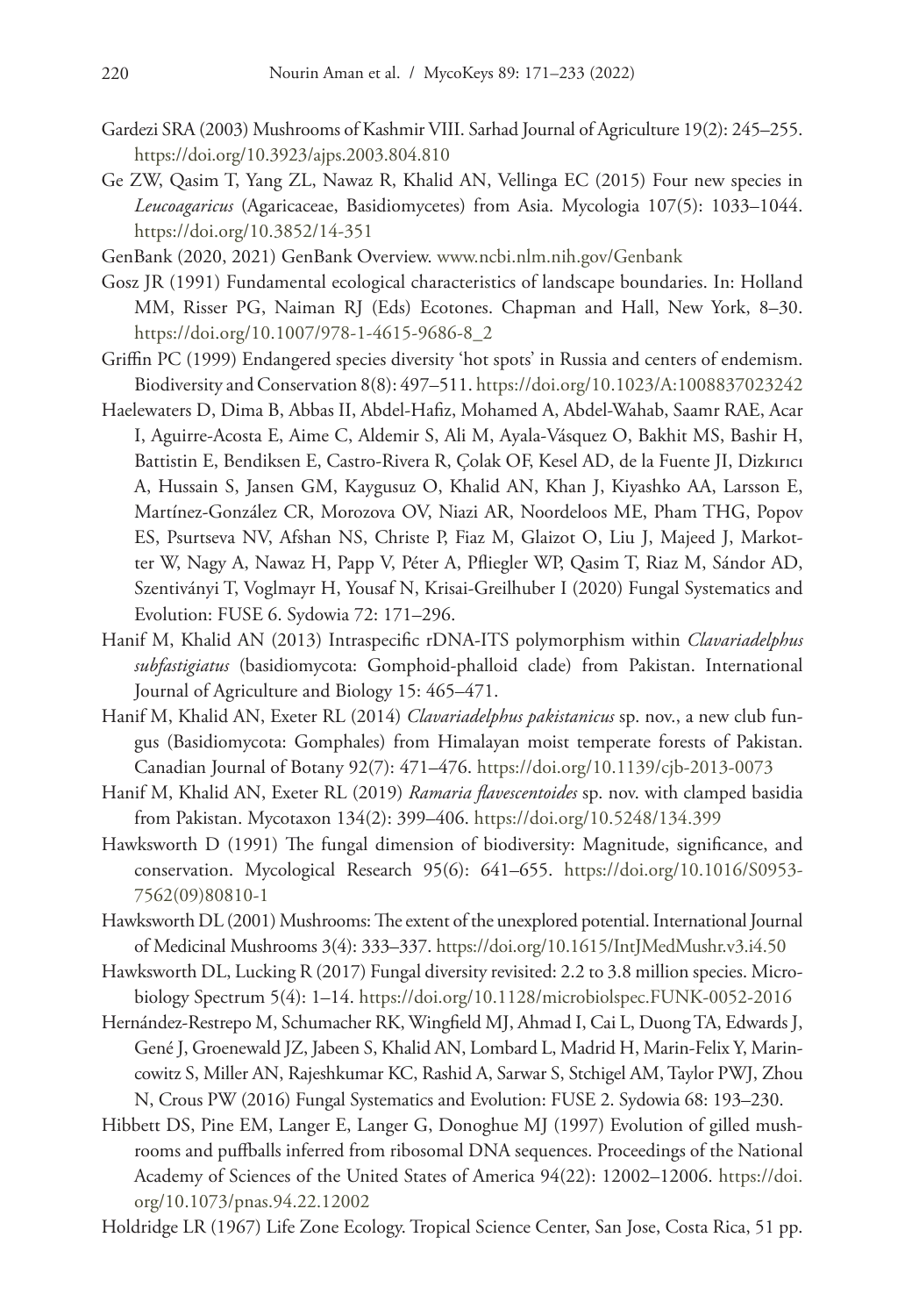- Hussain S, Sher H (2019) Study in *Agaricus* section Minores in Pakistan with the description of two new species. Mycological Progress 2019(18): 795–804. [https://doi.org/10.1007/](https://doi.org/10.1007/s11557-019-01493-3) [s11557-019-01493-3](https://doi.org/10.1007/s11557-019-01493-3)
- Hussain S, Afshan NS, Ahmad H, Khalid AN (2015a) New report of the edible mushroom *Pleurotus cystidiosus* from Pakistan. Asian Journal of Mycology 24: 23–30.
- Hussain S, Yousaf N, Afshan NS, Niazi AR, Ahmad H, Khalid AN (2015b) *Tulostoma ahmadii* sp. nov. and *T. squamosum* from Pakistan. Turkish Journal of Botany 40(2): 218–225. <https://doi.org/10.3906/bot-1501-9>
- Hussain S, Afshan NS, Ahmad A, Khalid AN (2015c) New report of edible mushroom, *Termitomyces umkowaan* from Pakistan. Sylwan 159(6): 185–197.
- Hussain S, Afshan NS, Ahmad H (2016) First record of *Parasola lilatincta* from Pakistan. Mycotaxon 131(2): 316–322. <https://doi.org/10.5248/131.317>
- Hussain S, Afshan NS, Habib A, Khalid AN, Niazi AR (2017) *Parasola malakandensis* sp. nov. (Psathyrellaceae; Basidiomycota) from Malakand. Pakistan Mycoscience 58(2): 69–76. <https://doi.org/10.1016/j.myc.2016.09.002>
- Hussain S, Usman M, Afshan NS, Ahmad H, Khan J, Khalid AN (2018a) The genus *Coprinellus* (Basidiomycota; Agaricales) in Pakistan with the description of four new species. MycoKeys 39: 41–61.<https://doi.org/10.3897/mycokeys.39.26743>
- Hussain S, Jabeen S, Khalid AN, Afshan NS, Ahmad H, Sher H, Pfister DH (2018b) Underexplored regions of Pakistan yield five new species of *Leucoagaricus.* Mycologia 110(2): 387–400. <https://doi.org/10.1080/00275514.2018.1439651>
- Hussain S, Afshan NS, Ahmad H, Sher H, Khalid AN (2018c) *Xanthagaricus pakistanicus* sp. nov. (Agaricaceae), the first report of the genus from Pakistan. Turkish Journal of Botany 42: 123–133.<https://doi.org/10.3906/bot-1705-21>
- Hussain S, Habib A, Ullah S, Afshan NS, Pfister DH, Sher H, Haider A, Khalid AN (2018d) The genus *Parasola* in Pakistan with the description of two new species. Mycokeys 30: 41–60.<http://doi.org/10.3897/mycokeys.30.21430>
- Ilyas S, Razaq A, Khalid AN (2013a) *Inocybe nitidiuscula* and its ectomycorrhizae with *Alnus nitida* from Galyat, Pakistan. Mycotaxon 124(1): 247–254. <https://doi.org/10.5248/124.247>
- Ilyas S, Razaq A, Khalid AN (2013b) Molecular investigations to determine the ectomycorrhizal habit of *Lactarius sanguifluus* associated with coniferous and deciduous vegetation of Galyat, Khyber Pakhtunkhwa, Pakistan. International Journal of Agriculture and Biology 15(5): 857–863. [http://www.fspublishers.org/html\\_issue.php?i\\_id=3146](http://www.fspublishers.org/html_issue.php?i_id=3146)
- Index Fungorum (2021) Index Fungorum.<http://www.indexfungorum.org/names/names.asp>
- Iqbal SH, Kasuya T, Khalid AN, Niazi AR (2006) *Lysurus pakistanicus*, a new species of Phallales from Pakistan. Mycotaxon 98: 163–168. [http://www.mycotaxon.com/vol/](http://www.mycotaxon.com/vol/abstracts/98/98-163.html) [abstracts/98/98-163.html](http://www.mycotaxon.com/vol/abstracts/98/98-163.html)
- Ishaq M, Fiaz M, Naseer A, Khalid AN (2019a) *Amanita subjunquillea* and its ectomycorrhizal association, reported as new for Pakistan. Mycotaxon 134(3): 413–423. [https://doi.](https://doi.org/10.5248/134.413) [org/10.5248/134.413](https://doi.org/10.5248/134.413)
- Ishaq M, Khan MB, Ullah S, Fiaz M, Khalid AN (2019b) *Infundibulicybe kotanensis* sp. nov. (Tricholomataceae), a new species from Buner, Pakistan. Phytotaxa 418(2): 195–202. <https://doi.org/10.11646/phytotaxa.418.2.4>
- IUCN (2019) IUCN Red List of Threatened Species. <https://www.iucnredlist.org/>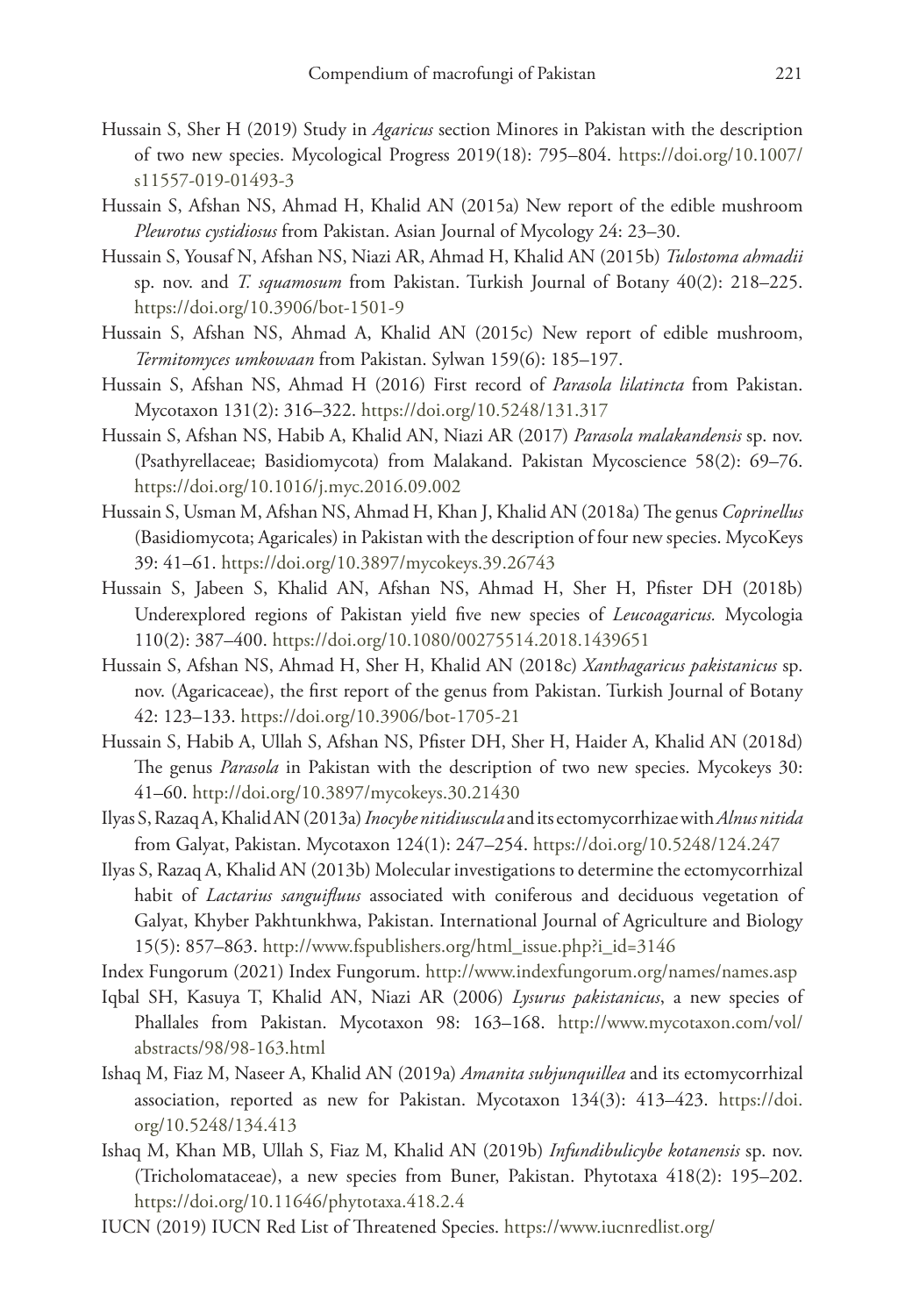- Izhar A, Bashir H, Khalid AN (2019) A new species of *Conocybe* (Bolbitaceae) from Punjab, Pakistan. Phytotaxa 402(5): 251–258. <https://doi.org/10.11646/phytotaxa.402.5.4>
- Izhar A, Khalid AN, Bashir H (2020) *Termitomyces sheikhupurensis* sp. nov. (Lyophyllaceae, Agaricales) from Pakistan, evidence from morphology and DNA sequences data. Turkish Journal of Botany 2020(44): 694–704. <https://doi.org/10.3906/bot-2003-51>
- Jabeen S, Khalid AN (2020) *Pseudosperma flavorimosum* sp. nov. from Pakistan. Mycotaxon 135(1): 183–193. <https://doi.org/10.5248/135.183>
- Jabeen S, Ashraf T, Khalid AN (2015a) *Peziza succosella* and its ectomycorrhiza associated with *Cedrus deodara* from Himalayan moist temperate forests of Pakistan. Mycotaxon 130(2): 455–464.<https://doi.org/10.5248/130.455>
- Jabeen S, Fiaz M, Saba M, Ahmad H, Khalid AN (2015b) Molecular phylogeny and morphological characterization of *Russula livescens* and its ectomycorrhiza from mixed coniferous forests of Pakistan. Asian Journal of Mycology 24: 145–154. [https://www.](https://www.zobodat.at/pdf/OestZPilz_24_0145-0154.pdf) [zobodat.at/pdf/OestZPilz\\_24\\_0145-0154.pdf](https://www.zobodat.at/pdf/OestZPilz_24_0145-0154.pdf)
- Jabeen S, Ahmad I, Rashid A, Khalid AN (2016a) *Inocybe Kohistanensis*, a new species from Swat, Pakistan. Turkish Journal of Botany 40: 312–318. [https://doi.org/10.3906/bot-](https://doi.org/10.3906/bot-1501-17)[1501-17](https://doi.org/10.3906/bot-1501-17)
- Jabeen S, Niazi AR, Khalid AN (2016b) First record of *Russula anthracina* and its ectomycorrhiza from South Asia. Mycotaxon 131(1): 33–44. <https://doi.org/10.5248/131.31>
- Jabeen S, Niazi AN, Khalid AN (2017a) *Russula brunneopurpurea* sp. nov. and its ectomycorrhiza from Pakistan. Mycosphere: Journal of Fungal Biology 8(8): 1059–1069. [https://doi.](https://doi.org/10.5943/mycosphere/8/8/7) [org/10.5943/mycosphere/8/8/7](https://doi.org/10.5943/mycosphere/8/8/7)
- Jabeen S, Razaq A, Niazi AR, Ahmad I, Grebenc T, Khalid AN (2017b) *Russula ahmadii*, a new species in section Ingratae and its ectomycorrhiza from coniferous forests of Pakistan. Phytotaxa 321(3): 241–253. <https://doi.org/10.11646/phytotaxa.321.3.2>
- Jabeen S, Kiran M, Ullah S, Wilson AW, Mueller GM, Fiaz M, Khalid AN (2017c) *Amanita glarea*, a new species in section Vaginatae from Pakistan. Phytotaxa 306(2): 135–145. <https://doi.org/10.11646/phytotaxa.306.2.3>
- Jabeen S, Kiran M, Khan J, Ahmad I, Ahmad H, Sher H, Khalid AN (2019) *Amanita ahmadii*, a new species of *Amanita* subgenus *Amanitina* section Validae from Pakistan. MycoKeys 56: 81–99.<https://doi.org/10.3897/mycokeys.56.31819>
- Jabeen S, Waseem B, Tuba, Hamid M, Yasmeen A (2020a) First record of *Leucoagaricus nivalis* from Pakistan. Bangladesh Journal of Plant Taxonomy 27(2): 453–459. [https://doi.](https://doi.org/10.3329/bjpt.v27i2.50684) [org/10.3329/bjpt.v27i2.50684](https://doi.org/10.3329/bjpt.v27i2.50684)
- Jabeen S, Naseer A, Khalid AN (2020b) *Russula rubricolor* sp. nov. from Himalayan forests of Pakistan. Mycotaxon 135(4): 765–776. <https://doi.org/10.5248/135.765>
- Kamran M, Jabeen S (2020) *Coprinellus ovatus* sp. nov. from Pakistan. Mycotaxon 135(2): 321–332.<https://doi.org/10.5248/135.321>
- Khalid AN (In press) Annotated checklist of Macro-fungi of Pakistan published from 1998-2020.
- Khalid AN, Hanif M (2017) *Thelephora iqbalii* sp. nov. from the Himalayan moist temperate forests of Pakistan. Mycotaxon 132(4): 943–950.<https://doi.org/10.5248/132.943>
- Khalid AN, Iqbal SH (2004) *Calvatia ahmadii* sp. nov. from Pakistan. Pakistan Journal of Botany 36(3): 669–671. [http://www.pakbs.org/pjbot/PDFs/36\(3\)/PJB36\(3\)669.pdf](http://www.pakbs.org/pjbot/PDFs/36(3)/PJB36(3)669.pdf)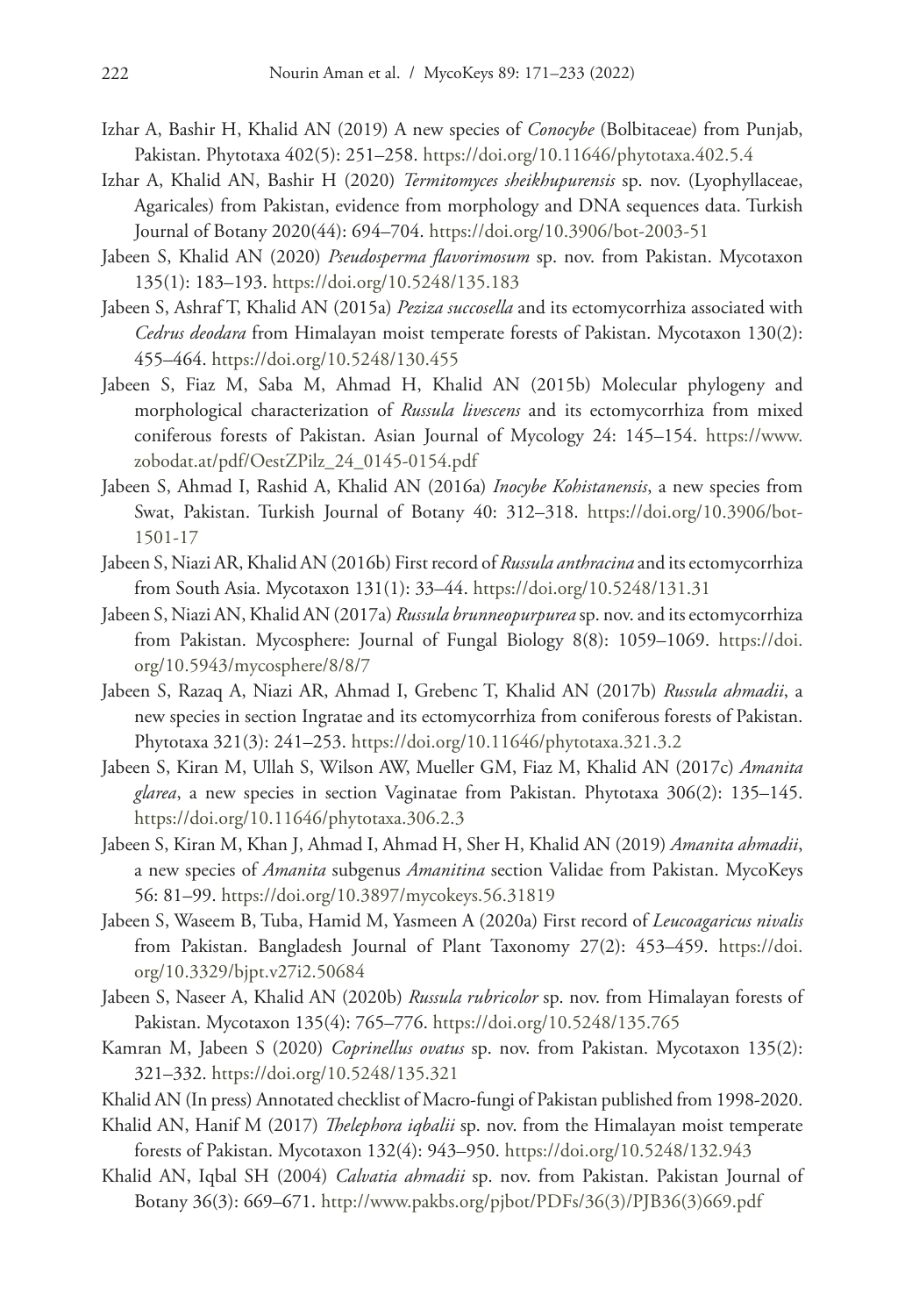- Khalid AN, Qadeer N, Iqbal SH (2000) Addition to the discomycetes of Pakistan. Pakistan Journal of Botany 32(1): 27–34. [http://www.pakbs.org/pjbot/PDFs/32\(1\)/PJB32\(1\)05.pdf](http://www.pakbs.org/pjbot/PDFs/32(1)/PJB32(1)05.pdf)
- Khan J, Sher H (2016c) *Lactifluus volemus*: An addition to the fungi of Pakistan. International Journal of Agriculture and Biology 18(6): 1095–1097. [https://doi.org/10.17957/](https://doi.org/10.17957/IJAB/15.0214) [IJAB/15.0214](https://doi.org/10.17957/IJAB/15.0214)
- Khan J, Sher H, Khalid AN (2016a) *Phaeocollybia pakistanica* sp. nov., the first representative of the genus from Pakistan. Mycotaxon 131(04): 889–896.<https://doi.org/10.5248/131.889>
- Khan J, Sher H, Khalid AN (2016b) *Abortiporus biennis*: The third record of this fungus and a new genus name for the Pakistan fungi. Asian Journal of Mycology 25: 19–22.
- Khan J, Sher H, Naseer A, Khalid AN (2017a) *Descolea quercina (*Bolibitaceae), a new species from moist temperate forests in Pakistan. MycoKeys 27: 65–76. [https://doi.org/10.3897/](https://doi.org/10.3897/mycokeys.27.14730) [mycokeys.27.14730](https://doi.org/10.3897/mycokeys.27.14730)
- Khan J, Kiran M, Jabeen S, Sher H, Khalid AN (2017b) *Gymnopilus penetrans* and *G. swaticus* sp. nov. (Agaricomycota: Hymenogastraceae); a new record and a new species from northwest Pakistan. Phytotaxa 312(1): 060–070.<https://doi.org/10.11646/phytotaxa.311.2.5>
- Khan J, Sher H, Bussmann RW, Hart R, Khalid AN (2018) *Albatrellus roseus* sp. nov. (Albatrellaceae; Basidiomycota), the first representative of the genus from Pakistan. Mycoscience 59(1): 12–17. <https://doi.org/10.1016/j.myc.2017.07.002>
- Khan MB, Ishaq M, Kiran M, Fiaz M, Khalid AN (2019) *Stropharia atroferruginea* (Agaricales, Strophariaceae), a new species from Battagram District, Pakistan. Phytotaxa 409(2): 83–92.<https://doi.org/10.11646/phytotaxa.409.2.4>
- Khan J, Sher H, Hussain S, Khalid AN (2020) First report of *Hericium cirrhatum* from Pakistan. Mycotaxon 135(4): 845–852.<https://doi.org/10.5248/135.845>
- Kinge TR, Goldman G, Jacobs A, Ndiritu GG, Gryzenhout M (2020) A first checklist of macrofungi of South Africa. MycoKeys 63: 1–48.<https://doi.org/10.3897/mycokeys.63.36566>
- Kiran M, Khan J, Naseer A, Sher H, Khalid AN (2017) *Amanita pallidorosea* in Pakistan and its ectomycorrhizal association with Quercus oblongata. Mycotaxon 132(4): 799–811. <https://doi.org/10.5248/132.799>
- Kiran M, Khan J, Sher H, Pfister DH, Khalid AN (2018) *Amanita griseofusca*: A new species of *Amanita* in section Vaginatae from Malam Jabba, Swat, Pakistan. Phytotaxa 364(2): 181–192.<https://doi.org/10.11646/phytotaxa.364.2.5>
- Kiran M, Sattar A, Zamir K, Haelewaters D, Khalid AN (2020) Additions to the genus *Chroogomphus* (Boletales, Gomphidiaceae) from Pakistan. MycoKeys 66: 23–38. [https://doi.](https://doi.org/10.3897/mycokeys.66.38659) [org/10.3897/mycokeys.66.38659](https://doi.org/10.3897/mycokeys.66.38659)
- Krisai-Greilhuber I, Chen Y, Jabeen S, Madrid H, Marincowitz S, Razaq A, Ševčíková H, Voglmayr H, Yazici K, Aptroot A, Aslan A, Boekhout T, Borovička J, Crous PW, Ilyas S, Jami F, Jiang Y-L, Khalid AN, Kolecka A, Konvalinková T, Norphanphoun C, Shaheen S, Wang Y, Wingfield MJ, Wu SP, Wu YM, Yu JY (2017) Fungal systematics and evolution: FUSE 3. Sydowia 69: 229–264.
- Liu LN, Razaq A, Atri NS, Bau T, Belbahri L, Bouket AC, Chen LP, Deng C, Ilyas S, Khalid AN, Kitaura MJ, Kobayashi T, Li Y, Lorenz AP, Ma YH, Malysheva E, Malysheva V, Nuytinck J, Qiao M, Saini MK, Scur MC, Sharma S, Shu LL, Spirin V, Tanaka Y, Tojo M, Uzuhashi S, Valério-Júnior C, Verbeken A, Verma B, Wu RH, Xu JP, Yu ZF, Zeng H, Zhang B, Banerjee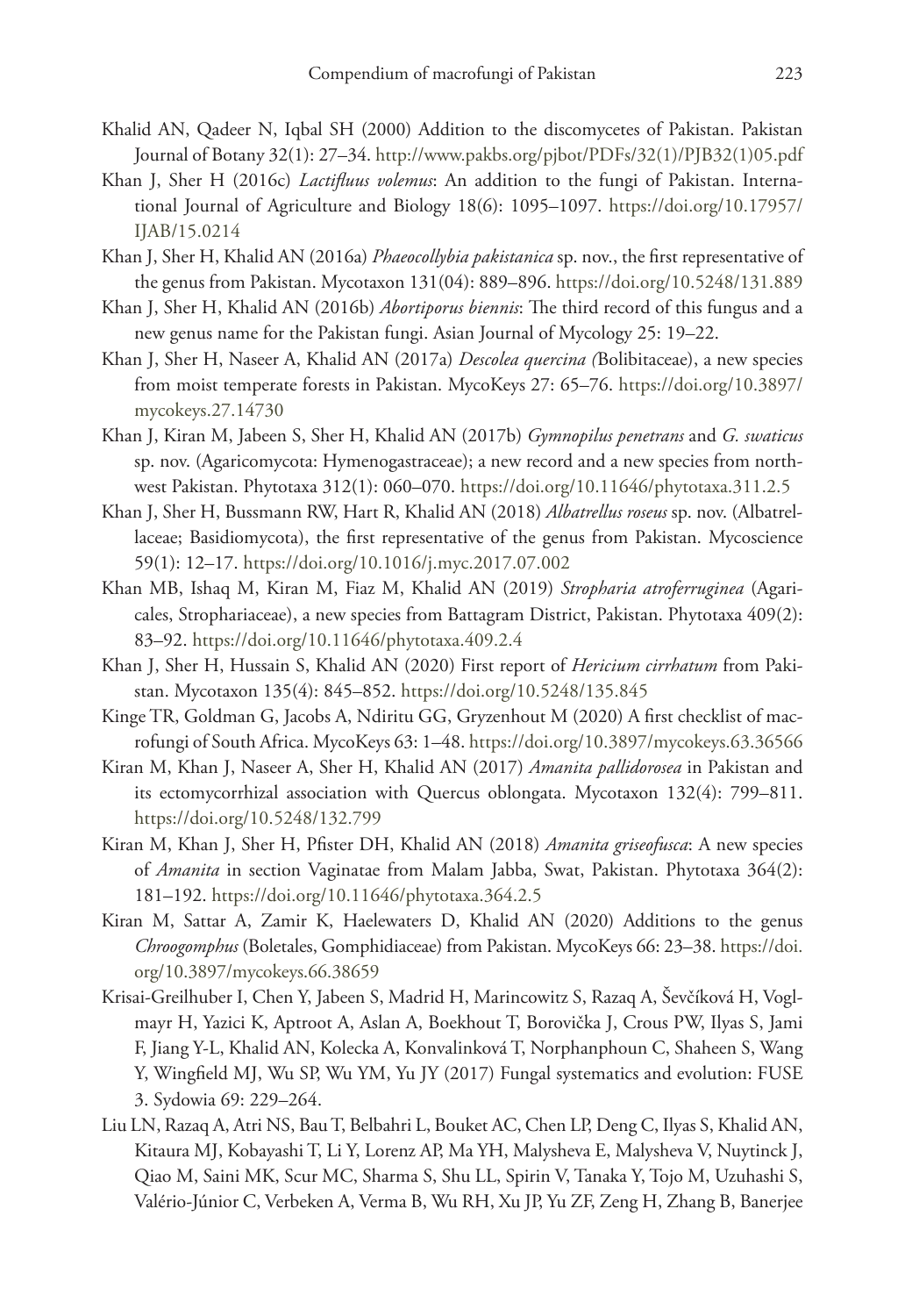A, Beddiar A, Bordallo JJ, Dafri A, Dima B, Krisai-Greilhuber I, Lorenzini M, Mandal R, Morte A, Nath PS, Papp V, Pavlík J, Rodríguez A, Ševcˇíková H, Urban A, Voglmayr H, Zapparoli G (2018) Fungal Systematics and Evolution: FUSE 4. Sydowia 70: 211–286.

- Martin WH, Boyce SG, Echternacht AC (1993) Biodiversity of the southeastern United States: Lowland terrestrial communities. John Wiley and Sons, New York.
- Moncalvo JM, Buchanan PK (2008) Molecular evidence for long distance dispersal across the Southern Hemisphere in the *Ganoderma applanatum-australe* species complex (Basidiomycota). Mycological Research 112(4): 425–436. [https://doi.org/10.1016/j.my](https://doi.org/10.1016/j.mycres.2007.12.001)[cres.2007.12.001](https://doi.org/10.1016/j.mycres.2007.12.001)
- Moncalvo JM, Vilgalys R, Redhead SA, Johnson JE, James TY, Aime MC, Hofstetter V, Verduin SJW, Larsson E, Baroni TJ, Thorn RG, Jacobsson S, Clémençon H, Miller OK (2002) One hundred and seventeen clades of euagarics. Molecular Phylogenetics and Evolution 23(3): 357–400. [https://doi.org/10.1016/S1055-7903\(02\)00027-1](https://doi.org/10.1016/S1055-7903(02)00027-1)
- Money NP (2016) Fungal Diversity, In: Watkinson SC, Boddy L, Money NP (Eds) The Fungi (3rd edn.). Elsevier, 1–36. <https://doi.org/10.1016/B978-0-12-382034-1.00001-3>
- Moreno G, Khalid AN, Alvarado P (2009) A new species of *Phallus* from Pakistan. Mycotaxon 108(1): 457–462. <https://doi.org/10.5248/108.457>
- Moreno G, Khalid AN, Alvarado P, Kriesel H (2013) *Phallus hadriani* and *P. roseus* from Pakistan. Mycotaxon 125(1): 45–51.<https://doi.org/10.5248/125.45>
- Mundkur BB (1938) Fungi of India. Supplement I. Scientific Monograph 12, The Imperial Council of Agricultural Research. Delhi. Manager of Publications.
- Naseer A, Khalid AN (2018) A new record of genus *Craterellus*, edible basidiomycotous fungus from Pakistan. Saudi Journal of Medical and Pharmaceutical Sciences 4(6): 656–659.
- Naseer A, Khalid AN (2020a) *Amanita pseudovaginata* from Pakistan. World Journal of Biology and Biotechnology 5(3): 19–21.<https://doi.org/10.33865/wjb.005.03.035>
- Naseer A, Khalid AN, Niazi AR (2017a) *Phylloporus brunneiceps* from Pakistan. Mycotaxon 132(3): 685–693. <https://doi.org/10.5248/132.685>
- Naseer A, Khalid AN, Smith ME (2017b) *Inocybe shawarensis* sp. nov. in the *Inosperma* clade from Pakistan. Mycotaxon 132(4): 909–918.<https://doi.org/10.5248/132.909>
- Naseer A, Sarwar S, Khalid AN, Healy R, Smith ME (2019a) *Hortiboletus kohistanensis* (Boletaceae), a new bolete species from temperate and subalpine oak forests of Pakistan. Phytotaxa 388(3): 239–246. <https://doi.org/10.11646/phytotaxa.388.3.3>
- Naseer A, Khalid AN, Healy R, Smith ME (2019b) Two new species of *Hygrophorus* from temperate Himalayan Oak forests of Pakistan. MycoKeys 56: 33–47. [https://doi.org/10.3897/](https://doi.org/10.3897/mycokeys.56.30280) [mycokeys.56.30280](https://doi.org/10.3897/mycokeys.56.30280)
- Naseer A, Ghani S, Niazi AR, Khalid AN (2019c) *Inocybe caroticolor* from oak forests of Pakistan. Mycotaxon 134(2): 241–251. <https://doi.org/10.5248/134.241>
- Naseer A, Garrido-Benavent I, Khan J, Ballara J Mahiques Rafael, Khalid, AN, Sher H (2020b) *Cortinarius pakistanicu*s and *C. pseudotorvus*: two new species in oak forests in the Pakistan Himalayas. MycoKeys 74: 91–108. <http://dx.doi.org/10.3897/mycokeys.74.49734>
- Nasim G, Ali M, Shabbir A (2008) A study of genus *Ramaria* from Ayubia National Park, Pakistan. Mycopath 6(1&2): 43–46. [https://www.academia.edu/7872584/A\\_study\\_of\\_ge](https://www.academia.edu/7872584/A_study_of_genus_Ramaria_from_Ayubia_National_Park_Pakistan)[nus\\_Ramaria\\_from\\_Ayubia\\_National\\_Park\\_Pakistan](https://www.academia.edu/7872584/A_study_of_genus_Ramaria_from_Ayubia_National_Park_Pakistan)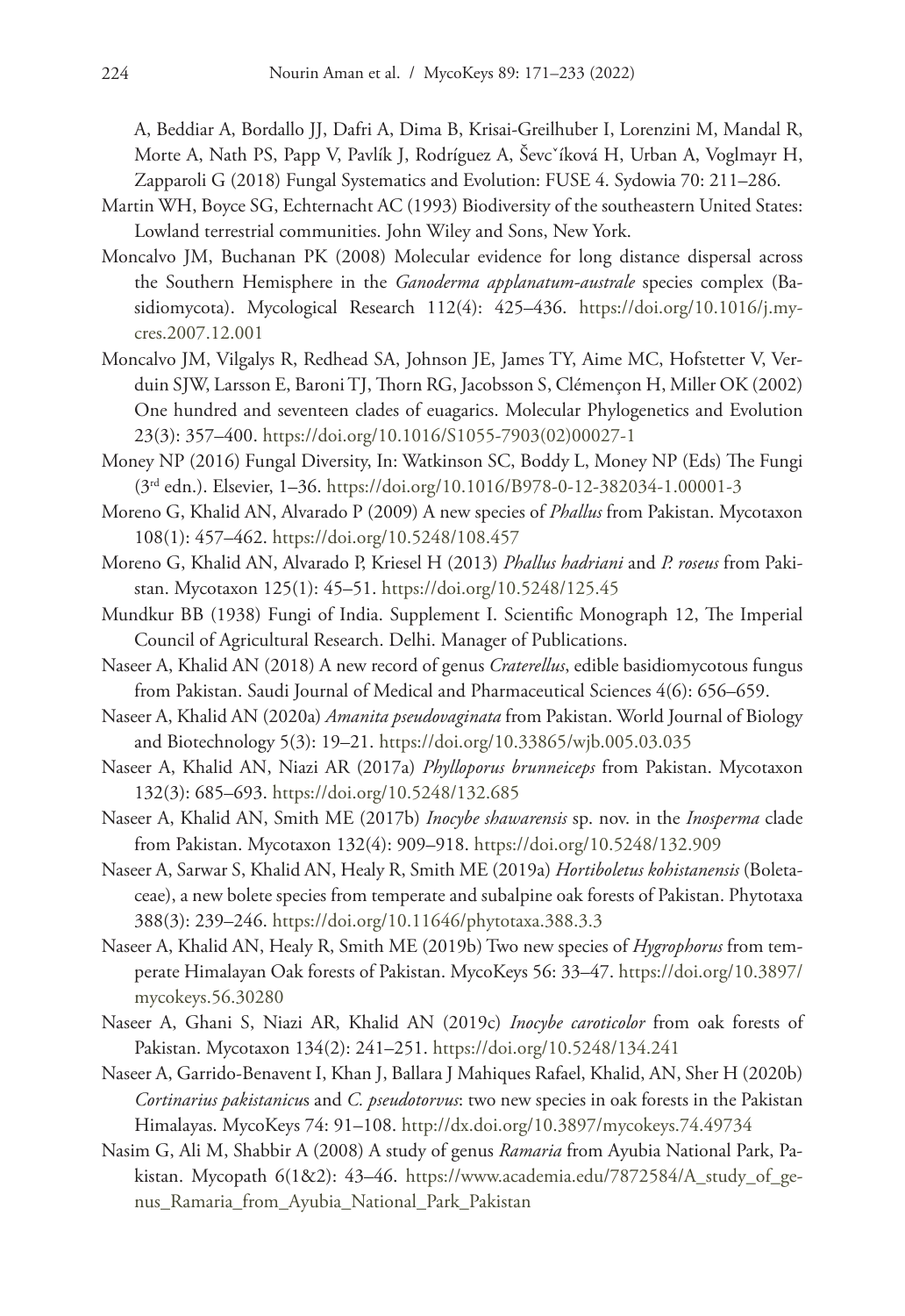- Nawaz R, Khalid AN, Hanif M, Razaq A (2013) *Lepiota vellingana* sp. nov Basidiomycota, Agaricales, A new species from Lahore Pakistan. Mycological Progress 12(4): 727–732. <https://doi.org/10.1007/s11557-012-0884-0>
- Nawaz F, Jabeen S, Khalid AN (2017) New and noteworthy *Melanoleuca* (Pluteaceae) from Pakistan. Phytotaxa 311(2): 175–184. <https://doi.org/10.11646/phytotaxa.311.2.5>
- Niazi AR (2008) Biodiversity of ectomycorrhizas in conifers from Himalayan moist temperate forests of Pakistan. Ph.D. Thesis, Department of Botany, University of the Punjab, Lahore, Pakistan, 278 pp.
- Niazi AR, Iqbal SH, Khalid AN (2006) Biodiversity of Mushrooms and Ectomycorrhiza. 1. *Russula brevipes* Peck. and its ectomycorrhiza, a new record from Himalayan moist temperate forests of Pakistan, Pakistan. Le Journal de Botanique 38(4): 1271–1277. [http://www.](http://www.pakbs.org/pjbot/PDFs/38(4)/PJB38(4)1271.pdf) [pakbs.org/pjbot/PDFs/38\(4\)/PJB38\(4\)1271.pdf](http://www.pakbs.org/pjbot/PDFs/38(4)/PJB38(4)1271.pdf)
- Niazi AR, Khalid AN, Iqbal SH (2007) *Descolea flavoannulata* and its ectomycorrhiza from Pakistan's Himalayan moist temperate forests. Mycotaxon 101: 375–383. [http://www.my](http://www.mycotaxon.com/vol/abstracts/101/101-375.html)[cotaxon.com/vol/abstracts/101/101-375.html](http://www.mycotaxon.com/vol/abstracts/101/101-375.html)
- Niazi AR, Iqbal SH, Khalid AN (2009) Ectomycorrhizae between *Amanita rubescens* and Himalayan spruce (*Picea smithiana)* from Pakistan. Mycotaxon 107(1): 73–80. [https://](https://doi.org/10.5248/107.73) [doi.org/10.5248/107.73](https://doi.org/10.5248/107.73)
- Oliveira JJS, Vargas-Isla R, Cabral TS, Rodrigues DP, Ishikawa NK (2019) Progress on the phylogeny of the Omphalotaceae: *Gymnopus* s. str., *Marasmiellus* s. str., *Paragymnopus* gen. nov. and *Pusillomyces* gen. nov. Mycological Progress 18(5): 713–739. [https://doi.org/10.1007/](https://doi.org/10.1007/s11557-019-01483-5) [s11557-019-01483-5](https://doi.org/10.1007/s11557-019-01483-5)
- Olson DM, Dinerstein E, Wikramanayake ED, Burgess ND, Powell GVN, Underwood EC, D'Amico JA, Itoua I, Strand HE, Morrison JC, Loucks CJ, Allnutt TF, Ricketts TH, Kura Y, Lamoreux JF, Wettengel WW, Hedao P, Kassem KR (2001) Terrestrial ecoregions of the world: A new map of life on Earth. Bioscience 51(11): 933–938. [https://doi.](https://doi.org/10.1641/0006-3568(2001)051%5B0933:TEOTWA%5D2.0.CO;2) [org/10.1641/0006-3568\(2001\)051\[0933:TEOTWA\]2.0.CO;2](https://doi.org/10.1641/0006-3568(2001)051%5B0933:TEOTWA%5D2.0.CO;2)
- Puri GS, Gupta RK, Meher-Homji VM, Puri S (1989) Forest Ecology: Plant form, Diversity, Communities and Succession. Oxford and IBH Publications Co., New Delhi.
- Qasim T, Amir T, Nawaz R, Niazi AR, Khalid AN (2015a) *Leucoagaricus lahorensis*, a new species of *L.* sect. *Rubrotincti.* Mycotaxon 130(2): 533–541.<https://doi.org/10.5248/130.533>
- Qasim T, Khalid AN, Vellinga EC, Razaq A (2015b) *Lepiota albogranulosa* sp.nov. (Agaricales, Agaricaceae) from Lahore, Pakistan. Mycological Progress 14(5): e24. [https://doi.](https://doi.org/10.1007/s11557-015-1037-z) [org/10.1007/s11557-015-1037-z](https://doi.org/10.1007/s11557-015-1037-z)
- Qasim T, Khalid AN, Vellinga EC (2016) A new species of Lepiota, *Lepiota lahorensis*, from Lahore, Pakistan. Turkish Journal of Botany 40(4): 419–426. [https://doi.org/10.3906/bot-](https://doi.org/10.3906/bot-1507-31)[1507-31](https://doi.org/10.3906/bot-1507-31)
- Razaq A, Shahzad S (2004) *Pisolithus tinctorius*, a new record from Pakistan. Pakistan Journal of Botany 36(2): 449–451. [http://www.pakbs.org/pjbot/PDFs/36\(2\)/PJB36\(2\)449.pdf](http://www.pakbs.org/pjbot/PDFs/36(2)/PJB36(2)449.pdf)
- Razaq A, Shahzad S (2005a) *Hygrophorus marzuolus*, a new report from Pakistan. Pakistan Journal of Botany 37: 1031–1032. [http://www.pakbs.org/pjbot/PDFs/37\(4\)/PJB37\(4\)1031.pdf](http://www.pakbs.org/pjbot/PDFs/37(4)/PJB37(4)1031.pdf)
- Razaq A, Shahzad S (2005b) *Lycoperdon moll*, a new record from Pakistan. Pakistan Journal of Botany 37: 783–784. [http://www.pakbs.org/pjbot/PDFs/37\(3\)/PJB37\(3\)783.pdf](http://www.pakbs.org/pjbot/PDFs/37(3)/PJB37(3)783.pdf)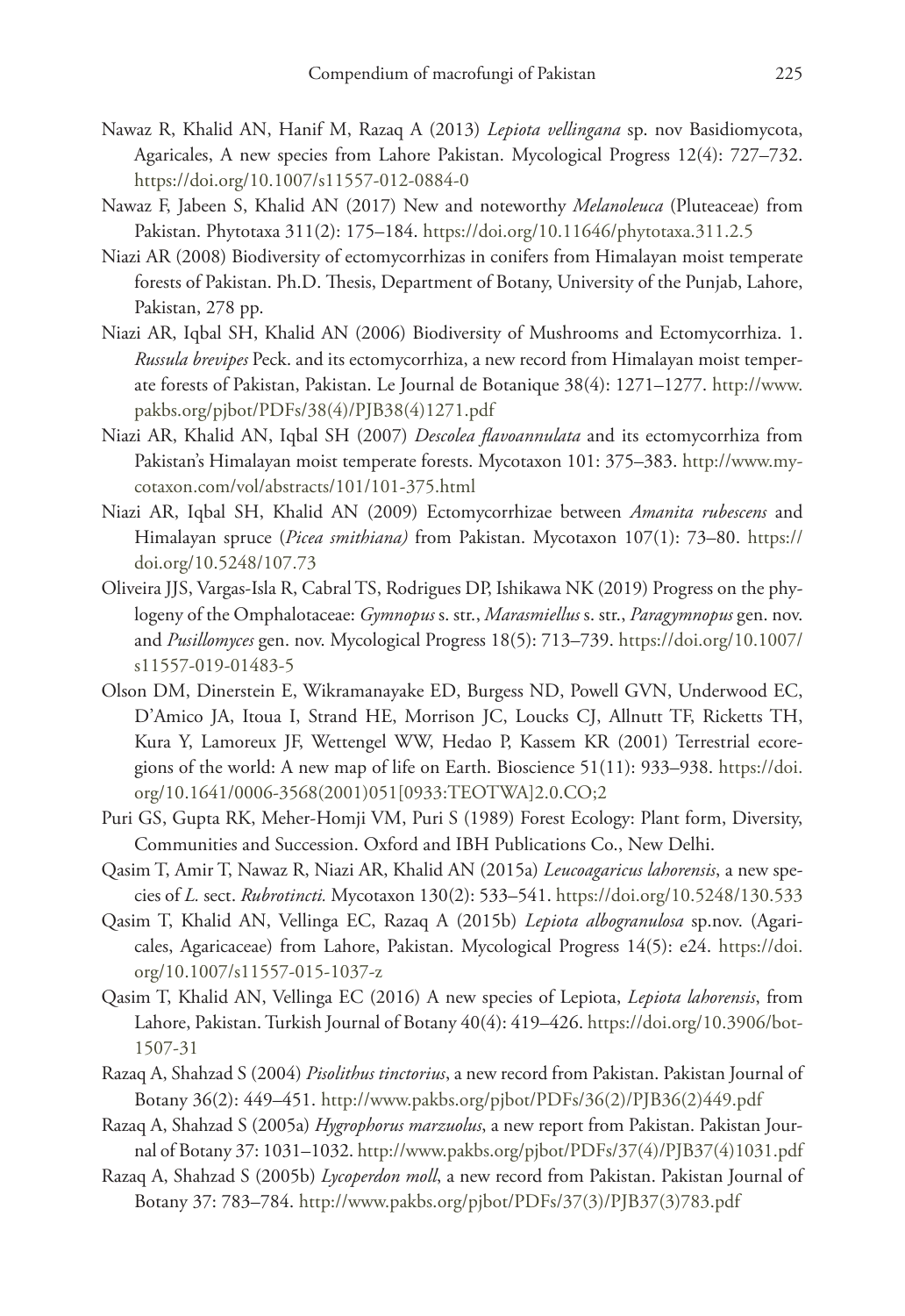- Razaq A, Shahzad S (2007) *Geastrum sessile* and *G. vulgatum* new records from Pakistan. Pakistan Journal of Botany 39(6): 2193–2194.
- Razaq A, Shahzad S (2012) New records of Agaricaceae form Pakistan. Pakistan Journal of Botany 44(4): 1475–1477. [http://www.pakbs.org/pjbot/PDFs/44\(4\)/47.pdf](http://www.pakbs.org/pjbot/PDFs/44(4)/47.pdf)
- Razaq A, Shahzad S (2013) Newly recorded species of Boletaceae form Pakistan. Pakistan Journal of Botany 45(4): 1473–1476.
- Razaq A, Shahzad S (2016) New records of order Boletales from Pakistan. Pakistan Journal of Botany 48(3): 1313–1317.
- Razaq A, Shahzad S (2017). Additions to the diversity of mushrooms in Gilgit-Baltistan. Pakistan Journal of Botany 49(SI): 305–309.<http://pakbs.org/pjbot/papers/1496528755.pdf>
- Razaq A, Khalid AN, Vellinga EC (2012a) *Lepiota himalayensis* (Basidiomycota, Agaricales), a new species from Pakistan. Mycotaxon 121(1): 319–325.<https://doi.org/10.5248/121.319>
- Razaq A, Khalid AN, Ilyas S (2012b) Molecular identification of *Lyophyllum connatum* and *Panaeolus sphinctrinus* (Basidiomycota, agaricales) from Himalayan moist temperate forests of Pakistan. International Journal of Agriculture and Biology 14: 1001–1004. [http://www.](http://www.fspublishers.org/published_papers/74659_.pdf) [fspublishers.org/published\\_papers/74659\\_.pdf](http://www.fspublishers.org/published_papers/74659_.pdf)
- Razaq A, Khalid AN, Ilyas S (2012c) *Tricholomopsis flammula* Metrod Ex Holec (Basidiomycota, Agaricales), an addition to mushroom flora of Pakistan based on molecular identification. Pakistan Journal of Botany 44: 413–416. [http://www.pakbs.org/pjbot/PDFs/44\(SI1\)/63.pdf](http://www.pakbs.org/pjbot/PDFs/44(SI1)/63.pdf)
- Razaq A, Khalid AN, Ilyas S (2013a) Molecular identification of *Lepiota acutesquamosa* and *L. cristata* (Basidiomycota, Agaricales) based on ITS-rDNA barcoding from Himalayan moist temperate forests of Pakistan. International Journal of Agriculture and Biology 15(2): 313–318. [http://www.fspublishers.org/published\\_papers/63120\\_.pdf](http://www.fspublishers.org/published_papers/63120_.pdf)
- Razaq A, Vellinga EC, Ilyas S, Khalid AN (2013b) *Lepiota brunneoincarnata* and *L. subincarnata*: Distribution and phylogeny. Mycotaxon 126(1): 133–141. [https://doi.](https://doi.org/10.5248/126.133) [org/10.5248/126.133](https://doi.org/10.5248/126.133)
- Razaq A, Ilyas S, Khalid AN (2013c) Molecular and phenotypic descriptions of *Cystodermella cinnabarina* from Western Himalaya: A new genus for Pakistan. Journal of Mycology 1–5: 1–5.<https://doi.org/10.1155/2013/793124>
- Razaq A, Ilyas S, Khalid AN (2013d) Molecular identification of *Marasmius oreades*-An edible mushroom from Pakistan based on ITS-rDNA sequence data. Pakistan Journal of Agricultural Sciences 50(3): 415–419. <https://pakjas.com.pk/papers/2172.pdf>
- Razaq A, Shehzad S, Ali H, Shah AN (2014) New reported species from macrofungi from Pakistan. Journal of Agri-food and Applied Sciences 2(3): 67–71.
- Razaq A, Khalid AN, Niazi AR, Ilyas S (2014a) *Russula foetenoides* sp. nov (Basidiomycota, Agaricales) a new species from Pakistan. Sydowia 66(2): 289–298.
- Razaq A, Ilyas S, Khalid AN (2014b) Taxonomic and phylogenetic affinities of *Hygrophorus chrysodon* from western Himalayan forests. Austrian Journal of Mycology (Österr. Z. Pilzk.) 23: 21–29. [https://www.zobodat.at/pdf/OestZPilz\\_23\\_0021-0029.pdf](https://www.zobodat.at/pdf/OestZPilz_23_0021-0029.pdf)
- Razaq A, Ilyas S, Khalid AN (2014c) Molecular identification of *Coprinus comatus*: An edible mushroom (Basidiomycota, Agaricales) commonly found in Khanspur Forest, Himalayan region of Pakistan. Research Journal of Agricultural Science 5(3): 390–394. [http://rjas.org/](http://rjas.org/ViewIssue?IssueId=1) [ViewIssue?IssueId=1](http://rjas.org/ViewIssue?IssueId=1)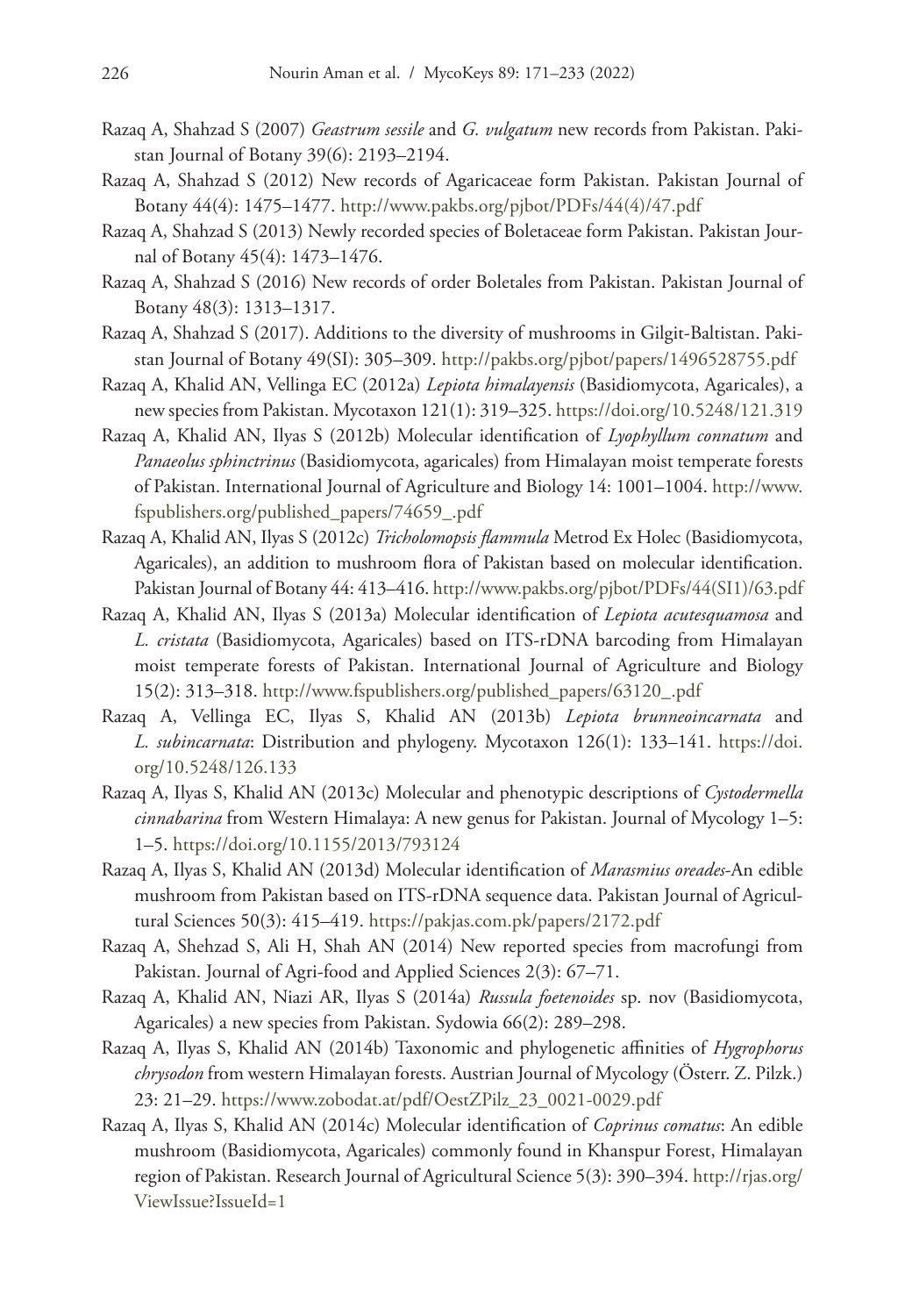- Razaq A, Ilyas S, Khalid AN (2016a) Molecular identification of Chinese *Chroogomphus roseolus* from Pakistani forests, a mycorrhizal fungus, using ITS-rDNA marker. Pakistan Journal of Agricultural Sciences 53(2): 393–398. [https://doi.org/10.21162/](https://doi.org/10.21162/PAKJAS/16.2240) [PAKJAS/16.2240](https://doi.org/10.21162/PAKJAS/16.2240)
- Razaq A, Nawaz R, Khalid AN (2016b) An Asian edible mushroom, *Macrocybe gigantea*: Its distribution and ITS-rDNA based phylogeny. Mycosphere. Journal of Fungal Biology 7(4): 525–530.<https://doi.org/10.5943/mycosphere/7/4/11>
- Razaq A, Ilyas S, Khalid AN (2017) Phylogeny and taxonomy of *Hebeloma theobrominum* and *H. mesophaeum* from western Himalaya. International Journal of Agriculture and Biology 19(03): 584–588. <https://doi.org/10.17957/IJAB/15.0357>
- Razaq A, Ilyas S, Khalid AN (2018) Molecular identification of noteworthy lignicolous fungus, *Neolentinus lepedius* (fr.) Redhead and ginns: A new genus for Pakistan using phenotypical and phylogenetic approaches. Pakistan Journal of Botany 50(6): 2385–2388. [https://www.](https://www.pakbs.org/pjbot/papers/1531144451.pdf) [pakbs.org/pjbot/papers/1531144451.pdf](https://www.pakbs.org/pjbot/papers/1531144451.pdf)
- Razaq A, Rajput R, Shehzad S (2019) New records of *Russula* species from Pakistan. Pakistan Journal of Botany 51(1): 1–4. [https://doi.org/10.30848/PJB2019-1\(34\)](https://doi.org/10.30848/PJB2019-1(34)
- Redhead S (1997) Macrofungi of British Columbia; requirements for inventory. Ministry of Forests Research Program. Work: Pap 28/1997, Victoria, B.C.
- Saba M, Khalid AN (2014a) First report of *Callistosporium luteoolivaceum* from Western Himalaya, Pakistan. Mycotaxon 129(1): 73–77. <https://doi.org/10.5248/129.73>
- Saba M, Khalid AN (2014b) New record of *Melanoleuca cinereifolia* in Himalayan moist temperate forests of Pakistan. Mycotaxon 129(2): 317–327.<https://doi.org/10.5248/129.317>
- Saba M, Khalid AN (2014c) New reports of *Gymnopus* from Pakistan based on ITS sequences. Mycotaxon 129(1): 63–72. <https://doi.org/10.5248/129.63>
- Saba M, Khalid AN (2015) *Russula sichuanensis* and its ectomycorrhizae from Himalayan moist temperate forests of Pakistan. Mycotaxon 130(3): 629–639. [https://doi.](https://doi.org/10.5248/130.629) [org/10.5248/130.629](https://doi.org/10.5248/130.629)
- Saba M, Khalid AN (2020) *Mallocybe velutina* (Agaricales, Inocybaceae), a new species from Pakistan. Mycoscience 61(6): 348–352.<https://doi.org/10.1016/j.myc.2020.06.006>
- Saba M, Ahmad I, Khalid AN (2015) New reports of *Inocybe* from pine forests in Pakistan. Mycotaxon 130(3): 671–681. <https://doi.org/10.5248/130.671>
- Saba M, Khalid AN, Jabeen S, Dima B (2017) *Cortinarius longistipitatus*, a new species in subgenus *Telamonia*, section *Cinnabarini*, from Pakistan. Phytotaxa 328(3): 257–266. <https://doi.org/10.11646/phytotaxa.328.3.4>
- Saba M, Khalid AN, Sharif S, Iqbal MS (2018) The *Heterobasidion insulare* complex from Pakistan. Mycotaxon 133(2): 261–270. <https://doi.org/10.5248/133.261>
- Saba M, Haelewaters D, Iturriaga T, Ashraf T, Khalid AN, Pfister DH (2019a) *Geopora ahmadii* sp. nov. from Pakistan. Mycotaxon 134(2): 377–389. <https://doi.org/10.5248/134.377>
- Saba M, Haelewaters D, Fiaz M, Khalid AN, Pfister DH (2019b) *Amanita mansehraensis*, a new species in section Vaginatae from Pakistan. Phytotaxa 409(4): 189–201. [https://doi.](https://doi.org/10.11646/phytotaxa.409.4.1) [org/10.11646/phytotaxa.409.4.1](https://doi.org/10.11646/phytotaxa.409.4.1)
- Saba M, Khan J, Sarwar S, Sher H, Khalid AN (2020a) *Gymnopus barbipes* and *G. dysodes*, new records for Pakistan. Mycotaxon 135(1): 203–212.<https://doi.org/10.5248/135.203>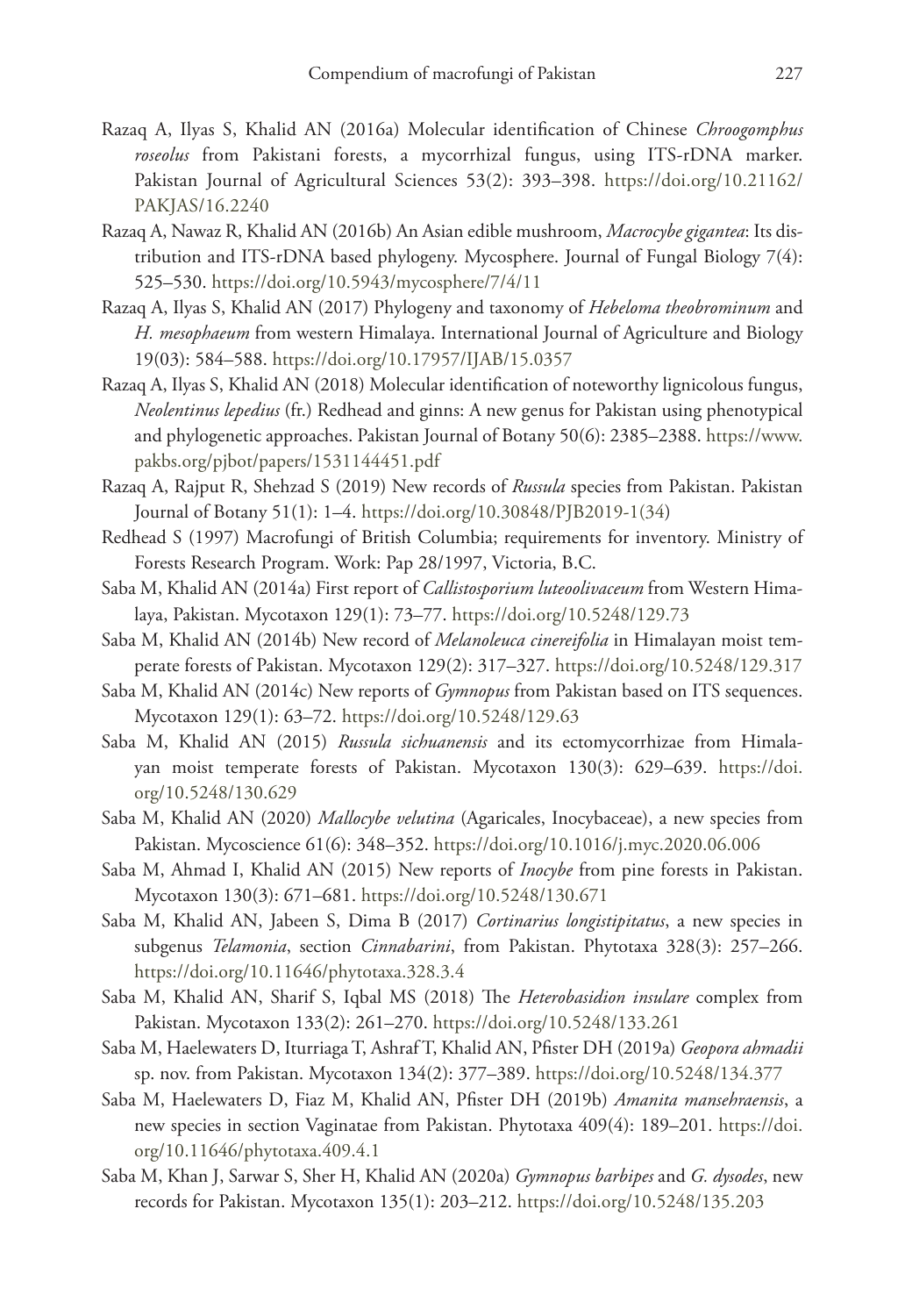- Saba M, Haelewaters D, Pfister DH, Khalid AN (2020b) New species of *Pseudosperma* (*Agaricales*, *Inocybaceae*) from Pakistan revealed by morphology and multi locus phylogenetic reconstruction. MycoKeys 69: 1–31.<https://doi.org/10.3897/mycokeys.69.33563>
- Siddiqui WN, Bashir H, Khalid AN (2020) Cultivation of wild indigenous *Agaricus bisporus* and *Agaricus subrufescens* from Pakistan. Current research in Environmental & Applied Mycology (Journal of Fungal Biology): 10(1): 466–474. https:doi.org/10.5943/cream/10/1/36
- Sarwar S, Khalid AN (2014) Additions to boletes: *Boletus pakistanicus* sp. nov. from coniferous forests of Pakistan. International Journal of Agriculture and Biology 16: 663–667.
- Sarwar S, Khalid AN (2014b) Diversity and phylogeny of *Suillus* (Suilaceae, Boletales, Basidiomycota) from coniferous forests of Pakistan. International Journal of Agriculture and Biology 16: 489–497. [http://www.fspublishers.org/published\\_papers/48687\\_.pdf](http://www.fspublishers.org/published_papers/48687_.pdf)
- Sarwar S, Hanif M, Khalid AN, Guinberteau J (2011) Diversity of boletes in Pakistan; focus on *Suillus brevipes* and *Suillus sibiricus*. Proceedings of the 7th International Conference on Mushroom Biology and Mushroom Products 4–7 October 2011. Arcachon, France 1: 123–133.

Sarwar S, Khalid AN, Hanif M, Niazi AR (2012) *Suillus flavidus* and its ectomycorrhizae with *Pinus wallichiana* in Pakistan. Mycotaxon 12: 225–232.<https://doi.org/10.5248/121.225>

- Sarwar S, Khalid AN, Niazi AR (2014a) *Tylopilus*: A new species and a new record from Pakistan. Mycotaxon 128(1): 1–10.<https://doi.org/10.5248/128.1>
- Sarwar S, Saba M, Khalid AN, Dentinger BM (2015) *Suillus marginielevatus*, a new species and *S. triacicularis*, a new record from Western Himalaya, Pakistan. Phytotaxa 203(2): 169–177.<https://doi.org/10.11646/phytotaxa.203.2.6>
- Sarwar S, Jabeen S, Khalid AN, Dentinger BTM (2016) Molecular phylogenetic analysis of fleshy pored mushrooms: *Neoboletus luridiformis* and *Hortiboletus rubellus* from Western Himalayan range of Pakistan. Pakistan Journal of Botany 48(5): 2077–2083. [https://www.](https://www.pakbs.org/pjbot/PDFs/48(5)/39.pdf) [pakbs.org/pjbot/PDFs/48\(5\)/39.pdf](https://www.pakbs.org/pjbot/PDFs/48(5)/39.pdf)
- Sarwar S, Jabeen S, Ahmad I, Dentinger B, Khalid AN (2018a) *Boletus himalayensis* (Basidiomycota; Boletales), a new porcini species from Pakistan. Turkish Journal of Botany 42(6): 790–800.<https://doi.org/10.3906/bot-1711-19>
- Sarwar S, Saba M, Khalid AN, Dentinger BM (2018b) *Suillus himalayensis* (Boletales: Basidiomycota: fungi) and its symbiotic association with roots of *Pinus wallichiana*, first report from coniferous forests of Pakistan. Journal of Animal and Plant Sciences 28(2): 576–583. <http://www.thejaps.org.pk/docs/v-28-02/28.pdf>
- Sarwar S, Aziz T, Hanid M, Ilyas S, Shaheen S (2019) *Russula swatica*: A new species of russula based on molecular, light microscopy, and scanning emission microscopy analyses from swat valley of Khyber Pakhtunkhwa province of Pakistan. Microscopy Research and Technique 82(10): 1700–1705.<https://doi.org/10.1002/jemt.23335>
- Sattar A, Kiran M, Khalid AN (2018) *Rhodocollybia utrorensis* (Agaricales, Basidiomycota): A new species and a first record of the genus *Rhodocollybia* from Pakistan. Phytotaxa 369(4): 269–277.<https://doi.org/10.11646/phytotaxa.369.4.4>

Schmidthüsen J (1976) Atlas zur biogeographie. Bibliographisches Institut, Mannheim, 88 pp.

Schoch CL, Seifert KA, Huhndorf S, Robert V, Spouge JL, Levesque AC, Chen W, Bolchacova E, Voigt K, Crous PW, Miller AN, Wingfield MJ, Aime MC, An K-D, Bai F-Y, Barreto RW, Begerow D, Bergeron M-J, Blackwell M, Boekhout T, Bogale M, Boonyuen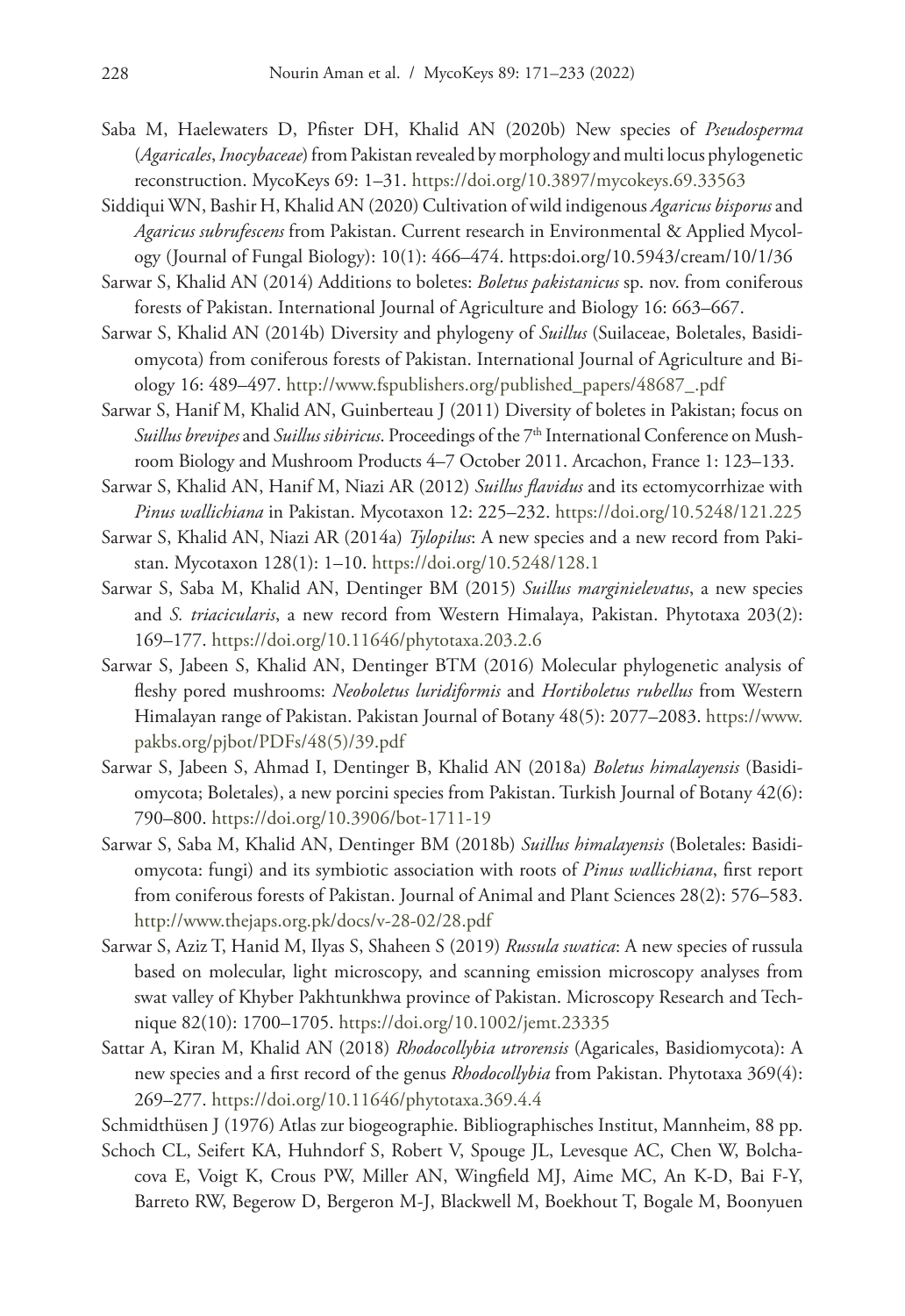N, Burgaz AR, Buyck B, Cai L, Cai Q, Cardinali G, Chaverri P, Coppins BJ, Crespo A, Cubas P, Cummings C, Damm U, de Beer ZW, de Hoog GS, Del-Prado R, Dentinger B, Diéguez-Uribeondo J, Divakar PK, Douglas B, Dueñas M, Duong TA, Eberhardt U, Edwards JE, Elshahed MS, Fliegerova K, Furtado M, García MA, Ge Z-W, Griffith GW, Griffiths K, Groenewald JZ, Groenewald M, Grube M, Gryzenhout M, Guo L-D, Hagen F, Hambleton S, Hamelin RC, Hansen K, Harrold P, Heller G, Herrera C, Hirayama K, Hirooka Y, Ho H-M, Hoffmann K, Hofstetter V, Högnabba F, Hollingsworth PM, Hong S-B, Hosaka K, Houbraken J, Hughes K, Huhtinen S, Hyde KD, James T, Johnson EM, Johnson JE, Johnston PR, Jones EBG, Kelly LJ, Kirk PM, Knapp DG, Kõljalg U, Kovács GM, Kurtzman CP, Landvik S, Leavitt SD, Liggenstoffer AS, Liimatainen K, Lombard L, Luangsa-ard JJ, Lumbsch HT, Maganti H, Maharachchikumbura SSN, Martin MP, May TW, McTaggart AR, Methven AS, Meyer W, Moncalvo J-M, Mongkolsamrit S, Nagy LG, Nilsson RH, Niskanen T, Nyilasi I, Okada G, Okane I, Olariaga I, Otte J, Papp T, Park D, Petkovits T, Pino-Bodas R, Quaedvlieg W, Raja HA, Redecker D, Rintoul TL, Ruibal C, Sarmiento-Ramírez JM, Schmitt I, Schüßler A, Shearer C, Sotome K, Stefani FOP, Stenroos S, Stielow B, Stockinger H, Suetrong S, Suh S-O, Sung G-H, Suzuki M, Tanaka K, Tedersoo L, Telleria MT, Tretter E, Untereiner WA, Urbina H, Vágvölgyi C, Vialle A, Vu TD, Walther G, Wang Q-M, Wang Y, Weir BS, Weiß M, White MM, Xu J, Yahr R, Yang ZL, Yurkov A, Zamora J-C, Zhang N, Zhuang W-Y, Schindel D, Fungal Barcoding Consortium (2012) Nuclear ribosomal internal transcribed spacer (ITS) region as a universal DNA barcode marker for Fungi. Proceedings of the National Academy of Sciences of the United States of America 109(16): 6241–6246. [https://doi.org/10.1073/](https://doi.org/10.1073/pnas.1117018109) [pnas.1117018109](https://doi.org/10.1073/pnas.1117018109)

- Schultz J (1995) The Ecozones of the World: The Ecological Divisions of the Geosphere. Springer-Verlag, Berlin, 252 pp.
- Sher H, Khan J, Khalid AN (2018) *Clavariadelphus elongatus* sp. nov. (Basidiomycota; Clavariadelphaceae)-Addition to the Club Fungi of Pakistan. Phytotaxa 365(2): 182–188. <https://doi.org/10.11646/phytotaxa.365.2.5>
- Song J, Liang JF, Mehrabi-Koushki M, Krisai-Greilhuber I, Ali B, Bhatt VK, Cerna-Mendoza A, Chen B, Chen ZX, Chu HL, Corazon-Guivin MA, Alves da Silva G, Kesel AD, Dima B, Dovana F, Farokhinejad R, Ferisin G, Guerrero-Abad JC, Guo T, Han LH, Ilyas S, Justo A, Khalid AN, Khodadadi-Pourarpanahi S, Li TH, Liu C, Lorenzini M, Lu JK, Mumtaz AS, Oehl F, Pan XU, Papp V, Qian W, Razaq A, Semwal KC, Tang LZ, Tian XL, Vallejos-Tapullima A, van der Merwe NA, Wang SK, Wang CQ, Yang RH, Yu F, Zapparoli G, Zhang M, Antonin V, Aptroot A, Aslan A, Banerjee A, Chatterjee S, Dirks AC, Ebrahimi L, Fotouhifar KB, Ghosta Y, Kalinina LB, Karahan D, Liu J, Maiti MK, Mookherjee A, Nath PS, Panja B, Saha J, Ševčíková H, Voglmayr H, Yazici K, Haelewaters D (2019) Fungal Systematics and Evolution: FUSE 5. Sydowia 71: 141–245.
- Stein B (2002) States of the Union: Ranking America's Biodiversity. Retrieved from Arlington, Virginia. www.natureserve.org/library/stateofunions.pdf
- Sultana K, Rizwana AQ (2007) Distribution of medicinally important mushrooms of mountainous/northern areas of Pakistan. Plant Pathology Journal 6(2): 183–186. [https://doi.](https://doi.org/10.3923/ppj.2007.183.186) [org/10.3923/ppj.2007.183.186](https://doi.org/10.3923/ppj.2007.183.186)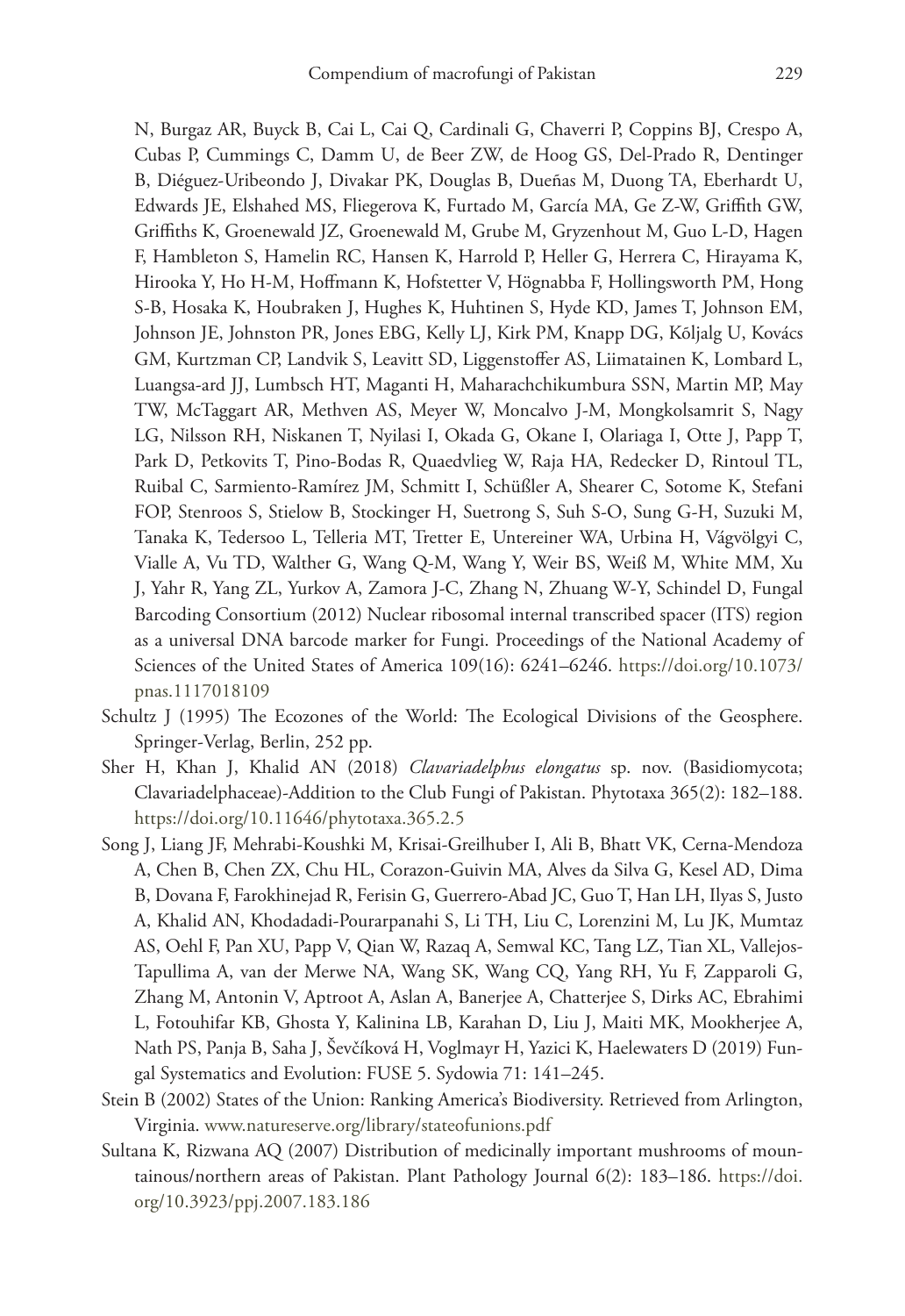- Sultana K, Rauf CA, Riaz A, Naz F, Irshad G, Haque MIU (2011) Checklist of agarics of Kaghan Valley-1. Pakistan Journal of Botany 43(3): 1777–1787. [http://www.pakbs.org/](http://www.pakbs.org/pjbot/PDFs/43(3)/PJB43(3)1777.pdf) [pjbot/PDFs/43\(3\)/PJB43\(3\)1777.pdf](http://www.pakbs.org/pjbot/PDFs/43(3)/PJB43(3)1777.pdf)
- Sultana K, Riaz N, Irshad G, Khan AN (2014) Contribution to mushroom flora of Rawalpindi-Islamabad. Journal of Bioresource Management 1(1): 27–31. [https://doi.org/10.35691/](https://doi.org/10.35691/JBM.4102.0002) [JBM.4102.0002](https://doi.org/10.35691/JBM.4102.0002)
- Thongklang N, Nawaz R, Khalid AN, Chen J, Hyde KD, Zhao RL, Parra LA, Hanif M, Moinard M, Callac P (2014) Morphological and molecular characterization of three *Agaricus* species from tropical Asia (Pakistan, Thailand) reveals a new group in section *Xanthodermatei.* Mycologia 106(6): 1220–1232.<https://doi.org/10.3852/14-076>
- Tulloss RE, Iqbal SH, Khalid AN, Bhatt RP, Bhatt VK (2001) Studies in *Amanita* (Amanitaceae) from southern Asia. I. Some species of Pakistan's Northwestern Frontier Province. Mycotaxon-Ithaca Ny 77: 455–490.
- Tulloss RE, Iqbal SH, Khalid AN (2005) Studies in *Amanita* (Amanitaceae) from southern Asia II. *Amanita cinnamomescens*-new species of Pakistan's North West Frontier Province. Mycotaxon 94: 1001–1005.
- Ullah S, Vizzini A, Fiaz M, Ur Rehman H, Sher H, Khalid AN (2019a) *Strobilomyces longistipitatus* (Boletaceae) newly recorded from Hindukush and Himalayan moist temperate forests of Pakistan. Nova Hedwigia 108(1–2): 243–254. [https://doi.org/10.1127/nova\\_](https://doi.org/10.1127/nova_hedwigia/2018/0495) [hedwigia/2018/0495](https://doi.org/10.1127/nova_hedwigia/2018/0495)
- Ullah S, Wilson AW, Tulloss RE, Fiaz M, Mueller GM, Khalid AN (2019b) *Amanita cinis* and *A. olivovaginata* (Basidiomycota, Amanitaceae), two new species, and the first record of *A. emodotrygon*, from Northwestern Pakistan. Turkish Journal of Botany 43(6): 831–849. <https://doi.org/10.3906/bot-1903-21>
- Ullah S, Wilson AW, Fiaz M, Hussain Mueller SG, Khalid AN (2020b) *Russula shanglaensis* sp. nov. (Basidiomycota: Russulales), a new species from the mixed coniferous forests in District Shangla, Pakistan. Turkish Journal of Botany 44(1): 85–92. [https://doi.org/10.3906/bot-](https://doi.org/10.3906/bot-1907-3)[1907-3](https://doi.org/10.3906/bot-1907-3)
- Ullah Z, Jabeen S, Ahmad H, Khalid AN (2018) *Inocybe pakistanensis*, a new species in section Rimosae s. str. from Pakistan. Phytotaxa 348(4): 279–288. [https://doi.org/10.11646/](https://doi.org/10.11646/phytotaxa.348.4.4) [phytotaxa.348.4.4](https://doi.org/10.11646/phytotaxa.348.4.4)
- Ullah Z, Jabeen S, Faisal M, Ahmad H, Khalid AN (2019) *Leucoagaricus brunneus* sp. nov. from Khyber Pakhtunkhwa, Pakistan. Mycotaxon 134(4): 601–611. [https://doi.](https://doi.org/10.5248/134.601) [org/10.5248/134.601](https://doi.org/10.5248/134.601)
- Ullah Z, Khurshid R, Khan MB, Ahmad I, Jabeen S, Faisal M, Ahmad H, Fiaz M, Khalid AN (2020a) *Melanoleuca kashmirensis* sp. nov. in subg. *Urticocystis* from Pakistan. Phytotaxa 434(1): 89–100. <https://doi.org/10.11646/phytotaxa.434.1.6>
- UNESCO United Nations Educational, Scientific and Cultural Organization (1969) A Framework for a Classification of World Vegetation. UNESCO SC/WS/269, UNESCO, Paris.
- Usman M, Khalid AN (2018) *Leucoagaricus pabbiensis* sp. nov. from Punjab, Pakistan. Mycotaxon 133(2): 355–364. <https://doi.org/10.5248/133.355>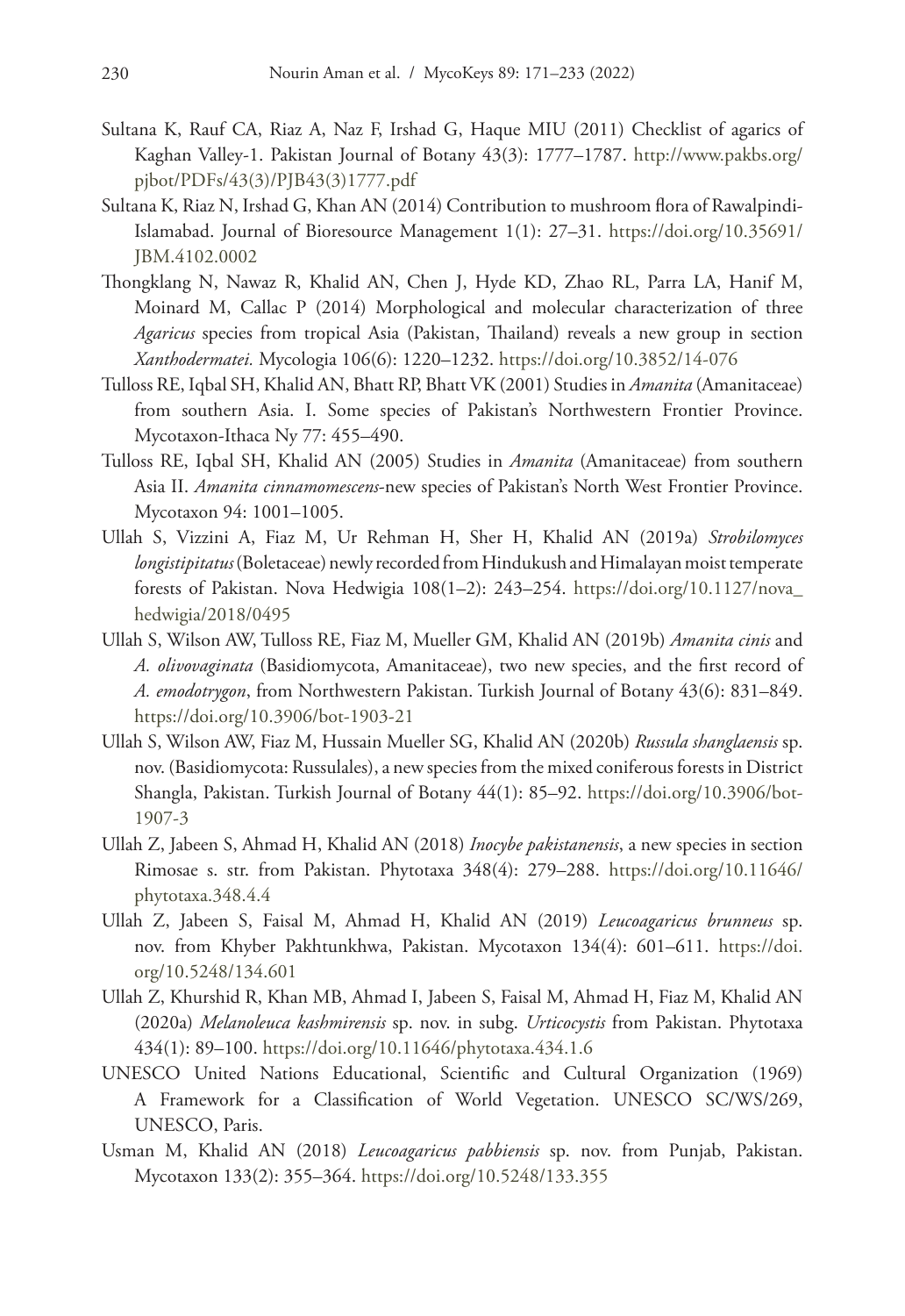- Usman M, Khalid AN (2020a) *Zhuliangomyces pakistanicus*, a new species of *Zhuliangomyces* (Amanitaceae: Basidiomycota) from Pakistan. Phytotaxa 443(2): 198–206. [https://doi.](https://doi.org/10.11646/phytotaxa.443.2.7) [org/10.11646/phytotaxa.443.2.7](https://doi.org/10.11646/phytotaxa.443.2.7)
- Usman M, Khalid AN (2020b) *Termitomyces acriumbonatus* sp. nov. (Lyophyllaceae, Agaricales) from Pakistan. Phytotaxa 477(2): 217–228.<https://doi.org/10.11646/phytotaxa.477.2.6>
- Vasco-Palacios AM, Franco-Molano AE (2013) Diversity of Colombian macrofungi (Ascomycota- Basidiomycota) Mycotaxon 121: 1–58. [http://www.mycotaxon.com/resources/](http://www.mycotaxon.com/resources/checklists/VascoPalacios-v121-checklist.pdf) [checklists/VascoPalacios-v121-checklist.pdf](http://www.mycotaxon.com/resources/checklists/VascoPalacios-v121-checklist.pdf)
- Volk TJ (2013) Fungi. In: Levin SA (Ed.) Encyclopedia of Biodiversity (Second edition). Academic Press, 624–640.<https://doi.org/10.1016/B978-0-12-384719-5.00062-9>
- Walter H, Box E (1976) Global classification of natural terrestrial ecosystems. Vegetation 32(2): 75–81.<https://doi.org/10.1007/BF02111901>
- Wang Z, Nilsson RH, James TY, Dai Y, Townsend JP (2016) Future perspectives and challenges of fungal systematics in the age of big data. In: Li D-W (Ed.) Biology of Microfungi. Springer International Publishing, Cham, 25–46. [https://doi.org/10.1007/978-3-319-29137-6\\_3](https://doi.org/10.1007/978-3-319-29137-6_3)
- Weins JA, Crawford CS, Gosz JR (1985) Boundary dynamics: A conceptual framework for studying landscape ecosystems. Oikos 45(3): 421–427. <https://doi.org/10.2307/3565577>
- White TJ, Bruns TD, Lee SB, Taylor JW (1990) Amplification and direct sequencing of fungal ribosomal RNA genes for phylo- genetics. In: Innis MA, Gelfand DH, Sninsky JJ, White TJ (Eds) PCR Protocols – A Guide to Methods and Applications. Academic Press, New York, 315–322.<https://doi.org/10.1016/B978-0-12-372180-8.50042-1>
- Wikramanayake E, Dinerstein E, Loucks CJ, Olson DM, Morrison J, Lamoreux J, McKnight M, Hedao P (2002) Terrestrial Ecoregions of the Indo-Pacific: A Conservation Assessment. Island Press, Washington D.C., 345 pp.
- Wu B, Hussain M, Zhang W, Stadler M, Liu X, Xiang M (2019) Current insights into fungal species diversity and perspective on naming the environmental DNA sequences of fungi. Mycology 10(3): 127–140.<https://doi.org/10.1080/21501203.2019.1614106>
- Wulff AS, Hollingsworth PM, Ahrends A, Jaffré T, Veillon J-M, L'Huillier L, Fogliani B (2013) Conservation priorities in a biodiversity hotspot: Analysis of narrow endemic plant species in New Caledonia. PLoS ONE 8(9): e73371. <https://doi.org/10.1371/journal.pone.0073371>
- Yousaf N, Kreisel H, Khalid AN (2012a) *Bovista himalaica* sp. nov. (gasteroid fungi; Basidiomycetes) from Pakistan. Mycological Progress 12(3): 569–574. [https://doi.org/10.1007/](https://doi.org/10.1007/s11557-012-0864-4) [s11557-012-0864-4](https://doi.org/10.1007/s11557-012-0864-4)
- Yousaf N, Niazi AR, Khalid AN (2012b) New records of noteworthy Gasteroid fungi from Pakistan. Mycotaxon 119(1): 261–267. <https://doi.org/10.5248/119.261>
- Yousaf N, Khalid AN, Niazi AR (2012c) New records of *Scleroderma* species (*Sclerodermataceae*, *Agaricomycetes*) from Pakistan. Mycotaxon 122(1): 43–50.<https://doi.org/10.5248/122.43>
- Yousaf N, Khalid AN, Niazi AR (2013a) Taxonomy of gasteroid fungi from some arid regions of Punjab, Pakistan. Journal of Biodiversity and Environmental Sciences 3(9): 253–263.
- Yousaf N, Niazi AR, Khalid AN (2013b) *Myriostoma coliforme*, first record of a rare and endangered gasteroid basidiomycetes from Pakistan. International Journal of Microbiology and Mycology 1(2): 1–6.<https://doi.org/10.6084/M9.FIGSHARE.1375509.V1>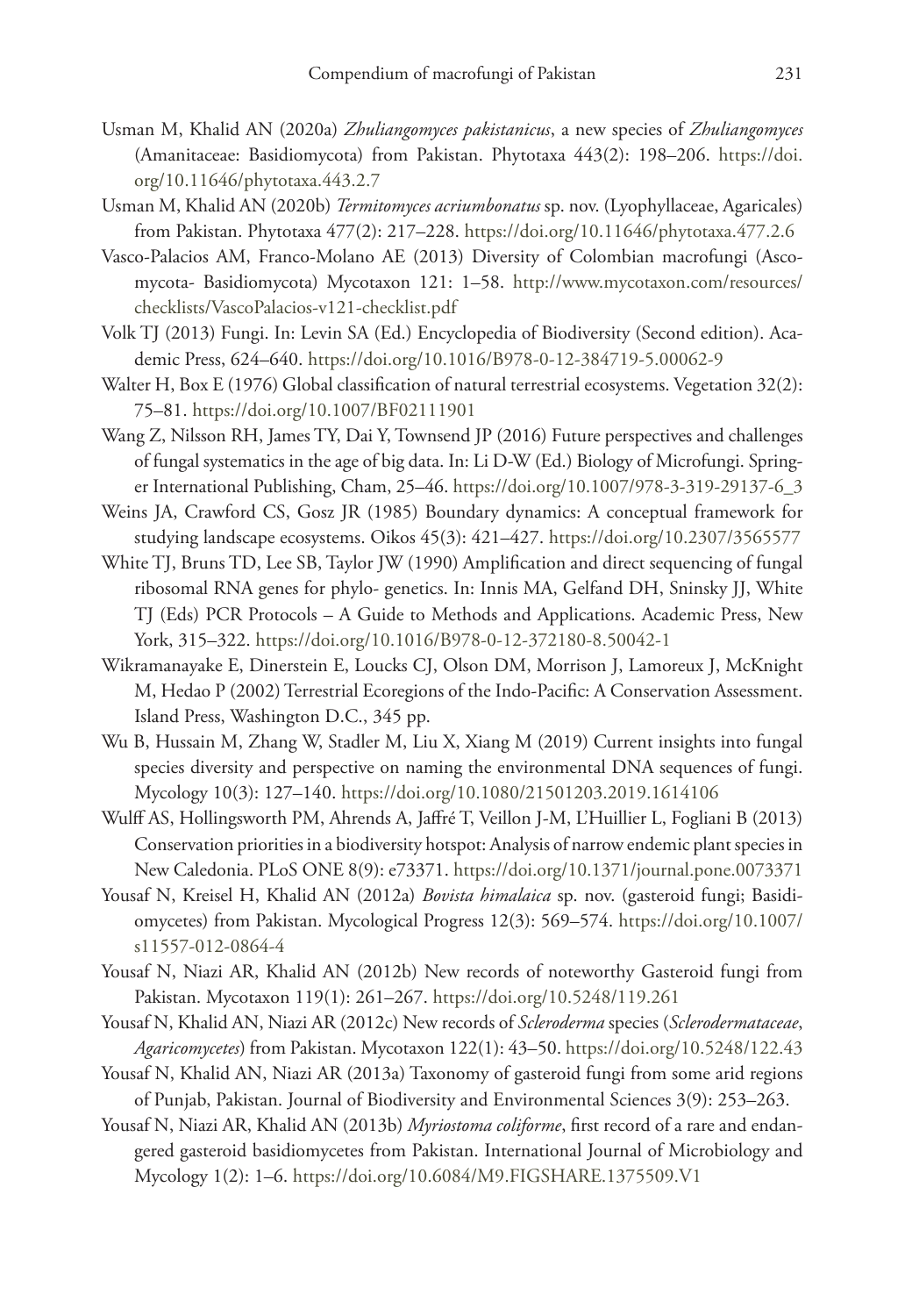- Yousaf N, Fiaz M, Ahmad H, Khalid AN (2014) Gasteroid Mycota of District Mansehra, Khyber Pakhtunkhwa, Pakistan. International Journal of Agriculture and Biology 16: 571–577. [http://www.fspublishers.org/published\\_papers/19120\\_.pdf](http://www.fspublishers.org/published_papers/19120_.pdf)
- Yuan HS, Lu X, Dai YC, Hyde KD, Kan YE, Kušan I, He SH, Liu NG, Sarma VV, Zhao CL, Cui BK, Yousaf N, Sun G, Liu SY, Wu F, Lin CG, Dayarathne MC, Gibertoni TB, Conceição LB, Garibay-Orijel R, Villegas-Ríos M, Salas-Lizana R, Wei TZ, Qiu JZ, Yu ZF, Phookamsak R, Zeng M, Paloi S, Bao DF, Abeywickrama PD, Wei DP, Yang J, Manawasinghe IS, Harishchandra D, Brahmanage RS, de Silva NI, Tennakoon DS, Karunarathna A, Gafforov Y, Pem D, Zhang SN, de Azevedo Santiago ALCM, Bezerra JDP, Dima B, Acharya K, Alvarez-Manjarrez J, Bahkali AH, Bhatt VK, Brandrud TE, Bulgakov TS, Camporesi E, Cao T, Chen YX, Chen YY, Devadatha B, Elgorban AM, Fan LF, Du X, Gao L, Gonçalves CM, Gusmão LFP, Huanraluek N, Jadan M, Jayawardena RS, Khalid AN, Langer E, Lima DX, de Lima-Júnior NC, de Lira CRS, Liu JK, Liu S, Lumyong S, Luo ZL, Matočec N, Niranjan M, Oliveira-Filho JBC, Papp V, Pérez-Pazos E, Phillips AJL, Qiu PL, Ren Y, Ruiz RFC, Semwal KC, Soop K, de Souza CAF, Souza-Motta CM, Sun LH, Xie ML, Yao YJ, Zhao Q, Zhou LW (2020) Fungal diversity notes 1277–1386: Taxonomic and phylogenetic contributions to fungal taxa. Fungal Diversity 104(1): 1–266. <https://doi.org/10.1007/s13225-020-00461-7>
- Zhao J, Guangmei Z, Huadong W, Jialine X (1990) The Natural History of China. McGraw-Hill Publishing Company, New York, USA, 224 pp.
- Zhao CL, Saba M, Khalid AN, Song J, Pfister DH (2017) *Heterobasidion amyloideopsis* sp. nov. (Basidiomycota, Russulales) evidenced by morphological characteristics and phylogenetic analysis. Phytotaxa 317(3): 199–210. <https://doi.org/10.11646/phytotaxa.317.3.4>

### **Supplementary material 1**

#### **Macrofungi list by biome and ecoregion of Pakistan**

Authors: Nourin Aman

Data type: Base data for biomes and ecoregions of Pakistan

- Explanation note: WWF description data for biomes and ecoregion of Pakistan is compiled in one document for readers ease of understanding of ecoregions present in Pakistan. The source of data is WWF official site, wikipedia and Dopa explorer. However, author added macrofungal genera recorded from each ecoregion.
- Copyright notice: This dataset is made available under the Open Database License [\(http://opendatacommons.org/licenses/odbl/1.0/](http://opendatacommons.org/licenses/odbl/1.0/)). The Open Database License (ODbL) is a license agreement intended to allow users to freely share, modify, and use this Dataset while maintaining this same freedom for others, provided that the original source and author(s) are credited.

Link: <https://doi.org/10.3897/mycokeys.89.81148.suppl1>